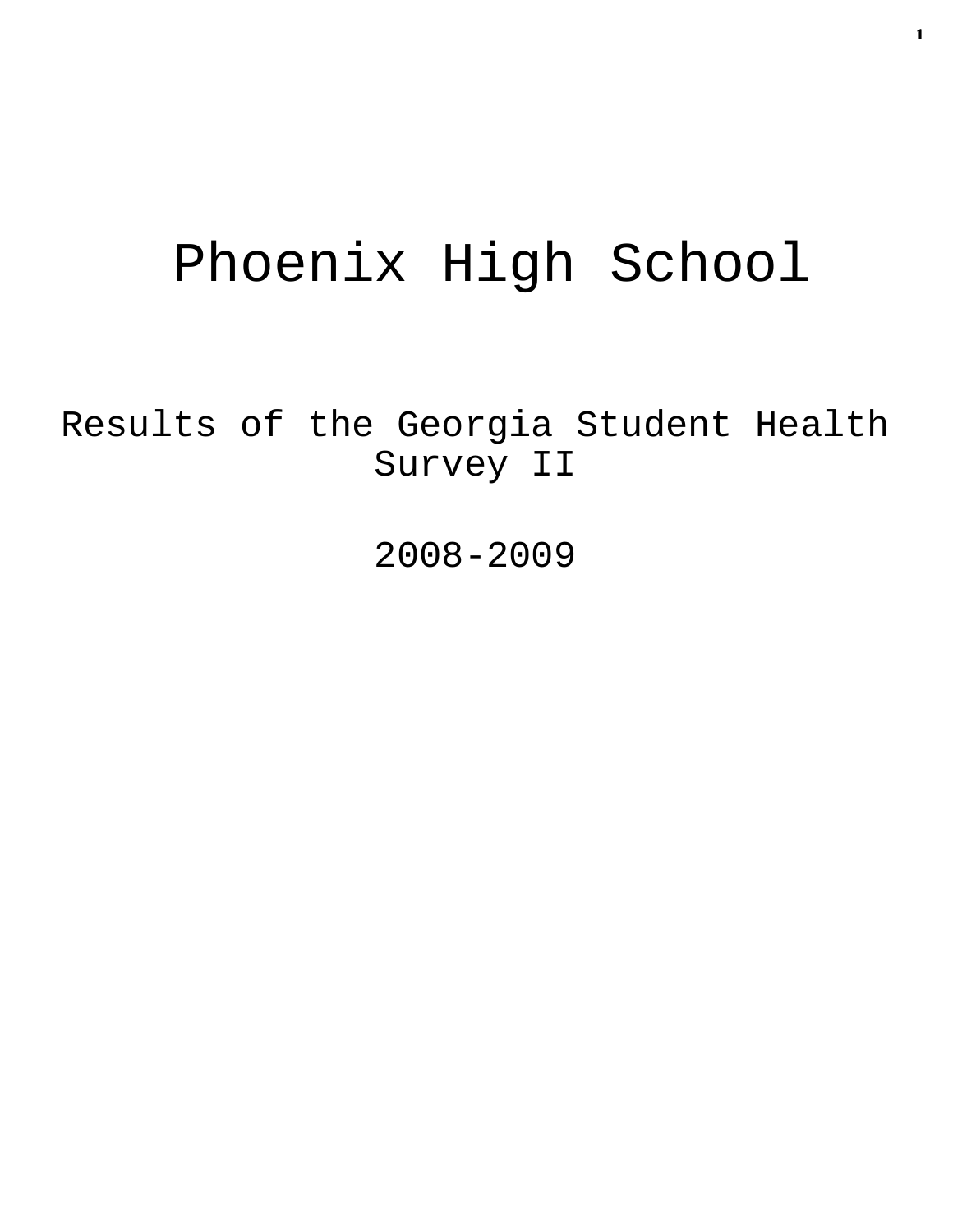# *Demographics* **2**

| Grade                    |     |  |  |
|--------------------------|-----|--|--|
| <b>Grade   Frequency</b> |     |  |  |
| 10                       | 64  |  |  |
| 12                       | 230 |  |  |

| Frequency      | <b>Table of Gender by Grade</b> |              |              |              |  |
|----------------|---------------------------------|--------------|--------------|--------------|--|
| <b>Col Pct</b> |                                 | Grade(Grade) |              |              |  |
|                | Gender(Gender)                  | 10           | 12           | <b>Total</b> |  |
|                | <b>Female</b>                   | 38<br>59.38  | 120<br>52.17 | 158          |  |
|                | <b>Male</b>                     | 26<br>40.63  | 110<br>47.83 | 136          |  |
|                | <b>Total</b>                    | 64           | 230          | 294          |  |

| Frequency<br>Col Pct |
|----------------------|
|                      |

| <b>Table of Ethnicity by Grade</b> |              |             |              |  |  |  |
|------------------------------------|--------------|-------------|--------------|--|--|--|
|                                    | Grade(Grade) |             |              |  |  |  |
| <b>Ethnicity</b> (Ethnicity)       | 10           | 12          | <b>Total</b> |  |  |  |
| <b>Black</b>                       | 14<br>21.88  | 79<br>34.35 | 93           |  |  |  |
| <b>Hispanic</b>                    | 31<br>48.44  | 62<br>26.96 | 93           |  |  |  |
| White                              | 7<br>10.94   | 51<br>22.17 | 58           |  |  |  |
| <b>Asian</b>                       | 7<br>10.94   | 12<br>5.22  | 19           |  |  |  |
| <b>Other</b>                       | 5<br>7.81    | 26<br>11.30 | 31           |  |  |  |
| <b>Total</b>                       | 64           | 230         | 294          |  |  |  |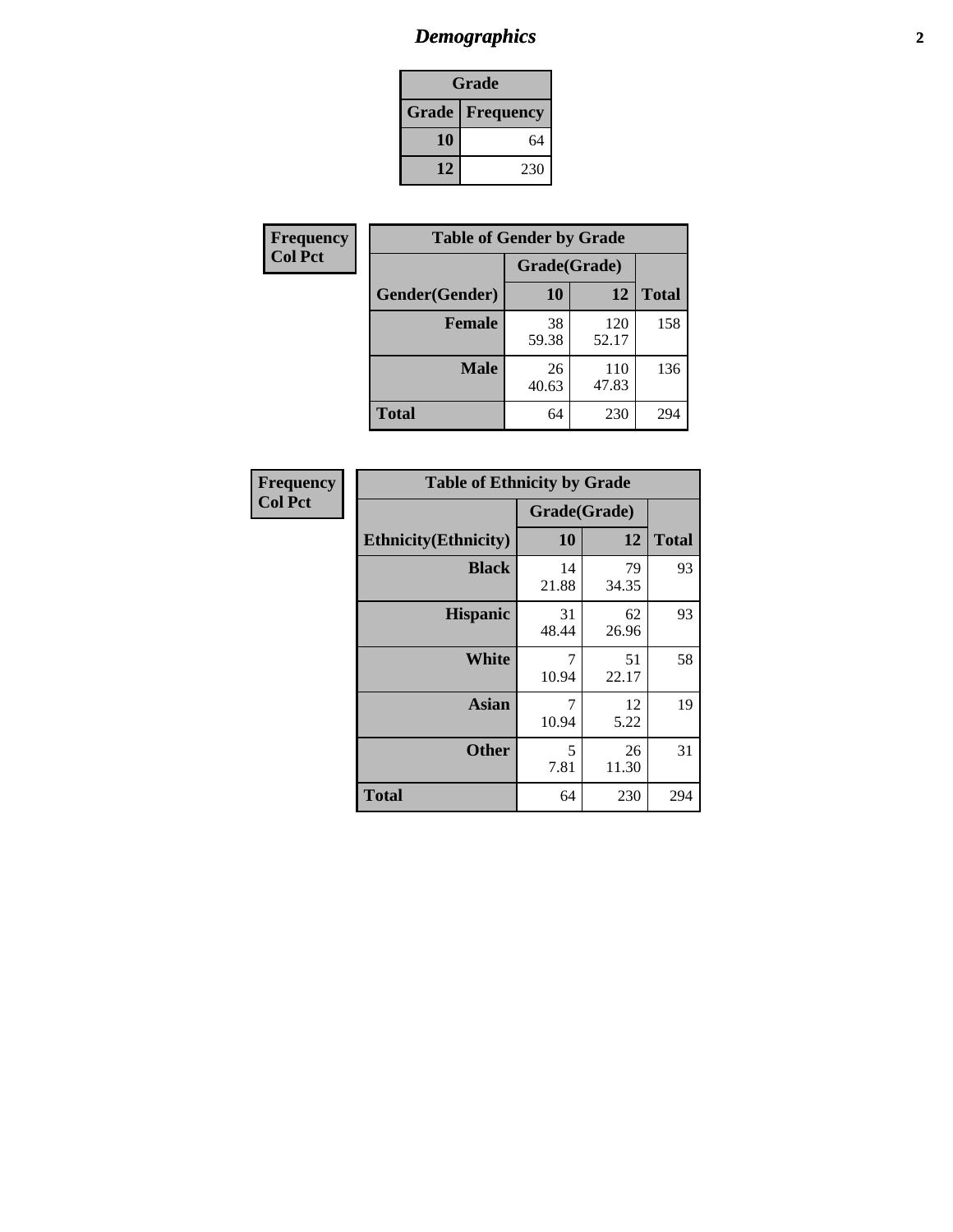#### *Title IV, Part A, Schedule A* **3** *Goal 1: Ensure that all schools are drug-free Baseline Data: Year 2008-2009 Prevalence of Drug Use*

| Frequency<br><b>Col Pct</b> | <b>Table of AlcoholAlt by Grade</b> |              |              |              |  |  |
|-----------------------------|-------------------------------------|--------------|--------------|--------------|--|--|
|                             | AlcoholAlt(Alcohol                  | Grade(Grade) |              |              |  |  |
|                             | use, past 30 days)                  | 10           | 12           | <b>Total</b> |  |  |
|                             | Yes                                 | 23<br>35.94  | 94<br>40.87  | 117          |  |  |
|                             | N <sub>0</sub>                      | 41<br>64.06  | 136<br>59.13 | 177          |  |  |
|                             | <b>Total</b>                        | 64           | 230          | 294          |  |  |

| Frequency      | <b>Table of TobaccoAny by Grade</b> |              |              |              |  |  |
|----------------|-------------------------------------|--------------|--------------|--------------|--|--|
| <b>Col Pct</b> | <b>TobaccoAny(Tobacco</b>           | Grade(Grade) |              |              |  |  |
|                | use, past 30 days)                  | 10           | 12           | <b>Total</b> |  |  |
|                | Yes                                 | 22<br>34.38  | 80<br>34.78  | 102          |  |  |
|                | N <sub>0</sub>                      | 42<br>65.63  | 150<br>65.22 | 192          |  |  |
|                | Total                               | 64           | 230          | 294          |  |  |

| Frequency<br><b>Col Pct</b> | <b>Table of MarijuanaAlt by Grade</b> |              |              |              |  |
|-----------------------------|---------------------------------------|--------------|--------------|--------------|--|
|                             | MarijuanaAlt(Marijuana                | Grade(Grade) |              |              |  |
|                             | use, past 30 days)                    | <b>10</b>    | 12           | <b>Total</b> |  |
|                             | <b>Yes</b>                            | 19<br>29.69  | 74<br>32.17  | 93           |  |
|                             | N <sub>0</sub>                        | 45<br>70.31  | 156<br>67.83 | 201          |  |
|                             | <b>Total</b>                          | 64           | 230          | 294          |  |

| Frequency<br><b>Col Pct</b> | <b>Table of OtherDrugAny by Grade</b>  |              |              |              |  |
|-----------------------------|----------------------------------------|--------------|--------------|--------------|--|
|                             | <b>OtherDrugAny(Other</b><br>drug use, | Grade(Grade) |              |              |  |
|                             | past 30 days)                          | 10           | 12           | <b>Total</b> |  |
|                             | Yes                                    | 5<br>7.81    | 25<br>10.87  | 30           |  |
|                             | N <sub>0</sub>                         | 59<br>92.19  | 205<br>89.13 | 264          |  |
|                             | <b>Total</b>                           | 64           | 230          | 294          |  |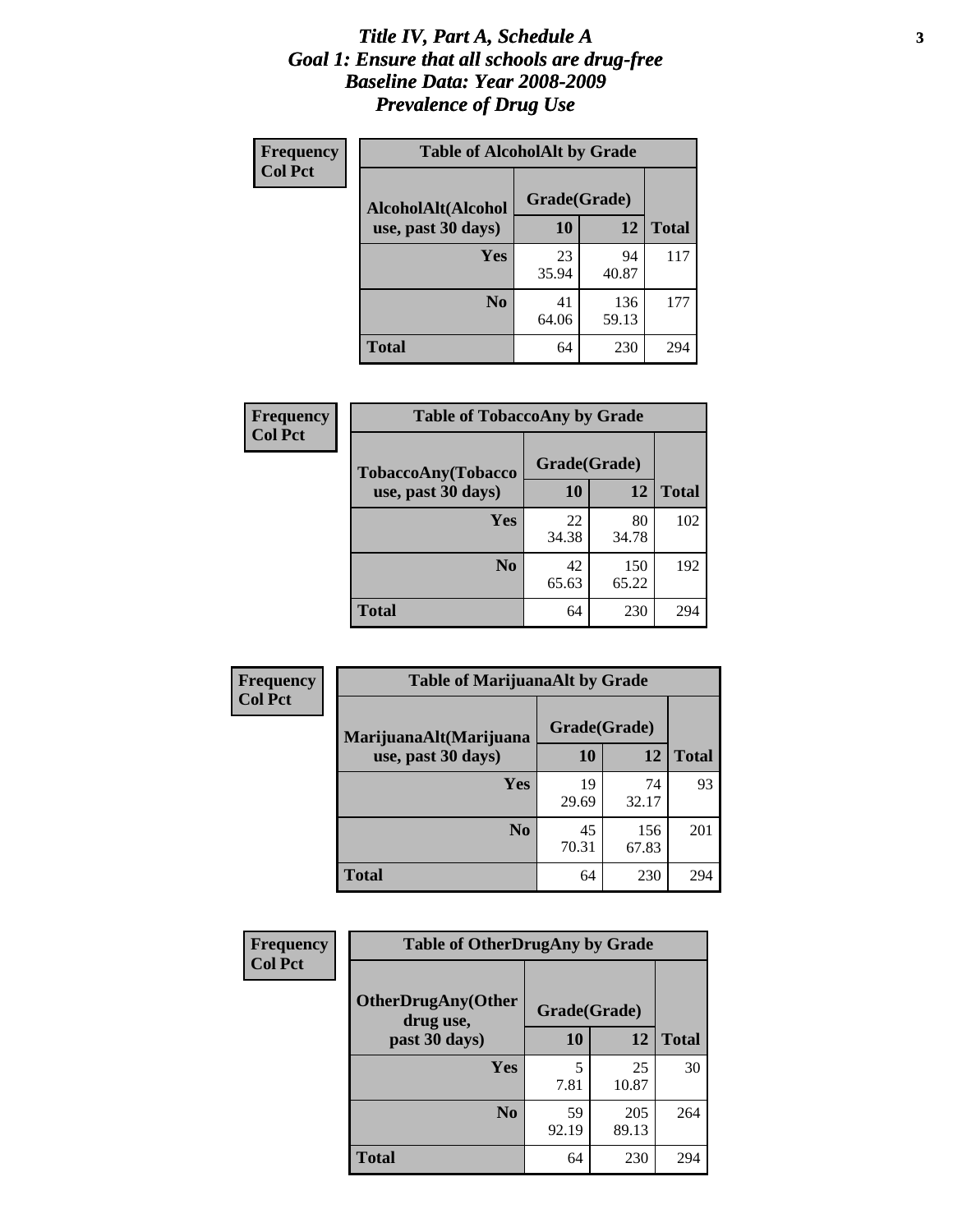#### *Average Age of Onset of Use* **4** *Results for "Average Age of Onset of Use" questions exclude students who said they did not use that substance*

| <b>Variable</b>       | Label                                                              | <b>Mean</b> |
|-----------------------|--------------------------------------------------------------------|-------------|
| Alcoholinit2          | I started using alcohol when I was                                 | 14.62       |
| Cigarettesinit2       | I started smoking tobacco when I was                               | 15.07       |
| Smokelessinit2        | I started chewing tobacco when I was                               | 14.00       |
| Marijuanainit2        | I started using marijuana when I was                               | 14.57       |
| Cocaineinit2          | I started using cocaine when I was                                 | 15.67       |
| Inhalantsinit2        | I started using inhalants when I was                               | 13.13       |
| Steroidsinit2         | I started using steroids when I was                                | 17.00       |
| Ecstasyinit2          | I started using ecstasy when I was                                 | 15.58       |
| Methinit <sub>2</sub> | I started using methamphetamines when I was                        | 15.71       |
| Hallucinogensinit2    | I started using hallucinogens when I was                           | 16.29       |
| Prescriptioninit2     | I started using prescription drugs not prescribed to me when I was | 15.12       |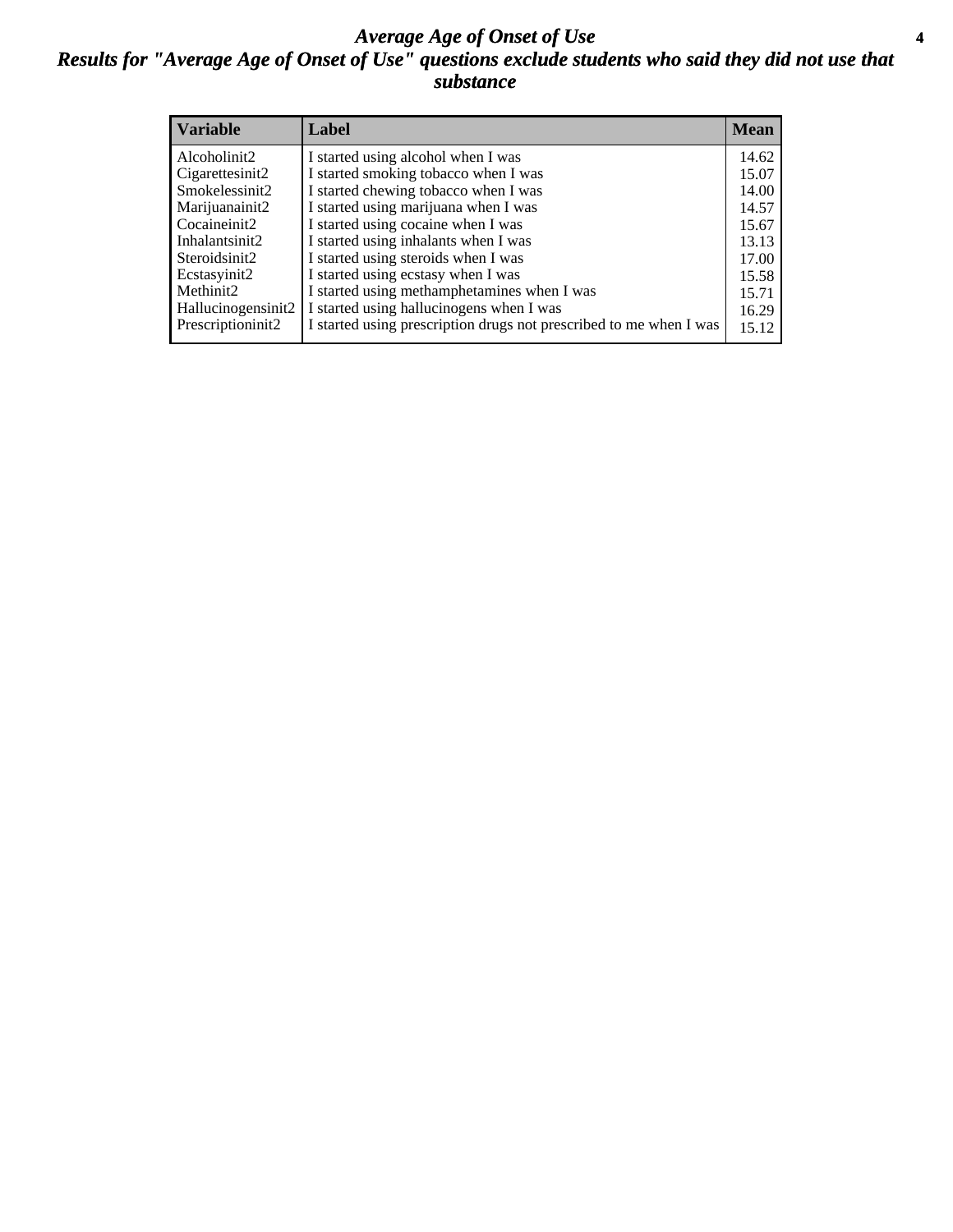# *Perception of Health Risk* **5**

| Frequency      | <b>Table of Alcoholharmdich by Grade</b> |              |              |              |  |
|----------------|------------------------------------------|--------------|--------------|--------------|--|
| <b>Col Pct</b> | Alcoholharmdich(I<br>think alcohol is    | Grade(Grade) |              |              |  |
|                | harmful)                                 | 10           | 12           | <b>Total</b> |  |
|                | <b>Yes</b>                               | 53<br>82.81  | 191<br>83.04 | 244          |  |
|                | N <sub>0</sub>                           | 11<br>17.19  | 39<br>16.96  | 50           |  |
|                | <b>Total</b>                             | 64           | 230          | 294          |  |

| Frequency      | <b>Table of Tobaccoharmdich by Grade</b>          |              |              |              |  |
|----------------|---------------------------------------------------|--------------|--------------|--------------|--|
| <b>Col Pct</b> | Tobaccoharmdich(I<br>think tobacco is<br>harmful) | Grade(Grade) |              |              |  |
|                |                                                   | 10           | 12           | <b>Total</b> |  |
|                | Yes                                               | 58<br>90.63  | 224<br>97.39 | 282          |  |
|                | N <sub>0</sub>                                    | 6<br>9.38    | 6<br>2.61    | 12           |  |
|                | <b>Total</b>                                      | 64           | 230          | 294          |  |

| <b>Frequency</b> | <b>Table of Marijuanaharmdich by Grade</b> |              |              |              |  |  |
|------------------|--------------------------------------------|--------------|--------------|--------------|--|--|
| <b>Col Pct</b>   | Marijuanaharmdich(I<br>think marijuana is  | Grade(Grade) |              |              |  |  |
|                  | harmful)                                   | 10           | 12           | <b>Total</b> |  |  |
|                  | Yes                                        | 44<br>68.75  | 146<br>63.48 | 190          |  |  |
|                  | N <sub>0</sub>                             | 20<br>31.25  | 84<br>36.52  | 104          |  |  |
|                  | <b>Total</b>                               | 64           | 230          | 294          |  |  |

| <b>Frequency</b> | <b>Table of Otherdrugharmdich by Grade</b>   |              |              |              |  |  |  |
|------------------|----------------------------------------------|--------------|--------------|--------------|--|--|--|
| <b>Col Pct</b>   | Otherdrugharmdich(I<br>think other drugs are | Grade(Grade) |              |              |  |  |  |
|                  | harmful)                                     | 10           | 12           | <b>Total</b> |  |  |  |
|                  | <b>Yes</b>                                   | 58<br>90.63  | 224<br>97.39 | 282          |  |  |  |
|                  | N <sub>0</sub>                               | 6<br>9.38    | 6<br>2.61    | 12           |  |  |  |
|                  | <b>Total</b>                                 | 64           | 230          | 294          |  |  |  |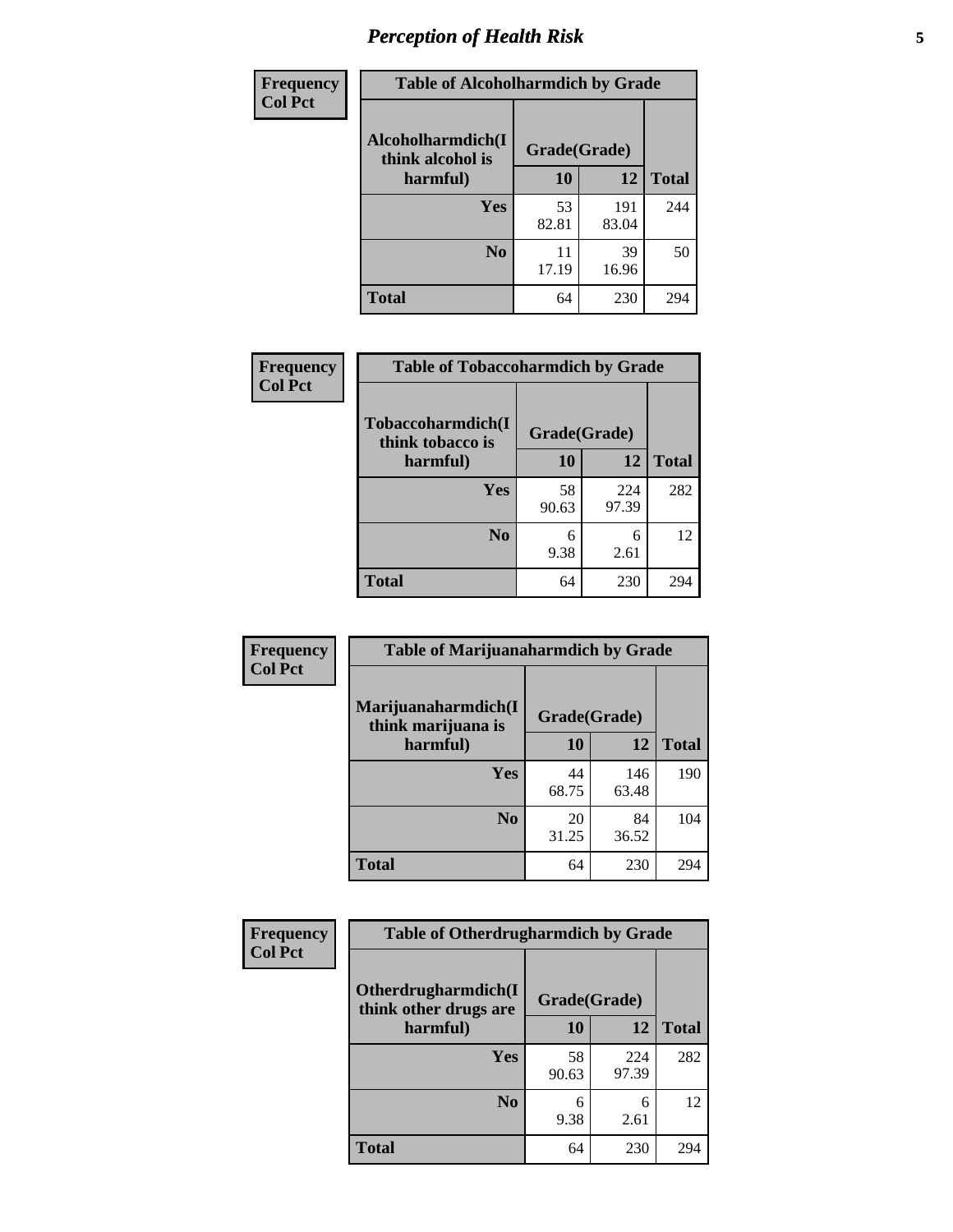# *Social Disapproval* **6**

| Frequency      | <b>Table of Alcoholpeerdich by Grade</b>                    |              |              |              |
|----------------|-------------------------------------------------------------|--------------|--------------|--------------|
| <b>Col Pct</b> | Alcoholpeerdich(My<br>friends would<br>disapprove if I used | Grade(Grade) |              |              |
|                | alcohol)                                                    | 10           | 12           | <b>Total</b> |
|                | <b>Yes</b>                                                  | 25<br>39.06  | 87<br>37.83  | 112          |
|                | N <sub>0</sub>                                              | 39<br>60.94  | 143<br>62.17 | 182          |
|                | <b>Total</b>                                                | 64           | 230          | 294          |

| <b>Frequency</b> |
|------------------|
| <b>Col Pct</b>   |

| <b>Table of Tobaccopeerdich by Grade</b>                            |              |              |              |  |  |  |
|---------------------------------------------------------------------|--------------|--------------|--------------|--|--|--|
| <b>Tobaccopeerdich</b> (My<br>friends would<br>disapprove if I used | Grade(Grade) |              |              |  |  |  |
| tobacco)                                                            | 10           | 12           | <b>Total</b> |  |  |  |
| Yes                                                                 | 34<br>53.13  | 114<br>49.57 | 148          |  |  |  |
| N <sub>0</sub>                                                      | 30<br>46.88  | 116<br>50.43 | 146          |  |  |  |
| <b>Total</b>                                                        | 64           | 230          | 294          |  |  |  |

| <b>Frequency</b> | <b>Table of Marijuanapeerdich by Grade</b>                    |              |              |              |  |  |  |  |
|------------------|---------------------------------------------------------------|--------------|--------------|--------------|--|--|--|--|
| <b>Col Pct</b>   | Marijuanapeerdich(My<br>friends would<br>disapprove if I used | Grade(Grade) |              |              |  |  |  |  |
|                  | marijuana)                                                    | 10           | 12           | <b>Total</b> |  |  |  |  |
|                  | <b>Yes</b>                                                    | 30<br>46.88  | 102<br>44.35 | 132          |  |  |  |  |
|                  | N <sub>0</sub>                                                | 34<br>53.13  | 128<br>55.65 | 162          |  |  |  |  |
|                  | <b>Total</b>                                                  | 64           | 230          | 294          |  |  |  |  |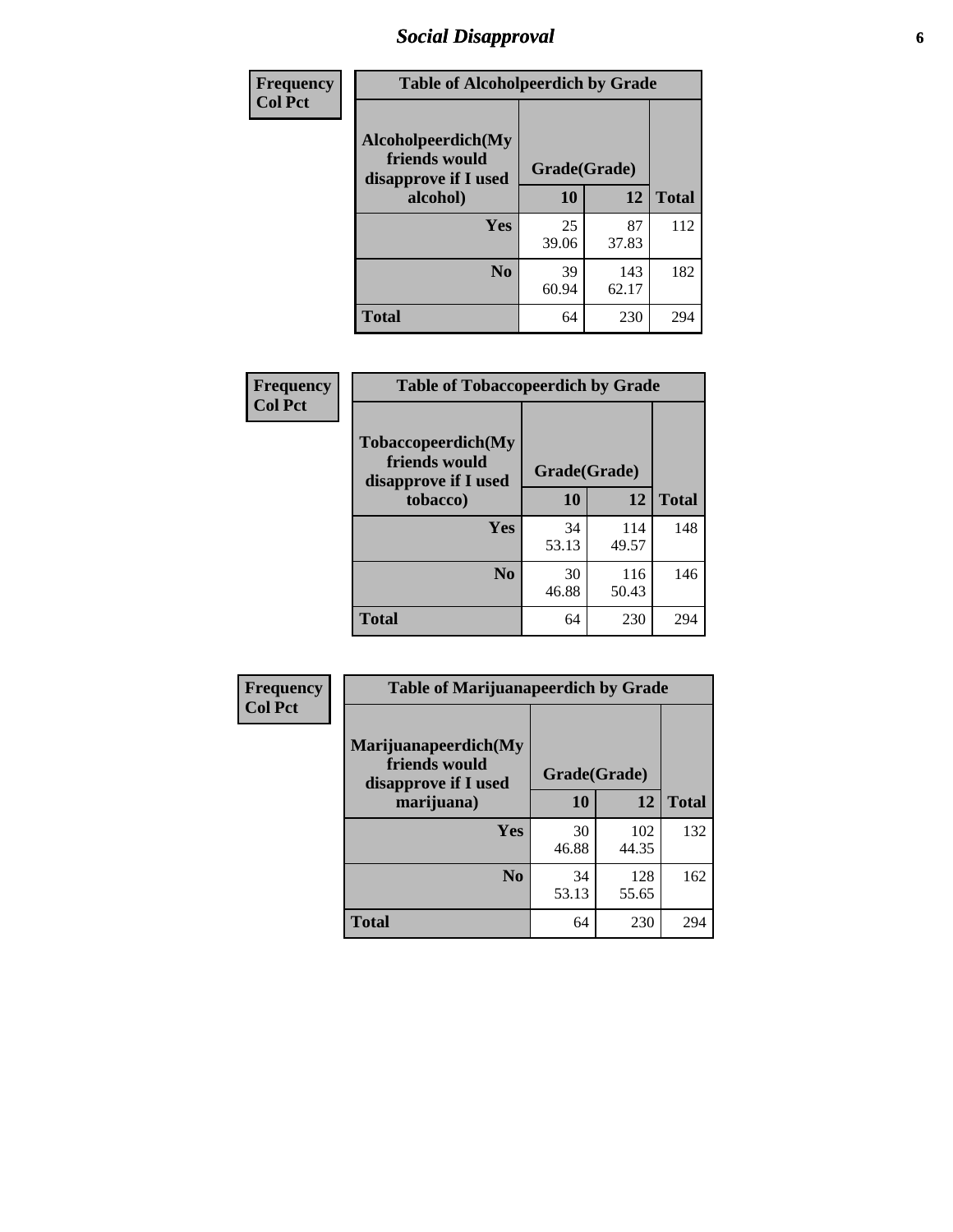# *Social Disapproval* **7**

| Frequency      | <b>Table of Otherdrugpeerdich by Grade</b>                    |              |              |              |  |  |  |  |
|----------------|---------------------------------------------------------------|--------------|--------------|--------------|--|--|--|--|
| <b>Col Pct</b> | Otherdrugpeerdich(My<br>friends would<br>disapprove if I used | Grade(Grade) |              |              |  |  |  |  |
|                | other drugs)                                                  | 10           | 12           | <b>Total</b> |  |  |  |  |
|                | Yes                                                           | 49<br>76.56  | 168<br>73.04 | 217          |  |  |  |  |
|                | N <sub>0</sub>                                                | 15<br>23.44  | 62<br>26.96  | 77           |  |  |  |  |
|                | <b>Total</b>                                                  | 64           | 230          | 294          |  |  |  |  |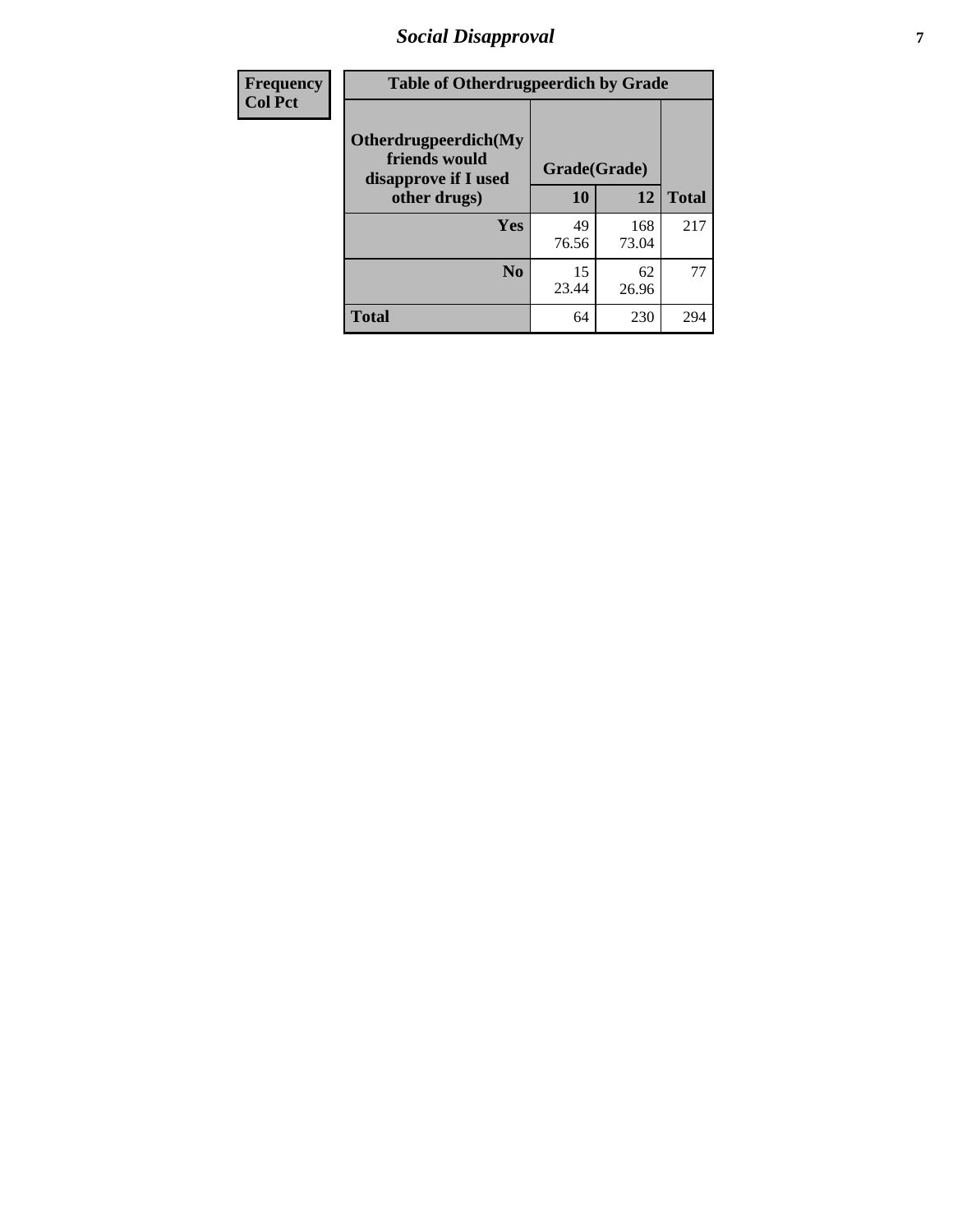### Title IV, Part A, Schedule A **8** *Goal 2: To help ensure that all schools are safe and disciplined Baseline Data: Year 2008-2009 Student Involvement in Gang Activity*

| Frequency      | <b>Table of Gangself by Grade</b>                                                                 |                    |              |              |
|----------------|---------------------------------------------------------------------------------------------------|--------------------|--------------|--------------|
| <b>Col Pct</b> | Gangself(I<br>have<br>participated<br>in illegal<br>gang<br>activities in<br>the past 30<br>days) | Grade(Grade)<br>10 | 12           | <b>Total</b> |
|                | Yes                                                                                               | 6<br>9.38          | 14<br>6.09   | 20           |
|                | N <sub>0</sub>                                                                                    | 58<br>90.63        | 216<br>93.91 | 274          |
|                | <b>Total</b>                                                                                      | 64                 | 230          | 294          |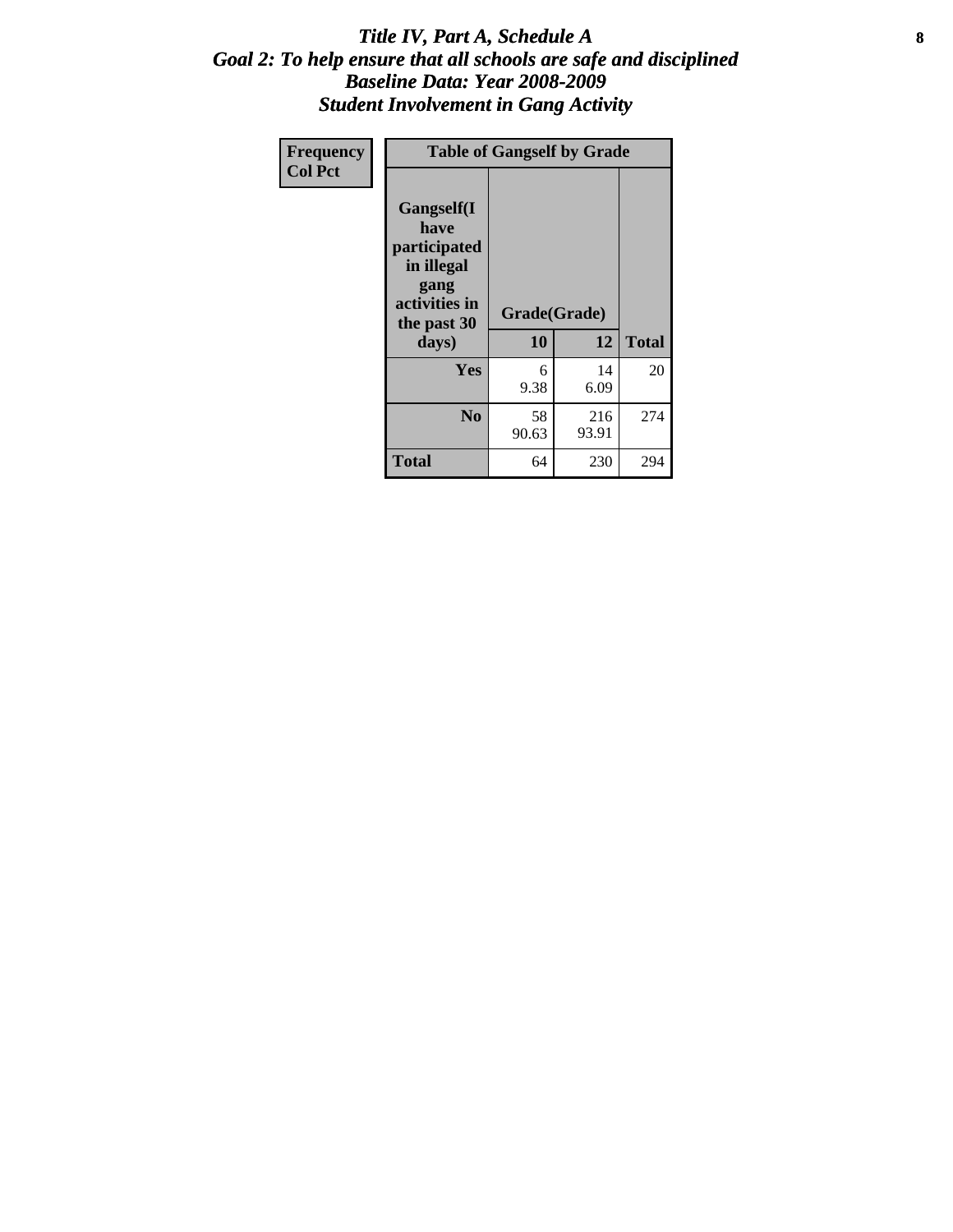# *Student Perception of School Safety* **9**

| <b>Frequency</b><br>Row Pct |
|-----------------------------|
|                             |

| <b>Table of Grade by Safeschool</b> |                                                        |                     |                             |                                    |              |  |
|-------------------------------------|--------------------------------------------------------|---------------------|-----------------------------|------------------------------------|--------------|--|
|                                     | Safeschool (School is a place at which I feel<br>safe) |                     |                             |                                    |              |  |
| Grade(Grade)                        | <b>Strongly</b><br>Agree                               | Somewhat  <br>Agree | <b>Somewhat</b><br>Disagree | <b>Strongly</b><br><b>Disagree</b> | <b>Total</b> |  |
| <b>10</b>                           | 18<br>28.13                                            | 26<br>40.63         | 13<br>20.31                 | 10.94                              | 64           |  |
| 12                                  | 92<br>40.00                                            | 107<br>46.52        | 17<br>7.39                  | 14<br>6.09                         | 230          |  |
| <b>Total</b>                        | 110                                                    | 133                 | 30                          | 21                                 | 294          |  |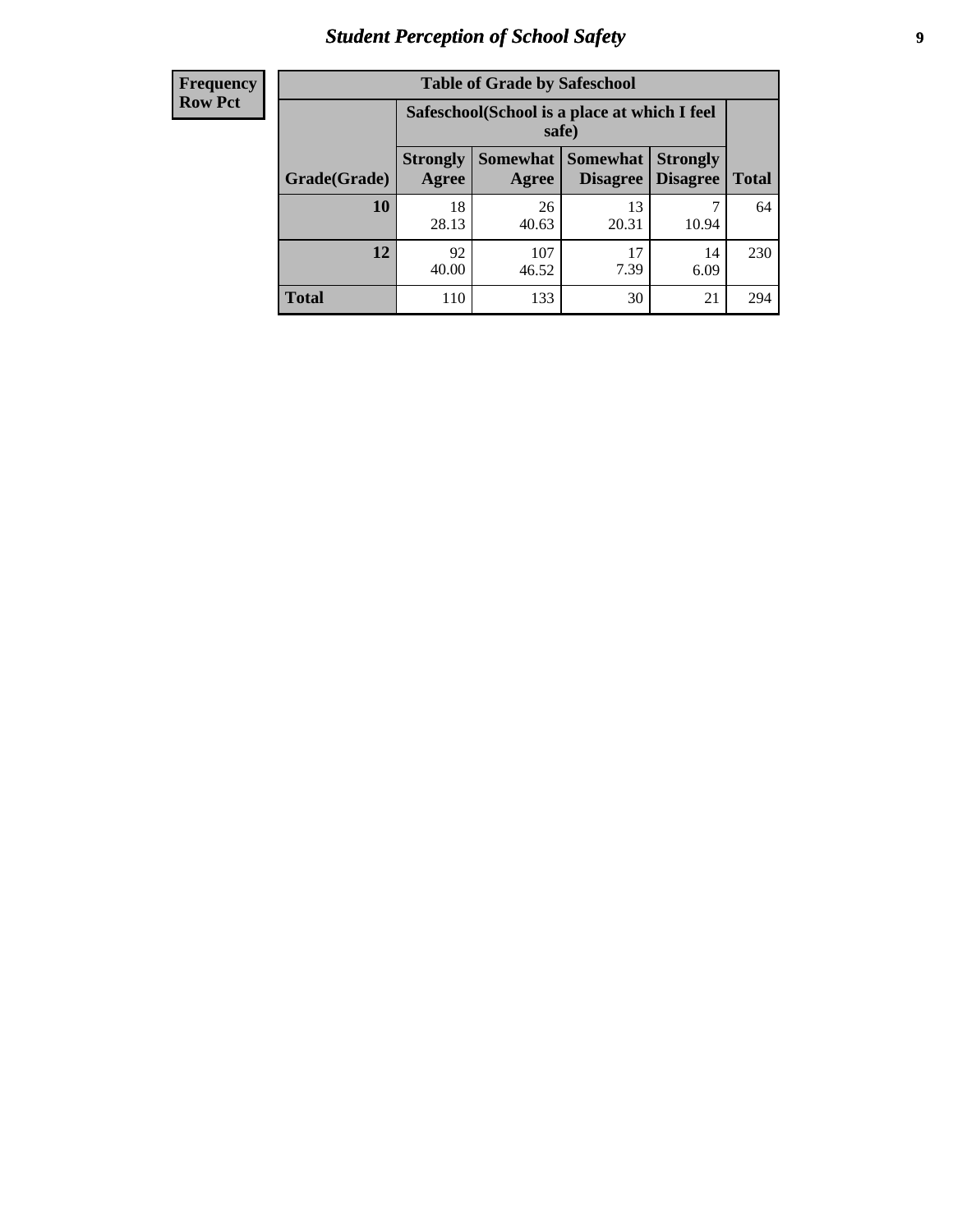### *Students Who Have Been Bullied* **10**

| <b>Frequency</b> | <b>Table of Grade by Bullied</b> |              |                                                                               |                 |                  |                                   |                  |              |
|------------------|----------------------------------|--------------|-------------------------------------------------------------------------------|-----------------|------------------|-----------------------------------|------------------|--------------|
| <b>Row Pct</b>   |                                  |              | <b>Bullied</b> (I have been bullied by other<br>students in the past 30 days) |                 |                  |                                   |                  |              |
|                  |                                  | $\mathbf 0$  | 1 or                                                                          | 3 <sub>to</sub> | <b>6 to</b><br>9 | <b>20</b><br>t <sub>0</sub><br>29 | All<br>30        |              |
|                  | Grade(Grade)                     | <b>Days</b>  | days                                                                          | days            | days             | days                              | days             | <b>Total</b> |
|                  | 10                               | 60<br>93.75  | $\mathcal{F}$<br>4.69                                                         | 1.56            | 0<br>0.00        | $\Omega$<br>0.00                  | $\Omega$<br>0.00 | 64           |
|                  | 12                               | 223<br>96.96 | $\mathcal{D}$<br>0.87                                                         | ာ<br>0.87       | 0.43             | 0.43                              | 0.43             | 230          |
|                  | <b>Total</b>                     | 283          | 5                                                                             | 3               |                  |                                   |                  | 294          |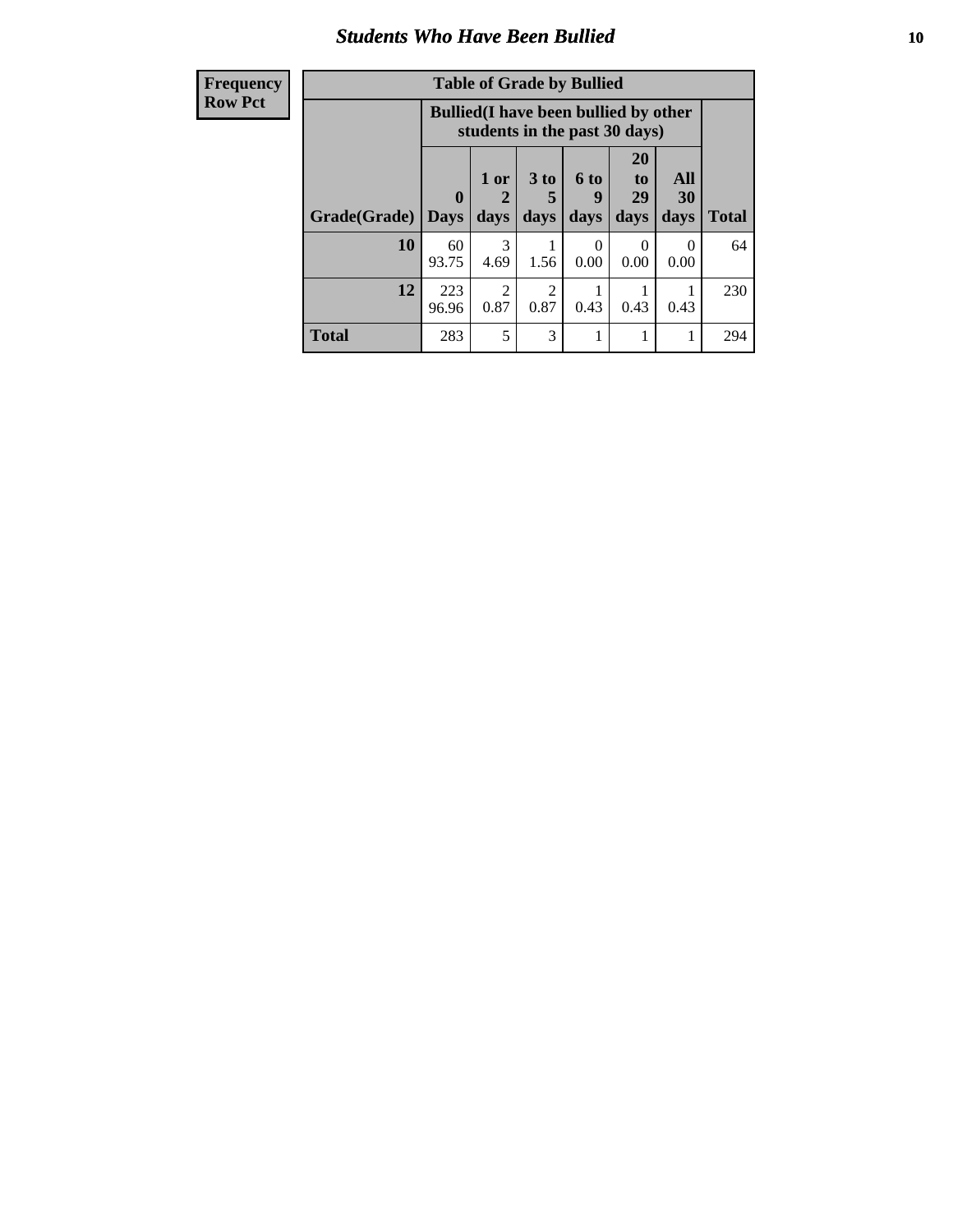### *School Climate* **11**

| <b>Frequency</b> | <b>Table of SchoolClimate1 by Grade</b> |                    |              |              |  |  |
|------------------|-----------------------------------------|--------------------|--------------|--------------|--|--|
| <b>Col Pct</b>   | SchoolClimate1(I<br>like school)        | Grade(Grade)<br>10 | 12           | <b>Total</b> |  |  |
|                  | <b>Strongly Agree</b>                   | 15<br>23.44        | 47<br>20.43  | 62           |  |  |
|                  | <b>Somewhat Agree</b>                   | 36<br>56.25        | 129<br>56.09 | 165          |  |  |
|                  | <b>Somewhat Disagree</b>                | 10<br>15.63        | 33<br>14.35  | 43           |  |  |
|                  | <b>Strongly Disagree</b>                | 3<br>4.69          | 21<br>9.13   | 24           |  |  |
|                  | <b>Total</b>                            | 64                 | 230          | 294          |  |  |

| <b>Frequency</b> |  |
|------------------|--|
| <b>Col Pct</b>   |  |

| <b>Table of SchoolClimate2 by Grade</b>           |                        |              |     |  |
|---------------------------------------------------|------------------------|--------------|-----|--|
| SchoolClimate2(I<br>feel successful at<br>school) | Grade(Grade)<br>10     | <b>Total</b> |     |  |
| <b>Strongly Agree</b>                             | 14<br>21.88            | 66<br>28.70  | 80  |  |
| <b>Somewhat Agree</b>                             | 42<br>65.63            | 132<br>57.39 | 174 |  |
| <b>Somewhat Disagree</b>                          | 6<br>9.38              | 26<br>11.30  | 32  |  |
| <b>Strongly Disagree</b>                          | $\mathfrak{D}$<br>3.13 | 6<br>2.61    | 8   |  |
| <b>Total</b>                                      | 64                     | 230          | 294 |  |

| Frequency      | <b>Table of SchoolClimate3 by Grade</b>                               |                    |              |              |  |
|----------------|-----------------------------------------------------------------------|--------------------|--------------|--------------|--|
| <b>Col Pct</b> | SchoolClimate3(My<br>school has high<br>standards for<br>achievement) | Grade(Grade)<br>10 | 12           | <b>Total</b> |  |
|                | <b>Strongly Agree</b>                                                 | 35<br>54.69        | 121<br>52.61 | 156          |  |
|                | <b>Somewhat Agree</b>                                                 | 25<br>39.06        | 82<br>35.65  | 107          |  |
|                | <b>Somewhat Disagree</b>                                              | 4<br>6.25          | 18<br>7.83   | 22           |  |
|                | <b>Strongly Disagree</b>                                              | ∩<br>0.00          | 9<br>3.91    | 9            |  |
|                | Total                                                                 | 64                 | 230          | 294          |  |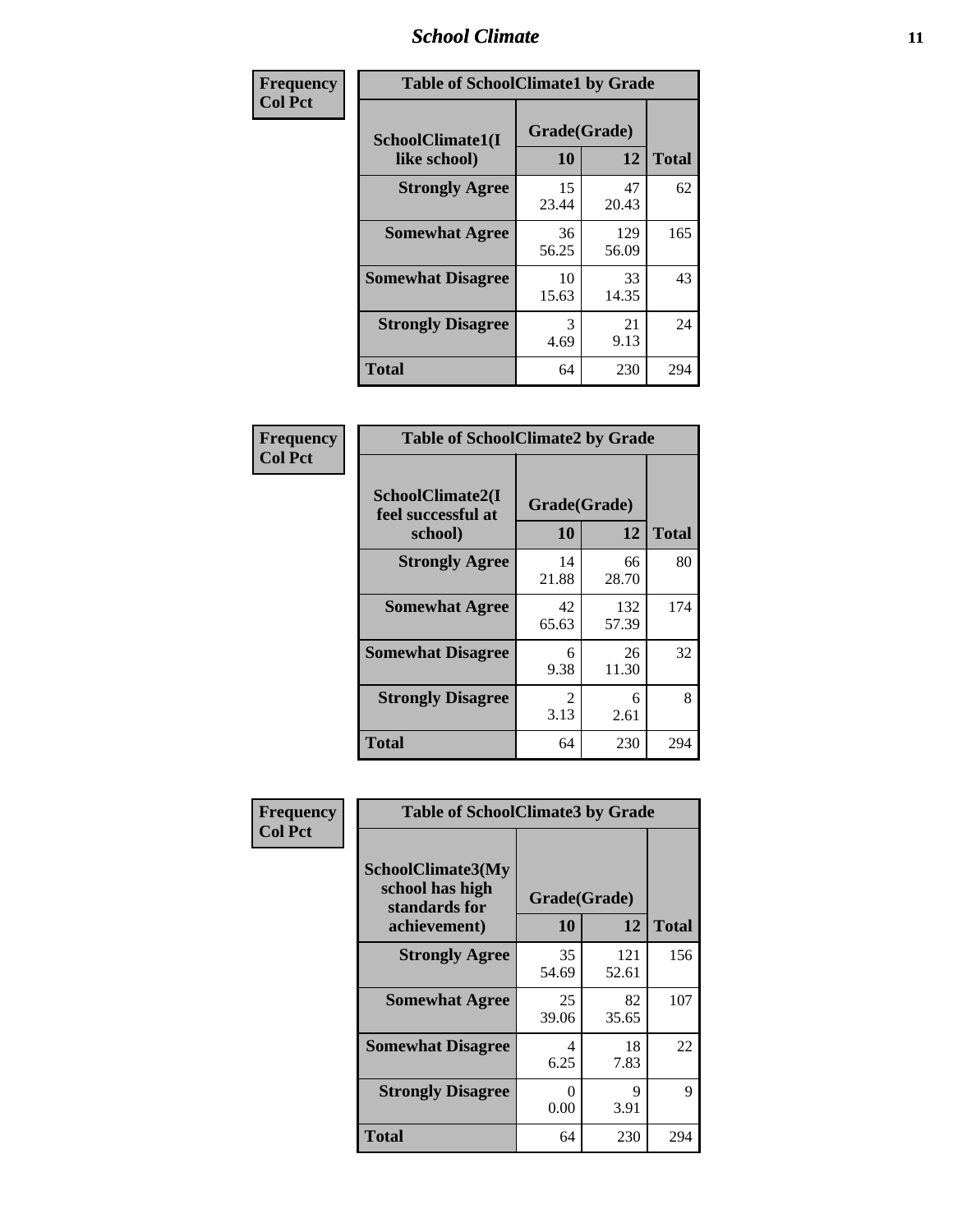### *School Climate* **12**

| Frequency      | <b>Table of SchoolClimate4 by Grade</b>                              |                                     |                        |              |
|----------------|----------------------------------------------------------------------|-------------------------------------|------------------------|--------------|
| <b>Col Pct</b> | <b>SchoolClimate4(My</b><br>school sets clear<br>rules for behavior) | Grade(Grade)<br>10                  | 12                     | <b>Total</b> |
|                | <b>Strongly Agree</b>                                                | 47<br>73.44                         | 166<br>72.17           | 213          |
|                | <b>Somewhat Agree</b>                                                | 14<br>21.88                         | 51<br>22.17            | 65           |
|                | <b>Somewhat Disagree</b>                                             | $\mathcal{D}_{\mathcal{L}}$<br>3.13 | 11<br>4.78             | 13           |
|                | <b>Strongly Disagree</b>                                             | 1.56                                | $\mathfrak{D}$<br>0.87 | 3            |
|                | Total                                                                | 64                                  | 230                    | 294          |

| <b>Table of SchoolClimate5 by Grade</b>                   |                        |              |              |  |  |
|-----------------------------------------------------------|------------------------|--------------|--------------|--|--|
| SchoolClimate5(I<br>know what to do in<br>an emergency at | Grade(Grade)           |              |              |  |  |
| school)                                                   | 10                     | 12           | <b>Total</b> |  |  |
| <b>Strongly Agree</b>                                     | 47<br>73.44            | 153<br>66.52 | 200          |  |  |
| <b>Somewhat Agree</b>                                     | 15<br>23.44            | 56<br>24.35  | 71           |  |  |
| <b>Somewhat Disagree</b>                                  | $\mathfrak{D}$<br>3.13 | 16<br>6.96   | 18           |  |  |
| <b>Strongly Disagree</b>                                  | 0<br>0.00              | 5<br>2.17    | 5            |  |  |
| <b>Total</b>                                              | 64                     | 230          | 294          |  |  |

| Frequency      | <b>Table of SchoolClimate6 by Grade</b>                  |                    |              |              |
|----------------|----------------------------------------------------------|--------------------|--------------|--------------|
| <b>Col Pct</b> | <b>SchoolClimate6(Teachers</b><br>treat me with respect) | Grade(Grade)<br>10 | 12           | <b>Total</b> |
|                | <b>Strongly Agree</b>                                    | 40<br>62.50        | 145<br>63.04 | 185          |
|                | <b>Somewhat Agree</b>                                    | 19<br>29.69        | 66<br>28.70  | 85           |
|                | <b>Somewhat Disagree</b>                                 | 4<br>6.25          | 15<br>6.52   | 19           |
|                | <b>Strongly Disagree</b>                                 | 1.56               | 4<br>1.74    | 5            |
|                | <b>Total</b>                                             | 64                 | 230          | 294          |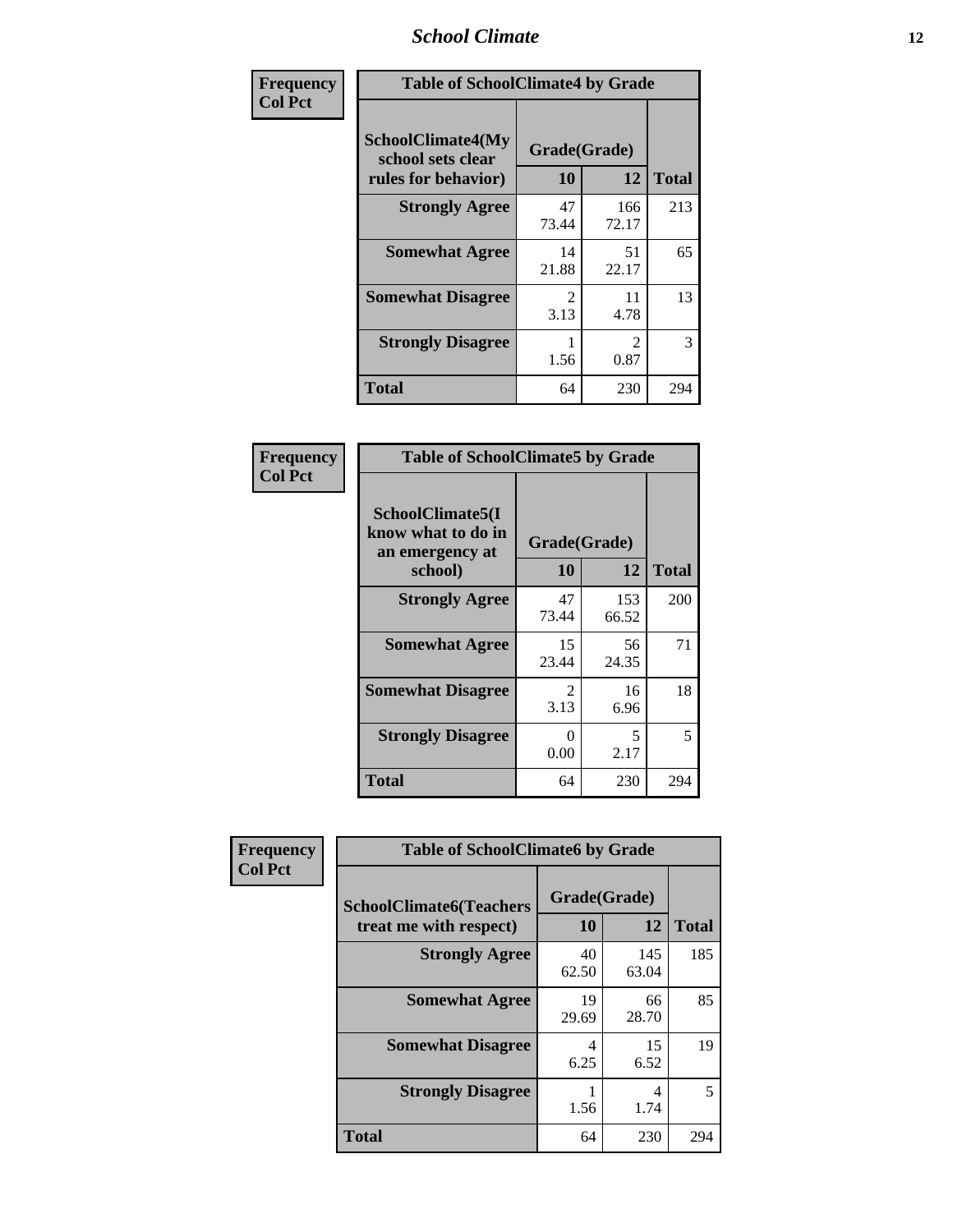### *School Climate* **13**

| Frequency      | <b>Table of SchoolClimate7 by Grade</b>                                       |                           |              |              |
|----------------|-------------------------------------------------------------------------------|---------------------------|--------------|--------------|
| <b>Col Pct</b> | <b>SchoolClimate7(Behaviors</b><br>in my class allow the<br>teacher to teach) | Grade(Grade)<br><b>10</b> | 12           | <b>Total</b> |
|                | <b>Strongly Agree</b>                                                         | 33<br>51.56               | 118<br>51.30 | 151          |
|                | <b>Somewhat Agree</b>                                                         | 30<br>46.88               | 86<br>37.39  | 116          |
|                | <b>Somewhat Disagree</b>                                                      | $\Omega$<br>0.00          | 21<br>9.13   | 21           |
|                | <b>Strongly Disagree</b>                                                      | 1.56                      | 5<br>2.17    | 6            |
|                | <b>Total</b>                                                                  | 64                        | 230          | 294          |

| Frequency      | <b>Table of SchoolClimate8 by Grade</b>                                              |                    |              |              |
|----------------|--------------------------------------------------------------------------------------|--------------------|--------------|--------------|
| <b>Col Pct</b> | <b>SchoolClimate8(Students</b><br>are frequently<br>recognized for good<br>behavior) | Grade(Grade)<br>10 | 12           | <b>Total</b> |
|                | <b>Strongly Agree</b>                                                                | 27<br>42.19        | 66<br>28.70  | 93           |
|                | <b>Somewhat Agree</b>                                                                | 28<br>43.75        | 104<br>45.22 | 132          |
|                | <b>Somewhat Disagree</b>                                                             | 5<br>7.81          | 41<br>17.83  | 46           |
|                | <b>Strongly Disagree</b>                                                             | 4<br>6.25          | 19<br>8.26   | 23           |
|                | Total                                                                                | 64                 | 230          | 294          |

| Frequency<br><b>Col Pct</b> | <b>Table of SchoolClimate9 by Grade</b>                                           |                        |                     |              |
|-----------------------------|-----------------------------------------------------------------------------------|------------------------|---------------------|--------------|
|                             | SchoolClimate9(School<br>counselor would be<br>helpful if I needed<br>assistance) | Grade(Grade)<br>10     | 12                  | <b>Total</b> |
|                             | <b>Strongly Agree</b>                                                             | 33<br>51.56            | 140<br>60.87        | 173          |
|                             | <b>Somewhat Agree</b>                                                             | 22<br>34.38            | 73<br>31.74         | 95           |
|                             | <b>Somewhat Disagree</b>                                                          | 7<br>10.94             | $\mathbf Q$<br>3.91 | 16           |
|                             | <b>Strongly Disagree</b>                                                          | $\mathfrak{D}$<br>3.13 | 8<br>3.48           | 10           |
|                             | Total                                                                             | 64                     | 230                 | 294          |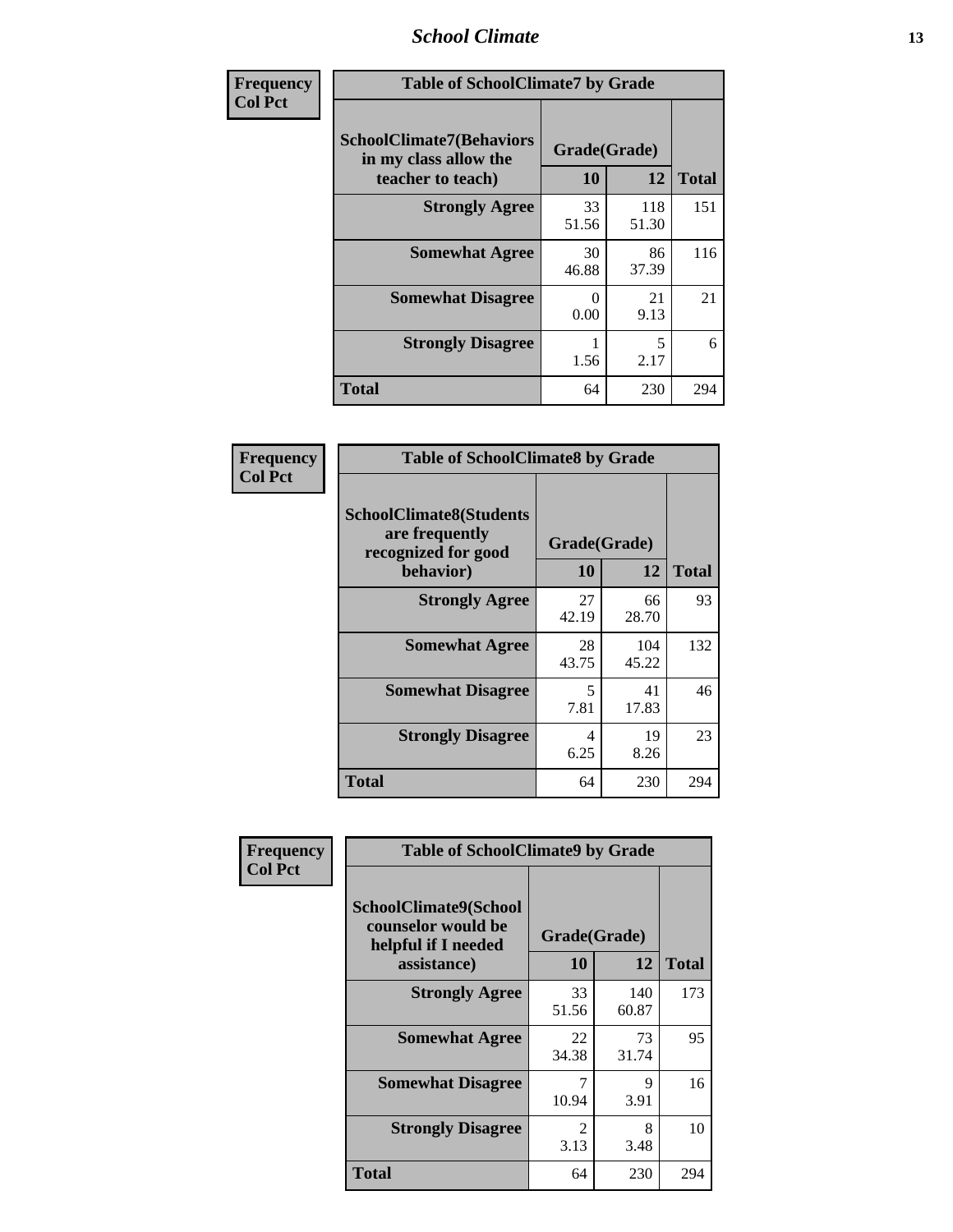### *Reasons for Dropping Out* **14**

| Frequency      | <b>Table of Dropoutreason by Grade</b>                                   |                    |                        |              |
|----------------|--------------------------------------------------------------------------|--------------------|------------------------|--------------|
| <b>Col Pct</b> | Dropoutreason(If<br>I dropped out the<br>reason would<br>most likely be) | Grade(Grade)<br>10 | 12                     | <b>Total</b> |
|                | <b>Won't Drop out</b>                                                    | 19<br>29.69        | 99<br>43.04            | 118          |
|                | <b>Bored</b>                                                             | 12<br>18.75        | 30<br>13.04            | 42           |
|                | <b>Family Reasons</b>                                                    | 7<br>10.94         | 33<br>14.35            | 40           |
|                | <b>Being Bullied</b>                                                     | 1.56               | $\mathfrak{D}$<br>0.87 | 3            |
|                | <b>Other</b>                                                             | 25<br>39.06        | 66<br>28.70            | 91           |
|                | <b>Total</b>                                                             | 64                 | 230                    | 294          |

| Frequency      | <b>Table of Dropout by Grade</b>                                       |                    |              |              |
|----------------|------------------------------------------------------------------------|--------------------|--------------|--------------|
| <b>Col Pct</b> | Dropout(I<br>have<br>thought<br>about<br>dropping<br>out of<br>school) | Grade(Grade)<br>10 | 12           | <b>Total</b> |
|                |                                                                        |                    |              |              |
|                | Yes                                                                    | 37<br>57.81        | 119<br>51.74 | 156          |
|                | N <sub>0</sub>                                                         | 27<br>42.19        | 111<br>48.26 | 138          |
|                | <b>Total</b>                                                           | 64                 | 230          | 294          |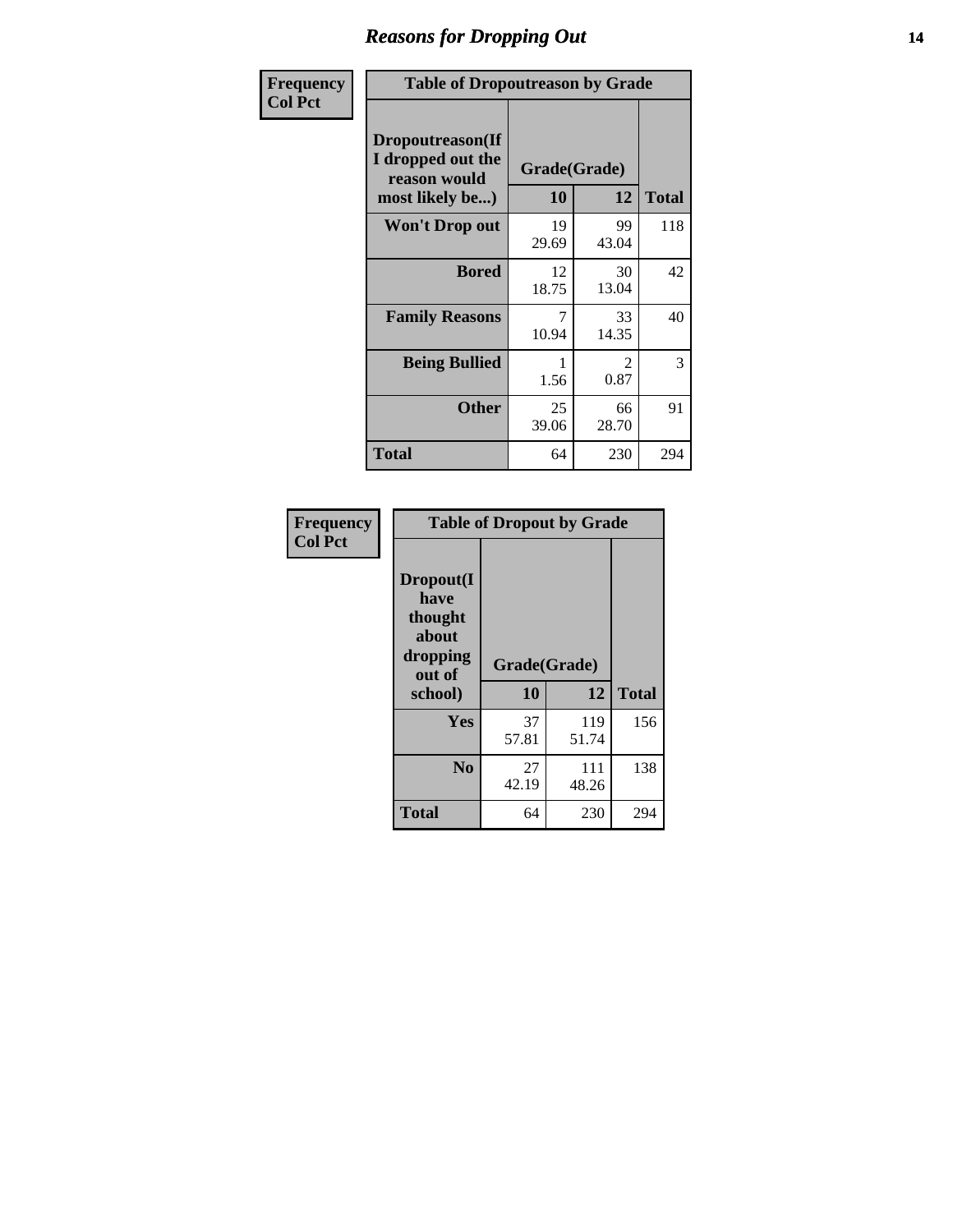*School Safety* **15**

| Frequency      |                                                                                                   | <b>Table of Gangself by Grade</b> |              |              |  |
|----------------|---------------------------------------------------------------------------------------------------|-----------------------------------|--------------|--------------|--|
| <b>Col Pct</b> | Gangself(I<br>have<br>participated<br>in illegal<br>gang<br>activities in<br>the past 30<br>days) | Grade(Grade)<br>10                | 12           | <b>Total</b> |  |
|                | Yes                                                                                               | 6<br>9.38                         | 14<br>6.09   | 20           |  |
|                | N <sub>0</sub>                                                                                    | 58<br>90.63                       | 216<br>93.91 | 274          |  |
|                | <b>Total</b>                                                                                      | 64                                | 230          | 294          |  |

| Frequency<br><b>Col Pct</b> | <b>Table of Gangpeers by Grade</b>                                                                                             |                    |              |              |
|-----------------------------|--------------------------------------------------------------------------------------------------------------------------------|--------------------|--------------|--------------|
|                             | <b>Gangpeers</b> (I<br>have friends<br>who have<br>participated<br>in illegal<br>gang<br>activities in<br>the past 30<br>days) | Grade(Grade)<br>10 | 12           | <b>Total</b> |
|                             | <b>Yes</b>                                                                                                                     | 23<br>35.94        | 56<br>24.35  | 79           |
|                             | N <sub>0</sub>                                                                                                                 | 41<br>64.06        | 174<br>75.65 | 215          |
|                             | <b>Total</b>                                                                                                                   | 64                 | 230          | 294          |

| Frequency      | <b>Table of Pickedon by Grade</b>                                                        |                    |              |    |  |  |  |  |
|----------------|------------------------------------------------------------------------------------------|--------------------|--------------|----|--|--|--|--|
| <b>Col Pct</b> | <b>Pickedon</b> (I have<br>been picked on or<br>teased at school in<br>the past 30 days) | Grade(Grade)<br>10 | <b>Total</b> |    |  |  |  |  |
|                |                                                                                          | 2                  | 12           | 9  |  |  |  |  |
|                | <b>Strongly Agree</b>                                                                    | 3.13               | 3.04         |    |  |  |  |  |
|                | <b>Somewhat Agree</b>                                                                    | 5<br>7.81          | 15<br>6.52   | 20 |  |  |  |  |
|                | <b>Somewhat Disagree</b>                                                                 | 5<br>7.81          | 11<br>4.78   | 16 |  |  |  |  |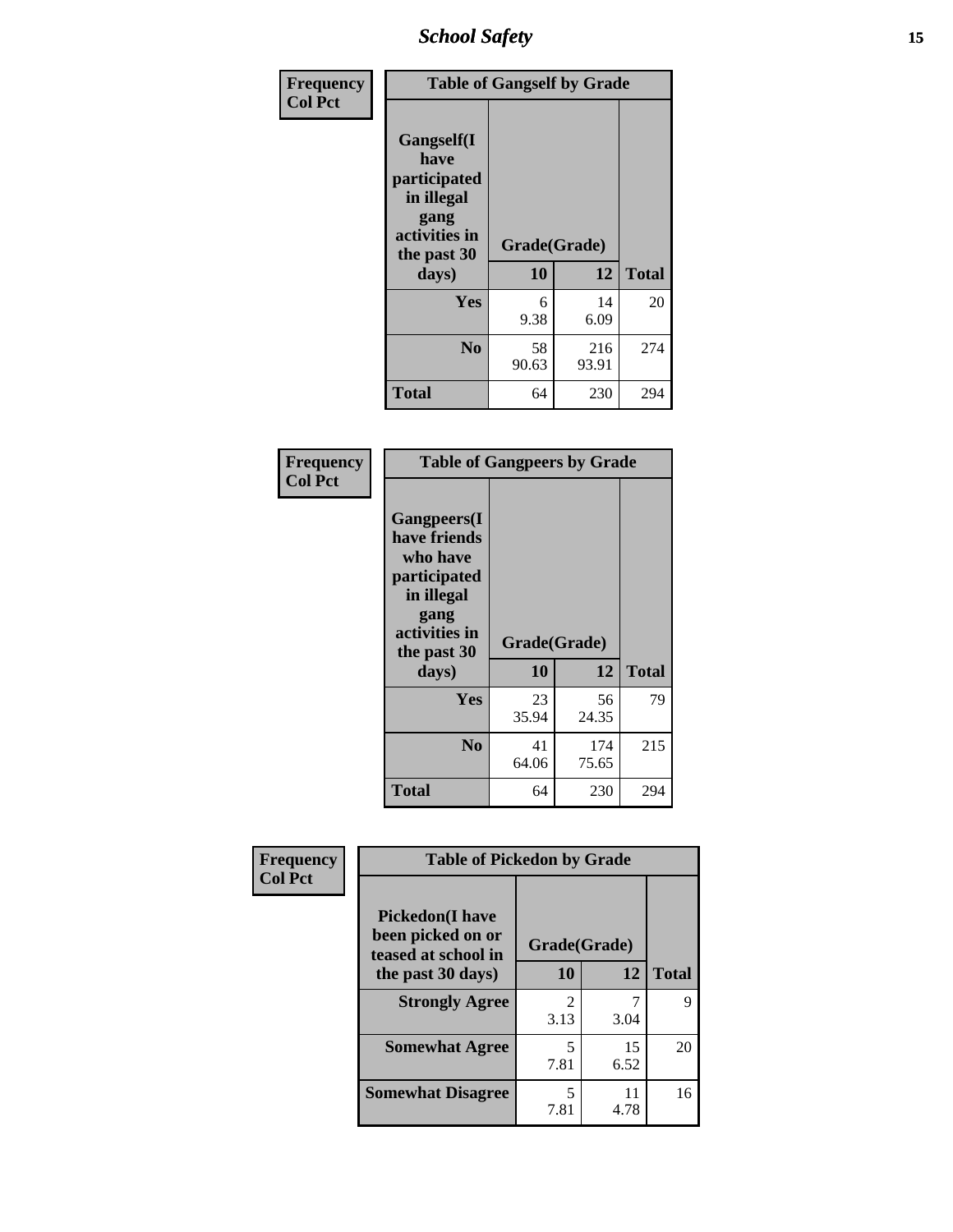# *School Safety* **16**

| <b>Frequency</b> | <b>Table of Pickedon by Grade</b>                                                        |                    |              |     |
|------------------|------------------------------------------------------------------------------------------|--------------------|--------------|-----|
| <b>Col Pct</b>   | <b>Pickedon</b> (I have<br>been picked on or<br>teased at school in<br>the past 30 days) | Grade(Grade)<br>10 | <b>Total</b> |     |
|                  | <b>Strongly Disagree</b>                                                                 | 52<br>81.25        | 197<br>85.65 | 249 |
|                  | Total                                                                                    | 64                 | 230          | 294 |

| Frequency      | <b>Table of Safeschool by Grade</b>                      |                    |              |              |
|----------------|----------------------------------------------------------|--------------------|--------------|--------------|
| <b>Col Pct</b> | Safeschool(School<br>is a place at which I<br>feel safe) | Grade(Grade)<br>10 | 12           | <b>Total</b> |
|                | <b>Strongly Agree</b>                                    | 18<br>28.13        | 92<br>40.00  | 110          |
|                | <b>Somewhat Agree</b>                                    | 26<br>40.63        | 107<br>46.52 | 133          |
|                | <b>Somewhat Disagree</b>                                 | 13<br>20.31        | 17<br>7.39   | 30           |
|                | <b>Strongly Disagree</b>                                 | 7<br>10.94         | 14<br>6.09   | 21           |
|                | <b>Total</b>                                             | 64                 | 230          | 294          |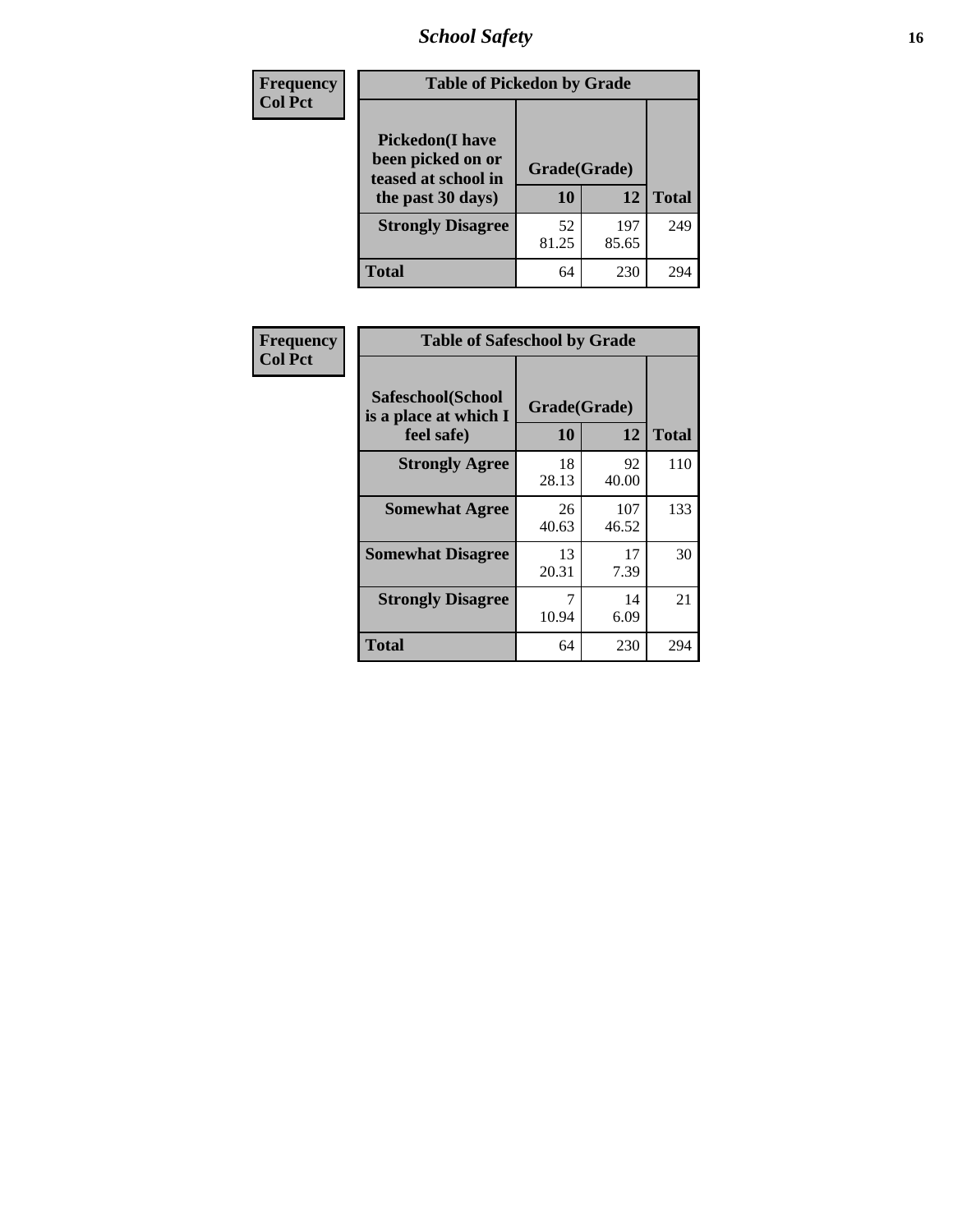*School Safety* **17**

| <b>Frequency</b> |                     |              | <b>Table of Grade by Bullied</b>                                              |                              |                                 |                               |                   |              |
|------------------|---------------------|--------------|-------------------------------------------------------------------------------|------------------------------|---------------------------------|-------------------------------|-------------------|--------------|
| <b>Row Pct</b>   |                     |              | <b>Bullied</b> (I have been bullied by other<br>students in the past 30 days) |                              |                                 |                               |                   |              |
|                  | Grade(Grade)   Days | $\mathbf 0$  | 1 or<br>days                                                                  | 3 <sub>to</sub><br>5<br>days | <b>6 to</b><br><b>Q</b><br>days | <b>20</b><br>to<br>29<br>days | All<br>30<br>days | <b>Total</b> |
|                  | 10                  | 60<br>93.75  | 3<br>4.69                                                                     | 1.56                         | 0<br>0.00                       | $\Omega$<br>0.00              | 0<br>0.00         | 64           |
|                  | 12                  | 223<br>96.96 | $\overline{2}$<br>0.87                                                        | $\overline{c}$<br>0.87       | 0.43                            | 0.43                          | 0.43              | 230          |
|                  | <b>Total</b>        | 283          | 5                                                                             | 3                            |                                 |                               |                   | 294          |

| <b>Frequency</b> |                     | <b>Table of Grade by Bulliedothers</b> |                                               |                         |                        |                               |                   |              |  |  |  |  |  |  |
|------------------|---------------------|----------------------------------------|-----------------------------------------------|-------------------------|------------------------|-------------------------------|-------------------|--------------|--|--|--|--|--|--|
| <b>Row Pct</b>   |                     |                                        | <b>Bulliedothers</b> (I bullied others in the |                         | past 30 days)          |                               |                   |              |  |  |  |  |  |  |
|                  | Grade(Grade)   Days | $\mathbf{0}$                           | 1 or<br>days                                  | 3 <sub>to</sub><br>days | 10<br>to<br>19<br>days | <b>20</b><br>to<br>29<br>days | All<br>30<br>days | <b>Total</b> |  |  |  |  |  |  |
|                  | 10                  | 60<br>93.75                            | 1.56                                          | $\mathfrak{D}$<br>3.13  | 1.56                   | $\Omega$<br>0.00              | 0<br>0.00         | 64           |  |  |  |  |  |  |
|                  | 12                  | 221<br>96.09                           | 4<br>1.74                                     | 0.00                    | $\Omega$<br>0.00       | 4<br>1.74                     | 0.43              | 230          |  |  |  |  |  |  |
|                  | <b>Total</b>        | 281                                    | 5                                             | 2                       |                        | 4                             | 1                 | 294          |  |  |  |  |  |  |

| <b>Frequency</b> | <b>Table of Grade by Weaponschool</b> |                                                           |                   |                     |                        |                   |              |  |  |
|------------------|---------------------------------------|-----------------------------------------------------------|-------------------|---------------------|------------------------|-------------------|--------------|--|--|
| <b>Row Pct</b>   |                                       | Weaponschool (I brought a<br>weapon to school in the past |                   |                     |                        |                   |              |  |  |
|                  | Grade(Grade)                          | $\bf{0}$<br><b>Days</b>                                   | 1 or<br>2<br>days | $3$ to<br>5<br>days | 20<br>to<br>29<br>days | All<br>30<br>days | <b>Total</b> |  |  |
|                  | 10                                    | 62<br>96.88                                               | 1.56              | 1.56                | $\Omega$<br>0.00       | $\Omega$<br>0.00  | 64           |  |  |
|                  | 12                                    | 223<br>96.96                                              | $\Omega$<br>0.00  | 0.43                | 2<br>0.87              | 4<br>1.74         | 230          |  |  |
|                  | <b>Total</b>                          | 285                                                       |                   | $\overline{2}$      | $\overline{2}$         | $\overline{4}$    | 294          |  |  |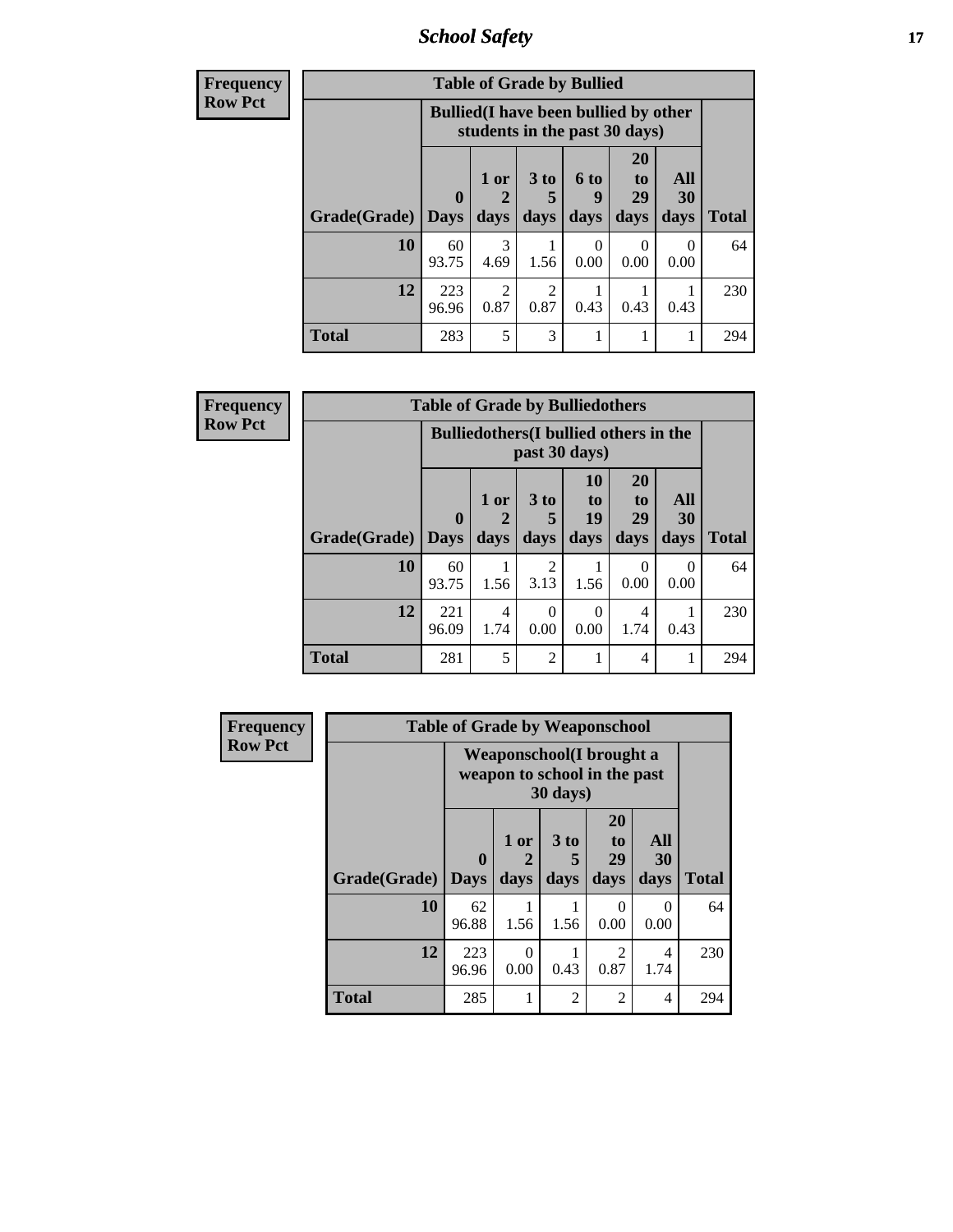*School Safety* **18**

| <b>Frequency</b> | <b>Table of Grade by Absentunsafe</b> |                                                                                   |                   |                              |                        |              |  |  |  |
|------------------|---------------------------------------|-----------------------------------------------------------------------------------|-------------------|------------------------------|------------------------|--------------|--|--|--|
| <b>Row Pct</b>   |                                       | <b>Absentunsafe</b> (I have<br>missed school because I<br>felt unsafe in the past |                   |                              |                        |              |  |  |  |
|                  | Grade(Grade)                          | 0<br><b>Days</b>                                                                  | 1 or<br>2<br>days | 3 <sub>to</sub><br>5<br>days | 20<br>to<br>29<br>days | <b>Total</b> |  |  |  |
|                  | 10                                    | 63<br>98.44                                                                       | 0<br>0.00         | 1.56                         | $\Omega$<br>0.00       | 64           |  |  |  |
|                  | 12                                    | 227<br>98.70                                                                      | 0.43              | 0.43                         | 1<br>0.43              | 230          |  |  |  |
|                  | <b>Total</b>                          | 290                                                                               | 1                 | 2                            | 1                      | 294          |  |  |  |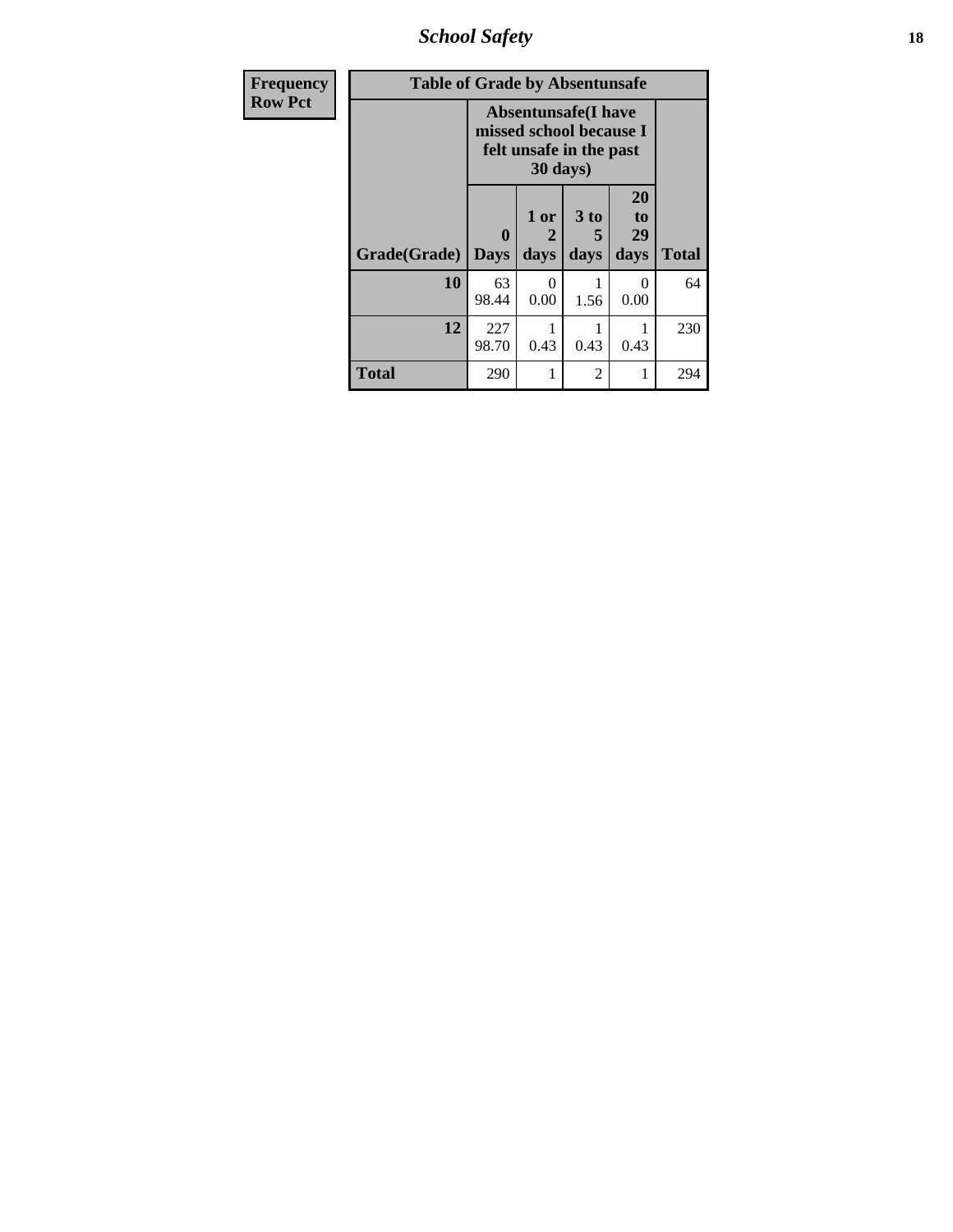# *Drug Use During Last 30 Days* **19**

#### **Frequency Row Pct**

| <b>Table of Grade by Alcohol</b> |                                 |                                    |                 |               |                 |                   |              |       |  |  |
|----------------------------------|---------------------------------|------------------------------------|-----------------|---------------|-----------------|-------------------|--------------|-------|--|--|
|                                  |                                 | Alcohol(Alcohol use, past 30 days) |                 |               |                 |                   |              |       |  |  |
| Grade(Grade)                     | <b>Did</b><br>not<br><b>use</b> | $1 - 2$<br>days                    | $3 - 5$<br>days | $6-9$<br>days | $10-19$<br>days | $20 - 29$<br>days | Every<br>day | Total |  |  |
| 10                               | 41<br>64.06                     | 2<br>3.13                          | 8<br>12.50      | 3<br>4.69     | 6<br>9.38       | 4<br>6.25         | 0<br>0.00    | 64    |  |  |
| 12                               | 136<br>59.13                    | 27<br>11.74                        | 31<br>13.48     | 10<br>4.35    | 17<br>7.39      | 4<br>1.74         | 5<br>2.17    | 230   |  |  |
| <b>Total</b>                     | 177                             | 29                                 | 39              | 13            | 23              | 8                 | 5            | 294   |  |  |

#### **Frequency Row Pct**

| <b>Table of Grade by Cigarettes</b> |                                 |                                                |                 |                |                        |               |              |       |  |  |
|-------------------------------------|---------------------------------|------------------------------------------------|-----------------|----------------|------------------------|---------------|--------------|-------|--|--|
|                                     |                                 | Cigarettes (Smoking tobacco use, past 30 days) |                 |                |                        |               |              |       |  |  |
| Grade(Grade)                        | <b>Did</b><br>not<br><b>use</b> | $1 - 2$<br>days                                | $3 - 5$<br>days | $6-9$<br>days  | $10-19$<br>days        | 20-29<br>days | Every<br>day | Total |  |  |
| 10                                  | 42<br>65.63                     | 10<br>15.63                                    | 3<br>4.69       | 1.56           | $\overline{2}$<br>3.13 | 1.56          | 5<br>7.81    | 64    |  |  |
| 12                                  | 152<br>66.09                    | 14<br>6.09                                     | 5<br>2.17       | 0.43           | 11<br>4.78             | 10<br>4.35    | 37<br>16.09  | 230   |  |  |
| <b>Total</b>                        | 194                             | 24                                             | 8               | $\overline{2}$ | 13                     | 11            | 42           | 294   |  |  |

| <b>Frequency</b> | <b>Table of Grade by Smokeless</b> |                                 |                                                         |                  |                  |                   |                     |              |  |  |
|------------------|------------------------------------|---------------------------------|---------------------------------------------------------|------------------|------------------|-------------------|---------------------|--------------|--|--|
| <b>Row Pct</b>   |                                    |                                 | <b>Smokeless</b> (Chewing tobacco use,<br>past 30 days) |                  |                  |                   |                     |              |  |  |
|                  | Grade(Grade)                       | <b>Did</b><br>not<br><b>use</b> | $1 - 2$<br>days                                         | $3 - 5$<br>days  | $6 - 9$<br>days  | $20 - 29$<br>days | <b>Every</b><br>day | <b>Total</b> |  |  |
|                  | 10                                 | 64<br>100.00                    | $\Omega$<br>0.00                                        | $\theta$<br>0.00 | $\Omega$<br>0.00 | 0.00              | 0<br>0.00           | 64           |  |  |
|                  | 12                                 | 223<br>96.96                    | 3<br>1.30                                               | 0.43             | 0.43             | 0.43              | 0.43                | 230          |  |  |
|                  | <b>Total</b>                       | 287                             | 3                                                       | 1                | 1                |                   | 1                   | 294          |  |  |

| <b>Frequency</b> |
|------------------|
| <b>Row Pct</b>   |

| <b>Table of Grade by Marijuana</b> |                                 |                                         |                 |                 |                 |                        |              |       |  |  |
|------------------------------------|---------------------------------|-----------------------------------------|-----------------|-----------------|-----------------|------------------------|--------------|-------|--|--|
|                                    |                                 | Marijuana (Marijuana use, past 30 days) |                 |                 |                 |                        |              |       |  |  |
| Grade(Grade)                       | <b>Did</b><br>not<br><b>use</b> | $1 - 2$<br>days                         | $3 - 5$<br>days | $6 - 9$<br>days | $10-19$<br>days | 20-29<br>days          | Every<br>day | Total |  |  |
| 10                                 | 45<br>70.31                     | 6<br>9.38                               | 4<br>6.25       | 1.56            | 3<br>4.69       | $\overline{2}$<br>3.13 | 3<br>4.69    | 64    |  |  |
| 12                                 | 156<br>67.83                    | 14<br>6.09                              | 11<br>4.78      | 5<br>2.17       | 15<br>6.52      | 15<br>6.52             | 14<br>6.09   | 230   |  |  |
| <b>Total</b>                       | 201                             | 20                                      | 15              | 6               | 18              | 17                     | 17           | 294   |  |  |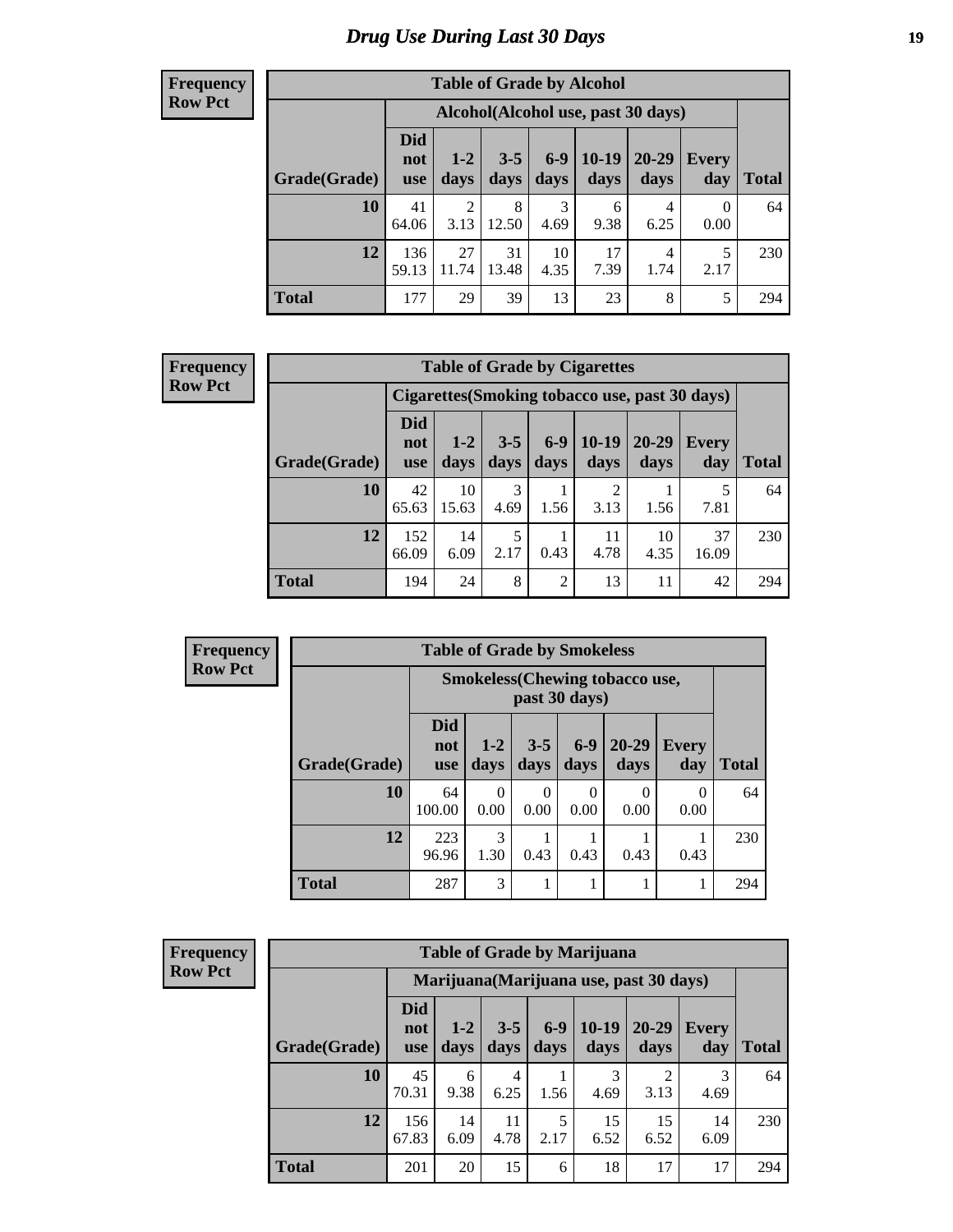**Frequency Row Pct**

| <b>Table of Grade by Cocaine</b> |                                 |                                     |                 |                                     |                   |                     |              |  |  |
|----------------------------------|---------------------------------|-------------------------------------|-----------------|-------------------------------------|-------------------|---------------------|--------------|--|--|
|                                  |                                 | Cocaine (Cocaine use, past 30 days) |                 |                                     |                   |                     |              |  |  |
| Grade(Grade)                     | <b>Did</b><br>not<br><b>use</b> | $1-2$<br>days                       | $3 - 5$<br>days | $6 - 9$<br>days                     | $20 - 29$<br>days | <b>Every</b><br>day | <b>Total</b> |  |  |
| 10                               | 63<br>98.44                     | 1.56                                | 0<br>0.00       | 0.00                                | 0.00              | 0<br>0.00           | 64           |  |  |
| 12                               | 218<br>94.78                    | 4<br>1.74                           | 3<br>1.30       | $\mathcal{D}_{\mathcal{A}}$<br>0.87 | 2<br>0.87         | 0.43                | 230          |  |  |
| <b>Total</b>                     | 281                             | 5                                   | 3               | $\overline{2}$                      | 2                 |                     | 294          |  |  |

| Frequency      | <b>Table of Grade by Inhalants</b> |                                 |                 |                                                  |                   |              |  |  |  |
|----------------|------------------------------------|---------------------------------|-----------------|--------------------------------------------------|-------------------|--------------|--|--|--|
| <b>Row Pct</b> |                                    |                                 |                 | <b>Inhalants</b> (Inhalant use,<br>past 30 days) |                   |              |  |  |  |
|                | Grade(Grade)                       | <b>Did</b><br>not<br><b>use</b> | $1 - 2$<br>days | $10-19$<br>days                                  | $20 - 29$<br>days | <b>Total</b> |  |  |  |
|                | 10                                 | 63<br>98.44                     | 1.56            | 0<br>0.00                                        | $\theta$<br>0.00  | 64           |  |  |  |
|                | 12                                 | 227<br>98.70                    | 0.43            | 0.43                                             | 0.43              | 230          |  |  |  |
|                | <b>Total</b>                       | 290                             | $\overline{2}$  |                                                  |                   | 294          |  |  |  |

| Frequency      | <b>Table of Grade by Steroids</b> |                                                |                           |              |  |  |
|----------------|-----------------------------------|------------------------------------------------|---------------------------|--------------|--|--|
| <b>Row Pct</b> |                                   | <b>Steroids</b> (Steroid<br>use, past 30 days) |                           |              |  |  |
|                | Grade(Grade)                      | Did not<br><b>use</b>                          | <b>Every</b><br>day       | <b>Total</b> |  |  |
|                | 10                                | 64<br>100.00                                   | $\mathbf{\Omega}$<br>0.00 | 64           |  |  |
|                | 12                                | 229<br>99.57                                   | 0.43                      | 230          |  |  |
|                | <b>Total</b>                      | 293                                            |                           | 294          |  |  |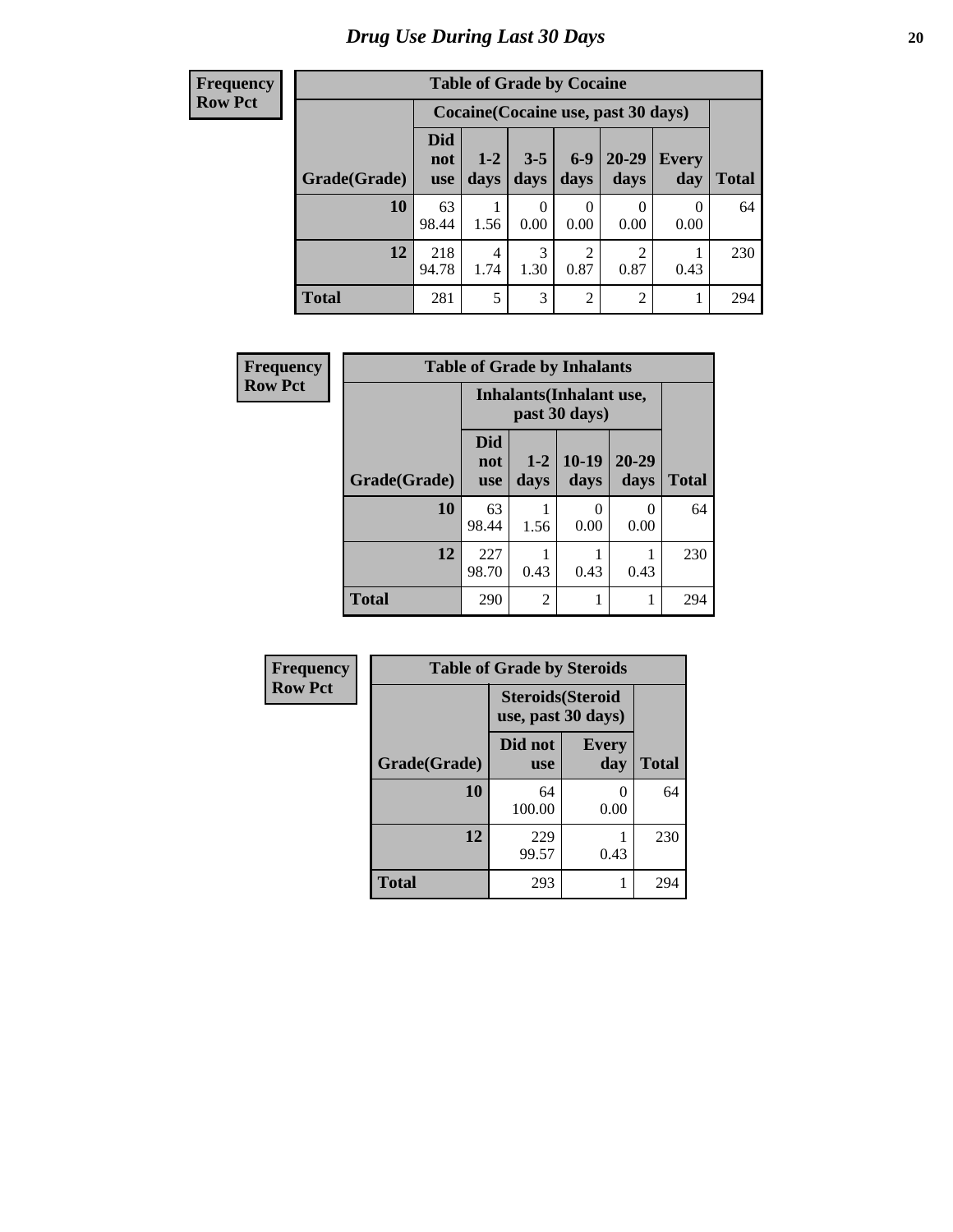# *Drug Use During Last 30 Days* **21**

| <b>Frequency</b> | <b>Table of Grade by Ecstasy</b> |                                 |               |                  |                       |               |              |
|------------------|----------------------------------|---------------------------------|---------------|------------------|-----------------------|---------------|--------------|
| <b>Row Pct</b>   |                                  |                                 |               | past 30 days)    | Ecstasy (Ecstasy use, |               |              |
|                  | Grade(Grade)                     | <b>Did</b><br>not<br><b>use</b> | $1-2$<br>days | $3 - 5$<br>days  | $10-19$<br>days       | 20-29<br>days | <b>Total</b> |
|                  | 10                               | 63<br>98.44                     | 0<br>0.00     | 1.56             | 0<br>0.00             | 0<br>0.00     | 64           |
|                  | 12                               | 220<br>95.65                    | 4<br>1.74     | $\Omega$<br>0.00 | 2<br>0.87             | 4<br>1.74     | 230          |
|                  | <b>Total</b>                     | 283                             | 4             | $\mathbf{1}$     | $\overline{2}$        | 4             | 294          |

| Frequency      | <b>Table of Grade by Meth</b> |                       |                                                    |                   |              |  |  |  |  |
|----------------|-------------------------------|-----------------------|----------------------------------------------------|-------------------|--------------|--|--|--|--|
| <b>Row Pct</b> |                               |                       | <b>Meth</b> (Methamphetamine<br>use, past 30 days) |                   |              |  |  |  |  |
|                | Grade(Grade)                  | Did not<br><b>use</b> | $10-19$<br>days                                    | $20 - 29$<br>days | <b>Total</b> |  |  |  |  |
|                | 10                            | 64<br>100.00          | 0.00                                               | 0.00              | 64           |  |  |  |  |
|                | 12                            | 228<br>99.13          | 0.43                                               | 0.43              | 230          |  |  |  |  |
|                | <b>Total</b>                  | 292                   |                                                    |                   | 294          |  |  |  |  |

| <b>Frequency</b> | <b>Table of Grade by Hallucinogens</b>            |                       |                 |                        |                   |              |  |  |  |
|------------------|---------------------------------------------------|-----------------------|-----------------|------------------------|-------------------|--------------|--|--|--|
| <b>Row Pct</b>   | Hallucinogens (Hallucinogen use,<br>past 30 days) |                       |                 |                        |                   |              |  |  |  |
|                  | Grade(Grade)                                      | <b>Did</b><br>not use | $1 - 2$<br>days | $6-9$<br>days          | $20 - 29$<br>days | <b>Total</b> |  |  |  |
|                  | 10                                                | 64<br>100.00          | 0.00            | $\left($<br>0.00       | $\Omega$<br>0.00  | 64           |  |  |  |
|                  | 12                                                | 226<br>98.26          | 0.43            | $\mathfrak{D}$<br>0.87 | 0.43              | 230          |  |  |  |
|                  | <b>Total</b>                                      | 290                   |                 | $\overline{2}$         |                   | 294          |  |  |  |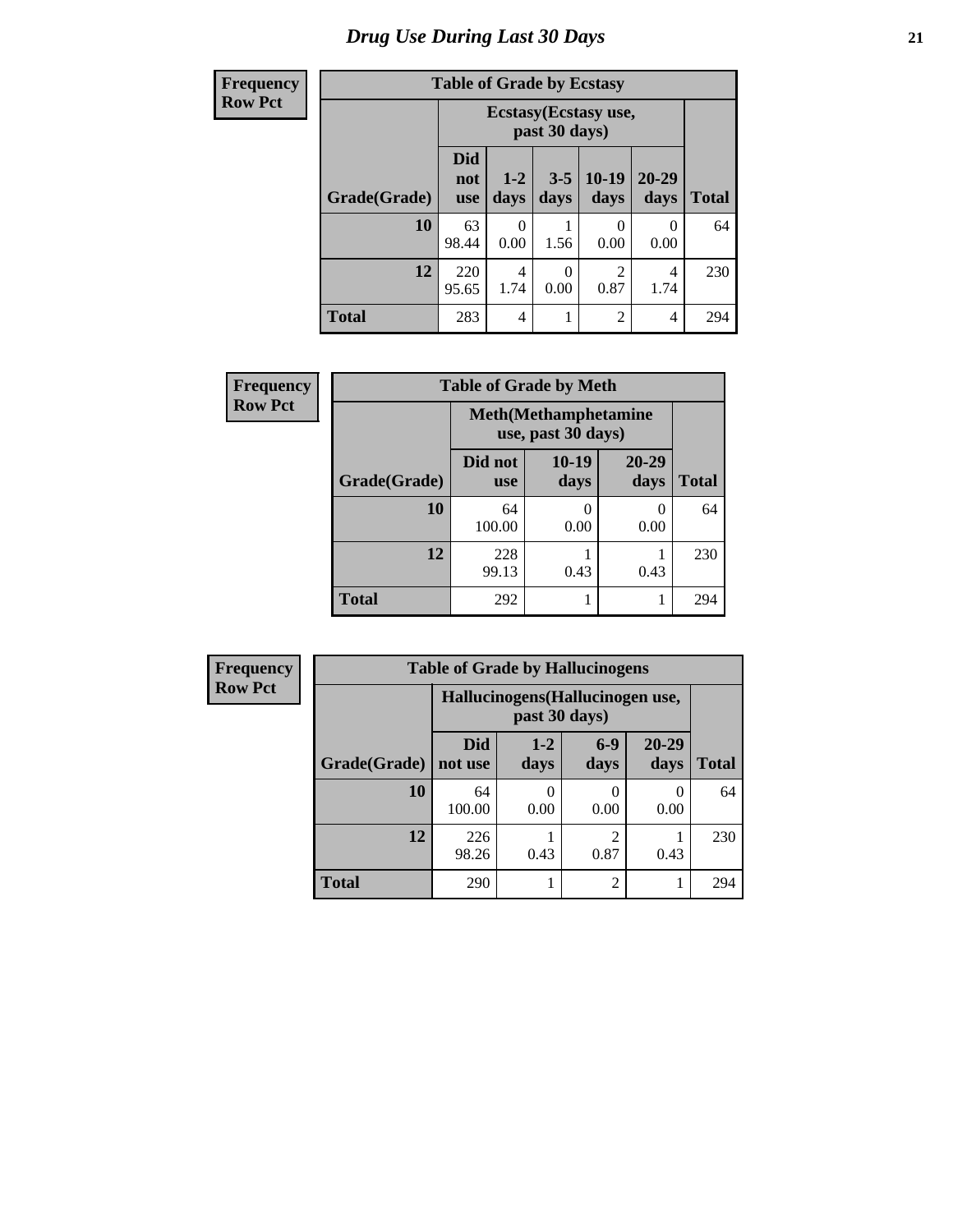#### **Frequency Row Pct**

| <b>Table of Grade by Prescription</b> |                          |                                                                                                                      |           |                  |           |                  |                |       |
|---------------------------------------|--------------------------|----------------------------------------------------------------------------------------------------------------------|-----------|------------------|-----------|------------------|----------------|-------|
|                                       |                          | <b>Prescription</b> (Prescription drugs not<br>prescribed to me, past 30 days)                                       |           |                  |           |                  |                |       |
| Grade(Grade)                          | Did<br>not<br><b>use</b> | $6 - 9$<br>$10-19$<br>$20 - 29$<br>$1 - 2$<br>$3 - 5$<br><b>Every</b><br>days<br>days<br>days<br>days<br>day<br>days |           |                  |           |                  |                | Total |
| 10                                    | 62<br>96.88              | 0<br>0.00                                                                                                            | 1.56      | $\Omega$<br>0.00 | 0<br>0.00 | $\theta$<br>0.00 | 1.56           | 64    |
| 12                                    | 214<br>93.04             | 5<br>2.17                                                                                                            | 5<br>2.17 | 2<br>0.87        | 0.43      | っ<br>0.87        | 0.43           | 230   |
| <b>Total</b>                          | 276                      | 5                                                                                                                    | 6         | $\overline{2}$   |           | $\overline{2}$   | $\overline{2}$ | 294   |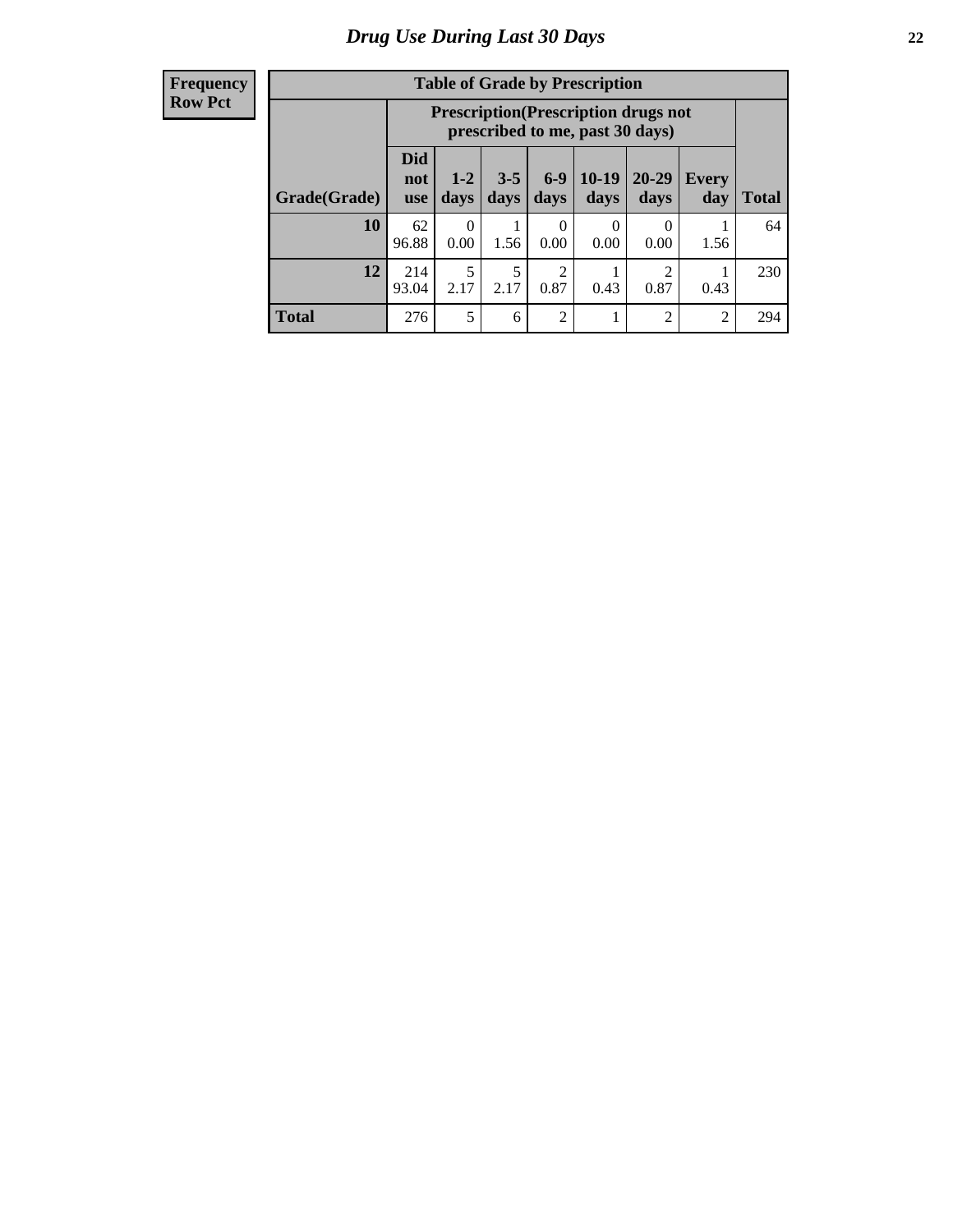| Frequency      | <b>Table of Alcoholease by Grade</b>              |                    |              |              |  |  |
|----------------|---------------------------------------------------|--------------------|--------------|--------------|--|--|
| <b>Col Pct</b> | <b>Alcoholease</b> (It is<br>easy to get alcohol) | Grade(Grade)<br>10 | 12           | <b>Total</b> |  |  |
|                | <b>Strongly Agree</b>                             | 25<br>39.06        | 108<br>46.96 | 133          |  |  |
|                | <b>Somewhat Agree</b>                             | 18<br>28.13        | 67<br>29.13  | 85           |  |  |
|                | <b>Somewhat Disagree</b>                          | 6<br>9.38          | 19<br>8.26   | 25           |  |  |
|                | <b>Strongly Disagree</b>                          | 15<br>23.44        | 36<br>15.65  | 51           |  |  |
|                | <b>Total</b>                                      | 64                 | 230          | 294          |  |  |

| Frequency      | <b>Table of Cigarettesease by Grade</b>                 |                           |              |              |  |  |  |  |
|----------------|---------------------------------------------------------|---------------------------|--------------|--------------|--|--|--|--|
| <b>Col Pct</b> | Cigarettesease(It is<br>easy to get smoking<br>tobacco) | Grade(Grade)<br><b>10</b> | 12           | <b>Total</b> |  |  |  |  |
|                | <b>Strongly Agree</b>                                   | 33<br>51.56               | 153<br>66.52 | 186          |  |  |  |  |
|                | <b>Somewhat Agree</b>                                   | 13<br>20.31               | 34<br>14.78  | 47           |  |  |  |  |
|                | <b>Somewhat Disagree</b>                                | 3<br>4.69                 | 9<br>3.91    | 12           |  |  |  |  |
|                | <b>Strongly Disagree</b>                                | 15<br>23.44               | 34<br>14.78  | 49           |  |  |  |  |
|                | <b>Total</b>                                            | 64                        | 230          | 294          |  |  |  |  |

| Frequency      | <b>Table of Smokelessease by Grade</b>             |              |              |              |
|----------------|----------------------------------------------------|--------------|--------------|--------------|
| <b>Col Pct</b> | <b>Smokelessease</b> (It is<br>easy to get chewing | Grade(Grade) |              |              |
|                | tobacco)                                           | 10           | 12           | <b>Total</b> |
|                | <b>Strongly Agree</b>                              | 25<br>39.06  | 107<br>46.52 | 132          |
|                | <b>Somewhat Agree</b>                              | 13<br>20.31  | 48<br>20.87  | 61           |
|                | <b>Somewhat Disagree</b>                           | 7<br>10.94   | 15<br>6.52   | 22           |
|                | <b>Strongly Disagree</b>                           | 19<br>29.69  | 60<br>26.09  | 79           |
|                | <b>Total</b>                                       | 64           | 230          | 294          |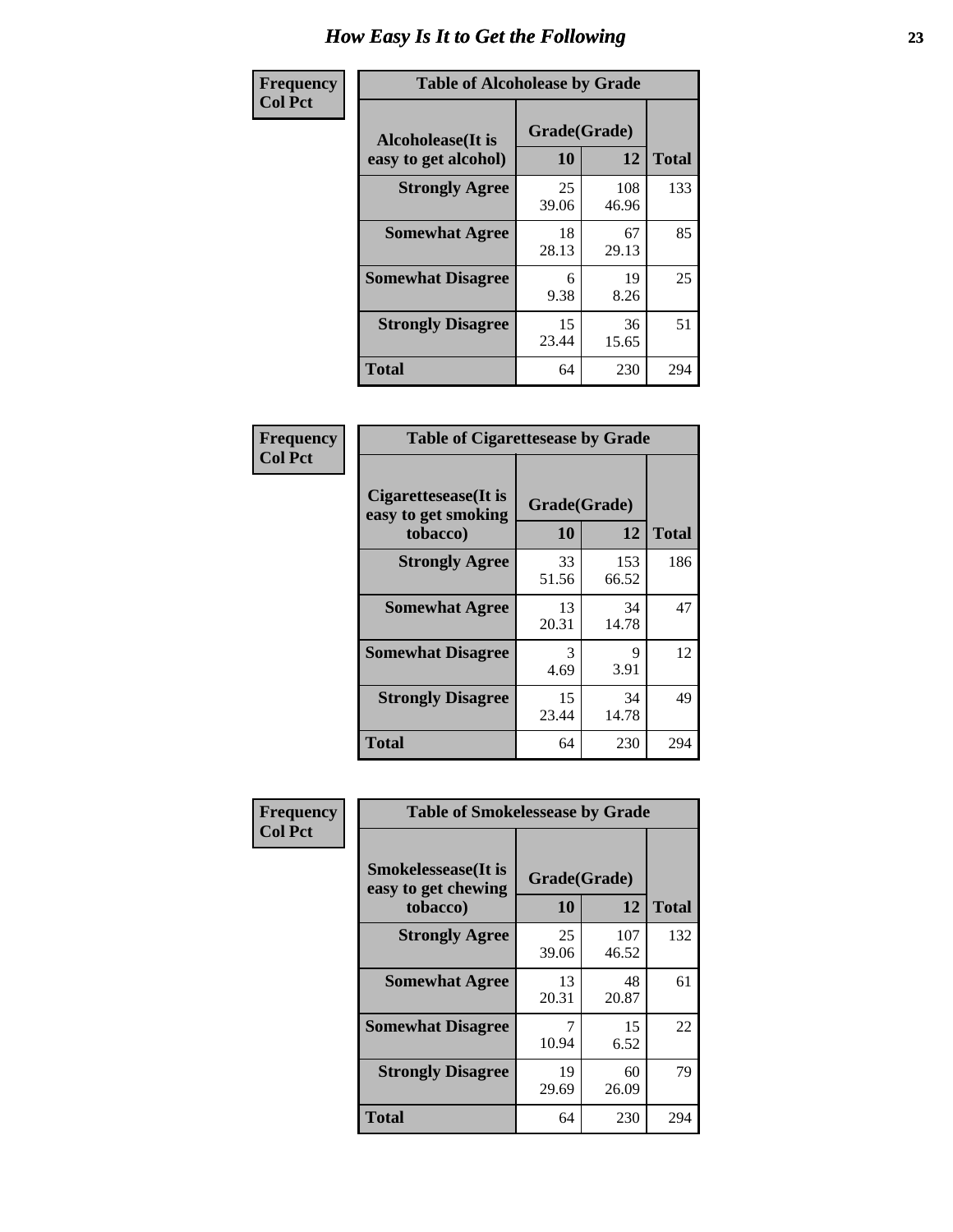| Frequency      | <b>Table of Marijuanaease by Grade</b>           |                    |              |              |  |  |
|----------------|--------------------------------------------------|--------------------|--------------|--------------|--|--|
| <b>Col Pct</b> | Marijuanaease(It is<br>easy to get<br>marijuana) | Grade(Grade)<br>10 | 12           | <b>Total</b> |  |  |
|                | <b>Strongly Agree</b>                            | 33<br>51.56        | 124<br>53.91 | 157          |  |  |
|                | <b>Somewhat Agree</b>                            | 14<br>21.88        | 49<br>21.30  | 63           |  |  |
|                | <b>Somewhat Disagree</b>                         | 5<br>7.81          | 16<br>6.96   | 21           |  |  |
|                | <b>Strongly Disagree</b>                         | 12<br>18.75        | 41<br>17.83  | 53           |  |  |
|                | <b>Total</b>                                     | 64                 | 230          | 294          |  |  |

| <b>Table of Cocaineease by Grade</b> |              |             |              |  |  |  |  |
|--------------------------------------|--------------|-------------|--------------|--|--|--|--|
| <b>Cocaineease</b> (It is            | Grade(Grade) |             |              |  |  |  |  |
| easy to get cocaine)                 | 10           | 12          | <b>Total</b> |  |  |  |  |
| <b>Strongly Agree</b>                | 24<br>37.50  | 55<br>23.91 | 79           |  |  |  |  |
| <b>Somewhat Agree</b>                | 13<br>20.31  | 55<br>23.91 | 68           |  |  |  |  |
| <b>Somewhat Disagree</b>             | 2<br>3.13    | 39<br>16.96 | 41           |  |  |  |  |
| <b>Strongly Disagree</b>             | 25<br>39.06  | 81<br>35.22 | 106          |  |  |  |  |
| <b>Total</b>                         | 64           | 230         | 294          |  |  |  |  |

| Frequency      | <b>Table of Inhalantsease by Grade</b>     |              |             |              |  |  |  |  |  |  |
|----------------|--------------------------------------------|--------------|-------------|--------------|--|--|--|--|--|--|
| <b>Col Pct</b> | <b>Inhalantsease</b> (It is<br>easy to get | Grade(Grade) |             |              |  |  |  |  |  |  |
|                | inhalants)                                 | 10           | 12          | <b>Total</b> |  |  |  |  |  |  |
|                | <b>Strongly Agree</b>                      | 23<br>35.94  | 81<br>35.22 | 104          |  |  |  |  |  |  |
|                | <b>Somewhat Agree</b>                      | 13<br>20.31  | 42<br>18.26 | 55           |  |  |  |  |  |  |
|                | <b>Somewhat Disagree</b>                   | 6<br>9.38    | 26<br>11.30 | 32           |  |  |  |  |  |  |
|                | <b>Strongly Disagree</b>                   | 22<br>34.38  | 81<br>35.22 | 103          |  |  |  |  |  |  |
|                | <b>Total</b>                               | 64           | 230         | 294          |  |  |  |  |  |  |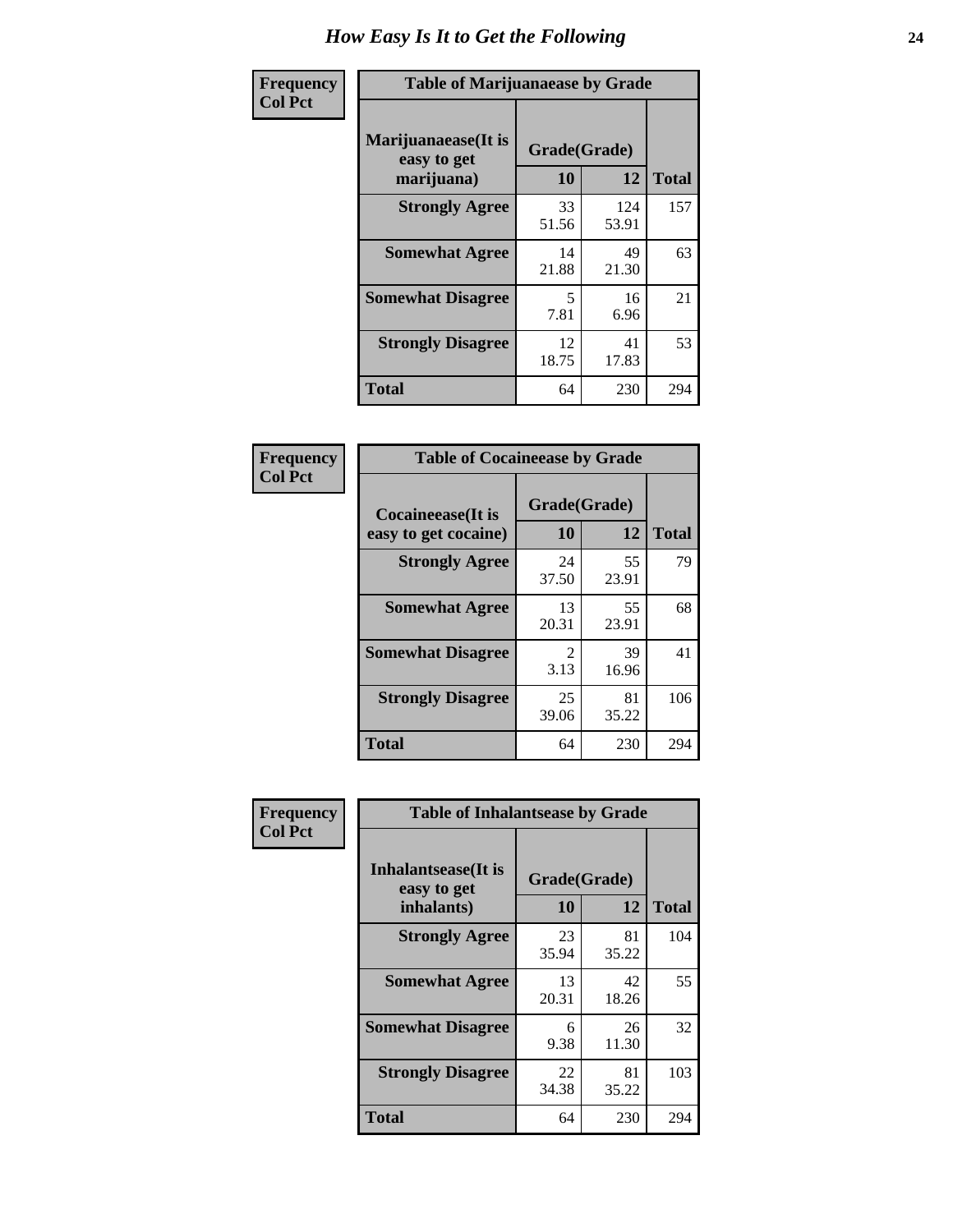| Frequency      | <b>Table of Steroidsease by Grade</b>               |                    |              |     |  |  |  |  |  |
|----------------|-----------------------------------------------------|--------------------|--------------|-----|--|--|--|--|--|
| <b>Col Pct</b> | <b>Steroidsease</b> (It is<br>easy to get steroids) | Grade(Grade)<br>10 | <b>Total</b> |     |  |  |  |  |  |
|                | <b>Strongly Agree</b>                               | 15<br>23.44        | 40<br>17.39  | 55  |  |  |  |  |  |
|                | <b>Somewhat Agree</b>                               | 11<br>17.19        | 47<br>20.43  | 58  |  |  |  |  |  |
|                | <b>Somewhat Disagree</b>                            | 13<br>20.31        | 40<br>17.39  | 53  |  |  |  |  |  |
|                | <b>Strongly Disagree</b>                            | 25<br>39.06        | 103<br>44.78 | 128 |  |  |  |  |  |
|                | <b>Total</b>                                        | 64                 | 230          | 294 |  |  |  |  |  |

| <b>Frequency</b> |  |
|------------------|--|
| <b>Col Pct</b>   |  |

| <b>Table of Ecstasyease by Grade</b>              |             |                    |     |  |  |  |  |  |
|---------------------------------------------------|-------------|--------------------|-----|--|--|--|--|--|
| <b>Ecstasyease</b> (It is<br>easy to get ecstasy) | 10          | Grade(Grade)<br>12 |     |  |  |  |  |  |
| <b>Strongly Agree</b>                             | 23<br>35.94 | 64<br>27.83        | 87  |  |  |  |  |  |
| <b>Somewhat Agree</b>                             | 11<br>17.19 | 53<br>23.04        | 64  |  |  |  |  |  |
| <b>Somewhat Disagree</b>                          | 8<br>12.50  | 31<br>13.48        | 39  |  |  |  |  |  |
| <b>Strongly Disagree</b>                          | 22<br>34.38 | 82<br>35.65        | 104 |  |  |  |  |  |
| <b>Total</b>                                      | 64          | 230                | 294 |  |  |  |  |  |

| <b>Frequency</b><br>Col Pct |
|-----------------------------|
|                             |

| <b>Table of Methease by Grade</b>                          |                    |              |              |  |  |  |  |  |
|------------------------------------------------------------|--------------------|--------------|--------------|--|--|--|--|--|
| <b>Methease</b> (It is easy<br>to get<br>methamphetamines) | Grade(Grade)<br>10 | 12           | <b>Total</b> |  |  |  |  |  |
| <b>Strongly Agree</b>                                      | 18<br>28.13        | 50<br>21.74  | 68           |  |  |  |  |  |
| <b>Somewhat Agree</b>                                      | 10<br>15.63        | 38<br>16.52  | 48           |  |  |  |  |  |
| <b>Somewhat Disagree</b>                                   | 10<br>15.63        | 41<br>17.83  | 51           |  |  |  |  |  |
| <b>Strongly Disagree</b>                                   | 26<br>40.63        | 101<br>43.91 | 127          |  |  |  |  |  |
| Total                                                      | 64                 | 230          | 294          |  |  |  |  |  |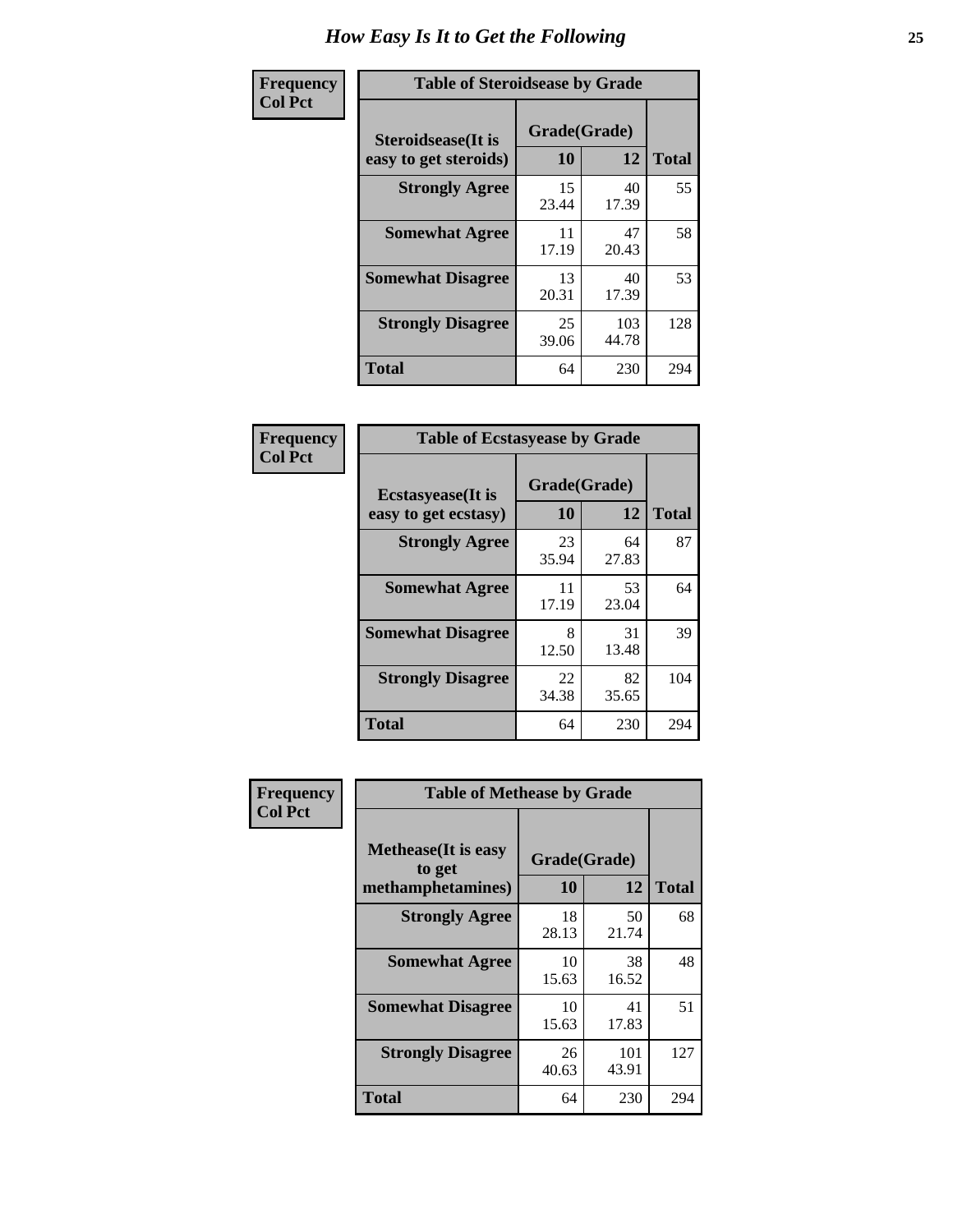| <b>Frequency</b> | <b>Table of Hallucinogensease by Grade</b>                |                    |             |              |  |  |  |  |
|------------------|-----------------------------------------------------------|--------------------|-------------|--------------|--|--|--|--|
| <b>Col Pct</b>   | Hallucinogensease(It)<br>is easy to get<br>hallucinogens) | Grade(Grade)<br>10 | 12          | <b>Total</b> |  |  |  |  |
|                  | <b>Strongly Agree</b>                                     | 19<br>29.69        | 47<br>20.43 | 66           |  |  |  |  |
|                  | <b>Somewhat Agree</b>                                     | 10<br>15.63        | 50<br>21.74 | 60           |  |  |  |  |
|                  | <b>Somewhat Disagree</b>                                  | 10<br>15.63        | 38<br>16.52 | 48           |  |  |  |  |
|                  | <b>Strongly Disagree</b>                                  | 25<br>39.06        | 95<br>41.30 | 120          |  |  |  |  |
|                  | <b>Total</b>                                              | 64                 | 230         | 294          |  |  |  |  |

| Frequency<br>Col Pct |
|----------------------|
|                      |

| <b>Table of Prescriptionease by Grade</b>                                                |             |              |              |  |  |  |  |  |
|------------------------------------------------------------------------------------------|-------------|--------------|--------------|--|--|--|--|--|
| <b>Prescriptionease</b> (It<br>is easy to get<br>prescription drugs<br>not prescribed to |             | Grade(Grade) |              |  |  |  |  |  |
| me)                                                                                      | 10          | 12           | <b>Total</b> |  |  |  |  |  |
| <b>Strongly Agree</b>                                                                    | 22<br>34.38 | 75<br>32.61  | 97           |  |  |  |  |  |
| <b>Somewhat Agree</b>                                                                    | 12<br>18.75 | 49<br>21.30  | 61           |  |  |  |  |  |
| <b>Somewhat Disagree</b>                                                                 | 5<br>7.81   | 24<br>10.43  | 29           |  |  |  |  |  |
| <b>Strongly Disagree</b>                                                                 | 25<br>39.06 | 82<br>35.65  | 107          |  |  |  |  |  |
| Total                                                                                    | 64          | 230          | 294          |  |  |  |  |  |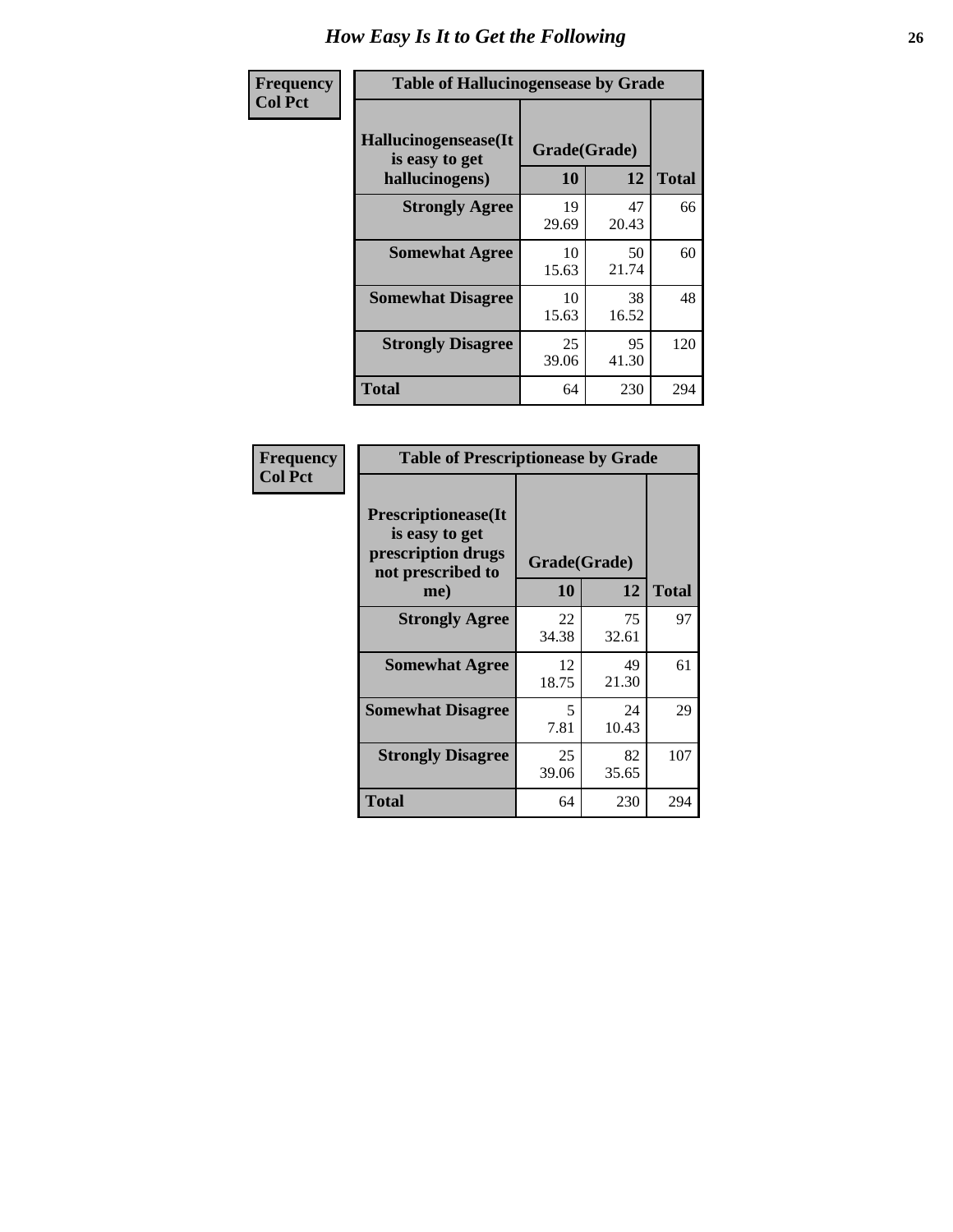### *Age at Onset of Use* **27** *Results for "Age at Onset of Use" questions exclude students who said they did not use that substance*

| <b>Frequency</b> | <b>Table of Grade by Alcoholinit</b> |             |                                                  |           |                                      |            |           |           |             |             |             |                       |              |
|------------------|--------------------------------------|-------------|--------------------------------------------------|-----------|--------------------------------------|------------|-----------|-----------|-------------|-------------|-------------|-----------------------|--------------|
| <b>Row Pct</b>   |                                      |             | Alcoholinit (I started using alcohol when I was) |           |                                      |            |           |           |             |             |             |                       |              |
|                  | Grade(Grade)   younger               | <b>8 or</b> | 9                                                | 10        | <b>11</b>                            | 12         | 13        | 14        | 15          | <b>16</b>   | 17          | <b>18 or</b><br>older | <b>Total</b> |
|                  | 10                                   | 6.25        | 3.13                                             | 2<br>6.25 | $\vert 3.13 \vert$                   | 3<br>9.38  | 3<br>9.38 | 3<br>9.38 | 7<br>21.88  | 6<br>18.75  | 6.25        | 6.25                  | 32           |
|                  | 12                                   | 9<br>6.16   | 3<br>2.05                                        | 6<br>4.11 | $\overline{4}$<br>$\vert 2.74 \vert$ | 10<br>6.85 | 8<br>5.48 | 8<br>5.48 | 20<br>13.70 | 32<br>21.92 | 21<br>14.38 | 25<br>17.12           | 146          |
|                  | <b>Total</b>                         | 11          | 4                                                | 8         | 5                                    | 13         | 11        | 11        | 27          | 38          | 23          | 27                    | 178          |
|                  |                                      |             |                                                  |           | Frequency Missing $= 116$            |            |           |           |             |             |             |                       |              |

**Frequency Row Pct**

| <b>Table of Grade by Cigarettesinit</b> |                  |                                                       |           |           |                           |             |             |             |             |                       |              |
|-----------------------------------------|------------------|-------------------------------------------------------|-----------|-----------|---------------------------|-------------|-------------|-------------|-------------|-----------------------|--------------|
|                                         |                  | Cigarettesinit (I started smoking tobacco when I was) |           |           |                           |             |             |             |             |                       |              |
| Grade(Grade)                            | 8 or<br>younger  | 10                                                    | 11        | 12        | 13                        | 14          | 15          | <b>16</b>   | 17          | <b>18 or</b><br>older | <b>Total</b> |
| 10                                      | 2<br>7.41        | $\theta$<br>0.00                                      | 3.70      | 3.70      | 3.70                      | 3<br>11.11  | 5<br>18.52  | 7<br>25.93  | 18.52       | ി<br>7.41             | 27           |
| 12                                      | $\Omega$<br>0.00 | 3<br>3.09                                             | 3<br>3.09 | 9<br>9.28 | 10<br>10.31               | 11<br>11.34 | 11<br>11.34 | 20<br>20.62 | 13<br>13.40 | 17<br>17.53           | 97           |
| <b>Total</b>                            | $\overline{2}$   | 3                                                     | 4         | 10        | 11                        | 14          | 16          | 27          | 18          | 19                    | 124          |
|                                         |                  |                                                       |           |           | Frequency Missing $= 170$ |             |             |             |             |                       |              |

| <b>Frequency</b> | <b>Table of Grade by Smokelessinit</b> |                                                               |                                  |                |          |                |              |  |  |  |
|------------------|----------------------------------------|---------------------------------------------------------------|----------------------------------|----------------|----------|----------------|--------------|--|--|--|
| <b>Row Pct</b>   |                                        | <b>Smokelessinit(I started</b><br>chewing tobacco when I was) |                                  |                |          |                |              |  |  |  |
|                  | Grade(Grade)                           | 12                                                            | 13                               | 14             | 15       | 16             | <b>Total</b> |  |  |  |
|                  | 10                                     | $\Omega$                                                      | $\Omega$                         | 0              | $\theta$ |                |              |  |  |  |
|                  |                                        | ٠                                                             |                                  |                |          |                |              |  |  |  |
|                  | 12                                     | $\mathcal{D}_{\mathcal{L}}$                                   |                                  | $\mathcal{D}$  |          | ∍              | 8            |  |  |  |
|                  |                                        | 25.00                                                         | 12.50<br>12.50<br>25.00<br>25.00 |                |          |                |              |  |  |  |
|                  | <b>Total</b>                           | $\overline{2}$                                                |                                  | $\overline{2}$ |          | $\mathfrak{D}$ | 8            |  |  |  |
|                  |                                        | <b>Frequency Missing = 286</b>                                |                                  |                |          |                |              |  |  |  |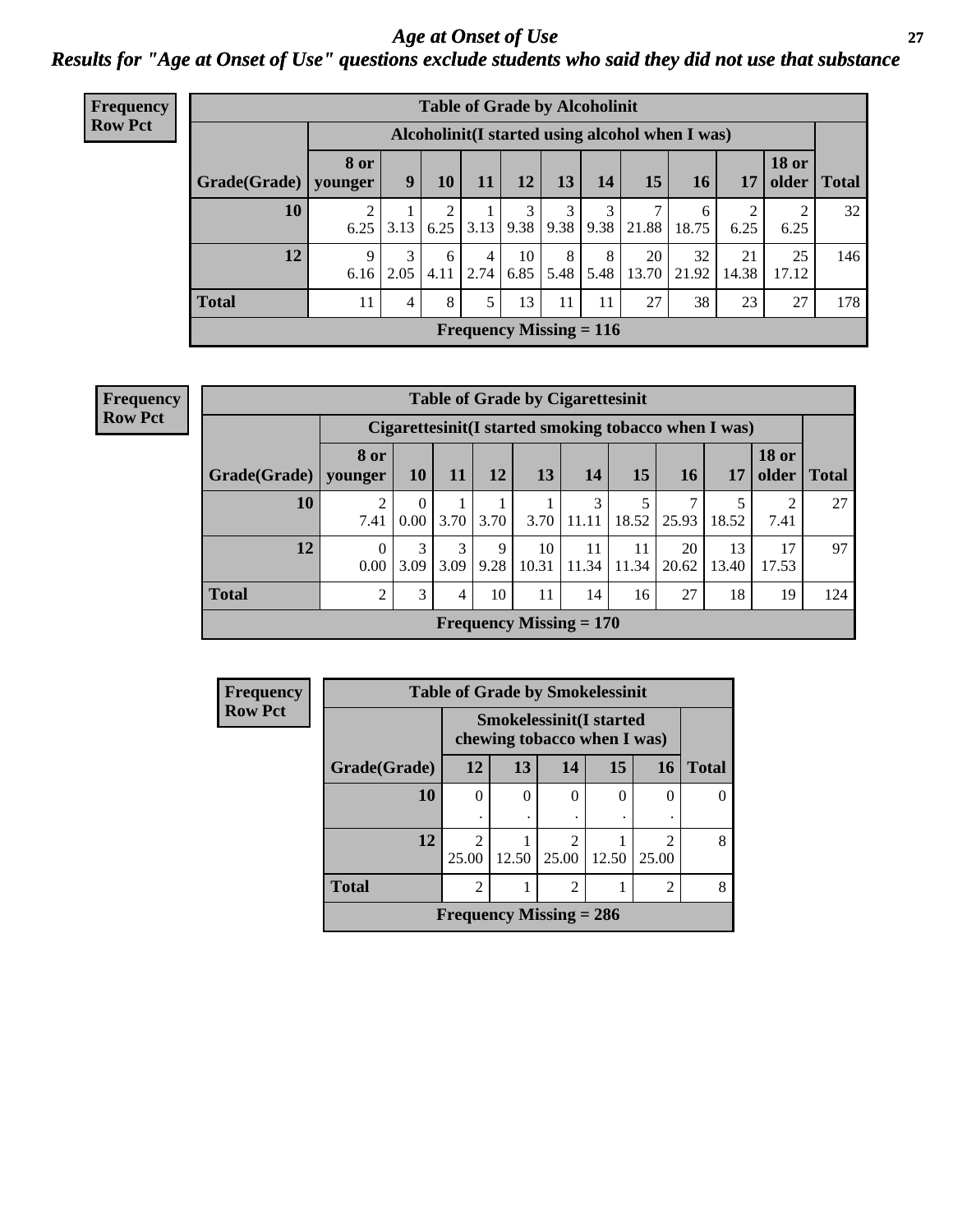#### *Age at Onset of Use* **28**

*Results for "Age at Onset of Use" questions exclude students who said they did not use that substance*

| Frequency      | <b>Table of Grade by Marijuanainit</b> |                        |                                                      |                        |                  |             |             |             |             |             |             |                       |              |
|----------------|----------------------------------------|------------------------|------------------------------------------------------|------------------------|------------------|-------------|-------------|-------------|-------------|-------------|-------------|-----------------------|--------------|
| <b>Row Pct</b> |                                        |                        | Marijuanainit (I started using marijuana when I was) |                        |                  |             |             |             |             |             |             |                       |              |
|                | Grade(Grade)                           | <b>8 or</b><br>younger | 9                                                    | 10                     | 11               | 12          | 13          | 14          | 15          | 16          | 17          | <b>18 or</b><br>older | <b>Total</b> |
|                | 10                                     | 4.00                   | $\Omega$<br>0.00                                     | 0<br>0.00              | $\Omega$<br>0.00 | 12.00       | 3<br>12.00  | 6<br>24.00  | 6<br>24.00  | 12.00       | 4.00        | 8.00                  | 25           |
|                | 12                                     | 0.00                   | 0.96                                                 | $\overline{c}$<br>1.92 | 3<br>2.88        | 12<br>11.54 | 15<br>14.42 | 14<br>13.46 | 18<br>17.31 | 18<br>17.31 | 11<br>10.58 | 10<br>9.62            | 104          |
|                | <b>Total</b>                           |                        |                                                      | $\mathfrak{D}$         | 3                | 15          | 18          | 20          | 24          | 21          | 12          | 12                    | 129          |
|                | Frequency Missing $= 165$              |                        |                                                      |                        |                  |             |             |             |             |             |             |                       |              |

| Frequency      |              |                  |                  |                  | <b>Table of Grade by Cocaineinit</b>                |                  |                  |                         |              |
|----------------|--------------|------------------|------------------|------------------|-----------------------------------------------------|------------------|------------------|-------------------------|--------------|
| <b>Row Pct</b> |              |                  |                  |                  | Cocaineinit (I started using cocaine when I<br>was) |                  |                  |                         |              |
|                | Grade(Grade) | <b>10</b>        | 13               | 14               | <b>15</b>                                           | <b>16</b>        | 17               | <b>18 or</b><br>older   | <b>Total</b> |
|                | 10           | $\Omega$<br>0.00 | $\theta$<br>0.00 | $\Omega$<br>0.00 | 33.33                                               | $\Omega$<br>0.00 | $\Omega$<br>0.00 | $\overline{2}$<br>66.67 | 3            |
|                | <b>12</b>    | 4.76             | 2<br>9.52        | 3<br>14.29       | 3<br>14.29                                          | 5<br>23.81       | 4<br>19.05       | 3<br>14.29              | 21           |
|                | <b>Total</b> |                  | $\overline{2}$   | 3                | 4                                                   | 5                | 4                | 5                       | 24           |
|                |              |                  |                  |                  | Frequency Missing $= 270$                           |                  |                  |                         |              |

| <b>Frequency</b> | <b>Table of Grade by Inhalantsinit</b> |                           |                  |                                                         |       |            |              |  |  |
|------------------|----------------------------------------|---------------------------|------------------|---------------------------------------------------------|-------|------------|--------------|--|--|
| <b>Row Pct</b>   |                                        |                           |                  | Inhalantsinit (I started using<br>inhalants when I was) |       |            |              |  |  |
|                  | Grade(Grade)   younger                 | 8 or                      | 12               | 13                                                      | 14    | 15         | <b>Total</b> |  |  |
|                  | 10                                     | 100.00                    | $\theta$<br>0.00 | 0<br>0.00                                               | 0.00  | 0<br>0.00  |              |  |  |
|                  | 12                                     | 0.00                      | 14.29            | $\mathfrak{D}$<br>28.57                                 | 14.29 | 3<br>42.86 |              |  |  |
|                  | <b>Total</b>                           |                           |                  | $\overline{c}$                                          |       | 3          | 8            |  |  |
|                  |                                        | Frequency Missing $= 286$ |                  |                                                         |       |            |              |  |  |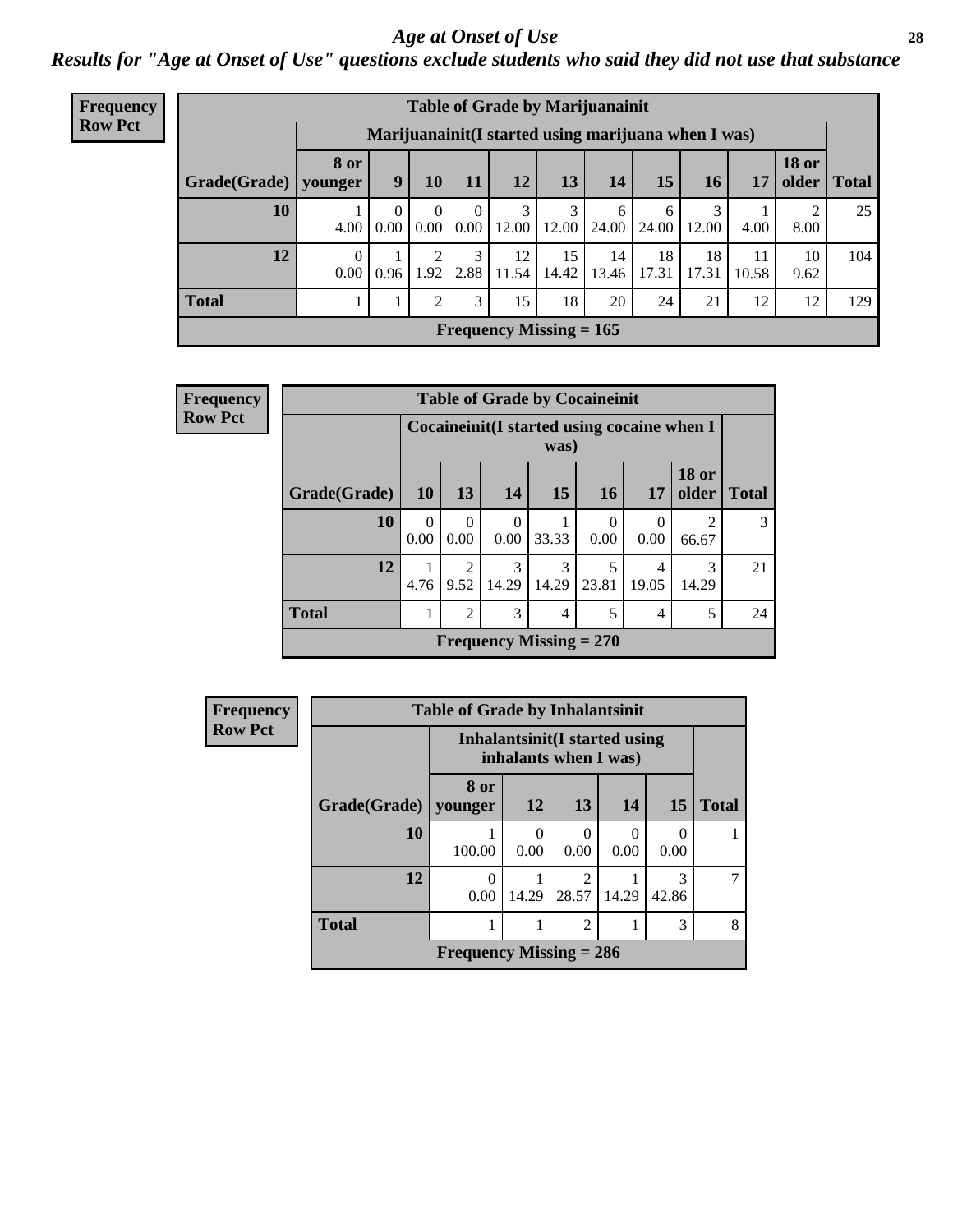#### *Age at Onset of Use* **29**

*Results for "Age at Onset of Use" questions exclude students who said they did not use that substance*

| Frequency      | <b>Table of Grade by Steroidsinit</b> |                                                            |                       |              |  |  |  |  |  |
|----------------|---------------------------------------|------------------------------------------------------------|-----------------------|--------------|--|--|--|--|--|
| <b>Row Pct</b> |                                       | Steroidsinit(I<br>started using<br>steroids when<br>I was) |                       |              |  |  |  |  |  |
|                | Grade(Grade)                          | <b>16</b>                                                  | <b>18</b> or<br>older | <b>Total</b> |  |  |  |  |  |
|                | 10                                    | 0                                                          | ∩                     | 0            |  |  |  |  |  |
|                | 12                                    | 50.00                                                      | 50.00                 | 2            |  |  |  |  |  |
|                | <b>Total</b>                          |                                                            | 2                     |              |  |  |  |  |  |
|                | Frequency Missing $= 292$             |                                                            |                       |              |  |  |  |  |  |

**Frequency Row Pct**

|              | <b>Table of Grade by Ecstasyinit</b>             |               |                  |                           |                  |            |                  |                       |              |  |  |
|--------------|--------------------------------------------------|---------------|------------------|---------------------------|------------------|------------|------------------|-----------------------|--------------|--|--|
|              | Ecstasyinit (I started using ecstasy when I was) |               |                  |                           |                  |            |                  |                       |              |  |  |
| Grade(Grade) | 10 <sup>1</sup>                                  | <b>12</b>     | 13               | 14                        | 15               | <b>16</b>  | 17               | <b>18 or</b><br>older | <b>Total</b> |  |  |
| 10           | $\Omega$<br>0.00                                 | 0<br>$0.00\,$ | $\Omega$<br>0.00 | $\overline{c}$<br>40.00   | $\theta$<br>0.00 | 2<br>40.00 | $\Omega$<br>0.00 | 20.00                 | 5            |  |  |
| 12           | 3.85                                             | 3.85          | 3.85             | 3<br>11.54                | 5<br>19.23       | 6<br>23.08 | 5<br>19.23       | 4<br>15.38            | 26           |  |  |
| <b>Total</b> |                                                  |               |                  | 5                         | 5                | 8          | 5                | 5                     | 31           |  |  |
|              |                                                  |               |                  | Frequency Missing $= 263$ |                  |            |                  |                       |              |  |  |

| Frequency      | <b>Table of Grade by Methinit</b> |                           |                                                           |           |                |              |  |  |  |
|----------------|-----------------------------------|---------------------------|-----------------------------------------------------------|-----------|----------------|--------------|--|--|--|
| <b>Row Pct</b> |                                   |                           | <b>Methinit</b> (I started using<br>methamphetamines when |           |                |              |  |  |  |
|                | Grade(Grade)                      | 14                        | 15                                                        | <b>16</b> | 17             | <b>Total</b> |  |  |  |
|                | 10                                | 0<br>0.00                 | 0<br>0.00                                                 | 0<br>0.00 | 100.00         |              |  |  |  |
|                | 12                                | 16.67                     | 33.33                                                     | 33.33     | 16.67          | 6            |  |  |  |
|                | <b>Total</b>                      | 1                         | $\overline{c}$                                            | 2         | $\mathfrak{D}$ |              |  |  |  |
|                |                                   | Frequency Missing $= 287$ |                                                           |           |                |              |  |  |  |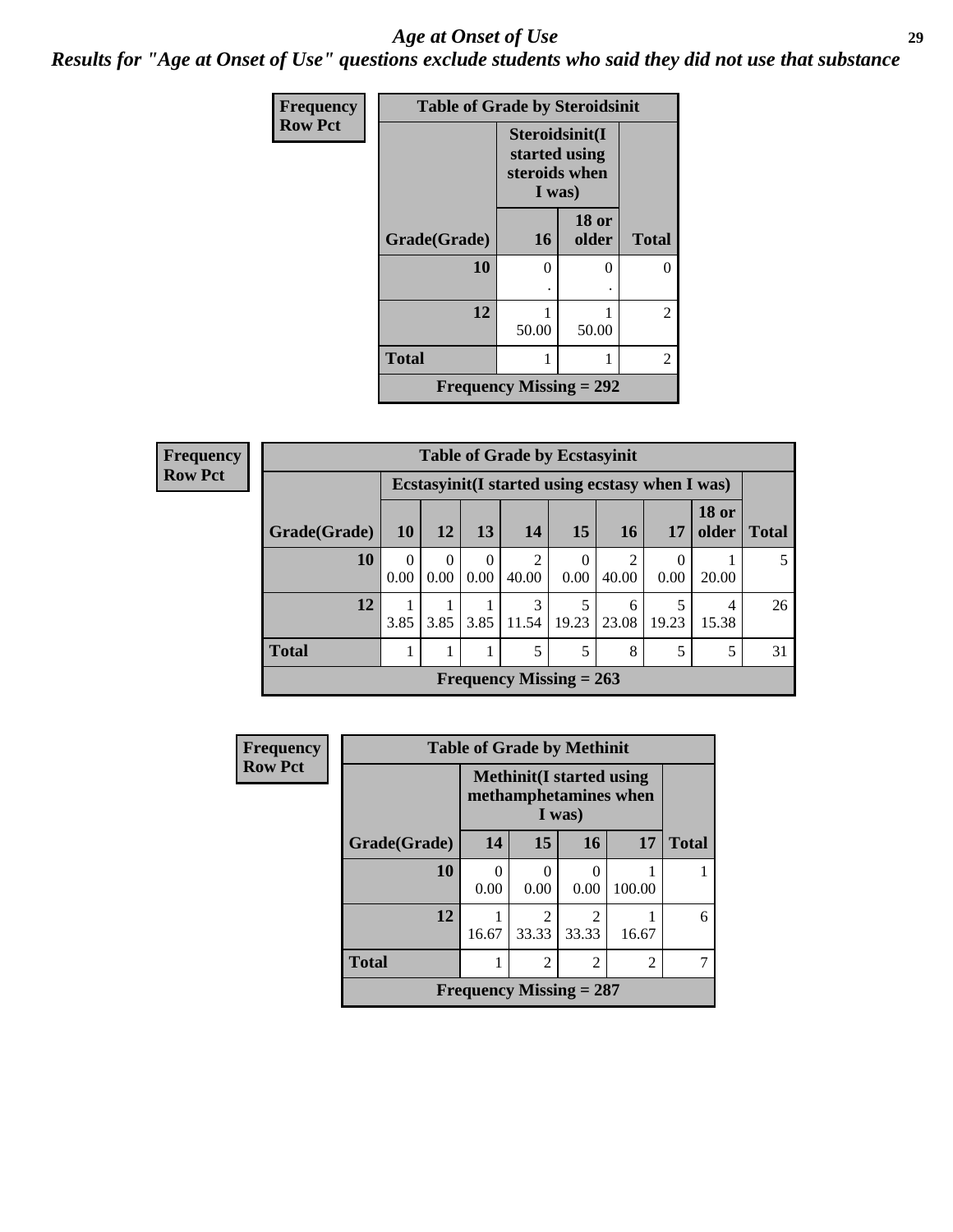#### Age at Onset of Use **30**

*Results for "Age at Onset of Use" questions exclude students who said they did not use that substance*

| Frequency      |              |           |                                                                          |                           | <b>Table of Grade by Hallucinogensinit</b> |                       |              |  |  |  |
|----------------|--------------|-----------|--------------------------------------------------------------------------|---------------------------|--------------------------------------------|-----------------------|--------------|--|--|--|
| <b>Row Pct</b> |              |           | <b>Hallucinogensinit(I started</b><br>using hallucinogens when I<br>was) |                           |                                            |                       |              |  |  |  |
|                | Grade(Grade) | 14        | 15                                                                       | <b>16</b>                 | 17                                         | <b>18 or</b><br>older | <b>Total</b> |  |  |  |
|                | 10           | 0<br>0.00 | $\Omega$<br>0.00                                                         | $\Omega$<br>0.00          | 100.00                                     | 0<br>0.00             |              |  |  |  |
|                | 12           | 7.69      | $\mathfrak{D}$<br>15.38                                                  | 4<br>30.77                | 5<br>38.46                                 | 7.69                  | 13           |  |  |  |
|                | <b>Total</b> |           | $\overline{2}$                                                           | 4                         | 6                                          |                       | 14           |  |  |  |
|                |              |           |                                                                          | Frequency Missing $= 280$ |                                            |                       |              |  |  |  |

| Frequency      |              |                        |                  |                  |                           |                  | <b>Table of Grade by Prescriptioninit</b>                                                       |                  |                         |              |
|----------------|--------------|------------------------|------------------|------------------|---------------------------|------------------|-------------------------------------------------------------------------------------------------|------------------|-------------------------|--------------|
| <b>Row Pct</b> |              |                        |                  |                  |                           |                  | <b>Prescriptioninit (I started using prescription</b><br>drugs not prescribed to me when I was) |                  |                         |              |
|                | Grade(Grade) | 9                      | 10               | 13               | 14                        | 15               | <b>16</b>                                                                                       | 17               | <b>18 or</b><br>older   | <b>Total</b> |
|                | 10           | $\Omega$<br>0.00       | $\Omega$<br>0.00 | $\Omega$<br>0.00 | $\theta$<br>0.00          | $\theta$<br>0.00 | 100.00                                                                                          | $\Omega$<br>0.00 | $\Omega$<br>0.00        |              |
|                | 12           | $\overline{2}$<br>8.00 | 4.00             | 4.00             | 5<br>20.00                | 4.00             | 8<br>32.00                                                                                      | 3<br>12.00       | $\overline{4}$<br>16.00 | 25           |
|                | <b>Total</b> | $\overline{2}$         |                  | 1                | 5                         |                  | 9                                                                                               | 3                | $\overline{4}$          | 26           |
|                |              |                        |                  |                  | Frequency Missing $= 268$ |                  |                                                                                                 |                  |                         |              |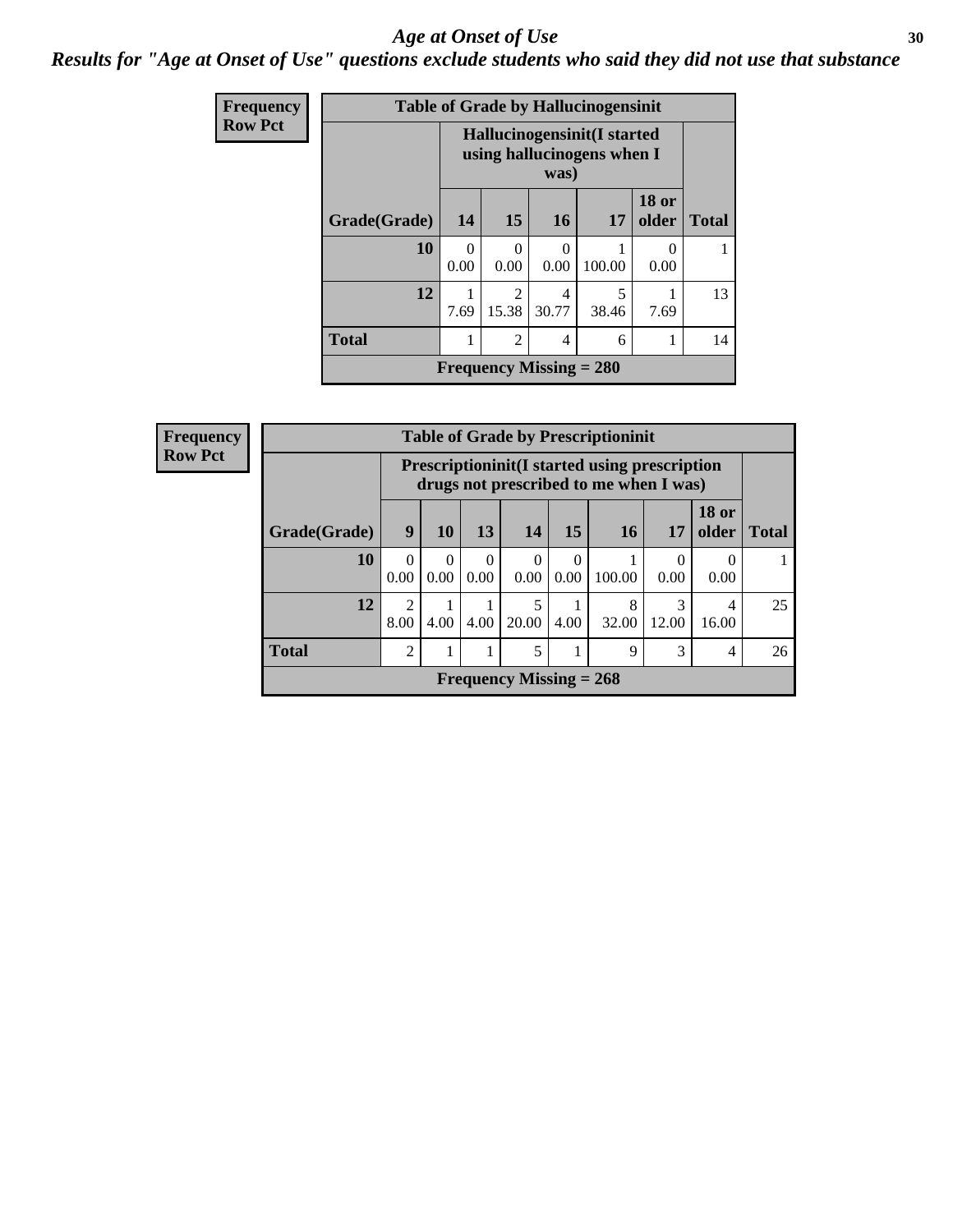| Frequency      |                                               | <b>Table of Alcoholharm by Grade</b> |              |              |  |  |  |  |  |
|----------------|-----------------------------------------------|--------------------------------------|--------------|--------------|--|--|--|--|--|
| <b>Col Pct</b> | Alcoholharm(I<br>think alcohol is<br>harmful) | Grade(Grade)<br>10                   | 12           | <b>Total</b> |  |  |  |  |  |
|                | <b>Strongly Agree</b>                         | 35<br>54.69                          | 108<br>46.96 | 143          |  |  |  |  |  |
|                | <b>Somewhat Agree</b>                         | 18<br>28.13                          | 83<br>36.09  | 101          |  |  |  |  |  |
|                | <b>Somewhat Disagree</b>                      | 5<br>7.81                            | 33<br>14.35  | 38           |  |  |  |  |  |
|                | <b>Strongly Disagree</b>                      | 6<br>9.38                            | 6<br>2.61    | 12           |  |  |  |  |  |
|                | <b>Total</b>                                  | 64                                   | 230          | 294          |  |  |  |  |  |

| <b>Table of Cigarettesharm by Grade</b>                  |                        |              |              |  |  |  |  |  |
|----------------------------------------------------------|------------------------|--------------|--------------|--|--|--|--|--|
| Cigarettesharm(I<br>think smoking<br>tobacco is harmful) | Grade(Grade)<br>10     | 12           | <b>Total</b> |  |  |  |  |  |
| <b>Strongly Agree</b>                                    | 49<br>76.56            | 181<br>78.70 | 230          |  |  |  |  |  |
| <b>Somewhat Agree</b>                                    | 9<br>14.06             | 40<br>17.39  | 49           |  |  |  |  |  |
| <b>Somewhat Disagree</b>                                 | $\mathfrak{D}$<br>3.13 | 4<br>1.74    | 6            |  |  |  |  |  |
| <b>Strongly Disagree</b>                                 | 4<br>6.25              | 5<br>2.17    | 9            |  |  |  |  |  |
| <b>Total</b>                                             | 64                     | 230          | 294          |  |  |  |  |  |

| Frequency      | <b>Table of Smokelessharm by Grade</b>                  |                    |                        |              |
|----------------|---------------------------------------------------------|--------------------|------------------------|--------------|
| <b>Col Pct</b> | Smokelessharm(I<br>think chewing<br>tobacco is harmful) | Grade(Grade)<br>10 | 12                     | <b>Total</b> |
|                | <b>Strongly Agree</b>                                   | 52<br>81.25        | 189<br>82.17           | 241          |
|                | <b>Somewhat Agree</b>                                   | 6<br>9.38          | 31<br>13.48            | 37           |
|                | <b>Somewhat Disagree</b>                                | 1.56               | $\mathfrak{D}$<br>0.87 | 3            |
|                | <b>Strongly Disagree</b>                                | 5<br>7.81          | 8<br>3.48              | 13           |
|                | <b>Total</b>                                            | 64                 | 230                    | 294          |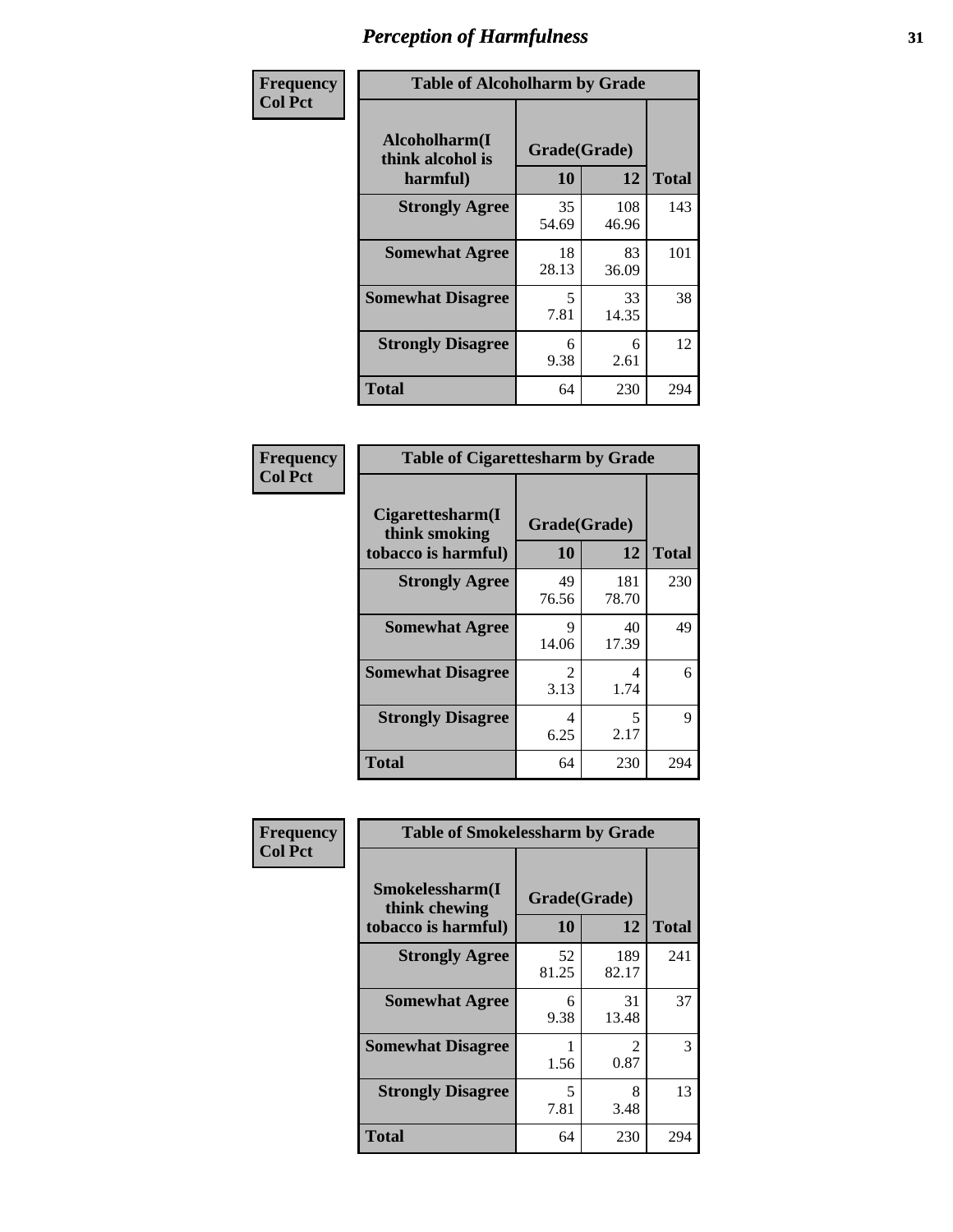| Frequency      | <b>Table of Marijuanaharm by Grade</b>            |                    |              |              |
|----------------|---------------------------------------------------|--------------------|--------------|--------------|
| <b>Col Pct</b> | Marijuanaharm(I<br>think marijuana is<br>harmful) | Grade(Grade)<br>10 | 12           | <b>Total</b> |
|                | <b>Strongly Agree</b>                             | 32<br>50.00        | 103<br>44.78 | 135          |
|                | <b>Somewhat Agree</b>                             | 12<br>18.75        | 43<br>18.70  | 55           |
|                | <b>Somewhat Disagree</b>                          | 8<br>12.50         | 34<br>14.78  | 42           |
|                | <b>Strongly Disagree</b>                          | 12<br>18.75        | 50<br>21.74  | 62           |
|                | <b>Total</b>                                      | 64                 | 230          | 294          |

| <b>Table of Cocaineharm by Grade</b>          |                    |                        |     |  |  |
|-----------------------------------------------|--------------------|------------------------|-----|--|--|
| Cocaineharm(I<br>think cocaine is<br>harmful) | Grade(Grade)<br>10 | <b>Total</b>           |     |  |  |
| <b>Strongly Agree</b>                         | 55<br>85.94        | 208<br>90.43           | 263 |  |  |
| <b>Somewhat Agree</b>                         | 3<br>4.69          | 13<br>5.65             | 16  |  |  |
| <b>Somewhat Disagree</b>                      | 1<br>1.56          | $\mathfrak{D}$<br>0.87 | 3   |  |  |
| <b>Strongly Disagree</b>                      | 5<br>7.81          | 7<br>3.04              | 12  |  |  |
| <b>Total</b>                                  | 64                 | 230                    | 294 |  |  |

| Frequency      | <b>Table of Inhalantsharm by Grade</b>             |                    |              |                |  |
|----------------|----------------------------------------------------|--------------------|--------------|----------------|--|
| <b>Col Pct</b> | Inhalantsharm(I<br>think inhalants are<br>harmful) | Grade(Grade)<br>10 | 12           | <b>Total</b>   |  |
|                | <b>Strongly Agree</b>                              | 56<br>87.50        | 208<br>90.43 | 264            |  |
|                | <b>Somewhat Agree</b>                              | 2<br>3.13          | 15<br>6.52   | 17             |  |
|                | <b>Somewhat Disagree</b>                           | 1.56               | 0.43         | $\overline{2}$ |  |
|                | <b>Strongly Disagree</b>                           | 5<br>7.81          | 6<br>2.61    | 11             |  |
|                | <b>Total</b>                                       | 64                 | 230          | 294            |  |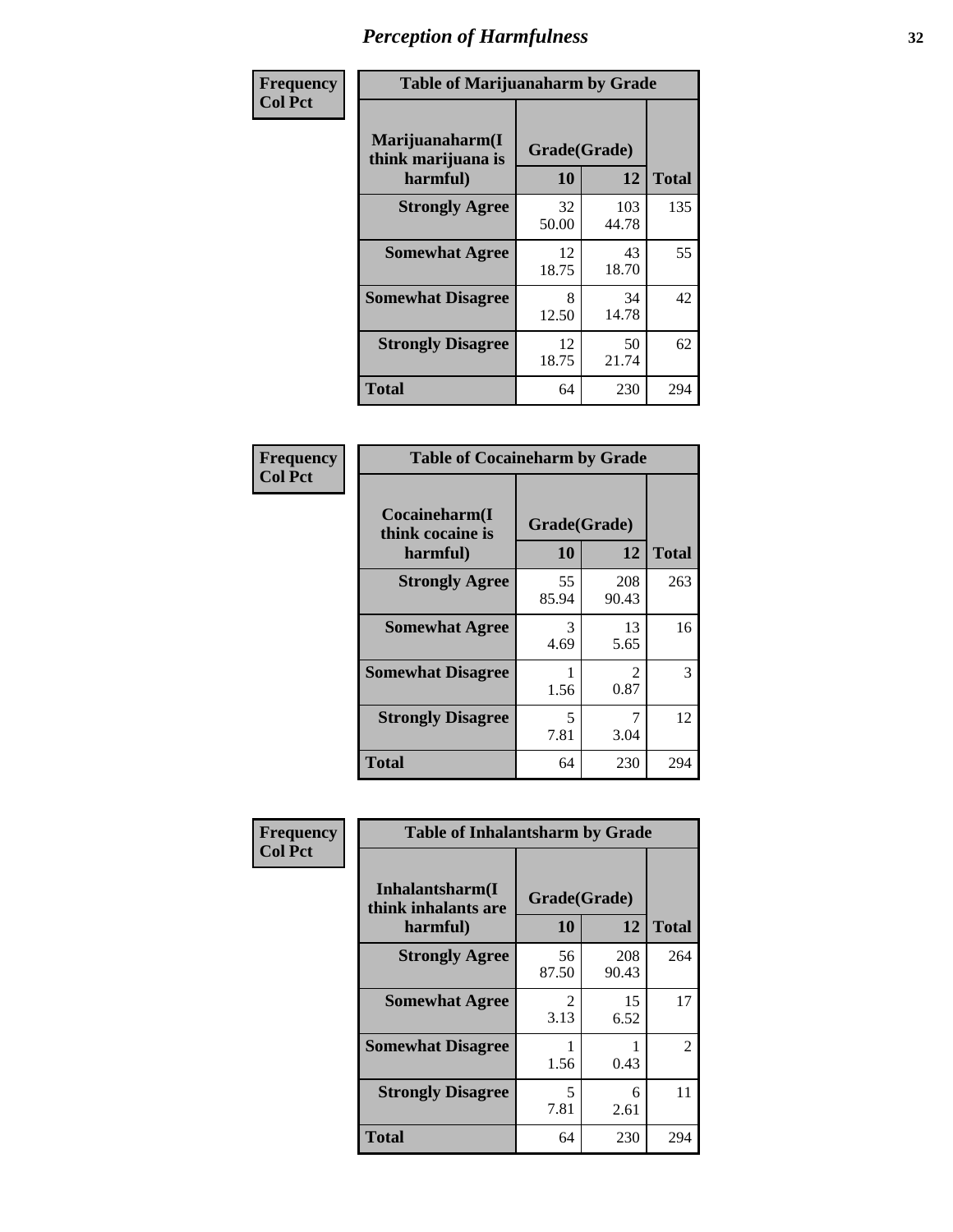| Frequency      | <b>Table of Steroidsharm by Grade</b>            |                       |              |              |
|----------------|--------------------------------------------------|-----------------------|--------------|--------------|
| <b>Col Pct</b> | Steroidsharm(I<br>think steroids are<br>harmful) | Grade(Grade)<br>10    | 12           | <b>Total</b> |
|                | <b>Strongly Agree</b>                            | 56<br>87.50           | 193<br>83.91 | 249          |
|                | <b>Somewhat Agree</b>                            | $\mathcal{L}$<br>3.13 | 24<br>10.43  | 26           |
|                | <b>Somewhat Disagree</b>                         | 1.56                  | 6<br>2.61    | 7            |
|                | <b>Strongly Disagree</b>                         | 5<br>7.81             | 7<br>3.04    | 12           |
|                | <b>Total</b>                                     | 64                    | 230          | 294          |

| <b>Table of Ecstasyharm by Grade</b>          |                    |              |     |  |  |  |
|-----------------------------------------------|--------------------|--------------|-----|--|--|--|
| Ecstasyharm(I<br>think ecstasy is<br>harmful) | Grade(Grade)<br>10 | <b>Total</b> |     |  |  |  |
| <b>Strongly Agree</b>                         | 54<br>84.38        | 187<br>81.30 | 241 |  |  |  |
| <b>Somewhat Agree</b>                         | 2<br>3.13          | 27<br>11.74  | 29  |  |  |  |
| <b>Somewhat Disagree</b>                      | 3<br>4.69          | 8<br>3.48    | 11  |  |  |  |
| <b>Strongly Disagree</b>                      | 5<br>7.81          | 8<br>3.48    | 13  |  |  |  |
| <b>Total</b>                                  | 64                 | 230          | 294 |  |  |  |

| Frequency      | <b>Table of Methharm by Grade</b>                            |                        |                           |              |  |
|----------------|--------------------------------------------------------------|------------------------|---------------------------|--------------|--|
| <b>Col Pct</b> | <b>Methharm</b> (I think<br>methamphetamines<br>are harmful) | Grade(Grade)<br>10     | 12                        | <b>Total</b> |  |
|                | <b>Strongly Agree</b>                                        | 56<br>87.50            | 212<br>92.17              | 268          |  |
|                | <b>Somewhat Agree</b>                                        | 1.56                   | 11<br>4.78                | 12           |  |
|                | <b>Somewhat Disagree</b>                                     | $\mathfrak{D}$<br>3.13 | $\mathbf{\Omega}$<br>0.00 | 2            |  |
|                | <b>Strongly Disagree</b>                                     | 5<br>7.81              | 3.04                      | 12           |  |
|                | <b>Total</b>                                                 | 64                     | 230                       | 294          |  |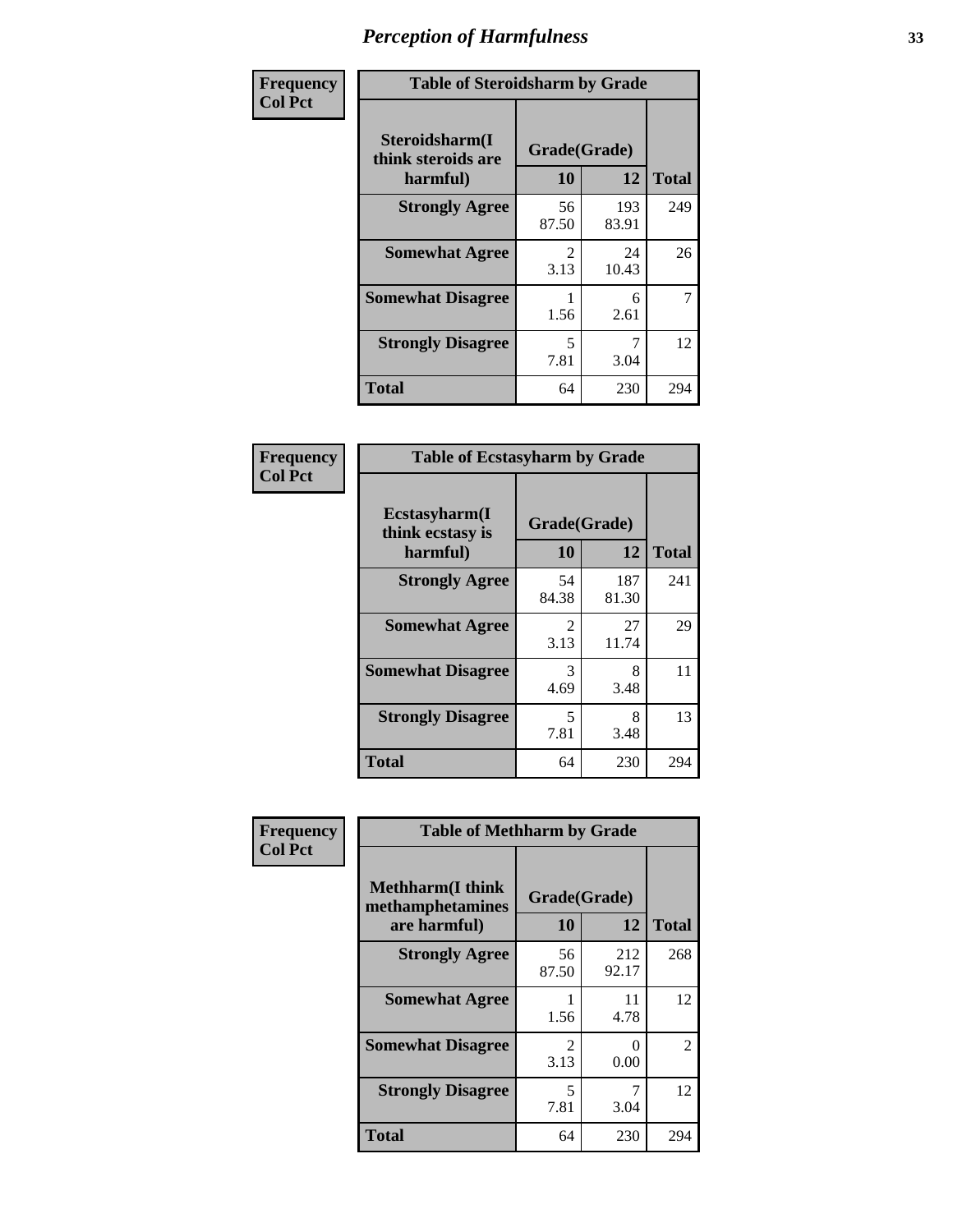| Frequency      | <b>Table of Hallucinogensharm by Grade</b>                 |                    |              |              |
|----------------|------------------------------------------------------------|--------------------|--------------|--------------|
| <b>Col Pct</b> | Hallucinogensharm(I<br>think hallucinogens<br>are harmful) | Grade(Grade)<br>10 | 12           | <b>Total</b> |
|                | <b>Strongly Agree</b>                                      | 55<br>85.94        | 195<br>84.78 | 250          |
|                | <b>Somewhat Agree</b>                                      | 3<br>4.69          | 19<br>8.26   | 22           |
|                | <b>Somewhat Disagree</b>                                   | 1.56               | 6<br>2.61    | 7            |
|                | <b>Strongly Disagree</b>                                   | 5<br>7.81          | 10<br>4.35   | 15           |
|                | <b>Total</b>                                               | 64                 | 230          | 294          |

| <b>Table of Prescriptionharm by Grade</b>                                         |             |              |              |  |
|-----------------------------------------------------------------------------------|-------------|--------------|--------------|--|
| <b>Prescriptionharm</b> (I<br>think prescription<br>drugs not<br>prescribed to me |             | Grade(Grade) |              |  |
| are harmful)                                                                      | 10          | 12           | <b>Total</b> |  |
| <b>Strongly Agree</b>                                                             | 51<br>79.69 | 181<br>78.70 | 232          |  |
| <b>Somewhat Agree</b>                                                             | 5<br>7.81   | 31<br>13.48  | 36           |  |
| <b>Somewhat Disagree</b>                                                          | 4<br>6.25   | 10<br>4.35   | 14           |  |
| <b>Strongly Disagree</b>                                                          | 4<br>6.25   | 8<br>3.48    | 12           |  |
| Total                                                                             | 64          | 230          | 294          |  |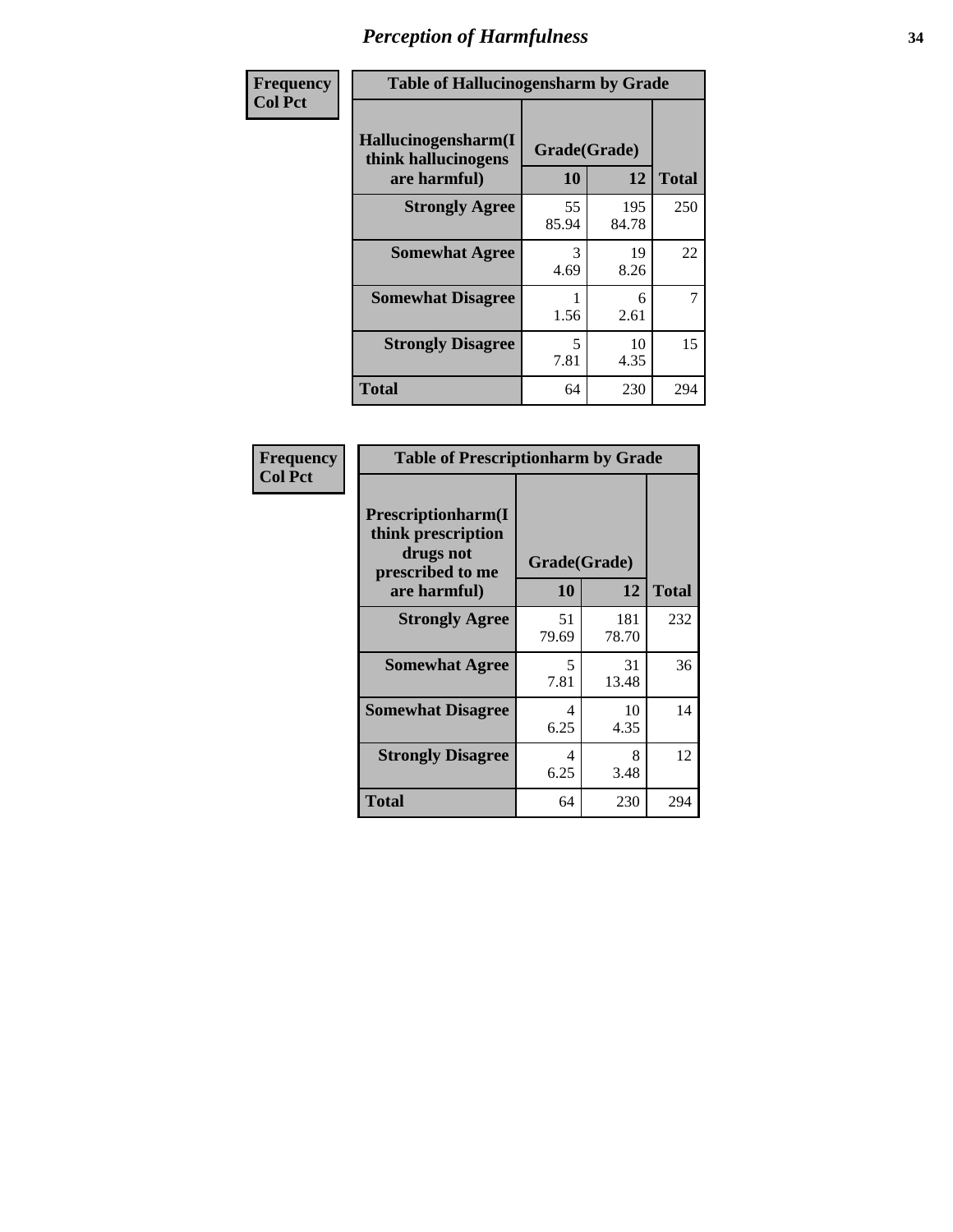# *Disapproval by Adults* **35**

| Frequency      | <b>Table of Alcoholadult by Grade</b>                                 |                    |              |              |
|----------------|-----------------------------------------------------------------------|--------------------|--------------|--------------|
| <b>Col Pct</b> | <b>Alcoholadult</b> (Adults<br>would disapprove if<br>I used alcohol) | Grade(Grade)<br>10 | 12           | <b>Total</b> |
|                | <b>Strongly Agree</b>                                                 | 34<br>53.13        | 105<br>45.65 | 139          |
|                | <b>Somewhat Agree</b>                                                 | 10<br>15.63        | 61<br>26.52  | 71           |
|                | <b>Somewhat Disagree</b>                                              | 12<br>18.75        | 38<br>16.52  | 50           |
|                | <b>Strongly Disagree</b>                                              | 8<br>12.50         | 26<br>11.30  | 34           |
|                | <b>Total</b>                                                          | 64                 | 230          | 294          |

| <b>Table of Tobaccoadult by Grade</b>                                 |                    |              |              |  |  |
|-----------------------------------------------------------------------|--------------------|--------------|--------------|--|--|
| <b>Tobaccoadult</b> (Adults<br>would disapprove if<br>I used tobacco) | Grade(Grade)<br>10 | 12           | <b>Total</b> |  |  |
| <b>Strongly Agree</b>                                                 | 46<br>71.88        | 144<br>62.61 | 190          |  |  |
| <b>Somewhat Agree</b>                                                 | 6<br>9.38          | 43<br>18.70  | 49           |  |  |
| <b>Somewhat Disagree</b>                                              | 9<br>14.06         | 20<br>8.70   | 29           |  |  |
| <b>Strongly Disagree</b>                                              | 3<br>4.69          | 23<br>10.00  | 26           |  |  |
| <b>Total</b>                                                          | 64                 | 230          | 294          |  |  |

| Frequency      | <b>Table of Marijuanaadult by Grade</b>                           |                    |              |              |  |
|----------------|-------------------------------------------------------------------|--------------------|--------------|--------------|--|
| <b>Col Pct</b> | Marijuanaadult(Adults<br>would disapprove if I<br>used marijuana) | Grade(Grade)<br>10 | 12           | <b>Total</b> |  |
|                | <b>Strongly Agree</b>                                             | 48<br>75.00        | 152<br>66.09 | 200          |  |
|                | <b>Somewhat Agree</b>                                             | 4<br>6.25          | 35<br>15.22  | 39           |  |
|                | <b>Somewhat Disagree</b>                                          | 6<br>9.38          | 22<br>9.57   | 28           |  |
|                | <b>Strongly Disagree</b>                                          | 6<br>9.38          | 21<br>9.13   | 27           |  |
|                | <b>Total</b>                                                      | 64                 | 230          | 294          |  |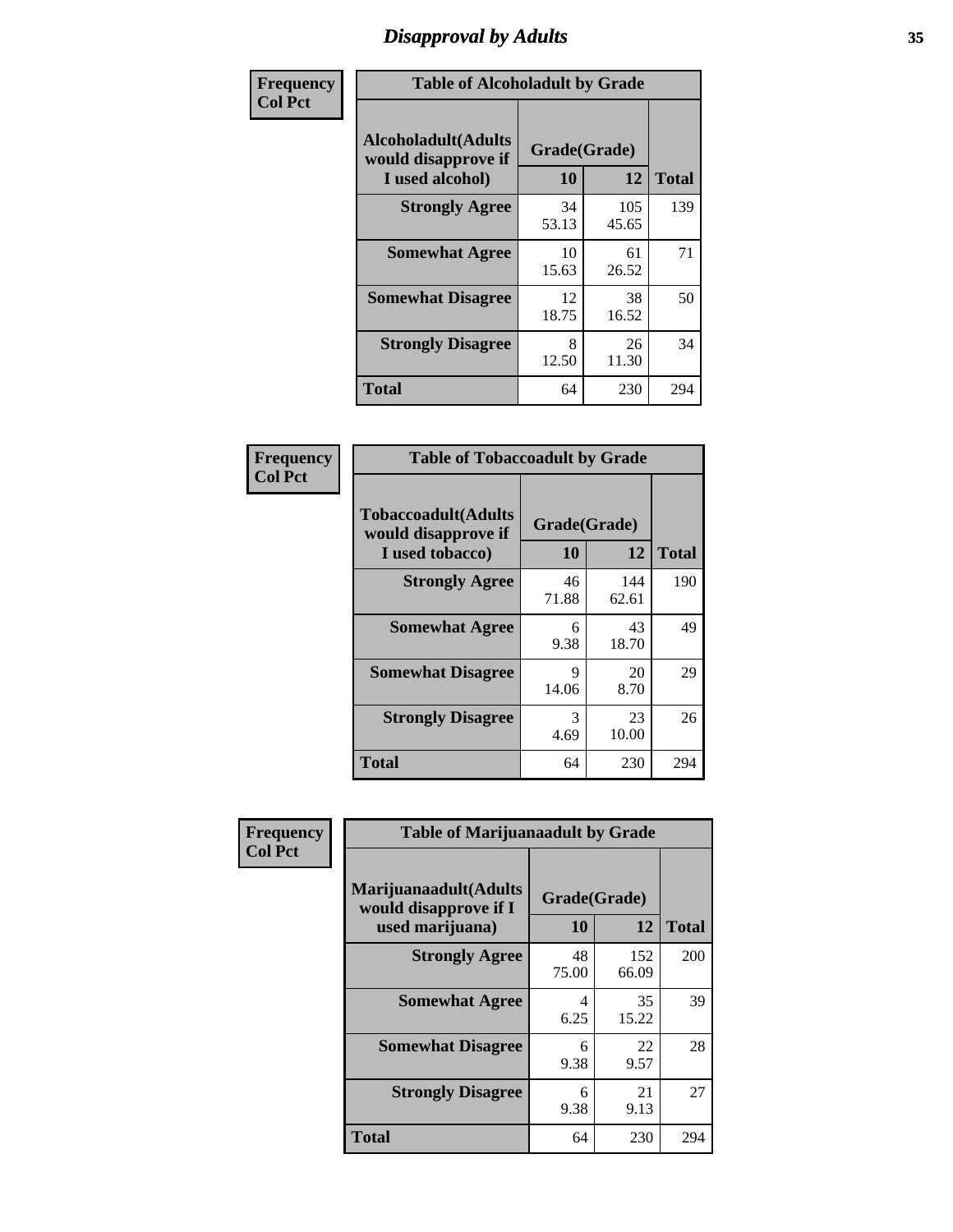# *Disapproval by Adults* **36**

| <b>Frequency</b> | <b>Table of Otherdrugadult by Grade</b>                                     |                                     |                               |              |  |
|------------------|-----------------------------------------------------------------------------|-------------------------------------|-------------------------------|--------------|--|
| <b>Col Pct</b>   | <b>Otherdrugadult</b> (Adults<br>would disapprove if I<br>used other drugs) | Grade(Grade)<br>10                  | 12                            | <b>Total</b> |  |
|                  | <b>Strongly Agree</b>                                                       | 57<br>89.06                         | 204<br>88.70                  | 261          |  |
|                  | <b>Somewhat Agree</b>                                                       | $\mathcal{D}_{\mathcal{L}}$<br>3.13 | 13<br>5.65                    | 15           |  |
|                  | <b>Somewhat Disagree</b>                                                    | 1.56                                | $\mathcal{D}_{\cdot}$<br>0.87 | 3            |  |
|                  | <b>Strongly Disagree</b>                                                    | 4<br>6.25                           | 11<br>4.78                    | 15           |  |
|                  | <b>Total</b>                                                                | 64                                  | 230                           | 294          |  |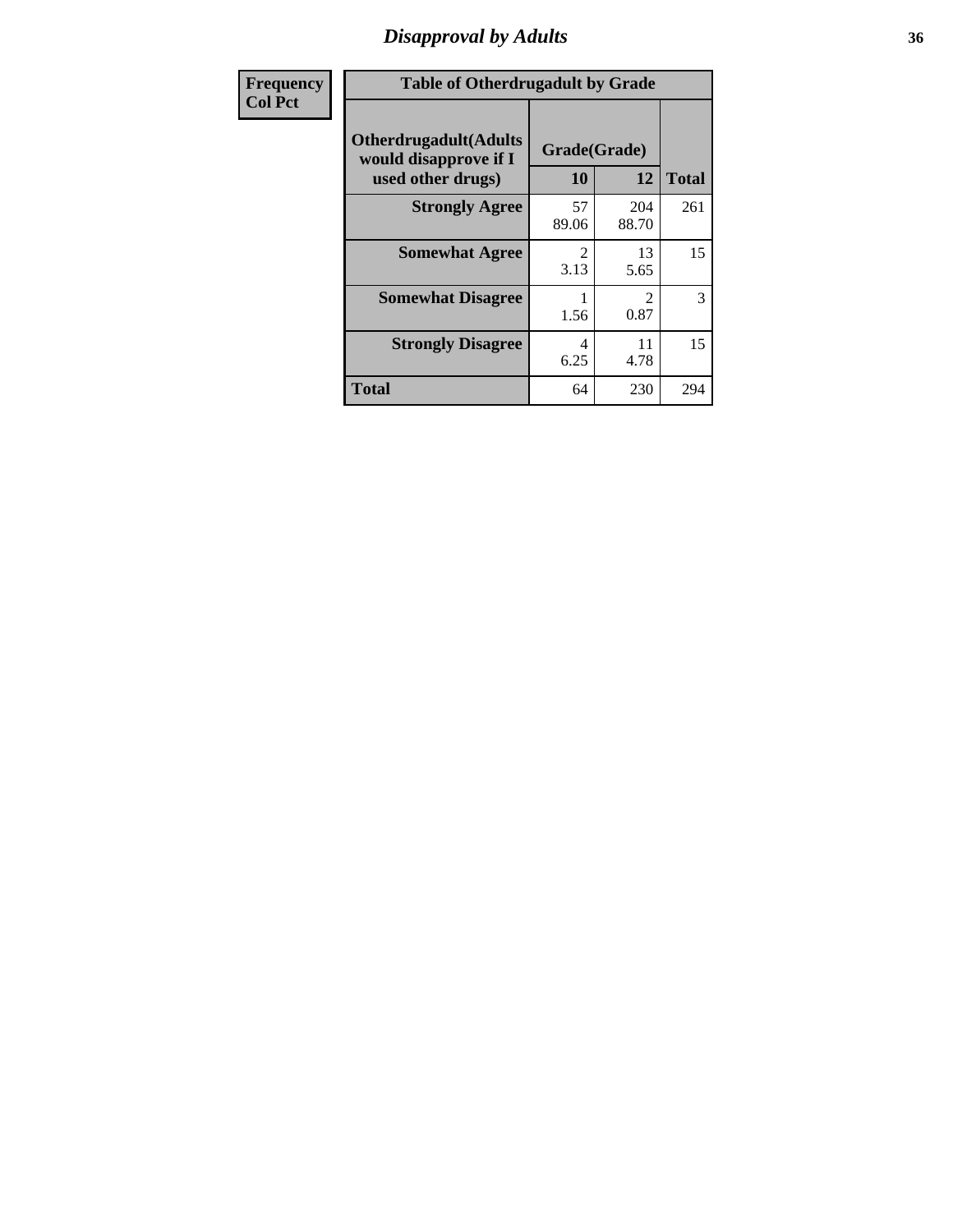# *Disapproval by Peers* **37**

| Frequency      | <b>Table of Alcoholpeer by Grade</b>                    |              |             |              |  |
|----------------|---------------------------------------------------------|--------------|-------------|--------------|--|
| <b>Col Pct</b> | Alcoholpeer(My<br>friends would<br>disapprove if I used | Grade(Grade) |             |              |  |
|                | alcohol)                                                | 10           | 12          | <b>Total</b> |  |
|                | <b>Strongly Agree</b>                                   | 17<br>26.56  | 41<br>17.83 | 58           |  |
|                | <b>Somewhat Agree</b>                                   | 8<br>12.50   | 46<br>20.00 | 54           |  |
|                | <b>Somewhat Disagree</b>                                | 16<br>25.00  | 51<br>22.17 | 67           |  |
|                | <b>Strongly Disagree</b>                                | 23<br>35.94  | 92<br>40.00 | 115          |  |
|                | Total                                                   | 64           | 230         | 294          |  |

| Frequency      | <b>Table of Tobaccopeer by Grade</b>                                |                    |             |              |  |
|----------------|---------------------------------------------------------------------|--------------------|-------------|--------------|--|
| <b>Col Pct</b> | Tobaccopeer(My<br>friends would<br>disapprove if I used<br>tobacco) | Grade(Grade)<br>10 | 12          | <b>Total</b> |  |
|                | <b>Strongly Agree</b>                                               | 26<br>40.63        | 69<br>30.00 | 95           |  |
|                | <b>Somewhat Agree</b>                                               | 8<br>12.50         | 45<br>19.57 | 53           |  |
|                | <b>Somewhat Disagree</b>                                            | 13<br>20.31        | 47<br>20.43 | 60           |  |
|                | <b>Strongly Disagree</b>                                            | 17<br>26.56        | 69<br>30.00 | 86           |  |
|                | <b>Total</b>                                                        | 64                 | 230         | 294          |  |

| Frequency      | <b>Table of Marijuanapeer by Grade</b> |              |             |              |
|----------------|----------------------------------------|--------------|-------------|--------------|
| <b>Col Pct</b> | Marijuanapeer(My<br>friends would      | Grade(Grade) |             |              |
|                | disapprove if I used<br>marijuana)     | 10           | 12          | <b>Total</b> |
|                | <b>Strongly Agree</b>                  | 19<br>29.69  | 63<br>27.39 | 82           |
|                | <b>Somewhat Agree</b>                  | 11<br>17.19  | 39<br>16.96 | 50           |
|                | <b>Somewhat Disagree</b>               | 10<br>15.63  | 40<br>17.39 | 50           |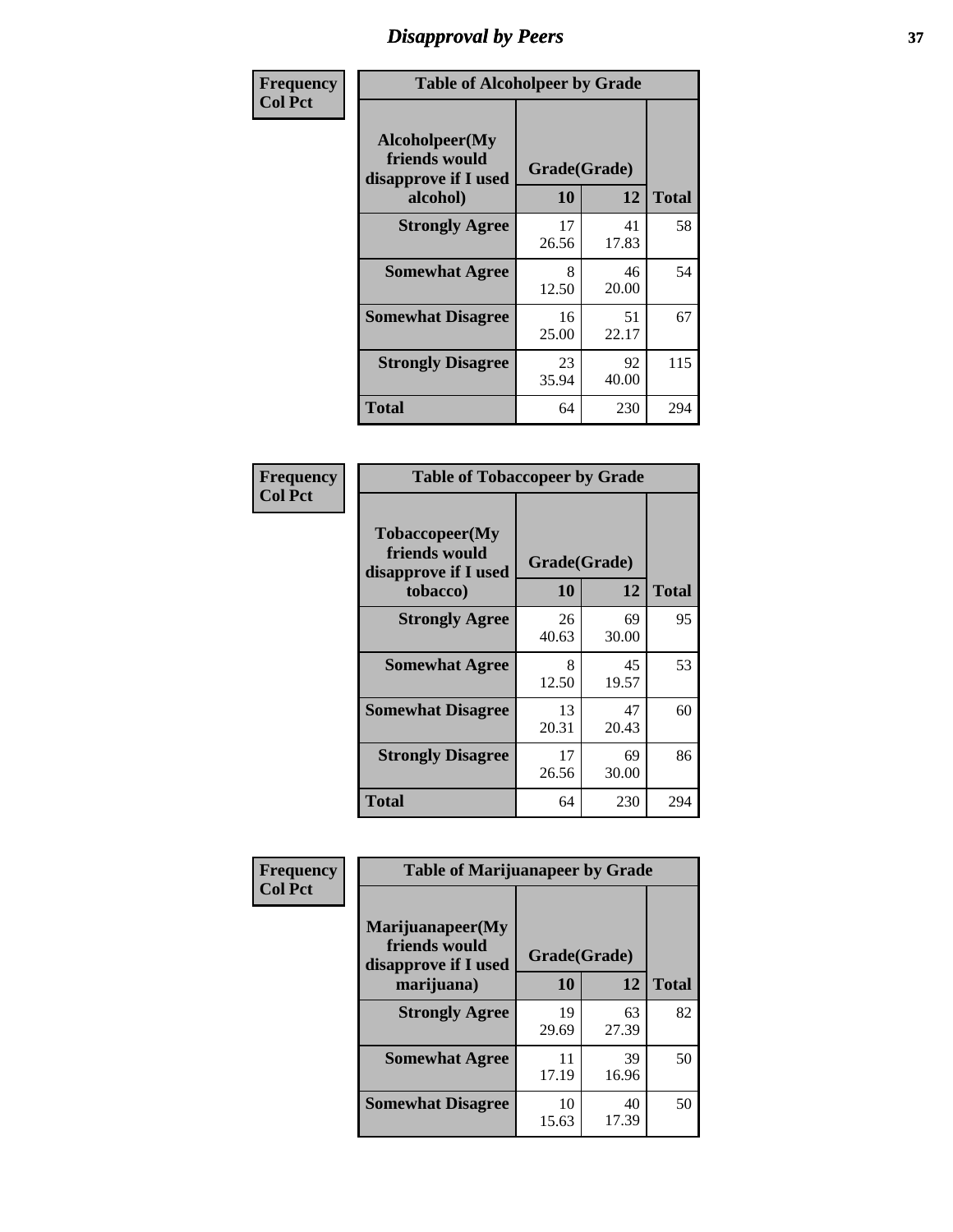# *Disapproval by Peers* **38**

| <b>Frequency</b> | <b>Table of Marijuanapeer by Grade</b>                                  |                    |             |              |  |
|------------------|-------------------------------------------------------------------------|--------------------|-------------|--------------|--|
| <b>Col Pct</b>   | Marijuanapeer(My<br>friends would<br>disapprove if I used<br>marijuana) | Grade(Grade)<br>10 | 12          | <b>Total</b> |  |
|                  | <b>Strongly Disagree</b>                                                | 24<br>37.50        | 88<br>38.26 | 112          |  |
|                  | <b>Total</b>                                                            | 64                 | 230         | 294          |  |

| Frequency      | <b>Table of Otherdrugpeer by Grade</b>                                    |                    |              |              |
|----------------|---------------------------------------------------------------------------|--------------------|--------------|--------------|
| <b>Col Pct</b> | Otherdrugpeer(My<br>friends would<br>disapprove if I used<br>other drugs) | Grade(Grade)<br>10 | 12           | <b>Total</b> |
|                | <b>Strongly Agree</b>                                                     | 38<br>59.38        | 131<br>56.96 | 169          |
|                | <b>Somewhat Agree</b>                                                     | 11<br>17.19        | 37<br>16.09  | 48           |
|                | <b>Somewhat Disagree</b>                                                  | 5<br>7.81          | 26<br>11.30  | 31           |
|                | <b>Strongly Disagree</b>                                                  | 10<br>15.63        | 36<br>15.65  | 46           |
|                | <b>Total</b>                                                              | 64                 | 230          | 294          |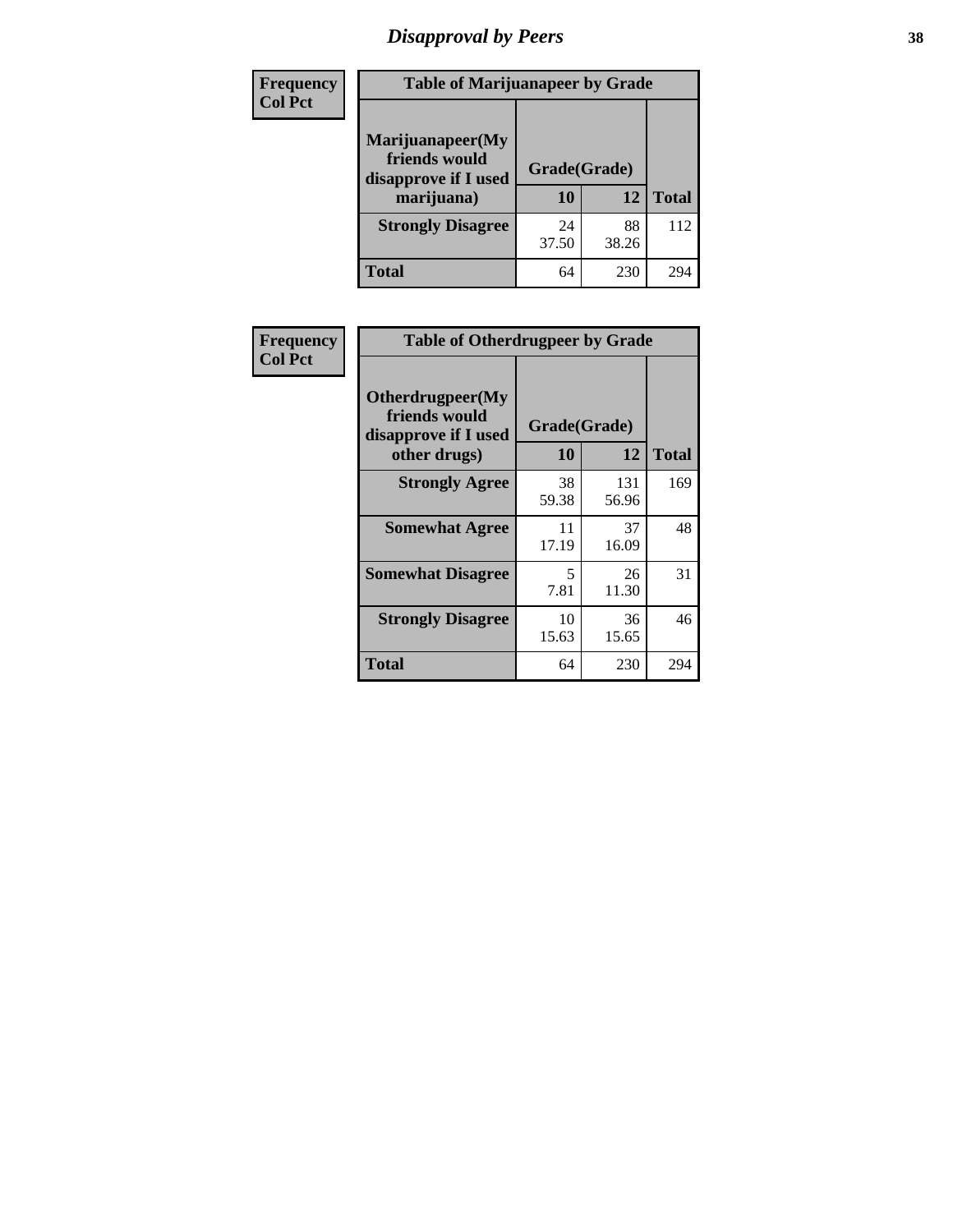| Frequency<br><b>Col Pct</b> | <b>Table of Alcohollocation1 by Grade</b> |              |              |              |  |
|-----------------------------|-------------------------------------------|--------------|--------------|--------------|--|
|                             | <b>Alcohollocation1(Places</b>            | Grade(Grade) |              |              |  |
|                             | <b>Friends Use Alcohol)</b>               | 10           | 12           | <b>Total</b> |  |
|                             |                                           | 45<br>70.31  | 170<br>73.91 | 215          |  |
|                             | Do Not Use                                | 19<br>29.69  | 60<br>26.09  | 79           |  |
|                             | <b>Total</b>                              | 64           | 230          | 294          |  |

| Frequency      | <b>Table of Alcohollocation2 by Grade</b>                     |                    |              |              |
|----------------|---------------------------------------------------------------|--------------------|--------------|--------------|
| <b>Col Pct</b> | <b>Alcohollocation2(Places</b><br><b>Friends Use Alcohol)</b> | Grade(Grade)<br>10 | 12           | <b>Total</b> |
|                |                                                               | 39<br>60.94        | 112<br>48.70 | 151          |
|                | Home                                                          | 25<br>39.06        | 118<br>51.30 | 143          |
|                | <b>Total</b>                                                  | 64                 | 230          | 294          |

| Frequency<br><b>Col Pct</b> | <b>Table of Alcohollocation 3 by Grade</b>                    |                    |              |              |  |
|-----------------------------|---------------------------------------------------------------|--------------------|--------------|--------------|--|
|                             | <b>Alcohollocation3(Places</b><br><b>Friends Use Alcohol)</b> | Grade(Grade)<br>10 | 12           | <b>Total</b> |  |
|                             |                                                               | 61<br>95.31        | 208<br>90.43 | 269          |  |
|                             | <b>School</b>                                                 | 3<br>4.69          | 22<br>9.57   | 25           |  |
|                             | <b>Total</b>                                                  | 64                 | 230          | 294          |  |

| Frequency<br><b>Col Pct</b> | <b>Table of Alcohollocation4 by Grade</b> |             |              |              |  |
|-----------------------------|-------------------------------------------|-------------|--------------|--------------|--|
|                             | <b>Alcohollocation4(Places</b>            |             | Grade(Grade) |              |  |
|                             | <b>Friends Use Alcohol)</b>               | 10          | 12           | <b>Total</b> |  |
|                             |                                           | 53<br>82.81 | 186<br>80.87 | 239          |  |
|                             | Car                                       | 11<br>17.19 | 44<br>19.13  | 55           |  |
|                             | <b>Total</b>                              | 64          | 230          | 294          |  |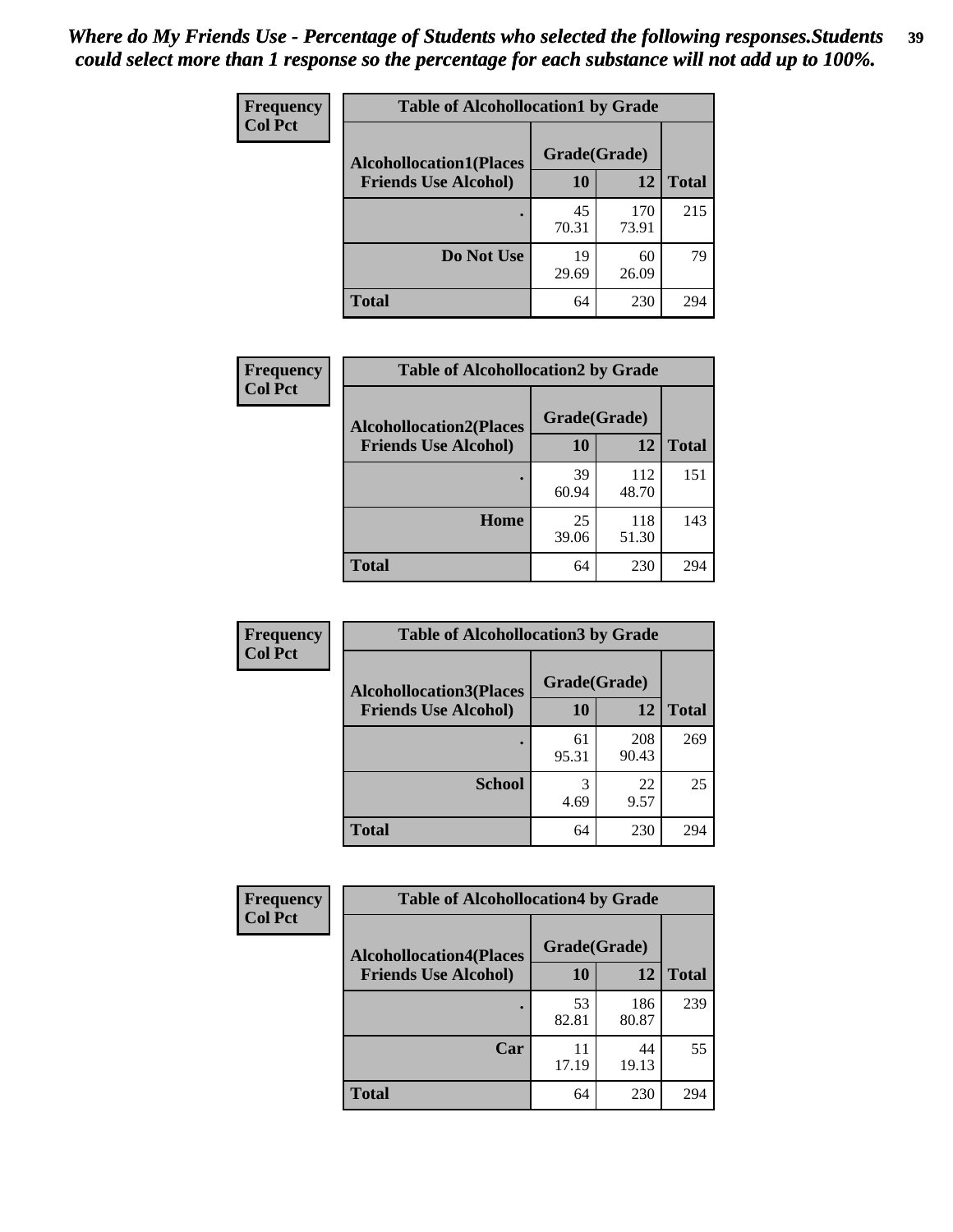| Frequency<br><b>Col Pct</b> | <b>Table of Alcohollocation5 by Grade</b>      |             |              |              |  |
|-----------------------------|------------------------------------------------|-------------|--------------|--------------|--|
|                             | Grade(Grade)<br><b>Alcohollocation5(Places</b> |             |              |              |  |
|                             | <b>Friends Use Alcohol)</b>                    | 10          | 12           | <b>Total</b> |  |
|                             |                                                | 32<br>50.00 | 106<br>46.09 | 138          |  |
|                             | <b>Friend's House</b>                          | 32<br>50.00 | 124<br>53.91 | 156          |  |
|                             | <b>Total</b>                                   | 64          | 230          | 294          |  |

| <b>Frequency</b> |                                | <b>Table of Alcohollocation6 by Grade</b> |              |              |  |
|------------------|--------------------------------|-------------------------------------------|--------------|--------------|--|
| <b>Col Pct</b>   | <b>Alcohollocation6(Places</b> | Grade(Grade)                              |              |              |  |
|                  | <b>Friends Use Alcohol)</b>    | 10                                        | 12           | <b>Total</b> |  |
|                  |                                | 34<br>53.13                               | 131<br>56.96 | 165          |  |
|                  | <b>Other</b>                   | 30<br>46.88                               | 99<br>43.04  | 129          |  |
|                  | <b>Total</b>                   | 64                                        | 230          | 294          |  |

| <b>Frequency</b> | <b>Table of Tobaccolocation1 by Grade</b> |              |              |              |
|------------------|-------------------------------------------|--------------|--------------|--------------|
| <b>Col Pct</b>   | <b>Tobaccolocation1(Places</b>            | Grade(Grade) |              |              |
|                  | <b>Friends Use Tobacco)</b>               | 10           | 12           | <b>Total</b> |
|                  |                                           | 31<br>48.44  | 132<br>57.39 | 163          |
|                  | Do Not Use                                | 33<br>51.56  | 98<br>42.61  | 131          |
|                  | <b>Total</b>                              | 64           | 230          | 294          |

| Frequency      | <b>Table of Tobaccolocation2 by Grade</b> |              |              |              |  |  |
|----------------|-------------------------------------------|--------------|--------------|--------------|--|--|
| <b>Col Pct</b> | <b>Tobaccolocation2(Places</b>            | Grade(Grade) |              |              |  |  |
|                | <b>Friends Use Tobacco)</b>               | 10           | 12           | <b>Total</b> |  |  |
|                |                                           | 38<br>59.38  | 126<br>54.78 | 164          |  |  |
|                | Home                                      | 26<br>40.63  | 104<br>45.22 | 130          |  |  |
|                | <b>Total</b>                              | 64           | 230          | 294          |  |  |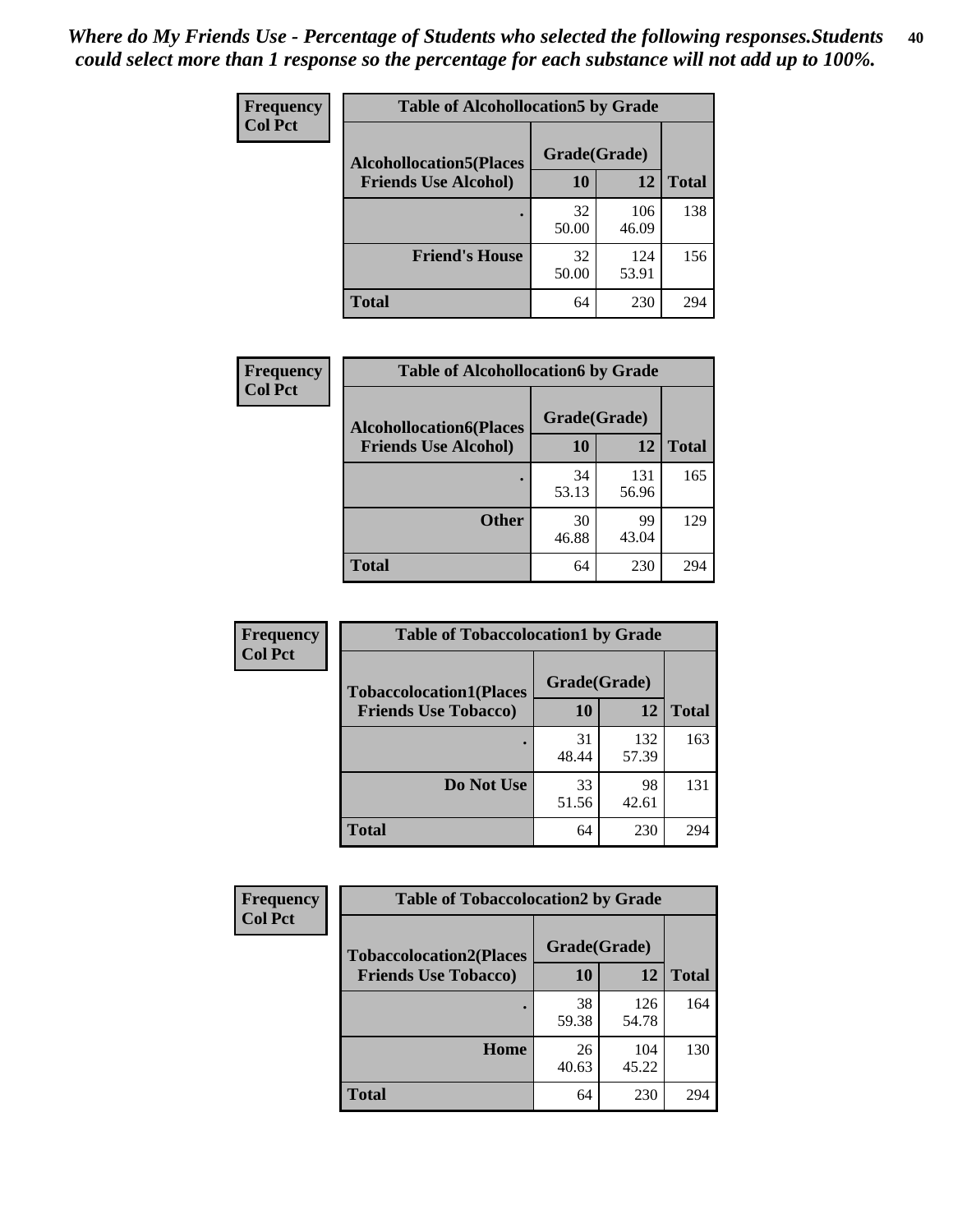| Frequency      | <b>Table of Tobaccolocation 3 by Grade</b> |              |              |              |  |
|----------------|--------------------------------------------|--------------|--------------|--------------|--|
| <b>Col Pct</b> | <b>Tobaccolocation3(Places</b>             | Grade(Grade) |              |              |  |
|                | <b>Friends Use Tobacco)</b>                | 10           | <b>12</b>    | <b>Total</b> |  |
|                | ٠                                          | 50<br>78.13  | 163<br>70.87 | 213          |  |
|                | <b>School</b>                              | 14<br>21.88  | 67<br>29.13  | 81           |  |
|                | <b>Total</b>                               | 64           | 230          | 294          |  |

| <b>Frequency</b> | <b>Table of Tobaccolocation4 by Grade</b> |              |              |              |
|------------------|-------------------------------------------|--------------|--------------|--------------|
| <b>Col Pct</b>   | <b>Tobaccolocation4(Places</b>            | Grade(Grade) |              |              |
|                  | <b>Friends Use Tobacco)</b>               | 10           | 12           | <b>Total</b> |
|                  |                                           | 36<br>56.25  | 122<br>53.04 | 158          |
|                  | Car                                       | 28<br>43.75  | 108<br>46.96 | 136          |
|                  | <b>Total</b>                              | 64           | 230          | 294          |

| Frequency<br><b>Col Pct</b> | <b>Table of Tobaccolocation5 by Grade</b> |              |              |              |
|-----------------------------|-------------------------------------------|--------------|--------------|--------------|
|                             | <b>Tobaccolocation5(Places</b>            | Grade(Grade) |              |              |
|                             | <b>Friends Use Tobacco)</b>               | 10           | <b>12</b>    | <b>Total</b> |
|                             |                                           | 36<br>56.25  | 123<br>53.48 | 159          |
|                             | <b>Friend's House</b>                     | 28<br>43.75  | 107<br>46.52 | 135          |
|                             | <b>Total</b>                              | 64           | 230          | 294          |

| <b>Frequency</b> | <b>Table of Tobaccolocation6 by Grade</b> |              |              |              |
|------------------|-------------------------------------------|--------------|--------------|--------------|
| <b>Col Pct</b>   | <b>Tobaccolocation6(Places</b>            | Grade(Grade) |              |              |
|                  | <b>Friends Use Tobacco)</b>               | 10           | 12           | <b>Total</b> |
|                  |                                           | 37<br>57.81  | 131<br>56.96 | 168          |
|                  | <b>Other</b>                              | 27<br>42.19  | 99<br>43.04  | 126          |
|                  | <b>Total</b>                              | 64           | 230          | 294          |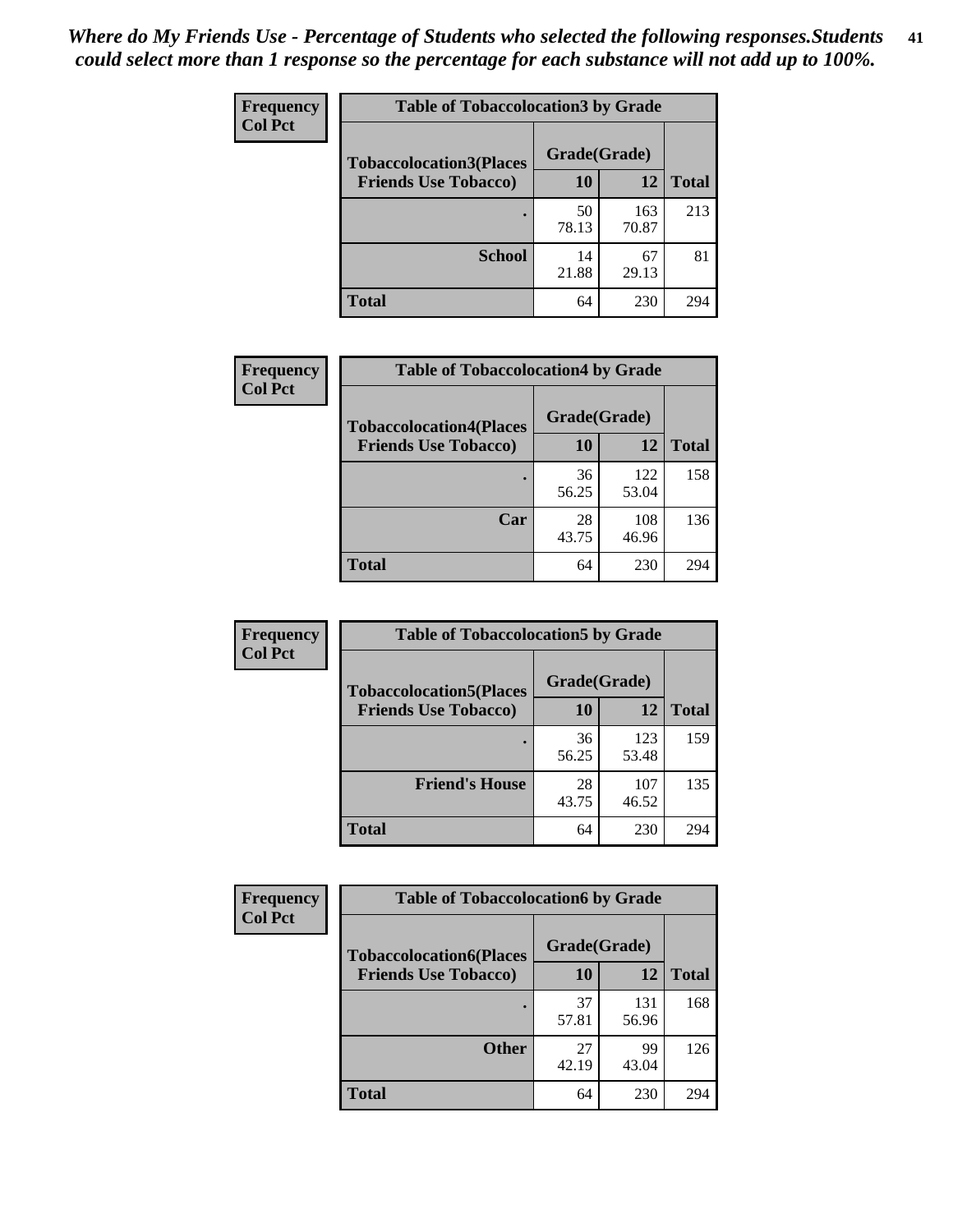| <b>Frequency</b> | <b>Table of Marijuanalocation1 by Grade</b> |              |              |              |
|------------------|---------------------------------------------|--------------|--------------|--------------|
| <b>Col Pct</b>   | <b>Marijuanalocation1(Places</b>            | Grade(Grade) |              |              |
|                  | <b>Friends Use Marijuana</b> )              | 10           | 12           | <b>Total</b> |
|                  |                                             | 39<br>60.94  | 147<br>63.91 | 186          |
|                  | Do Not Use                                  | 25<br>39.06  | 83<br>36.09  | 108          |
|                  | <b>Total</b>                                | 64           | 230          | 294          |

| <b>Frequency</b> | <b>Table of Marijuanalocation2 by Grade</b>                        |                    |              |              |
|------------------|--------------------------------------------------------------------|--------------------|--------------|--------------|
| <b>Col Pct</b>   | <b>Marijuanalocation2(Places</b><br><b>Friends Use Marijuana</b> ) | Grade(Grade)<br>10 | 12           | <b>Total</b> |
|                  |                                                                    | 38<br>59.38        | 127<br>55.22 | 165          |
|                  | <b>Home</b>                                                        | 26<br>40.63        | 103<br>44.78 | 129          |
|                  | <b>Total</b>                                                       | 64                 | 230          | 294          |

| <b>Frequency</b><br><b>Col Pct</b> | <b>Table of Marijuanalocation3 by Grade</b> |              |              |              |
|------------------------------------|---------------------------------------------|--------------|--------------|--------------|
|                                    | <b>Marijuanalocation3</b> (Places           | Grade(Grade) |              |              |
|                                    | <b>Friends Use Marijuana</b> )              | <b>10</b>    | 12           | <b>Total</b> |
|                                    |                                             | 55<br>85.94  | 180<br>78.26 | 235          |
|                                    | <b>School</b>                               | q<br>14.06   | 50<br>21.74  | 59           |
|                                    | <b>Total</b>                                | 64           | 230          | 294          |

| <b>Frequency</b> | <b>Table of Marijuanalocation4 by Grade</b> |              |              |              |  |
|------------------|---------------------------------------------|--------------|--------------|--------------|--|
| <b>Col Pct</b>   | <b>Marijuanalocation4(Places</b>            | Grade(Grade) |              |              |  |
|                  | <b>Friends Use Marijuana</b> )              | 10           | 12           | <b>Total</b> |  |
|                  |                                             | 38<br>59.38  | 134<br>58.26 | 172          |  |
|                  | Car                                         | 26<br>40.63  | 96<br>41.74  | 122          |  |
|                  | <b>Total</b>                                | 64           | 230          | 294          |  |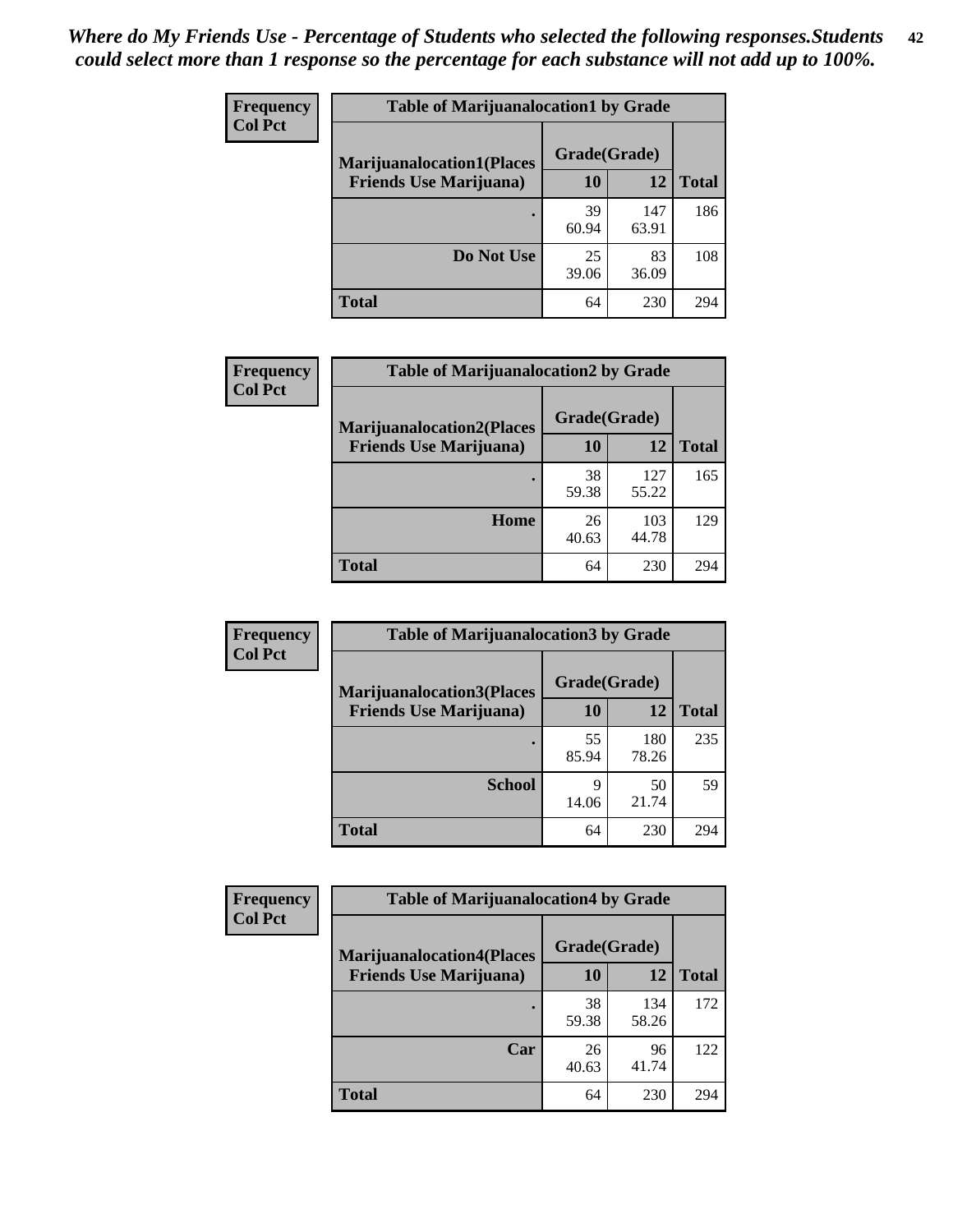| <b>Frequency</b> | <b>Table of Marijuanalocation5 by Grade</b> |              |              |              |
|------------------|---------------------------------------------|--------------|--------------|--------------|
| <b>Col Pct</b>   | <b>Marijuanalocation5(Places)</b>           | Grade(Grade) |              |              |
|                  | <b>Friends Use Marijuana</b> )              | 10           | 12           | <b>Total</b> |
|                  |                                             | 31<br>48.44  | 103<br>44.78 | 134          |
|                  | <b>Friend's House</b>                       | 33<br>51.56  | 127<br>55.22 | 160          |
|                  | <b>Total</b>                                | 64           | 230          | 294          |

| Frequency<br><b>Col Pct</b> | <b>Table of Marijuanalocation6 by Grade</b> |              |       |              |
|-----------------------------|---------------------------------------------|--------------|-------|--------------|
|                             | <b>Marijuanalocation6(Places</b>            | Grade(Grade) |       |              |
|                             | <b>Friends Use Marijuana</b> )              | 10           | 12    | <b>Total</b> |
|                             |                                             | 38           | 123   | 161          |
|                             |                                             | 59.38        | 53.48 |              |
|                             | <b>Other</b>                                | 26           | 107   | 133          |
|                             |                                             | 40.63        | 46.52 |              |
|                             | <b>Total</b>                                | 64           | 230   | 294          |

| <b>Frequency</b> | <b>Table of Otherdruglocation1 by Grade</b>                          |              |              |              |
|------------------|----------------------------------------------------------------------|--------------|--------------|--------------|
| <b>Col Pct</b>   | <b>Otherdruglocation1(Places</b><br><b>Friends Use Other Illegal</b> | Grade(Grade) |              |              |
|                  | Drugs)                                                               | 10           | 12           | <b>Total</b> |
|                  |                                                                      | 15<br>23.44  | 58<br>25.22  | 73           |
|                  | Do Not Use                                                           | 49<br>76.56  | 172<br>74.78 | 221          |
|                  | <b>Total</b>                                                         | 64           | 230          | 294          |

| <b>Frequency</b> | <b>Table of Otherdruglocation2 by Grade</b>                          |              |              |              |
|------------------|----------------------------------------------------------------------|--------------|--------------|--------------|
| <b>Col Pct</b>   | <b>Otherdruglocation2(Places</b><br><b>Friends Use Other Illegal</b> | Grade(Grade) |              |              |
|                  | Drugs)                                                               | 10           | 12           | <b>Total</b> |
|                  |                                                                      | 55<br>85.94  | 190<br>82.61 | 245          |
|                  | Home                                                                 | 9<br>14.06   | 40<br>17.39  | 49           |
|                  | <b>Total</b>                                                         | 64           | 230          | 294          |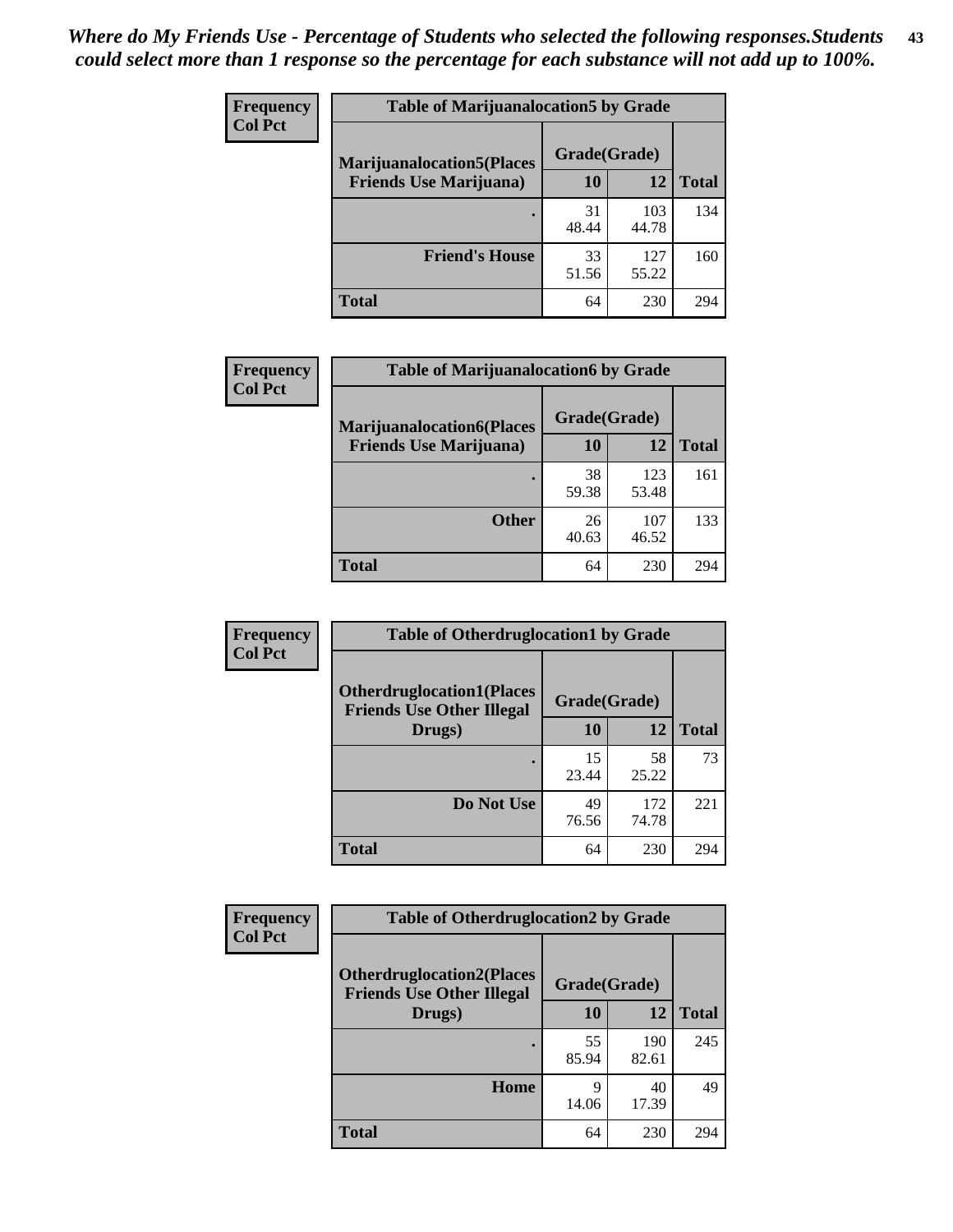| <b>Frequency</b> | <b>Table of Otherdruglocation 3 by Grade</b>                         |                        |              |              |
|------------------|----------------------------------------------------------------------|------------------------|--------------|--------------|
| <b>Col Pct</b>   | <b>Otherdruglocation3(Places</b><br><b>Friends Use Other Illegal</b> | Grade(Grade)           |              |              |
|                  | Drugs)                                                               | 10                     | 12           | <b>Total</b> |
|                  | ٠                                                                    | 62<br>96.88            | 211<br>91.74 | 273          |
|                  | <b>School</b>                                                        | $\mathfrak{D}$<br>3.13 | 19<br>8.26   | 21           |
|                  | <b>Total</b>                                                         | 64                     | 230          | 294          |

| Frequency      | <b>Table of Otherdruglocation4 by Grade</b>                          |              |              |              |
|----------------|----------------------------------------------------------------------|--------------|--------------|--------------|
| <b>Col Pct</b> | <b>Otherdruglocation4(Places</b><br><b>Friends Use Other Illegal</b> | Grade(Grade) |              |              |
|                | Drugs)                                                               | <b>10</b>    | 12           | <b>Total</b> |
|                |                                                                      | 55<br>85.94  | 201<br>87.39 | 256          |
|                | Car                                                                  | 9<br>14.06   | 29<br>12.61  | 38           |
|                | <b>Total</b>                                                         | 64           | 230          | 294          |

| <b>Frequency</b><br><b>Col Pct</b> | <b>Table of Otherdruglocation5 by Grade</b>                          |              |              |              |
|------------------------------------|----------------------------------------------------------------------|--------------|--------------|--------------|
|                                    | <b>Otherdruglocation5(Places</b><br><b>Friends Use Other Illegal</b> | Grade(Grade) |              |              |
|                                    | Drugs)                                                               | 10           | 12           | <b>Total</b> |
|                                    |                                                                      | 51<br>79.69  | 184<br>80.00 | 235          |
|                                    | <b>Friend's House</b>                                                | 13<br>20.31  | 46<br>20.00  | 59           |
|                                    | <b>Total</b>                                                         | 64           | 230          | 294          |

| <b>Frequency</b> | <b>Table of Otherdruglocation6 by Grade</b>                          |              |              |              |
|------------------|----------------------------------------------------------------------|--------------|--------------|--------------|
| <b>Col Pct</b>   | <b>Otherdruglocation6(Places</b><br><b>Friends Use Other Illegal</b> | Grade(Grade) |              |              |
|                  | Drugs)                                                               | <b>10</b>    | 12           | <b>Total</b> |
|                  |                                                                      | 53<br>82.81  | 189<br>82.17 | 242          |
|                  | <b>Other</b>                                                         | 11<br>17.19  | 41<br>17.83  | 52           |
|                  | <b>Total</b>                                                         | 64           | 230          | 294          |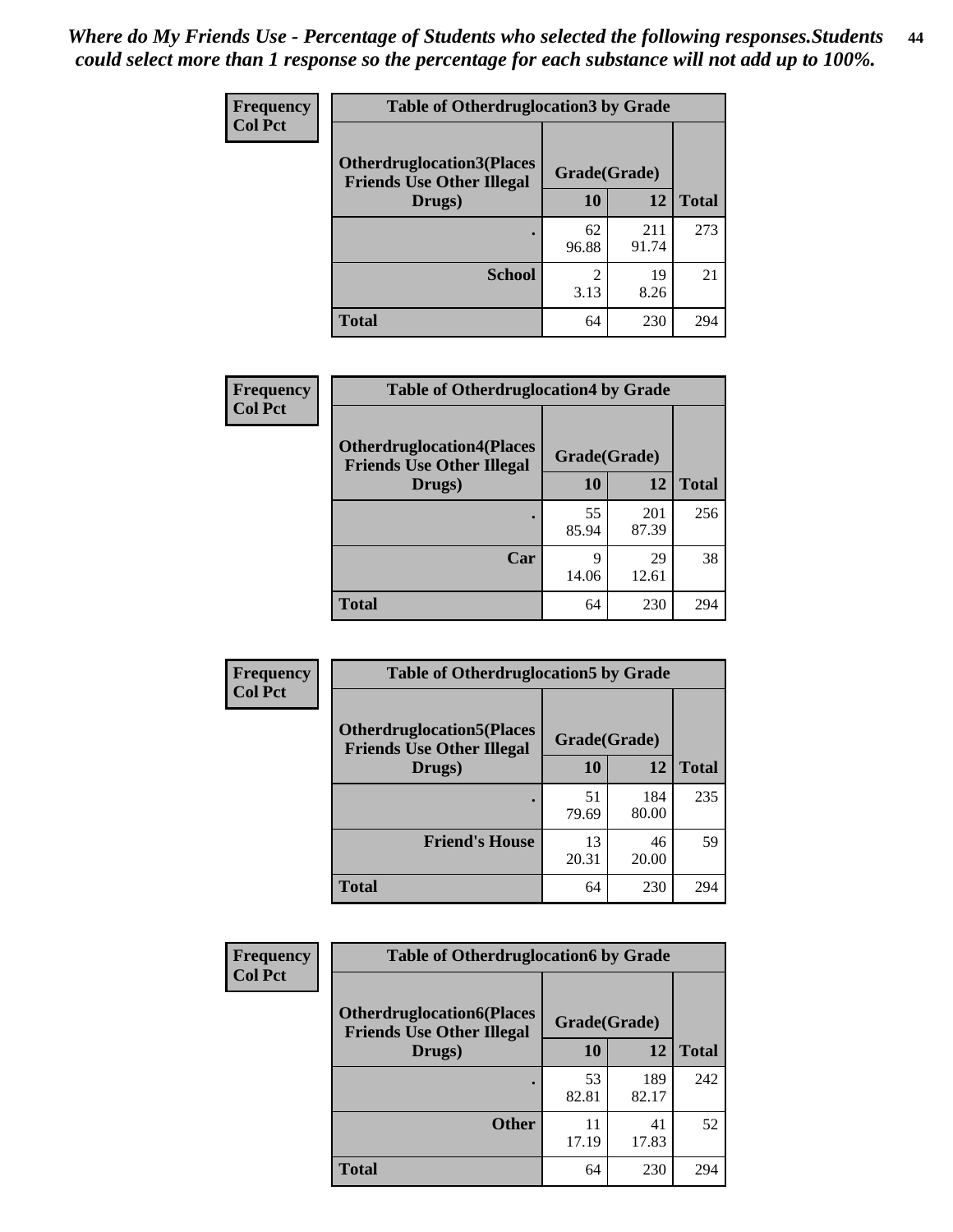| Frequency      | <b>Table of Alcoholtime1 by Grade</b>           |              |              |              |
|----------------|-------------------------------------------------|--------------|--------------|--------------|
| <b>Col Pct</b> | <b>Alcoholtime1(Times</b><br><b>Friends Use</b> | Grade(Grade) |              |              |
|                | Alcohol)                                        | 10           | <b>12</b>    | <b>Total</b> |
|                |                                                 | 41<br>64.06  | 171<br>74.35 | 212          |
|                | Do Not Use                                      | 23<br>35.94  | 59<br>25.65  | 82           |
|                | <b>Total</b>                                    | 64           | 230          | 294          |

| Frequency      | <b>Table of Alcoholtime2 by Grade</b>           |              |              |              |
|----------------|-------------------------------------------------|--------------|--------------|--------------|
| <b>Col Pct</b> | <b>Alcoholtime2(Times</b><br><b>Friends Use</b> | Grade(Grade) |              |              |
|                | Alcohol)                                        | 10           | 12           | <b>Total</b> |
|                |                                                 | 58<br>90.63  | 216<br>93.91 | 274          |
|                | <b>On Way to School</b>                         | 6<br>9.38    | 14<br>6.09   | 20           |
|                | <b>Total</b>                                    | 64           | 230          | 294          |

| Frequency      | <b>Table of Alcoholtime3 by Grade</b>           |              |              |              |
|----------------|-------------------------------------------------|--------------|--------------|--------------|
| <b>Col Pct</b> | <b>Alcoholtime3(Times</b><br><b>Friends Use</b> | Grade(Grade) |              |              |
|                | Alcohol)                                        | 10           | 12           | <b>Total</b> |
|                |                                                 | 60<br>93.75  | 215<br>93.48 | 275          |
|                | <b>During School</b>                            | 4<br>6.25    | 15<br>6.52   | 19           |
|                | <b>Total</b>                                    | 64           | 230          | 294          |

| <b>Frequency</b><br><b>Col Pct</b> | <b>Table of Alcoholtime4 by Grade</b> |              |              |              |
|------------------------------------|---------------------------------------|--------------|--------------|--------------|
|                                    | <b>Alcoholtime4(Times</b>             | Grade(Grade) |              |              |
|                                    | <b>Friends Use Alcohol)</b>           | 10           | 12           | <b>Total</b> |
|                                    |                                       | 57<br>89.06  | 216<br>93.91 | 273          |
|                                    | <b>On Way Home From School</b>        | 10.94        | 14<br>6.09   | 21           |
|                                    | <b>Total</b>                          | 64           | 230          | 294          |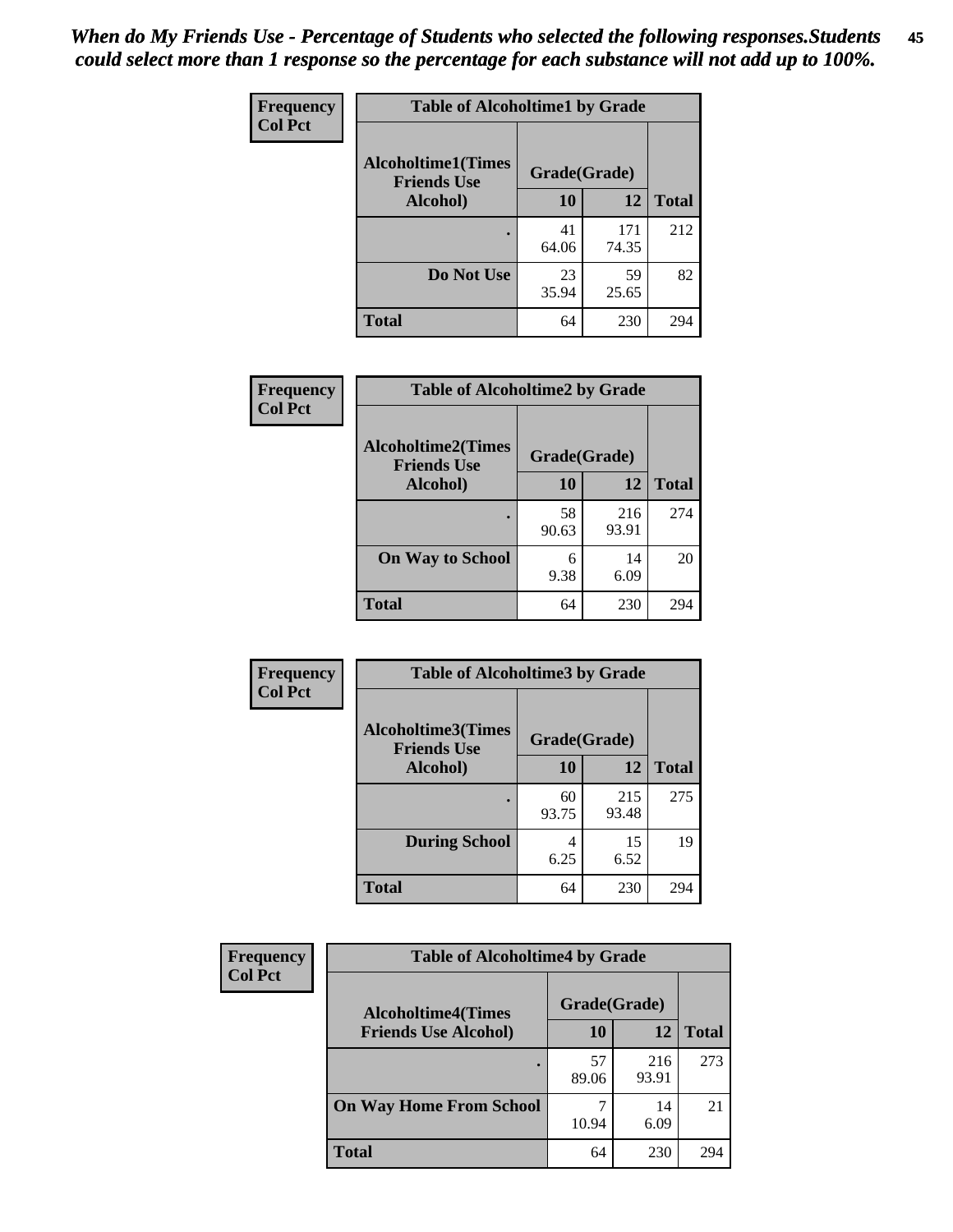*When do My Friends Use - Percentage of Students who selected the following responses.Students could select more than 1 response so the percentage for each substance will not add up to 100%.* **46**

| Frequency      | <b>Table of Alcoholtime5 by Grade</b>           |              |              |              |
|----------------|-------------------------------------------------|--------------|--------------|--------------|
| <b>Col Pct</b> | <b>Alcoholtime5(Times</b><br><b>Friends Use</b> | Grade(Grade) |              |              |
|                | Alcohol)                                        | 10           | 12           | <b>Total</b> |
|                |                                                 | 44<br>68.75  | 159<br>69.13 | 203          |
|                | Weeknights                                      | 20<br>31.25  | 71<br>30.87  | 91           |
|                | <b>Total</b>                                    | 64           | 230          | 294          |

| <b>Frequency</b> | <b>Table of Alcoholtime6 by Grade</b>           |              |              |              |
|------------------|-------------------------------------------------|--------------|--------------|--------------|
| <b>Col Pct</b>   | <b>Alcoholtime6(Times</b><br><b>Friends Use</b> | Grade(Grade) |              |              |
|                  | Alcohol)                                        | 10           | 12           | <b>Total</b> |
|                  |                                                 | 20<br>31.25  | 65<br>28.26  | 85           |
|                  | Weekends                                        | 44<br>68.75  | 165<br>71.74 | 209          |
|                  | <b>Total</b>                                    | 64           | 230          | 294          |

| <b>Frequency</b> | <b>Table of Tobaccotime1 by Grade</b>           |              |              |              |
|------------------|-------------------------------------------------|--------------|--------------|--------------|
| <b>Col Pct</b>   | <b>Tobaccotime1(Times</b><br><b>Friends Use</b> | Grade(Grade) |              |              |
|                  | <b>Tobacco</b> )                                | 10           | 12           | <b>Total</b> |
|                  | ٠                                               | 31<br>48.44  | 131<br>56.96 | 162          |
|                  | Do Not Use                                      | 33<br>51.56  | 99<br>43.04  | 132          |
|                  | <b>Total</b>                                    | 64           | 230          | 294          |

| <b>Frequency</b> | <b>Table of Tobaccotime2 by Grade</b>           |              |              |              |
|------------------|-------------------------------------------------|--------------|--------------|--------------|
| <b>Col Pct</b>   | <b>Tobaccotime2(Times</b><br><b>Friends Use</b> | Grade(Grade) |              |              |
|                  | <b>Tobacco</b> )                                | <b>10</b>    | 12           | <b>Total</b> |
|                  |                                                 | 40<br>62.50  | 144<br>62.61 | 184          |
|                  | <b>On Way to School</b>                         | 24<br>37.50  | 86<br>37.39  | 110          |
|                  | <b>Total</b>                                    | 64           | 230          | 294          |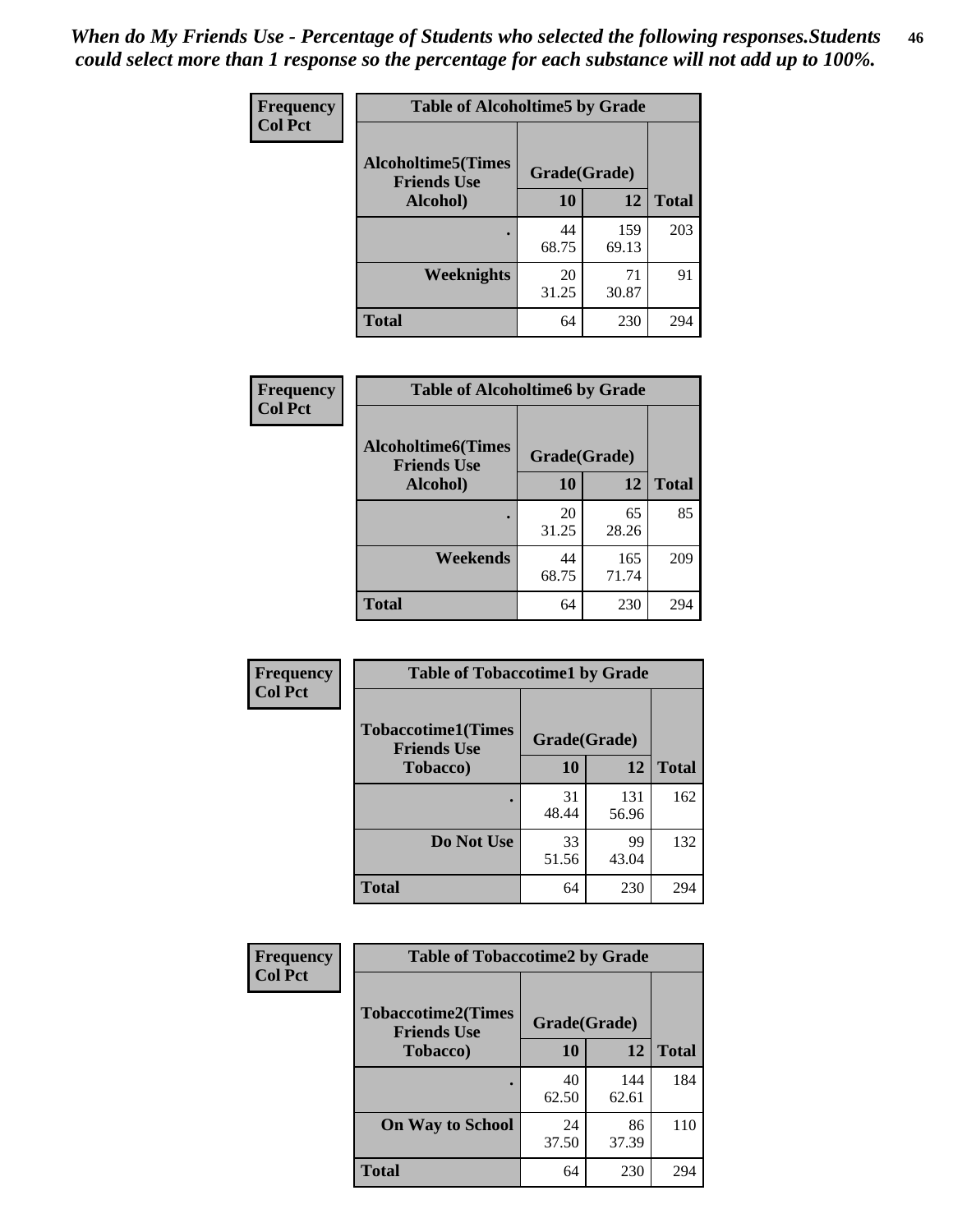*When do My Friends Use - Percentage of Students who selected the following responses.Students could select more than 1 response so the percentage for each substance will not add up to 100%.* **47**

| <b>Frequency</b> | <b>Table of Tobaccotime3 by Grade</b>           |              |              |              |  |
|------------------|-------------------------------------------------|--------------|--------------|--------------|--|
| <b>Col Pct</b>   | <b>Tobaccotime3(Times</b><br><b>Friends Use</b> | Grade(Grade) |              |              |  |
|                  | <b>Tobacco</b> )                                | 10           | 12           | <b>Total</b> |  |
|                  |                                                 | 52<br>81.25  | 169<br>73.48 | 221          |  |
|                  | <b>During School</b>                            | 12<br>18.75  | 61<br>26.52  | 73           |  |
|                  | <b>Total</b>                                    | 64           | 230          | 294          |  |

| <b>Frequency</b> | <b>Table of Tobaccotime4 by Grade</b> |              |              |              |
|------------------|---------------------------------------|--------------|--------------|--------------|
| <b>Col Pct</b>   | <b>Tobaccotime4(Times</b>             | Grade(Grade) |              |              |
|                  | <b>Friends Use Tobacco)</b>           | 10           | 12           | <b>Total</b> |
|                  |                                       | 57<br>89.06  | 216<br>93.91 | 273          |
|                  | <b>On Way Home From School</b>        | 7<br>10.94   | 14<br>6.09   | 21           |
|                  | <b>Total</b>                          | 64           | 230          | 294          |

| Frequency      | <b>Table of Tobaccotime5 by Grade</b>           |              |              |              |
|----------------|-------------------------------------------------|--------------|--------------|--------------|
| <b>Col Pct</b> | <b>Tobaccotime5(Times</b><br><b>Friends Use</b> | Grade(Grade) |              |              |
|                | <b>Tobacco</b> )                                | 10           | 12           | <b>Total</b> |
|                |                                                 | 35<br>54.69  | 119<br>51.74 | 154          |
|                | Weeknights                                      | 29<br>45.31  | 111<br>48.26 | 140          |
|                | <b>Total</b>                                    | 64           | 230          | 294          |

| Frequency<br><b>Col Pct</b> | <b>Table of Tobaccotime6 by Grade</b>           |              |              |              |
|-----------------------------|-------------------------------------------------|--------------|--------------|--------------|
|                             | <b>Tobaccotime6(Times</b><br><b>Friends Use</b> | Grade(Grade) |              |              |
|                             | <b>Tobacco</b> )                                | 10           | 12           | <b>Total</b> |
|                             |                                                 | 33<br>51.56  | 117<br>50.87 | 150          |
|                             | Weekends                                        | 31<br>48.44  | 113<br>49.13 | 144          |
|                             | <b>Total</b>                                    | 64           | 230          | 294          |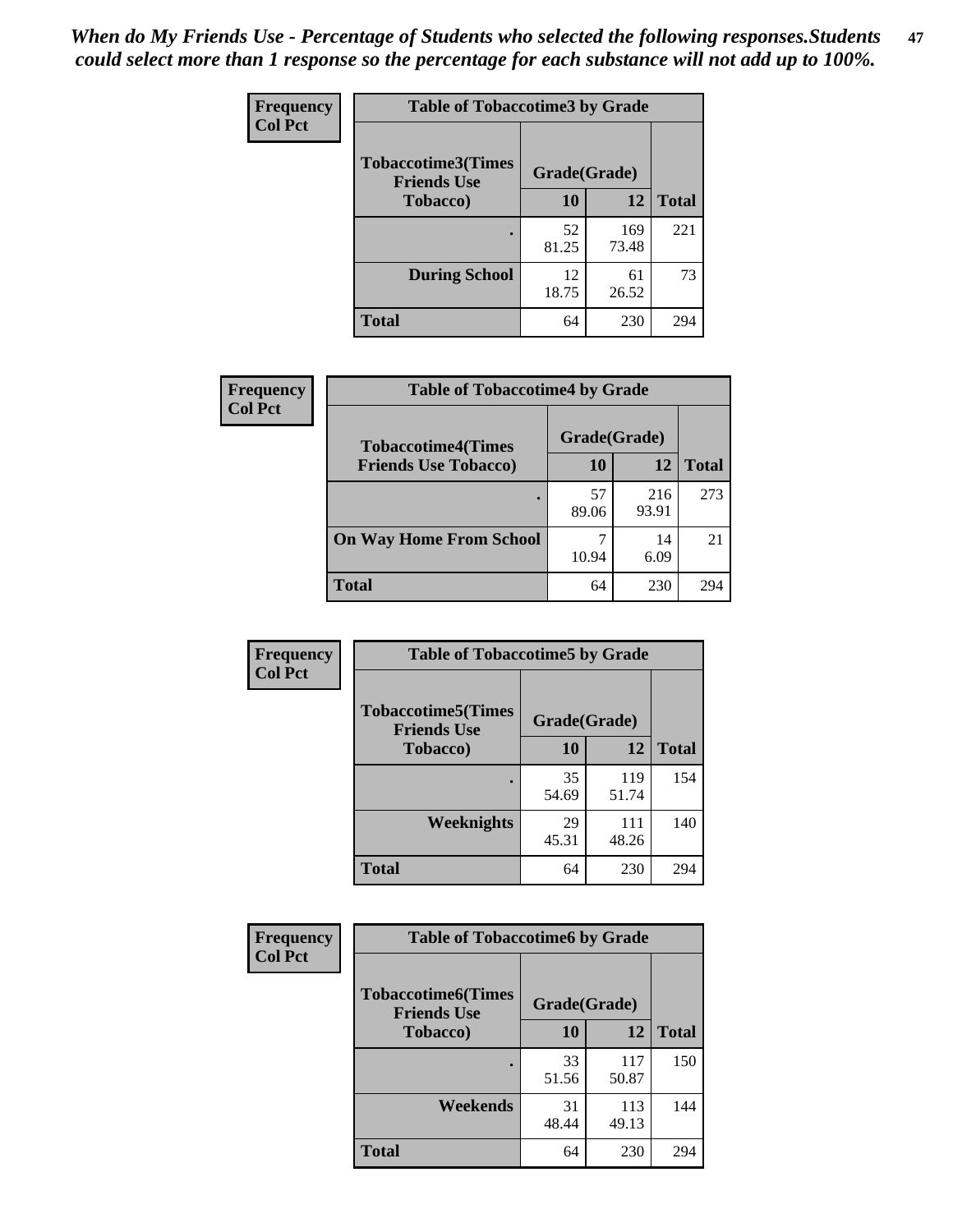| Frequency<br><b>Col Pct</b> | <b>Table of Marijuanatime1 by Grade</b>           |              |              |              |
|-----------------------------|---------------------------------------------------|--------------|--------------|--------------|
|                             | <b>Marijuanatime1(Times</b><br><b>Friends Use</b> | Grade(Grade) |              |              |
|                             | Marijuana)                                        | 10           | 12           | <b>Total</b> |
|                             |                                                   | 34<br>53.13  | 138<br>60.00 | 172          |
|                             | Do Not Use                                        | 30<br>46.88  | 92<br>40.00  | 122          |
|                             | <b>Total</b>                                      | 64           | 230          | 294          |

| Frequency      | <b>Table of Marijuanatime2 by Grade</b>           |              |              |              |
|----------------|---------------------------------------------------|--------------|--------------|--------------|
| <b>Col Pct</b> | <b>Marijuanatime2(Times</b><br><b>Friends Use</b> | Grade(Grade) |              |              |
|                | Marijuana)                                        | 10           | 12           | <b>Total</b> |
|                |                                                   | 45<br>70.31  | 169<br>73.48 | 214          |
|                | <b>On Way to School</b>                           | 19<br>29.69  | 61<br>26.52  | 80           |
|                | <b>Total</b>                                      | 64           | 230          | 294          |

| Frequency<br><b>Col Pct</b> | <b>Table of Marijuanatime3 by Grade</b>    |              |              |              |  |
|-----------------------------|--------------------------------------------|--------------|--------------|--------------|--|
|                             | Marijuanatime3(Times<br><b>Friends Use</b> | Grade(Grade) |              |              |  |
|                             | Marijuana)                                 | 10           | 12           | <b>Total</b> |  |
|                             |                                            | 52<br>81.25  | 184<br>80.00 | 236          |  |
|                             | <b>During School</b>                       | 12<br>18.75  | 46<br>20.00  | 58           |  |
|                             | <b>Total</b>                               | 64           | 230          | 294          |  |

| <b>Frequency</b> | <b>Table of Marijuanatime4 by Grade</b> |              |              |              |
|------------------|-----------------------------------------|--------------|--------------|--------------|
| <b>Col Pct</b>   | <b>Marijuanatime4(Times</b>             | Grade(Grade) |              |              |
|                  | <b>Friends Use Marijuana</b> )          | 10           | 12           | <b>Total</b> |
|                  |                                         | 40<br>62.50  | 163<br>70.87 | 203          |
|                  | <b>On Way Home From School</b>          | 24<br>37.50  | 67<br>29.13  | 91           |
|                  | <b>Total</b>                            | 64           | 230          | 294          |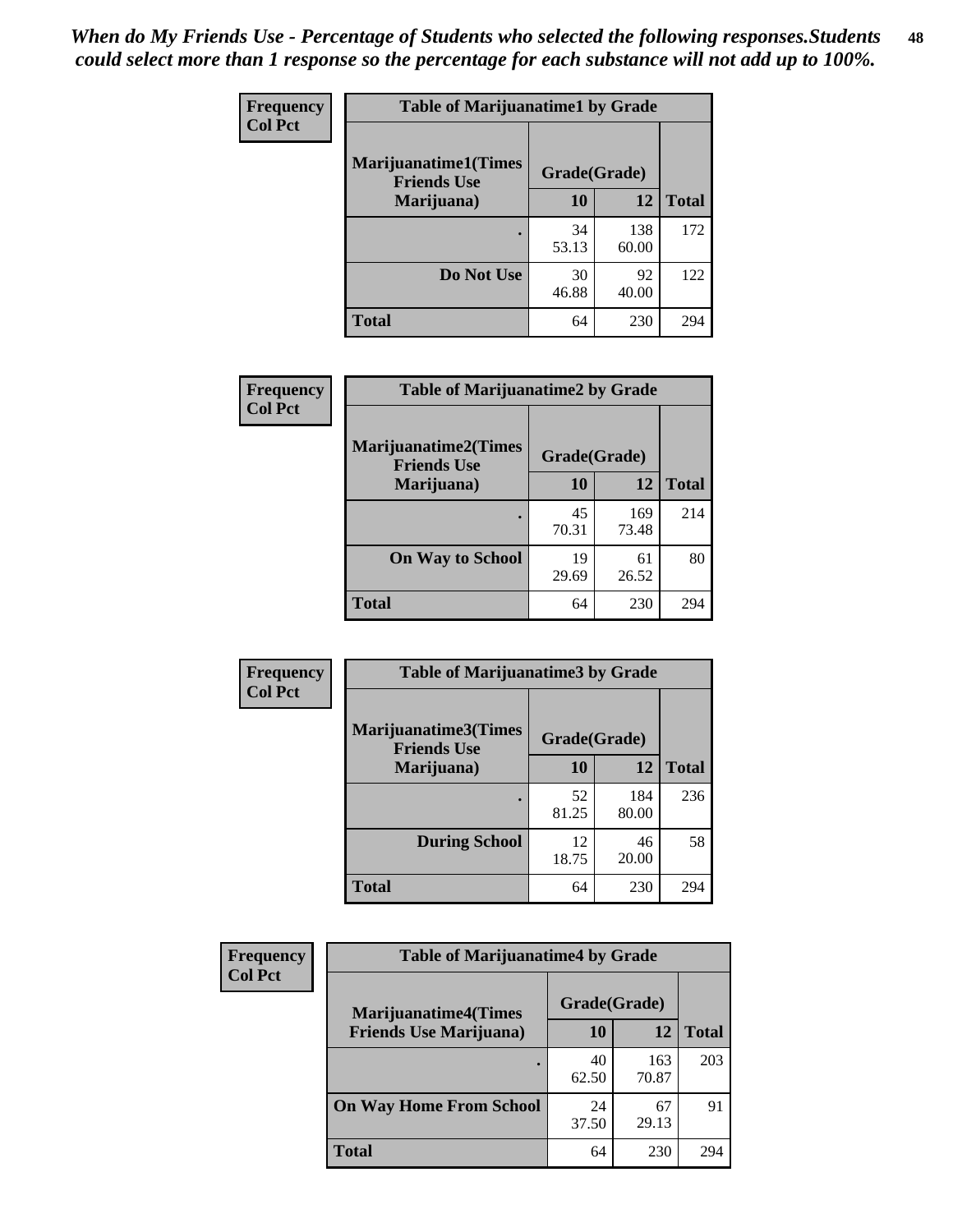| Frequency      | <b>Table of Marijuanatime5 by Grade</b>            |              |              |              |
|----------------|----------------------------------------------------|--------------|--------------|--------------|
| <b>Col Pct</b> | <b>Marijuanatime5</b> (Times<br><b>Friends Use</b> | Grade(Grade) |              |              |
|                | Marijuana)                                         | 10           | 12           | <b>Total</b> |
|                |                                                    | 33<br>51.56  | 121<br>52.61 | 154          |
|                | Weeknights                                         | 31<br>48.44  | 109<br>47.39 | 140          |
|                | <b>Total</b>                                       | 64           | 230          | 294          |

| Frequency      |                                            | <b>Table of Marijuanatime6 by Grade</b> |              |              |
|----------------|--------------------------------------------|-----------------------------------------|--------------|--------------|
| <b>Col Pct</b> | Marijuanatime6(Times<br><b>Friends Use</b> | Grade(Grade)                            |              |              |
|                | Marijuana)                                 | 10                                      | 12           | <b>Total</b> |
|                |                                            | 28<br>43.75                             | 102<br>44.35 | 130          |
|                | Weekends                                   | 36<br>56.25                             | 128<br>55.65 | 164          |
|                | <b>Total</b>                               | 64                                      | 230          | 294          |

| Frequency      | <b>Table of Otherdrugtime1 by Grade</b>                  |              |              |              |
|----------------|----------------------------------------------------------|--------------|--------------|--------------|
| <b>Col Pct</b> | <b>Otherdrugtime1</b> (Times<br><b>Friends Use Other</b> | Grade(Grade) |              |              |
|                | <b>Illegal Drugs</b> )                                   | 10           | 12           | <b>Total</b> |
|                |                                                          | 10<br>15.63  | 51<br>22.17  | 61           |
|                | Do Not Use                                               | 54<br>84.38  | 179<br>77.83 | 233          |
|                | <b>Total</b>                                             | 64           | 230          | 294          |

| Frequency      | <b>Table of Otherdrugtime2 by Grade</b>                 |              |              |              |
|----------------|---------------------------------------------------------|--------------|--------------|--------------|
| <b>Col Pct</b> | <b>Otherdrugtime2(Times</b><br><b>Friends Use Other</b> | Grade(Grade) |              |              |
|                | <b>Illegal Drugs</b> )                                  | 10           | 12           | <b>Total</b> |
|                |                                                         | 56<br>87.50  | 216<br>93.91 | 272          |
|                | <b>On Way to School</b>                                 | 8<br>12.50   | 14<br>6.09   | 22           |
|                | <b>Total</b>                                            | 64           | 230          | 294          |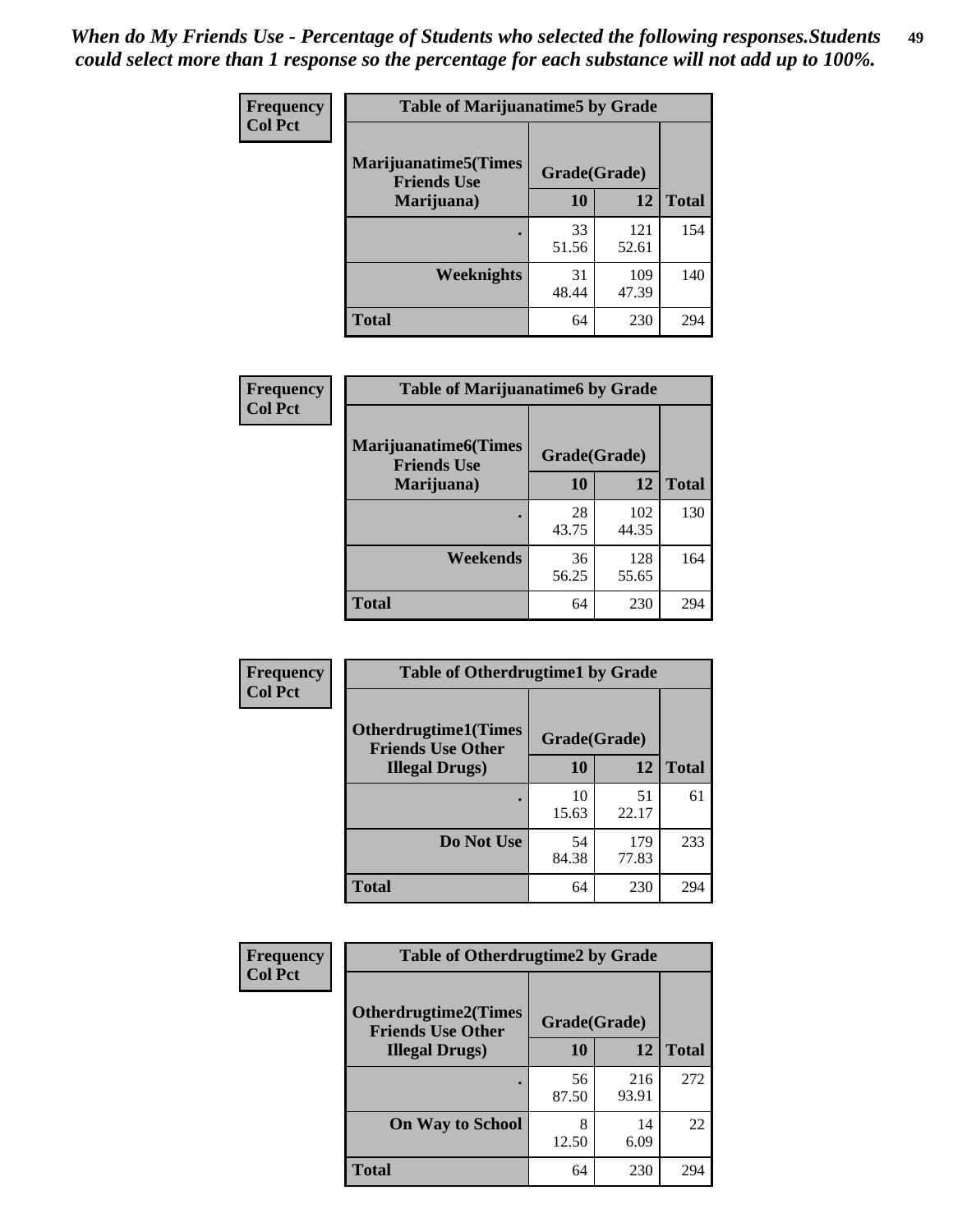| <b>Frequency</b> | <b>Table of Otherdrugtime3 by Grade</b>          |              |              |              |
|------------------|--------------------------------------------------|--------------|--------------|--------------|
| <b>Col Pct</b>   | Otherdrugtime3(Times<br><b>Friends Use Other</b> | Grade(Grade) |              |              |
|                  | <b>Illegal Drugs</b> )                           | 10           | 12           | <b>Total</b> |
|                  |                                                  | 59<br>92.19  | 217<br>94.35 | 276          |
|                  | <b>During School</b>                             | 5<br>7.81    | 13<br>5.65   | 18           |
|                  | Total                                            | 64           | 230          | 294          |

| Frequency      | <b>Table of Otherdrugtime4 by Grade</b>                         |              |              |              |
|----------------|-----------------------------------------------------------------|--------------|--------------|--------------|
| <b>Col Pct</b> | <b>Otherdrugtime4(Times</b><br><b>Friends Use Other Illegal</b> | Grade(Grade) |              |              |
|                | Drugs)                                                          | 10           | 12           | <b>Total</b> |
|                |                                                                 | 54<br>84.38  | 212<br>92.17 | 266          |
|                | <b>On Way Home From School</b>                                  | 10<br>15.63  | 18<br>7.83   | 28           |
|                | <b>Total</b>                                                    | 64           | 230          | 294          |

| <b>Frequency</b><br><b>Col Pct</b> | <b>Table of Otherdrugtime5 by Grade</b>                  |              |              |              |
|------------------------------------|----------------------------------------------------------|--------------|--------------|--------------|
|                                    | <b>Otherdrugtime5</b> (Times<br><b>Friends Use Other</b> | Grade(Grade) |              |              |
|                                    | <b>Illegal Drugs</b> )                                   | 10           | 12           | <b>Total</b> |
|                                    |                                                          | 52<br>81.25  | 196<br>85.22 | 248          |
|                                    | <b>Weeknights</b>                                        | 12<br>18.75  | 34<br>14.78  | 46           |
|                                    | Total                                                    | 64           | 230          | 294          |

| <b>Frequency</b> | <b>Table of Otherdrugtime6 by Grade</b>                 |              |              |              |
|------------------|---------------------------------------------------------|--------------|--------------|--------------|
| <b>Col Pct</b>   | <b>Otherdrugtime6(Times</b><br><b>Friends Use Other</b> | Grade(Grade) |              |              |
|                  | <b>Illegal Drugs</b> )                                  | 10           | 12           | <b>Total</b> |
|                  |                                                         | 50<br>78.13  | 183<br>79.57 | 233          |
|                  | Weekends                                                | 14<br>21.88  | 47<br>20.43  | 61           |
|                  | Total                                                   | 64           | 230          | 294          |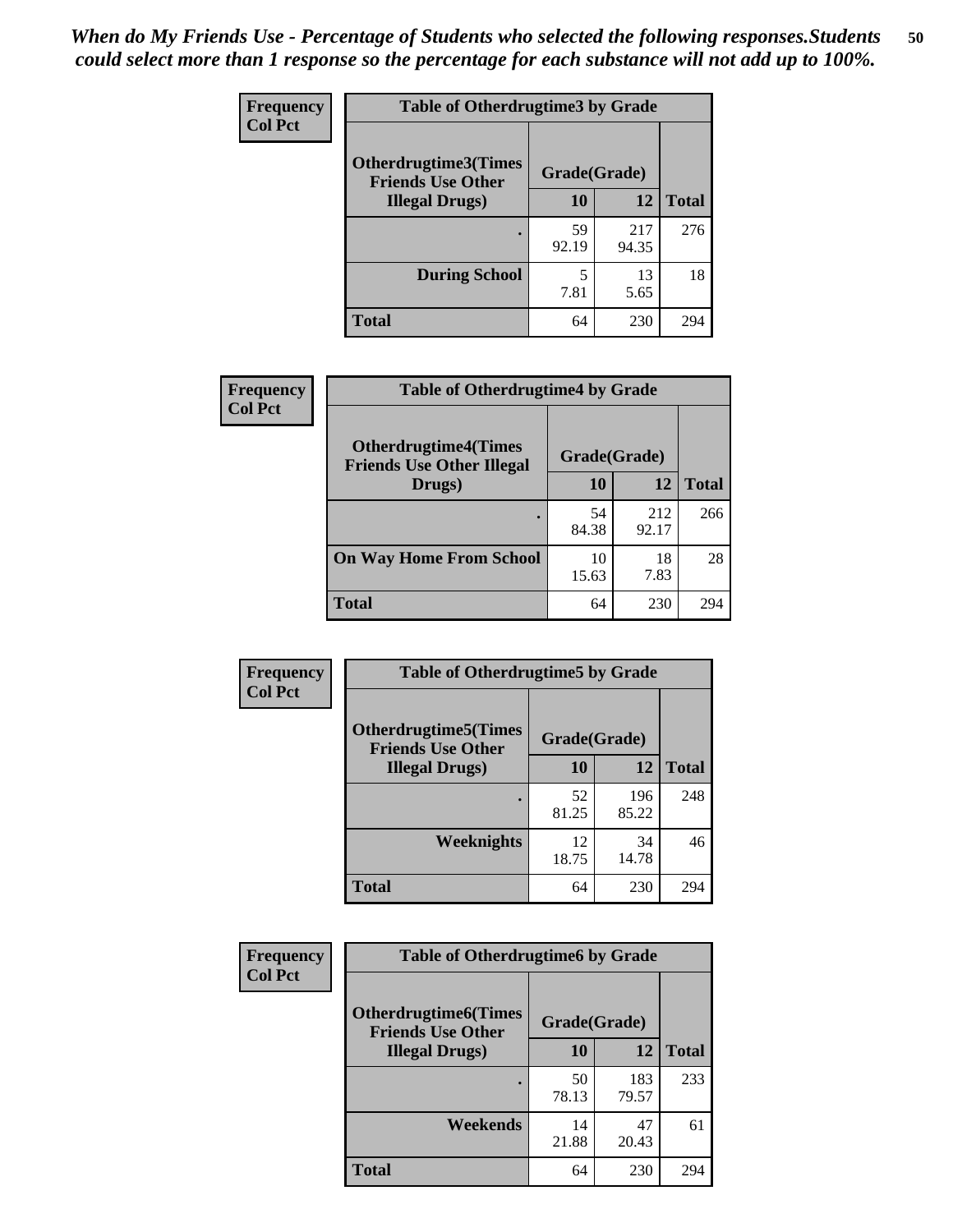| Frequency      | <b>Table of Educationalcohol by Grade</b>                                                                  |              |              |              |
|----------------|------------------------------------------------------------------------------------------------------------|--------------|--------------|--------------|
| <b>Col Pct</b> | Educationalcohol(I<br>have been taught<br>about alcohol,<br>tobacco,<br>and other drugs<br>within the last | Grade(Grade) |              |              |
|                | year at school)                                                                                            | 10           | 12           | <b>Total</b> |
|                | Yes                                                                                                        | 42<br>65.63  | 139<br>60.43 | 181          |
|                | N <sub>0</sub>                                                                                             | 22<br>34.38  | 91<br>39.57  | 113          |
|                | <b>Total</b>                                                                                               | 64           | 230          | 294          |

| Frequency      | <b>Table of Eversmoked by Grade</b> |              |              |              |
|----------------|-------------------------------------|--------------|--------------|--------------|
| <b>Col Pct</b> | Eversmoked(I<br>have smoked         | Grade(Grade) |              |              |
|                | a cigarette)                        | 10           | 12           | <b>Total</b> |
|                | Yes                                 | 38<br>59.38  | 145<br>63.04 | 183          |
|                | N <sub>0</sub>                      | 26<br>40.63  | 85<br>36.96  | 111          |
|                | <b>Total</b>                        | 64           | 230          | 294          |

| Frequency      | <b>Table of Drovedrinking by Grade</b>                                                                              |                    |              |              |
|----------------|---------------------------------------------------------------------------------------------------------------------|--------------------|--------------|--------------|
| <b>Col Pct</b> | Drovedrinking(In<br>the past 30 days I<br>have driven a car<br>or other vehicle<br>while I was<br>drinking alcohol) | Grade(Grade)<br>10 | 12           | <b>Total</b> |
|                | <b>Yes</b>                                                                                                          | 6<br>9.38          | 21<br>9.13   | 27           |
|                | N <sub>0</sub>                                                                                                      | 58<br>90.63        | 209<br>90.87 | 267          |
|                | <b>Total</b>                                                                                                        | 64                 | 230          | 294          |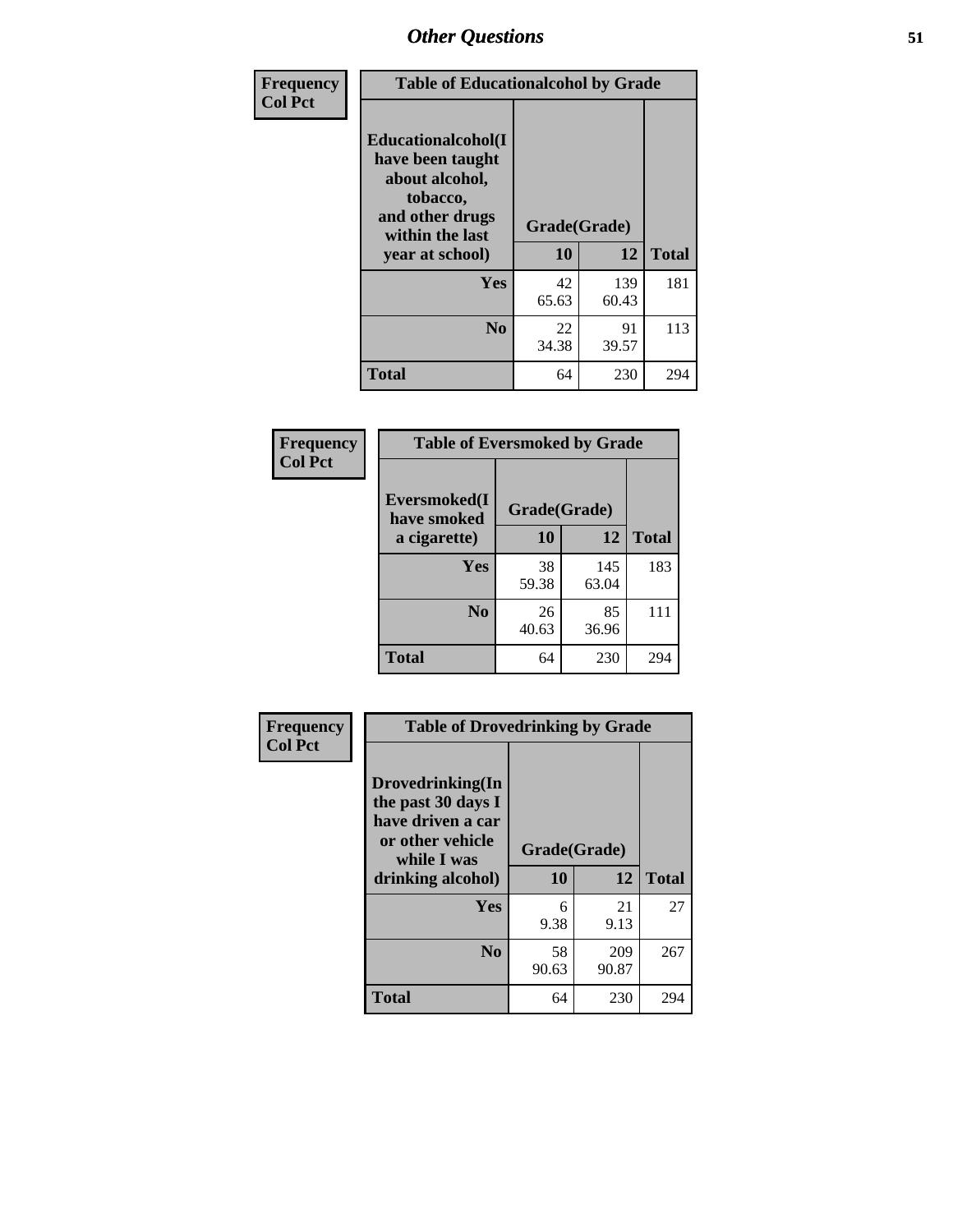| Frequency<br><b>Col Pct</b> | <b>Table of Rodedrinking by Grade</b>                                                                      |              |              |              |
|-----------------------------|------------------------------------------------------------------------------------------------------------|--------------|--------------|--------------|
|                             | Rodedrinking(In<br>the past 30 days<br>I have ridden in<br>a car with a<br>driver who had<br>been drinking | Grade(Grade) |              |              |
|                             | alcohol)                                                                                                   | 10           | 12           | <b>Total</b> |
|                             | <b>Yes</b>                                                                                                 | 18<br>28.13  | 41<br>17.83  | 59           |
|                             | N <sub>0</sub>                                                                                             | 46<br>71.88  | 189<br>82.17 | 235          |
|                             | <b>Total</b>                                                                                               | 64           | 230          | 294          |

#### **Frequency Col Pct**

Л

| <b>Table of Drugsschool by Grade</b>                                                                                                   |                    |              |              |
|----------------------------------------------------------------------------------------------------------------------------------------|--------------------|--------------|--------------|
| <b>Drugsschool</b> (During<br>the past 12 months,<br>I have been offered,<br>sold,<br>or given illegal<br>drugs on school<br>property) | Grade(Grade)<br>10 | 12           | <b>Total</b> |
| Yes                                                                                                                                    | 21<br>32.81        | 59<br>25.65  | 80           |
| $\bf N$ <sub>0</sub>                                                                                                                   | 43<br>67.19        | 171<br>74.35 | 214          |
| <b>Total</b>                                                                                                                           | 64                 | 230          | 294          |

| Frequency      | <b>Table of Helpbullied by Grade</b>           |              |              |              |
|----------------|------------------------------------------------|--------------|--------------|--------------|
| <b>Col Pct</b> | Helpbullied(I<br>would help<br>someone who was | Grade(Grade) |              |              |
|                | being bullied)                                 | 10           | 12           | <b>Total</b> |
|                | <b>Strongly Agree</b>                          | 34<br>53.13  | 126<br>54.78 | 160          |
|                | <b>Somewhat Agree</b>                          | 20<br>31.25  | 78<br>33.91  | 98           |
|                | <b>Somewhat Disagree</b>                       | 6<br>9.38    | 16<br>6.96   | 22           |
|                | <b>Strongly Disagree</b>                       | 4<br>6.25    | 10<br>4.35   | 14           |
|                | <b>Total</b>                                   | 64           | 230          | 294          |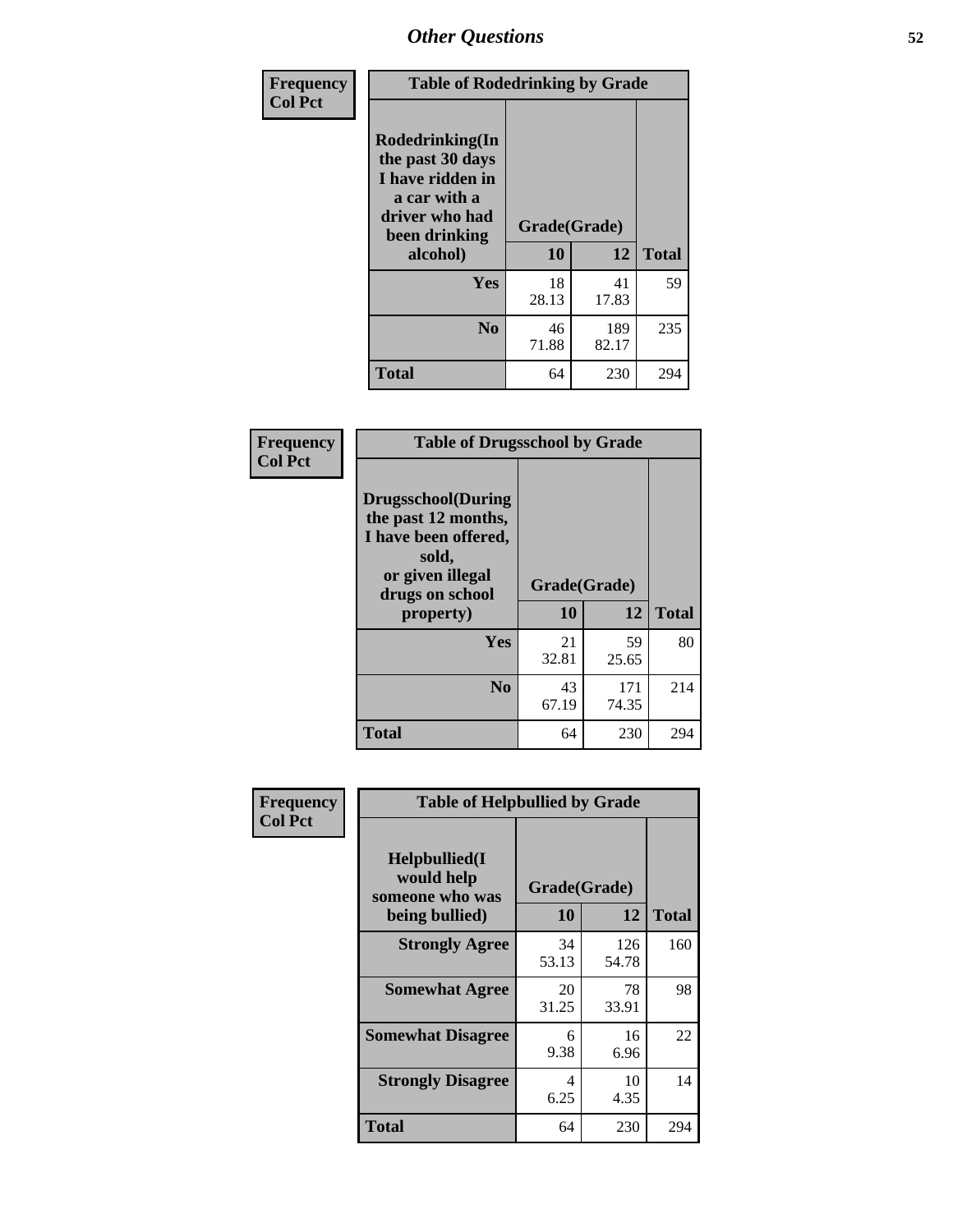| r requency     |
|----------------|
| <b>Row Pci</b> |

| <b>Table of Grade by Bingedrinking</b> |                                                                                                         |                   |                              |                          |                        |                        |                   |              |
|----------------------------------------|---------------------------------------------------------------------------------------------------------|-------------------|------------------------------|--------------------------|------------------------|------------------------|-------------------|--------------|
|                                        | Bingedrinking(I have drunk five or more<br>drinks of alcohol at one sitting during the<br>last 30 days) |                   |                              |                          |                        |                        |                   |              |
| Grade(Grade)                           | $\mathbf{0}$<br><b>Days</b>                                                                             | 1 or<br>2<br>days | 3 <sub>to</sub><br>5<br>days | <b>6 to</b><br>9<br>days | 10<br>to<br>19<br>days | 20<br>to<br>29<br>days | All<br>30<br>days | <b>Total</b> |
| 10                                     |                                                                                                         |                   |                              |                          |                        |                        |                   |              |
|                                        | 46<br>71.88                                                                                             | 7<br>10.94        | 4<br>6.25                    | $\overline{2}$<br>3.13   | 4<br>6.25              | 1.56                   | $\Omega$<br>0.00  | 64           |
| 12                                     | 175<br>76.09                                                                                            | 19<br>8.26        | 18<br>7.83                   | 3<br>1.30                | 3.04                   | 5<br>2.17              | 3<br>1.30         | 230          |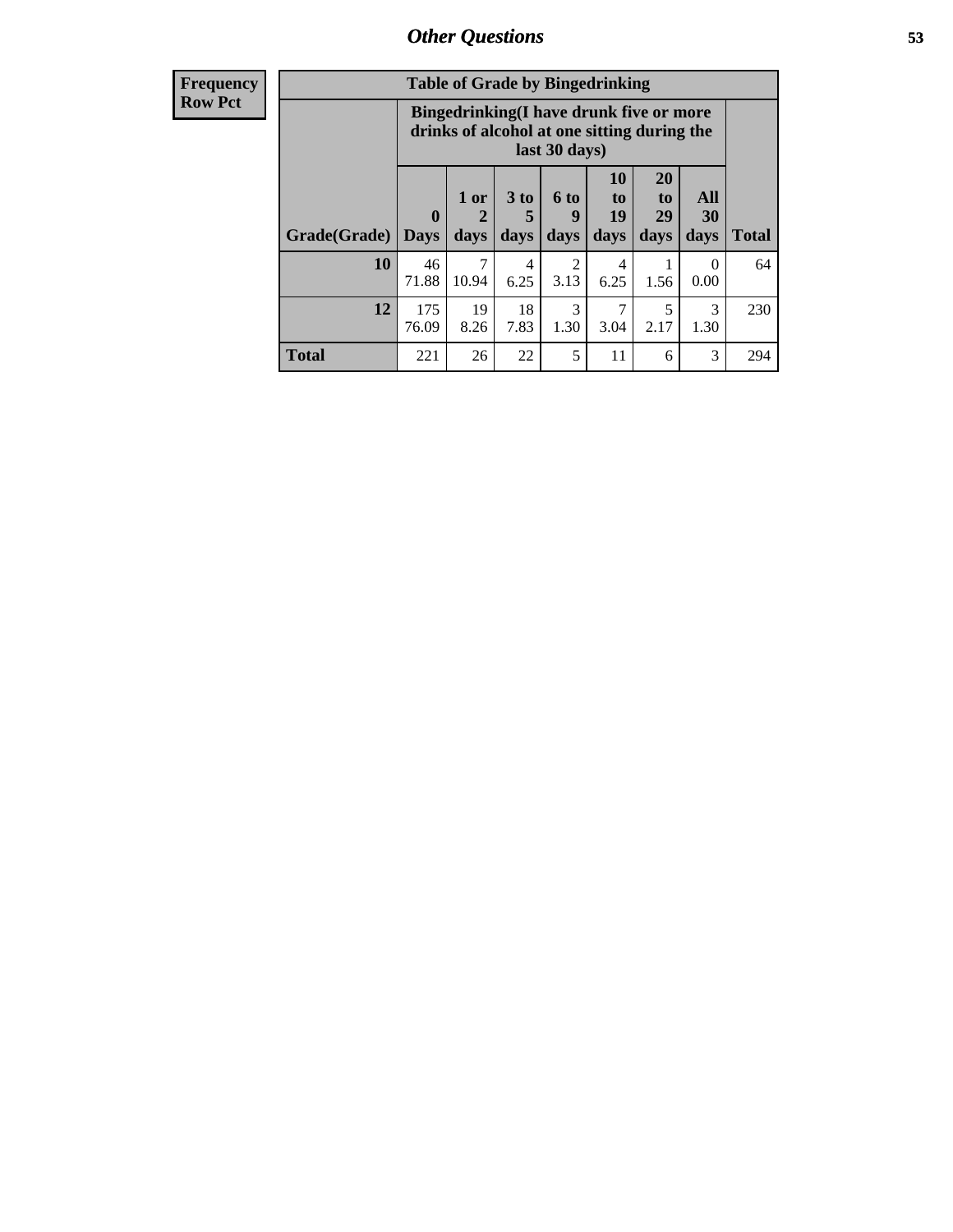#### *Nutrition* **54**

| <b>Frequency</b><br>Row Pct |
|-----------------------------|
|                             |

| <b>Table of Grade by Dairy</b> |                          |                                                                 |                                    |                                    |              |  |  |  |
|--------------------------------|--------------------------|-----------------------------------------------------------------|------------------------------------|------------------------------------|--------------|--|--|--|
|                                |                          | Dairy (I eat at least 3 servings of dairy<br>products each day) |                                    |                                    |              |  |  |  |
| Grade(Grade)                   | <b>Strongly</b><br>Agree | <b>Somewhat</b><br>Agree                                        | <b>Somewhat</b><br><b>Disagree</b> | <b>Strongly</b><br><b>Disagree</b> | <b>Total</b> |  |  |  |
| 10                             | 18<br>28.13              | 25<br>39.06                                                     | 10<br>15.63                        | 11<br>17.19                        | 64           |  |  |  |
| 12                             | 64<br>27.83              | 97<br>42.17                                                     | 39<br>16.96                        | 30<br>13.04                        | 230          |  |  |  |
| <b>Total</b>                   | 82                       | 122                                                             | 49                                 | 41                                 | 294          |  |  |  |

| <b>Frequency</b> |
|------------------|
| <b>Row Pct</b>   |

| y | <b>Table of Grade by Fruitveg</b> |                          |                                                                          |                             |                                    |              |  |  |
|---|-----------------------------------|--------------------------|--------------------------------------------------------------------------|-----------------------------|------------------------------------|--------------|--|--|
|   |                                   |                          | Fruitveg(I eat at least 5 servings of fruits<br>and vegetables each day) |                             |                                    |              |  |  |
|   | Grade(Grade)                      | <b>Strongly</b><br>Agree | Somewhat  <br>Agree                                                      | <b>Somewhat</b><br>Disagree | <b>Strongly</b><br><b>Disagree</b> | <b>Total</b> |  |  |
|   | 10                                | 17.19                    | 24<br>37.50                                                              | 17<br>26.56                 | 12<br>18.75                        | 64           |  |  |
|   | 12                                | 31<br>13.48              | 72<br>31.30                                                              | 75<br>32.61                 | 52<br>22.61                        | 230          |  |  |
|   | <b>Total</b>                      | 42                       | 96                                                                       | 92                          | 64                                 | 294          |  |  |

| <b>Frequency</b> | <b>Table of Grade by Cafeteriahealthy</b> |                                                                       |             |                                 |                                    |              |  |  |
|------------------|-------------------------------------------|-----------------------------------------------------------------------|-------------|---------------------------------|------------------------------------|--------------|--|--|
| <b>Row Pct</b>   |                                           | Cafeteriahealthy (School meals in my<br>school cafeteria are healthy) |             |                                 |                                    |              |  |  |
|                  | Grade(Grade)                              | <b>Strongly</b><br>Agree                                              | Agree       | Somewhat   Somewhat<br>Disagree | <b>Strongly</b><br><b>Disagree</b> | <b>Total</b> |  |  |
|                  | 10                                        | 13<br>20.31                                                           | 10<br>15.63 | 14<br>21.88                     | 27<br>42.19                        | 64           |  |  |
|                  | 12                                        | 27<br>11.74                                                           | 46<br>20.00 | 45<br>19.57                     | 112<br>48.70                       | 230          |  |  |
|                  | Total                                     | 40                                                                    | 56          | 59                              | 139                                | 294          |  |  |

| <b>Frequency</b> |
|------------------|
| <b>Row Pct</b>   |

| <b>Table of Grade by Cafeterianutrition</b>                                               |                          |                          |                             |                                    |              |  |  |
|-------------------------------------------------------------------------------------------|--------------------------|--------------------------|-----------------------------|------------------------------------|--------------|--|--|
| <b>Cafeterianutrition</b> (Facts about nutrition<br>are available in my school cafeteria) |                          |                          |                             |                                    |              |  |  |
| Grade(Grade)                                                                              | <b>Strongly</b><br>Agree | <b>Somewhat</b><br>Agree | <b>Somewhat</b><br>Disagree | <b>Strongly</b><br><b>Disagree</b> | <b>Total</b> |  |  |
| 10                                                                                        | 10<br>15.63              | 19<br>29.69              | 8<br>12.50                  | 27<br>42.19                        | 64           |  |  |
| 12                                                                                        | 34<br>14.78              | 40<br>17.39              | 38<br>16.52                 | 118<br>51.30                       | 230          |  |  |
| <b>Total</b>                                                                              | 44                       | 59                       | 46                          | 145                                | 294          |  |  |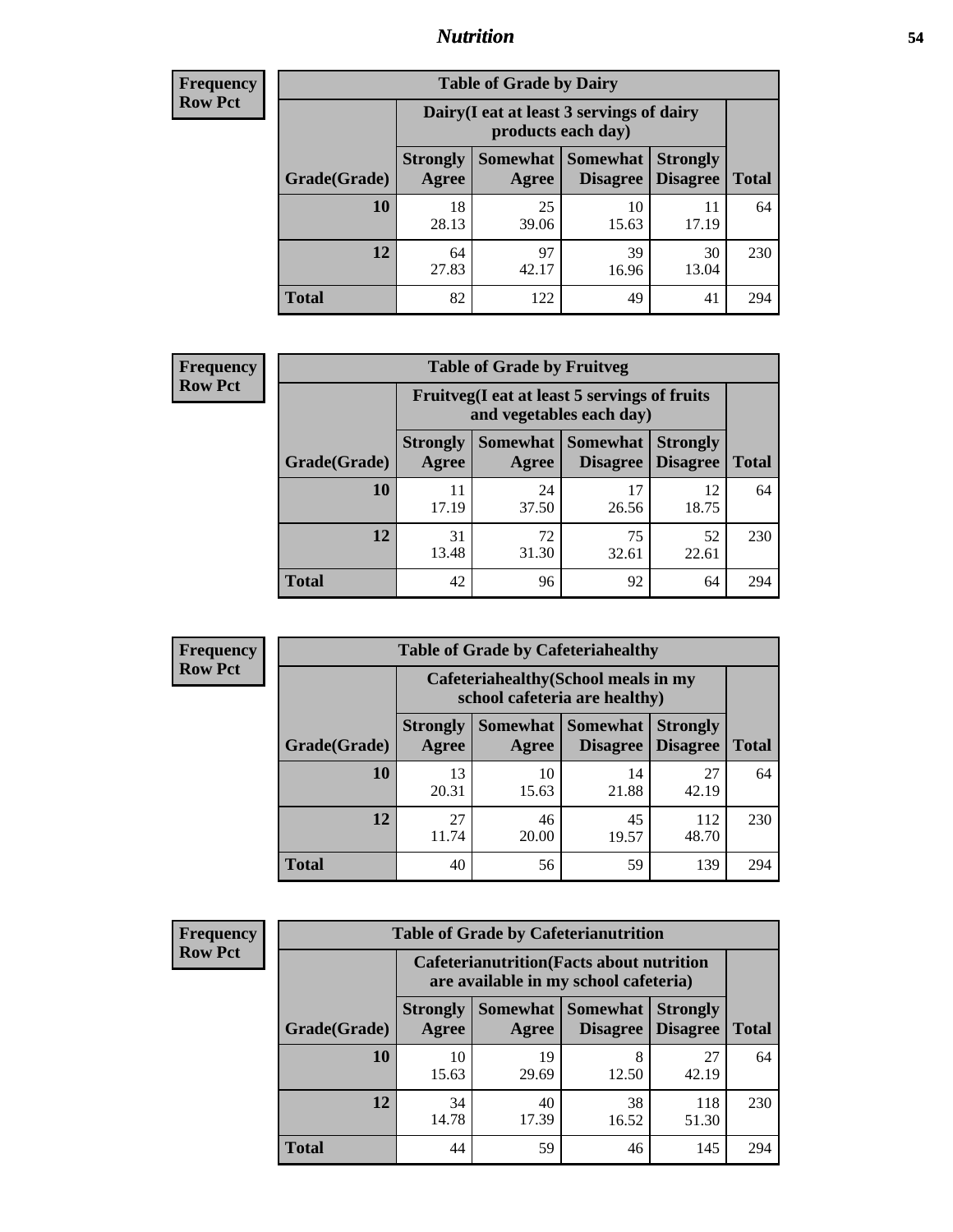### *Nutrition* **55**

| <b>Frequency</b> |
|------------------|
| Row Pct          |

| <b>Table of Grade by Schoollunch</b> |                          |                                                                 |                                      |                                    |              |  |  |  |
|--------------------------------------|--------------------------|-----------------------------------------------------------------|--------------------------------------|------------------------------------|--------------|--|--|--|
|                                      |                          | Schoollunch(I eat school lunch three or<br>more times per week) |                                      |                                    |              |  |  |  |
| Grade(Grade)                         | <b>Strongly</b><br>Agree | Agree                                                           | Somewhat Somewhat<br><b>Disagree</b> | <b>Strongly</b><br><b>Disagree</b> | <b>Total</b> |  |  |  |
| 10                                   | 9<br>14.06               | 12<br>18.75                                                     | 10<br>15.63                          | 33<br>51.56                        | 64           |  |  |  |
| 12                                   | 39<br>16.96              | 37<br>16.09                                                     | 13<br>5.65                           | 141<br>61.30                       | 230          |  |  |  |
| <b>Total</b>                         | 48                       | 49                                                              | 23                                   | 174                                | 294          |  |  |  |

| <b>Frequency</b> |
|------------------|
| <b>Row Pct</b>   |

| <b>Table of Grade by Foodchoices</b>                                       |                          |             |                                        |                                    |              |  |  |
|----------------------------------------------------------------------------|--------------------------|-------------|----------------------------------------|------------------------------------|--------------|--|--|
| <b>Foodchoices</b> (I make healthy food choices in<br>my school cafeteria) |                          |             |                                        |                                    |              |  |  |
| Grade(Grade)                                                               | <b>Strongly</b><br>Agree | Agree       | <b>Somewhat   Somewhat</b><br>Disagree | <b>Strongly</b><br><b>Disagree</b> | <b>Total</b> |  |  |
| 10                                                                         | 13<br>20.31              | 17<br>26.56 | 13<br>20.31                            | 21<br>32.81                        | 64           |  |  |
| 12                                                                         | 31<br>13.48              | 55<br>23.91 | 25<br>10.87                            | 119<br>51.74                       | 230          |  |  |
| <b>Total</b>                                                               | 44                       | 72          | 38                                     | 140                                | 294          |  |  |

| <b>Frequency</b> | <b>Table of Grade by Wholewheat</b> |                                                                                                                    |             |                               |                                    |              |  |
|------------------|-------------------------------------|--------------------------------------------------------------------------------------------------------------------|-------------|-------------------------------|------------------------------------|--------------|--|
| <b>Row Pct</b>   |                                     | <b>Wholewheat</b> (There are whole wheat and<br>multigrain breads and cereals available in<br>my school cafeteria) |             |                               |                                    |              |  |
|                  | Grade(Grade)                        | <b>Strongly</b><br>Agree                                                                                           | Agree       | Somewhat Somewhat<br>Disagree | <b>Strongly</b><br><b>Disagree</b> | <b>Total</b> |  |
|                  | 10                                  | 16<br>25.00                                                                                                        | 11<br>17.19 | 9<br>14.06                    | 28<br>43.75                        | 64           |  |
|                  | 12                                  | 29<br>12.61                                                                                                        | 37<br>16.09 | 32<br>13.91                   | 132<br>57.39                       | 230          |  |
|                  | <b>Total</b>                        | 45                                                                                                                 | 48          | 41                            | 160                                | 294          |  |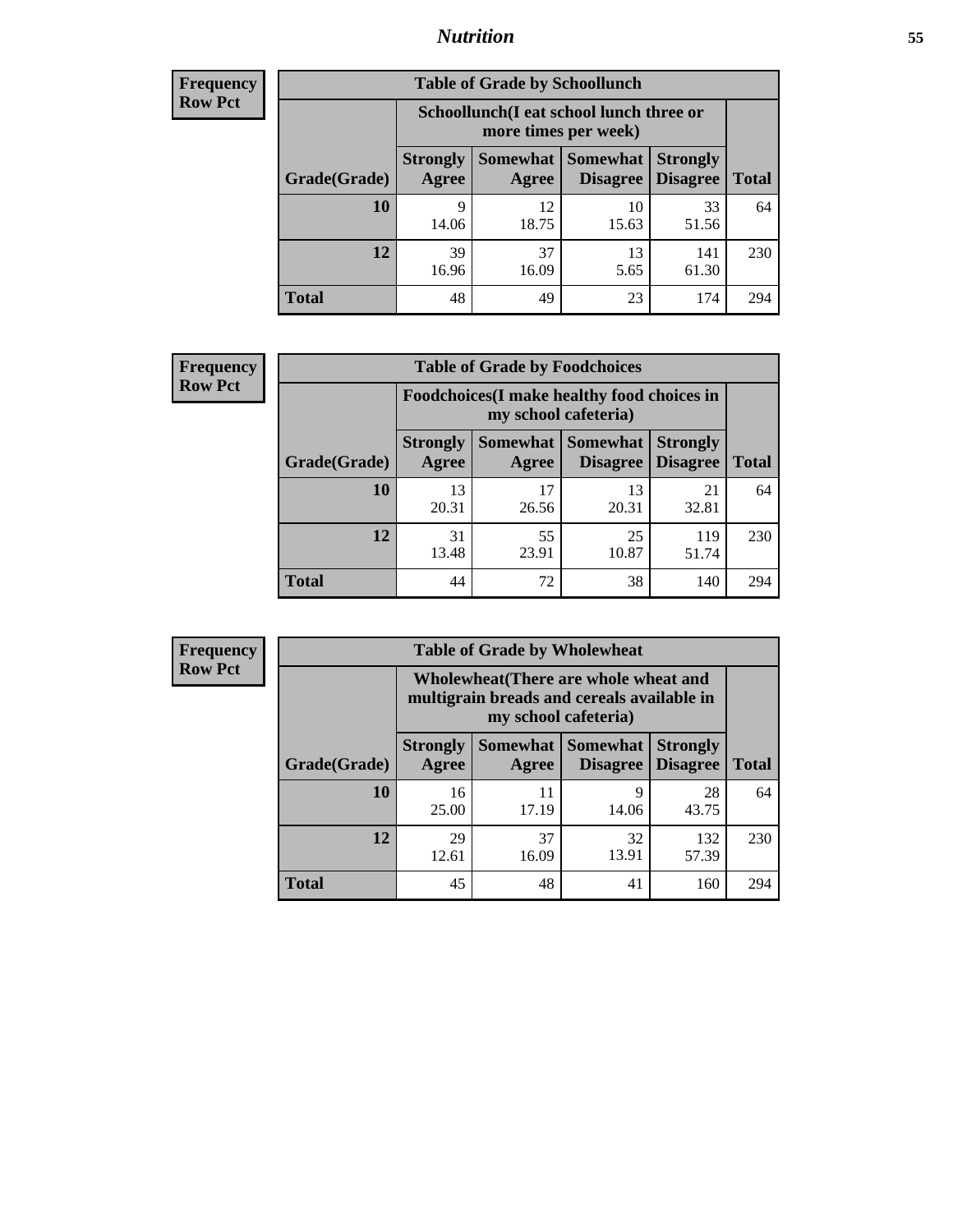#### *Nutrition* **56**

**Frequency Row Pct**

| <b>Table of Grade by Healthyvending</b> |                                                                                                                                               |                          |                                    |                                    |              |  |
|-----------------------------------------|-----------------------------------------------------------------------------------------------------------------------------------------------|--------------------------|------------------------------------|------------------------------------|--------------|--|
|                                         | Healthyvending (If only healthy snacks and<br>beverages were available in the vending<br>machines during the school day,<br>I would buy them) |                          |                                    |                                    |              |  |
| Grade(Grade)                            | <b>Strongly</b><br>Agree                                                                                                                      | <b>Somewhat</b><br>Agree | <b>Somewhat</b><br><b>Disagree</b> | <b>Strongly</b><br><b>Disagree</b> | <b>Total</b> |  |
| 10                                      | 21<br>32.81                                                                                                                                   | 14<br>21.88              | 15<br>23.44                        | 14<br>21.88                        | 64           |  |
| 12                                      | 55<br>23.91                                                                                                                                   | 67<br>29.13              | 33<br>14.35                        | 75<br>32.61                        | 230          |  |
| <b>Total</b>                            | 76                                                                                                                                            | 81                       | 48                                 | 89                                 | 294          |  |

**Frequency Row Pct**

| <b>Table of Grade by Schoolbreakfast</b> |                                                                                                                                        |             |                                        |                                    |              |  |
|------------------------------------------|----------------------------------------------------------------------------------------------------------------------------------------|-------------|----------------------------------------|------------------------------------|--------------|--|
|                                          | Schoolbreakfast(If breakfast were<br>available at school,<br>but outside the cafeteria,<br>I would eat breakfast at school more often) |             |                                        |                                    |              |  |
| Grade(Grade)                             | <b>Strongly</b><br>Agree                                                                                                               | Agree       | Somewhat   Somewhat<br><b>Disagree</b> | <b>Strongly</b><br><b>Disagree</b> | <b>Total</b> |  |
| 10                                       | 25<br>39.06                                                                                                                            | 15<br>23.44 | 12<br>18.75                            | 12<br>18.75                        | 64           |  |
| 12                                       | 77<br>33.48                                                                                                                            | 56<br>24.35 | 36<br>15.65                            | 61<br>26.52                        | 230          |  |
| <b>Total</b>                             | 102                                                                                                                                    | 71          | 48                                     | 73                                 | 294          |  |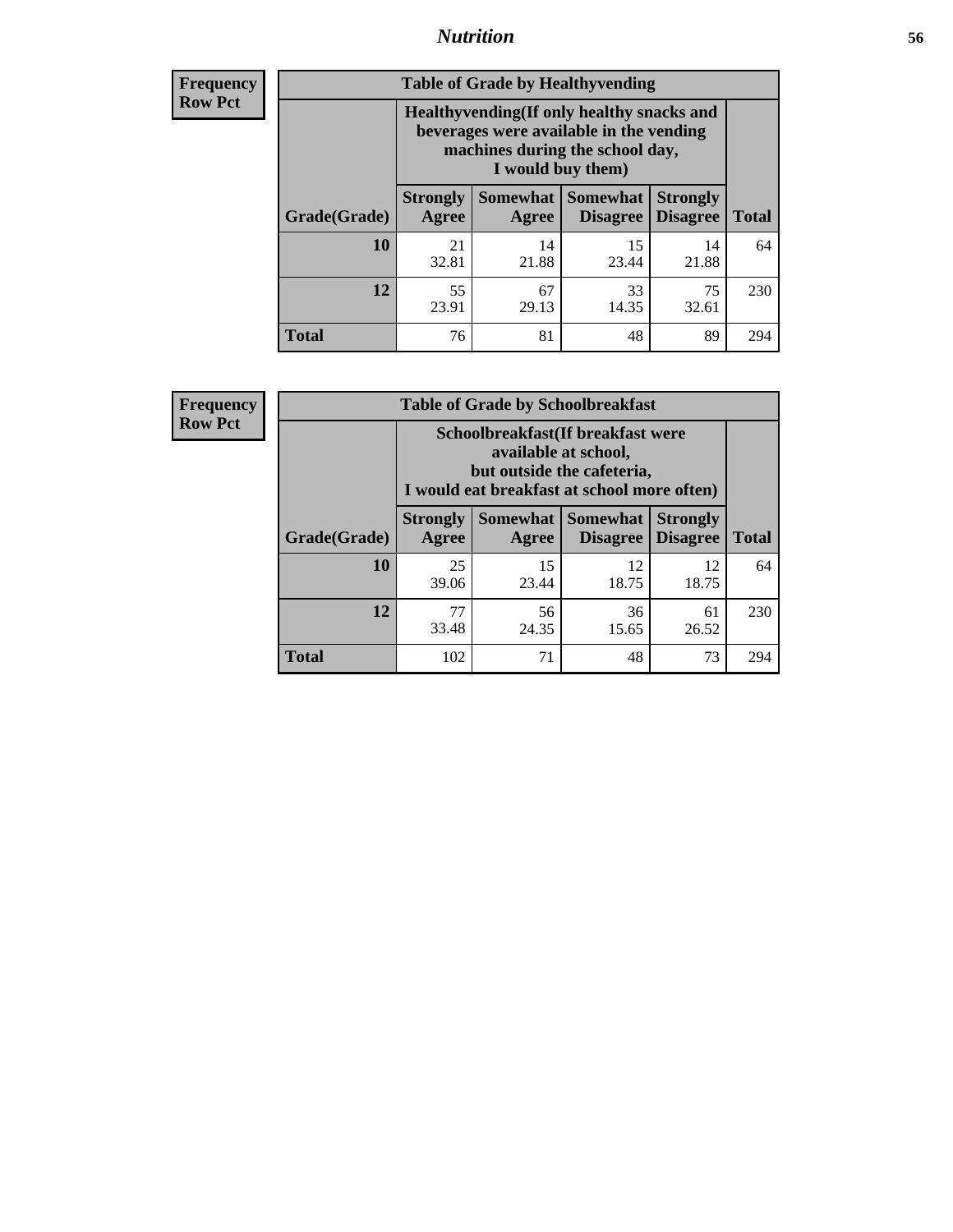| Frequency<br><b>Col Pct</b> | <b>Table of Educationaids by Grade</b>                                                                    |                    |              |              |  |
|-----------------------------|-----------------------------------------------------------------------------------------------------------|--------------------|--------------|--------------|--|
|                             | <b>Educationaids</b> (I<br>have been<br>taught about<br><b>HIV/AIDS</b> at<br>school in the<br>past year) | Grade(Grade)<br>10 | 12           | <b>Total</b> |  |
|                             | Yes                                                                                                       | 47<br>73.44        | 147<br>63.91 | 194          |  |
|                             | N <sub>0</sub>                                                                                            | 17<br>26.56        | 83<br>36.09  | 100          |  |
|                             | <b>Total</b>                                                                                              | 64                 | 230          | 294          |  |

| <b>Frequency</b> | <b>Table of Educationcharacter by Grade</b>                                                             |              |              |              |
|------------------|---------------------------------------------------------------------------------------------------------|--------------|--------------|--------------|
| <b>Col Pct</b>   | Educationcharacter(I<br>have been taught<br>about character<br>education in the past<br>year at school) | Grade(Grade) |              |              |
|                  |                                                                                                         | 10           | 12           | <b>Total</b> |
|                  | <b>Yes</b>                                                                                              | 50<br>78.13  | 151<br>65.65 | 201          |
|                  | N <sub>0</sub>                                                                                          | 14<br>21.88  | 79<br>34.35  | 93           |
|                  | <b>Total</b>                                                                                            | 64           | 230          | 294          |

| Frequency      | <b>Table of Gradcoach1 by Grade</b>              |              |              |              |  |
|----------------|--------------------------------------------------|--------------|--------------|--------------|--|
| <b>Col Pct</b> | Gradcoach1(I<br>know who my<br><b>Graduation</b> | Grade(Grade) |              |              |  |
|                | Coach is)                                        | 10           | 12           | <b>Total</b> |  |
|                | Yes                                              | 15<br>23.44  | 118<br>51.30 | 133          |  |
|                | N <sub>0</sub>                                   | 49<br>76.56  | 112<br>48.70 | 161          |  |
|                | <b>Total</b>                                     | 64           | 230          | 294          |  |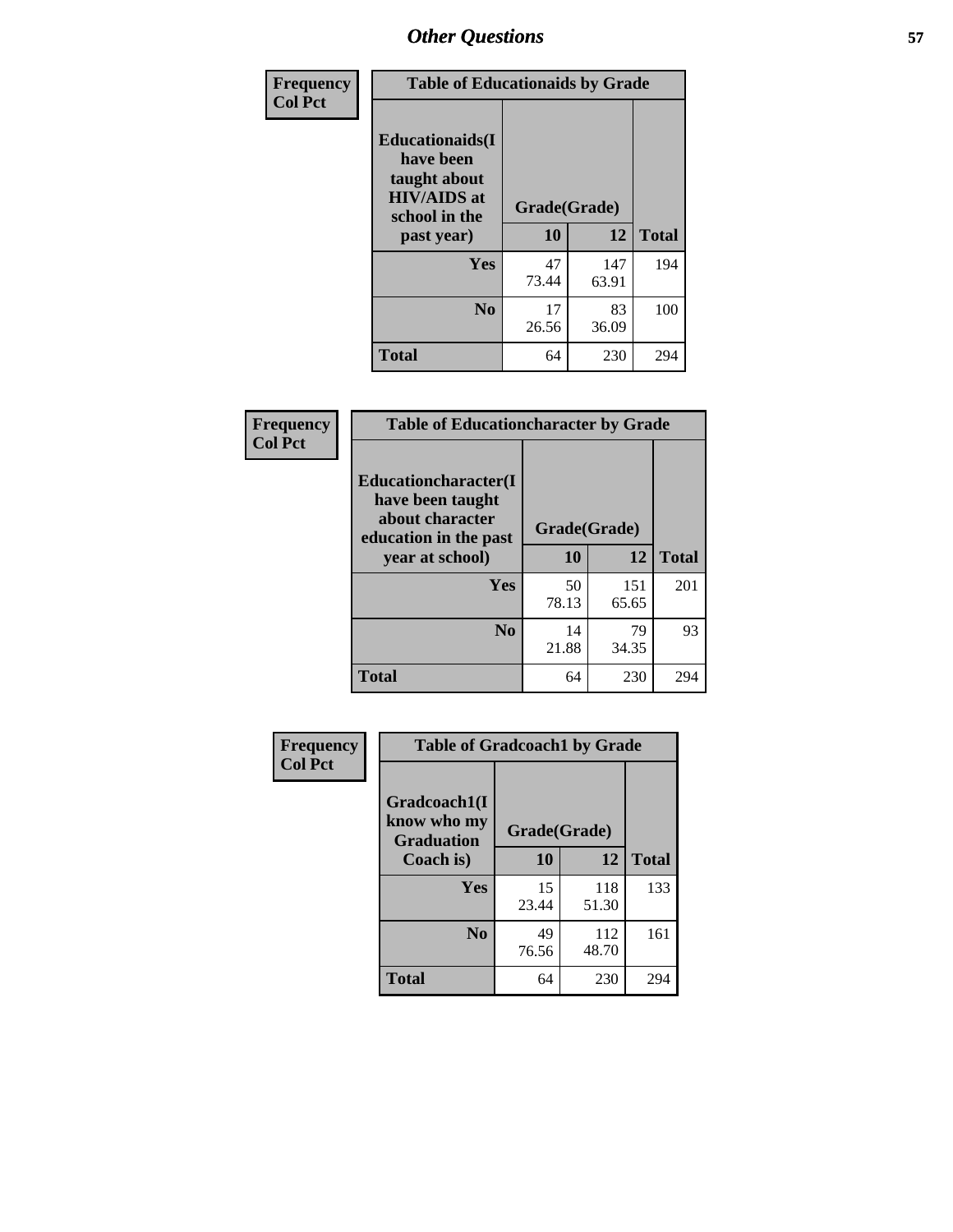| Frequency      | <b>Table of Gradcoach2 by Grade</b> |              |              |              |
|----------------|-------------------------------------|--------------|--------------|--------------|
| <b>Col Pct</b> |                                     |              |              |              |
|                | Gradcoach2(I<br>have                |              |              |              |
|                | contacted my<br><b>Graduation</b>   | Grade(Grade) |              |              |
|                | Coach)                              | 10           | 12           | <b>Total</b> |
|                | Yes                                 | 10<br>15.63  | 100<br>43.48 | 110          |
|                | N <sub>0</sub>                      | 54<br>84.38  | 130<br>56.52 | 184          |
|                | <b>Total</b>                        | 64           | 230          | 294          |

| Frequency<br><b>Col Pct</b> | <b>Table of Gradcoach3 by Grade</b>                                         |              |             |              |
|-----------------------------|-----------------------------------------------------------------------------|--------------|-------------|--------------|
|                             | Gradcoach3(I<br>have received<br>assistance<br>from my<br><b>Graduation</b> | Grade(Grade) |             |              |
|                             | Coach)                                                                      | 10           | 12          | <b>Total</b> |
|                             | Yes                                                                         | 10<br>15.63  | 91<br>39.57 | 101          |
|                             | N <sub>0</sub>                                                              | 22<br>34.38  | 47<br>20.43 | 69           |
|                             | Don't know                                                                  | 32<br>50.00  | 92<br>40.00 | 124          |
|                             | <b>Total</b>                                                                | 64           | 230         | 294          |

| <b>Selfharm</b> (During<br>the past 12<br>months,<br>I harmed myself<br>on purpose<br>Suicideconsider<br>During the past<br>12 months,<br>I seriously<br>considered |             |              | <b>Total</b>                                            |
|---------------------------------------------------------------------------------------------------------------------------------------------------------------------|-------------|--------------|---------------------------------------------------------|
|                                                                                                                                                                     |             |              |                                                         |
| Yes                                                                                                                                                                 | 3<br>4.69   | 28<br>12.17  | 31                                                      |
| N <sub>0</sub>                                                                                                                                                      | 61<br>95.31 | 202<br>87.83 | 263                                                     |
| Total                                                                                                                                                               | 64          | 230          | 294                                                     |
|                                                                                                                                                                     | suicide)    | 10           | <b>Table of Selfharm by Grade</b><br>Grade(Grade)<br>12 |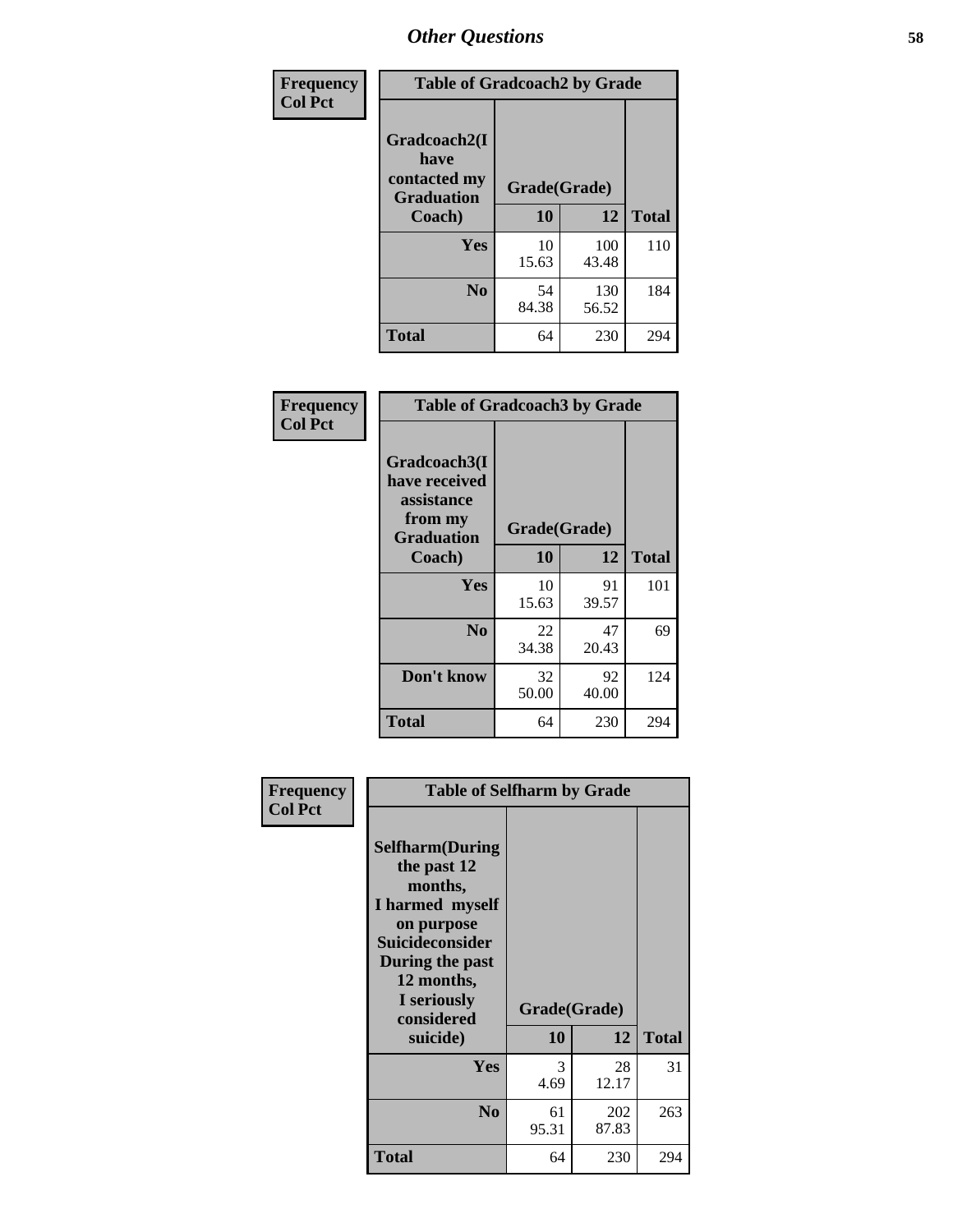| <b>Frequency</b> | <b>Table of Suicideconsider by Grade</b> |              |              |              |
|------------------|------------------------------------------|--------------|--------------|--------------|
| <b>Col Pct</b>   |                                          | Grade(Grade) |              |              |
|                  | Suicideconsider                          | <b>10</b>    | 12           | <b>Total</b> |
|                  | Yes                                      | 3<br>4.69    | 28<br>12.17  | 31           |
|                  | N <sub>0</sub>                           | 61<br>95.31  | 202<br>87.83 | 263          |
|                  | <b>Total</b>                             | 64           | 230          | 294          |

| Frequency      | <b>Table of Suicideattempt by Grade</b>                            |              |       |              |
|----------------|--------------------------------------------------------------------|--------------|-------|--------------|
| <b>Col Pct</b> | Suicideattempt(I<br>have attempted<br>suicide in the<br>last year) | Grade(Grade) |       |              |
|                |                                                                    | 10           | 12    | <b>Total</b> |
|                | Yes                                                                | 4            | 19    | 23           |
|                |                                                                    | 6.25         | 8.26  |              |
|                | N <sub>0</sub>                                                     | 60           | 211   | 271          |
|                |                                                                    | 93.75        | 91.74 |              |
|                | <b>Total</b>                                                       | 64           | 230   | 294          |

| Frequency      | <b>Table of Instantmessaged by Grade</b>               |              |              |              |  |
|----------------|--------------------------------------------------------|--------------|--------------|--------------|--|
| <b>Col Pct</b> | Instantmessaged(I<br>have instant<br>messaged people I | Grade(Grade) |              |              |  |
|                | do not even know)                                      | 10           | 12           | <b>Total</b> |  |
|                | Yes                                                    | 19<br>29.69  | 79<br>34.35  | 98           |  |
|                | N <sub>0</sub>                                         | 45<br>70.31  | 151<br>65.65 | 196          |  |
|                | <b>Total</b>                                           | 64           | 230          | 294          |  |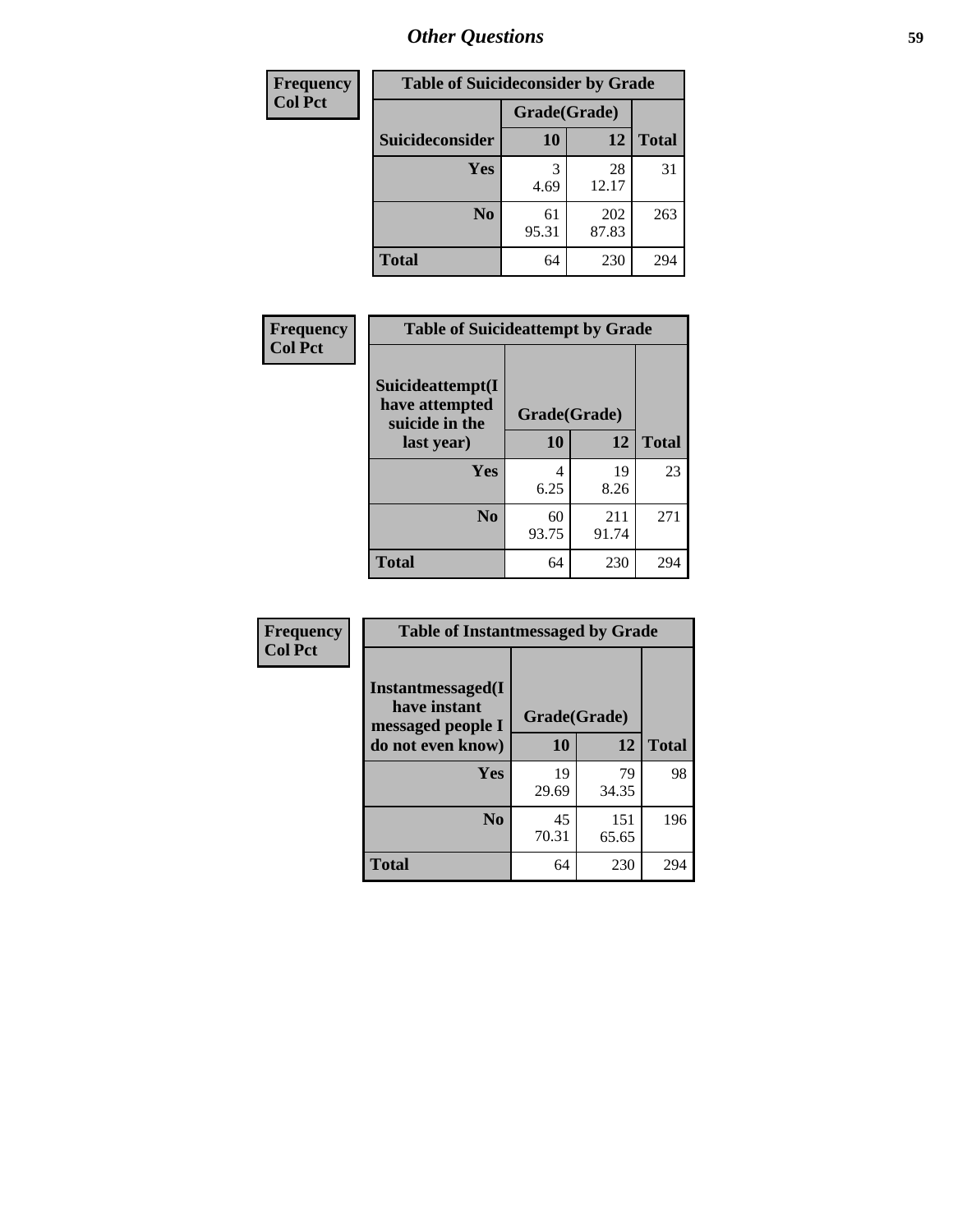| Frequency      | <b>Table of Getsalong by Grade</b>                          |              |              |              |  |  |  |
|----------------|-------------------------------------------------------------|--------------|--------------|--------------|--|--|--|
| <b>Col Pct</b> | <b>Getsalong</b> (I get<br>along with other<br>students and | Grade(Grade) |              |              |  |  |  |
|                | adults)                                                     | 10           | 12           | <b>Total</b> |  |  |  |
|                | <b>Strongly Agree</b>                                       | 41<br>64.06  | 143<br>62.17 | 184          |  |  |  |
|                | <b>Somewhat Agree</b>                                       | 19<br>29.69  | 71<br>30.87  | 90           |  |  |  |
|                | <b>Somewhat Disagree</b>                                    | 1.56         | 10<br>4.35   | 11           |  |  |  |
|                | <b>Strongly Disagree</b>                                    | 3<br>4.69    | 6<br>2.61    | 9            |  |  |  |
|                | <b>Total</b>                                                | 64           | 230          | 294          |  |  |  |

| Frequency      | <b>Table of Safehome by Grade</b> |                    |              |              |  |  |  |
|----------------|-----------------------------------|--------------------|--------------|--------------|--|--|--|
| <b>Col Pct</b> | Safehome(I feel<br>safe at home)  | Grade(Grade)<br>10 | 12           | <b>Total</b> |  |  |  |
|                | <b>Strongly Agree</b>             | 41<br>64.06        | 156<br>67.83 | 197          |  |  |  |
|                | <b>Somewhat Agree</b>             | 16<br>25.00        | 56<br>24.35  | 72           |  |  |  |
|                | <b>Somewhat Disagree</b>          | 1.56               | 13<br>5.65   | 14           |  |  |  |
|                | <b>Strongly Disagree</b>          | 6<br>9.38          | 5<br>2.17    | 11           |  |  |  |
|                | <b>Total</b>                      | 64                 | 230          | 294          |  |  |  |

| Frequency      |                                                                                      | <b>Table of Adulttalk by Grade</b> |              |              |
|----------------|--------------------------------------------------------------------------------------|------------------------------------|--------------|--------------|
| <b>Col Pct</b> | <b>Adulttalk</b> (I<br>know an<br>adult at<br>school that<br>I can talk<br>with if I | Grade(Grade)                       |              |              |
|                | need help)                                                                           | 10                                 | 12           | <b>Total</b> |
|                | <b>Yes</b>                                                                           | 42<br>65.63                        | 157<br>68.26 | 199          |
|                | N <sub>0</sub>                                                                       | 22<br>34.38                        | 73<br>31.74  | 95           |
|                | Total                                                                                | 64                                 | 230          | 294          |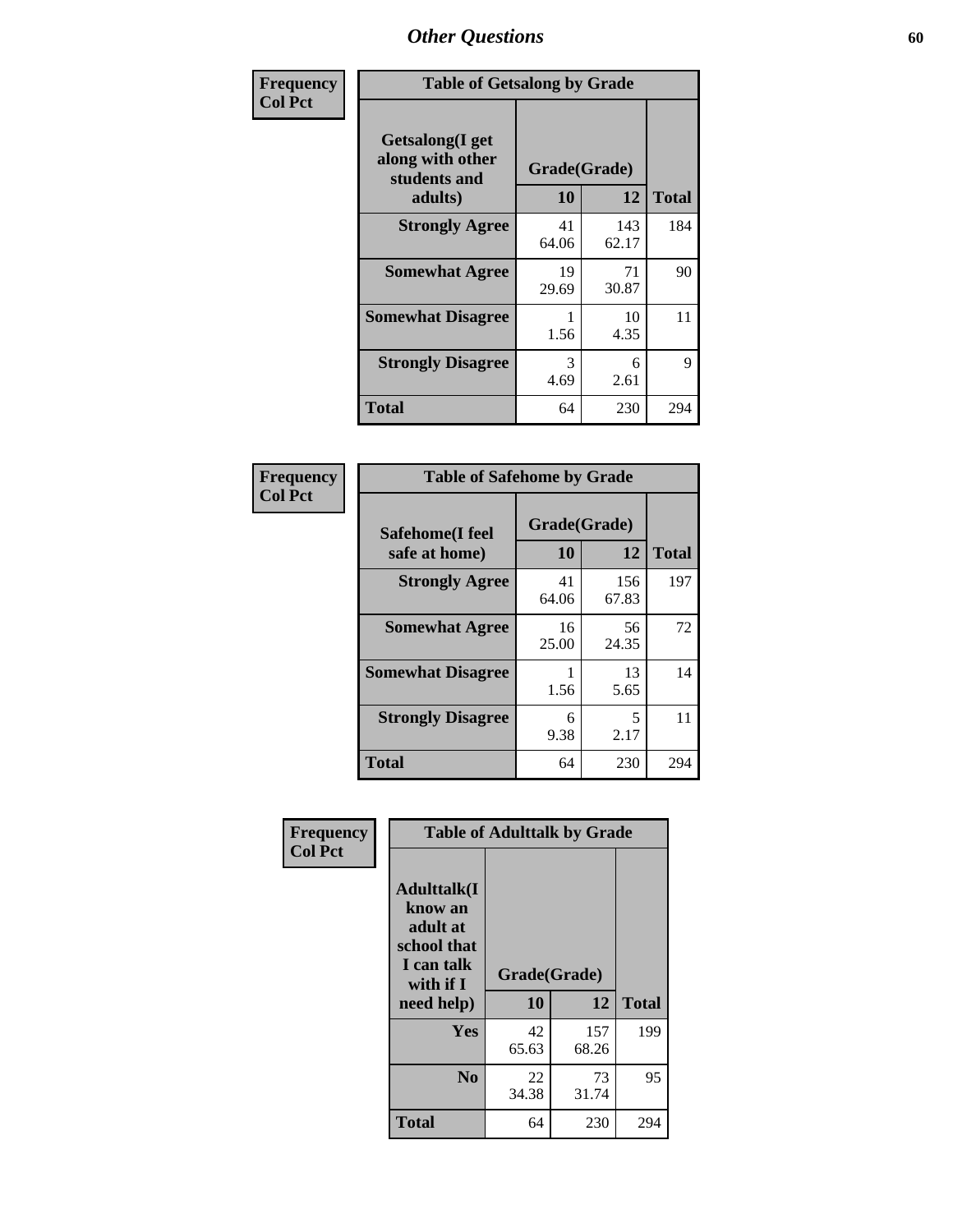**Frequency Row Pct**

| <b>Table of Grade by Tvtime</b> |             |                                                                                         |             |             |             |             |              |  |  |  |
|---------------------------------|-------------|-----------------------------------------------------------------------------------------|-------------|-------------|-------------|-------------|--------------|--|--|--|
|                                 |             | Tytime (On an average school day,<br>how much unsupervised time do I spend watching TV) |             |             |             |             |              |  |  |  |
|                                 |             | <b>Less that</b>                                                                        |             | $2 - 3$     | $4 - 5$     | $6+$        |              |  |  |  |
| Grade(Grade)   None             |             | hour/day                                                                                | hour/day    | hours/day   | hours/day   | hours/day   | <b>Total</b> |  |  |  |
| 10                              | 10<br>15.63 | 12<br>18.75                                                                             | 11<br>17.19 | 18<br>28.13 | 12.50       | 7.81        | 64           |  |  |  |
| 12                              | 36<br>15.65 | 37<br>16.09                                                                             | 37<br>16.09 | 64<br>27.83 | 26<br>11.30 | 30<br>13.04 | 230          |  |  |  |
| <b>Total</b>                    | 46          | 49                                                                                      | 48          | 82          | 34          | 35          | 294          |  |  |  |

**Frequency Row Pct**

| <b>Table of Grade by Computertime</b> |             |                                                                                                   |                     |             |           |           |              |  |  |  |
|---------------------------------------|-------------|---------------------------------------------------------------------------------------------------|---------------------|-------------|-----------|-----------|--------------|--|--|--|
|                                       |             | Computertime (On an average school day,<br>how much unsupervised time do I spend on the computer) |                     |             |           |           |              |  |  |  |
|                                       |             | <b>Less that</b>                                                                                  |                     | $2 - 3$     | $4 - 5$   | $6+$      |              |  |  |  |
| Grade(Grade)                          | None        |                                                                                                   | hour/day   hour/day | hours/day   | hours/day | hours/day | <b>Total</b> |  |  |  |
| 10                                    | 10<br>15.63 | 14<br>21.88                                                                                       | 11<br>17.19         | 19<br>29.69 | 6.25      | 6<br>9.38 | 64           |  |  |  |
| 12                                    | 45<br>19.57 | 37<br>39<br>51<br>20<br>38<br>22.17<br>8.70<br>16.09<br>16.96<br>16.52                            |                     |             |           |           |              |  |  |  |
| <b>Total</b>                          | 55          | 51                                                                                                | 50                  | 70          | 24        | 44        | 294          |  |  |  |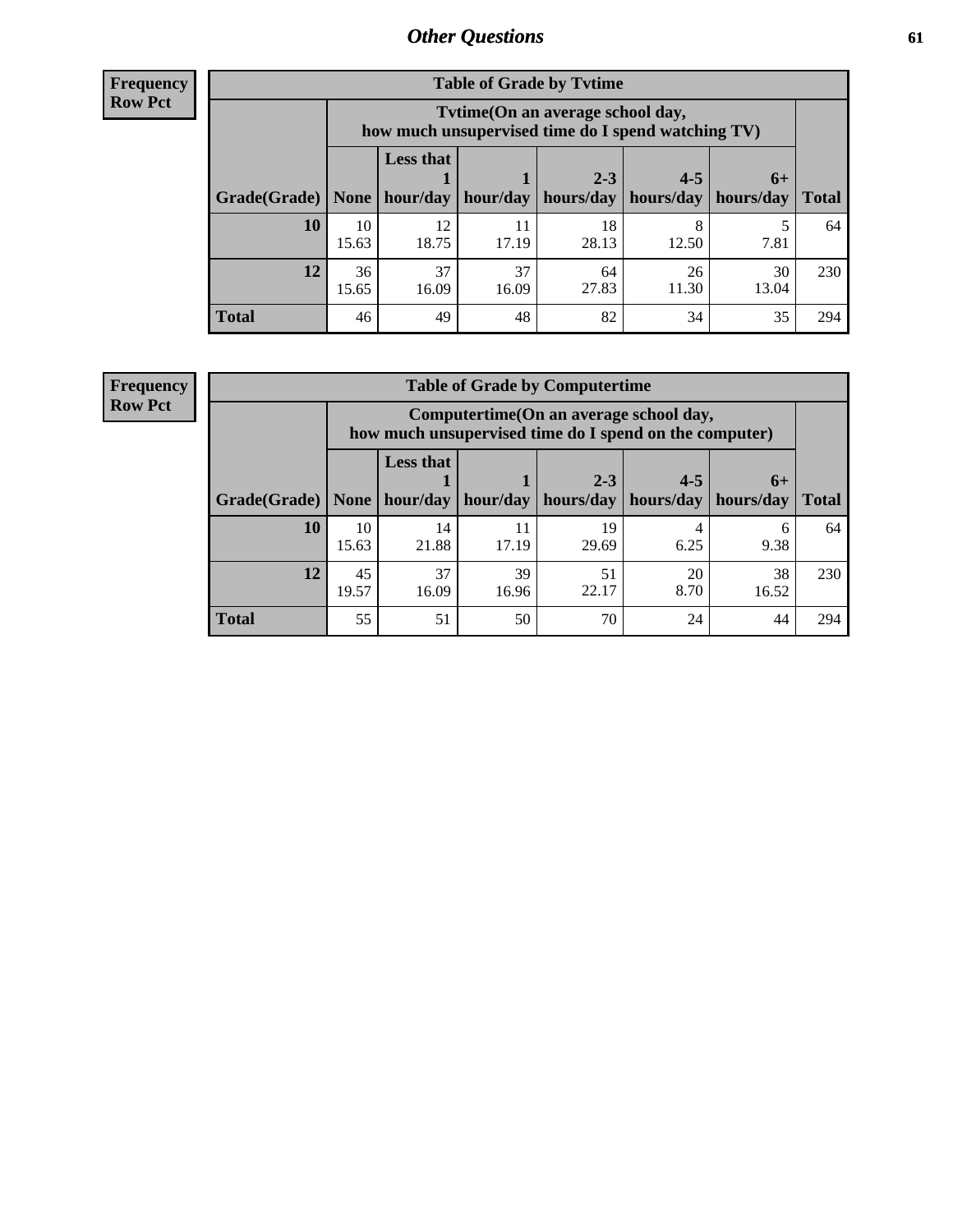#### *Questions about Driving Laws* **62** *Driving Questions were asked only of high school students.*

| <b>Frequency</b> |
|------------------|
| <b>Row Pct</b>   |

| <b>Table of Grade by License1</b> |                                     |                                                                                                                                           |                |             |               |              |  |  |  |  |
|-----------------------------------|-------------------------------------|-------------------------------------------------------------------------------------------------------------------------------------------|----------------|-------------|---------------|--------------|--|--|--|--|
|                                   |                                     | License1(During the first 6 months of driving<br>with a provisional license,<br>the only passengers who can ride with the<br>driver are:) |                |             |               |              |  |  |  |  |
| Grade(Grade)                      | <b>Parent or</b><br><b>Guardian</b> | Family<br><b>Members</b>                                                                                                                  | <b>Friends</b> | Anyone      | Don't<br>Know | <b>Total</b> |  |  |  |  |
| 10                                | 32<br>50.00                         | 10<br>15.63                                                                                                                               | 1.56           | 10<br>15.63 | 11<br>17.19   | 64           |  |  |  |  |
| 12                                | 94<br>40.87                         | 77<br>38<br>17<br>4<br>7.39<br>33.48<br>1.74<br>16.52                                                                                     |                |             |               |              |  |  |  |  |
| <b>Total</b>                      | 126                                 | 87                                                                                                                                        | 5              | 27          | 49            | 294          |  |  |  |  |

| <b>Frequency</b> |                     | <b>Table of Grade by License2</b> |                                                                                                          |                              |                                                      |                      |              |  |  |
|------------------|---------------------|-----------------------------------|----------------------------------------------------------------------------------------------------------|------------------------------|------------------------------------------------------|----------------------|--------------|--|--|
| <b>Row Pct</b>   |                     |                                   | License2(17 yr old drivers with a<br>provisional driver's license cannot<br>drive between the hours of:) |                              |                                                      |                      |              |  |  |
|                  | <b>Grade(Grade)</b> | <b>Midnight</b><br>to 6am         | 1am<br>to<br>5am                                                                                         | 1am<br>t <sub>0</sub><br>6am | N <sub>0</sub><br>curfew<br>for $17$<br>year<br>olds | Don't<br><b>Know</b> | <b>Total</b> |  |  |
|                  | 10                  | 35<br>54.69                       | $\overline{4}$<br>6.25                                                                                   | 4<br>6.25                    | $\overline{2}$<br>3.13                               | 19<br>29.69          | 64           |  |  |
|                  | 12                  | 144<br>62.61                      | 22<br>9.57                                                                                               | 11<br>4.78                   | 0.43                                                 | 52<br>22.61          | 230          |  |  |
|                  | <b>Total</b>        | 179                               | 26                                                                                                       | 15                           | 3                                                    | 71                   | 294          |  |  |

| Frequency                                                                                                         |              | <b>Table of Grade by License3</b> |             |            |            |            |               |              |  |  |
|-------------------------------------------------------------------------------------------------------------------|--------------|-----------------------------------|-------------|------------|------------|------------|---------------|--------------|--|--|
| <b>Row Pct</b><br>License3(For drivers under the age of<br>21,<br>what level of alcohol is considered<br>$DUI$ ?) |              |                                   |             |            |            |            |               |              |  |  |
|                                                                                                                   | Grade(Grade) | Any<br><b>Amount</b>              | 0.02        | 0.04       | 0.06       | 0.08       | Don't<br>know | <b>Total</b> |  |  |
|                                                                                                                   | 10           | 17<br>26.56                       | 9<br>14.06  | 7<br>10.94 | 4<br>6.25  | 4<br>6.25  | 23<br>35.94   | 64           |  |  |
|                                                                                                                   | 12           | 64<br>27.83                       | 43<br>18.70 | 17<br>7.39 | 12<br>5.22 | 22<br>9.57 | 72<br>31.30   | 230          |  |  |
|                                                                                                                   | <b>Total</b> | 81                                | 52          | 24         | 16         | 26         | 95            | 294          |  |  |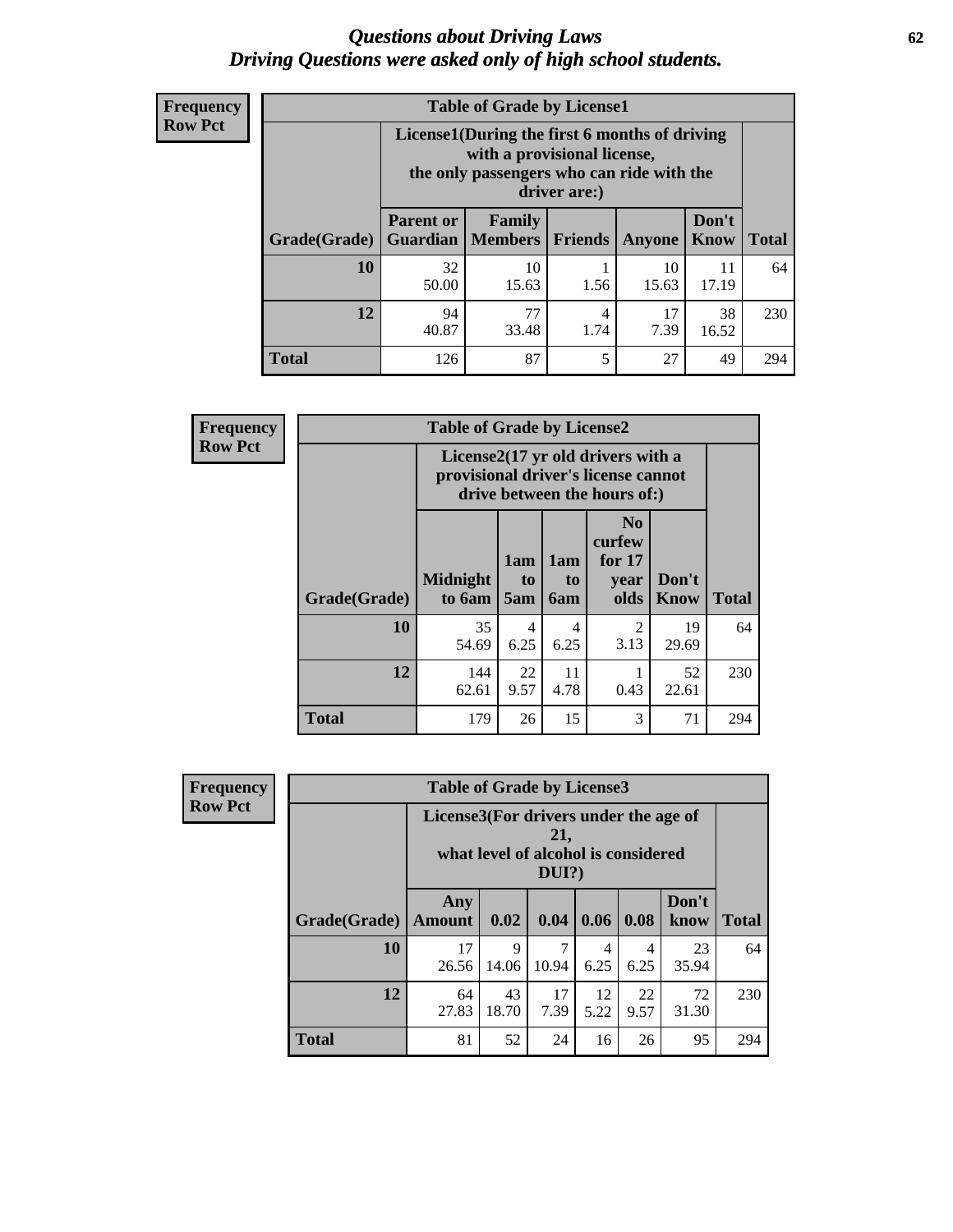#### *Questions about Driving Laws* **63** *Driving Questions were asked only of high school students.*

**Frequency Row Pct**

| <b>Table of Grade by License4</b> |             |                                                                                                                                                                                                                                                                                |             |                        |      |             |     |  |  |
|-----------------------------------|-------------|--------------------------------------------------------------------------------------------------------------------------------------------------------------------------------------------------------------------------------------------------------------------------------|-------------|------------------------|------|-------------|-----|--|--|
|                                   |             | License4(A driver under 21 automatically<br>loses his/her license if caught exceeding the<br>posted speet limit by:)<br>Can't<br>lose<br><b>Depends</b><br>license<br>$15+$<br>$25+$<br>$35+$<br>Don't<br>for<br>on<br><b>Total</b><br>mph<br>speeding<br>know<br>mph<br>judge |             |                        |      |             |     |  |  |
| Grade(Grade)                      | mph         |                                                                                                                                                                                                                                                                                |             |                        |      |             |     |  |  |
| 10                                | 9<br>14.06  | 7<br>10.94                                                                                                                                                                                                                                                                     | 12<br>18.75 | $\overline{4}$<br>6.25 | 1.56 | 31<br>48.44 | 64  |  |  |
| 12                                | 44<br>19.13 | 18<br>44<br>15<br>36<br>73<br>19.13<br>7.83<br>6.52<br>15.65<br>31.74                                                                                                                                                                                                          |             |                        |      |             |     |  |  |
| <b>Total</b>                      | 53          | 51                                                                                                                                                                                                                                                                             | 48          | 22                     | 16   | 104         | 294 |  |  |

| Frequency      | <b>Table of Grade by License5</b> |             |                                                                                                                                      |                     |       |
|----------------|-----------------------------------|-------------|--------------------------------------------------------------------------------------------------------------------------------------|---------------------|-------|
| <b>Row Pct</b> |                                   |             | License5(A)<br>Georgia teenager<br>with family<br>connections or a<br>good lawyer can<br>break a teen<br>driving law and<br>license) | keep their driver's |       |
|                | Grade(Grade)                      | Yes         | N <sub>0</sub>                                                                                                                       | Don't<br>know       | Total |
|                | 10                                | 8<br>12.50  | 27<br>42.19                                                                                                                          | 29<br>45.31         | 64    |
|                | 12                                | 50<br>21.74 | 88<br>38.26                                                                                                                          | 92<br>40.00         | 230   |
|                | <b>Total</b>                      | 58          | 115                                                                                                                                  | 121                 | 294   |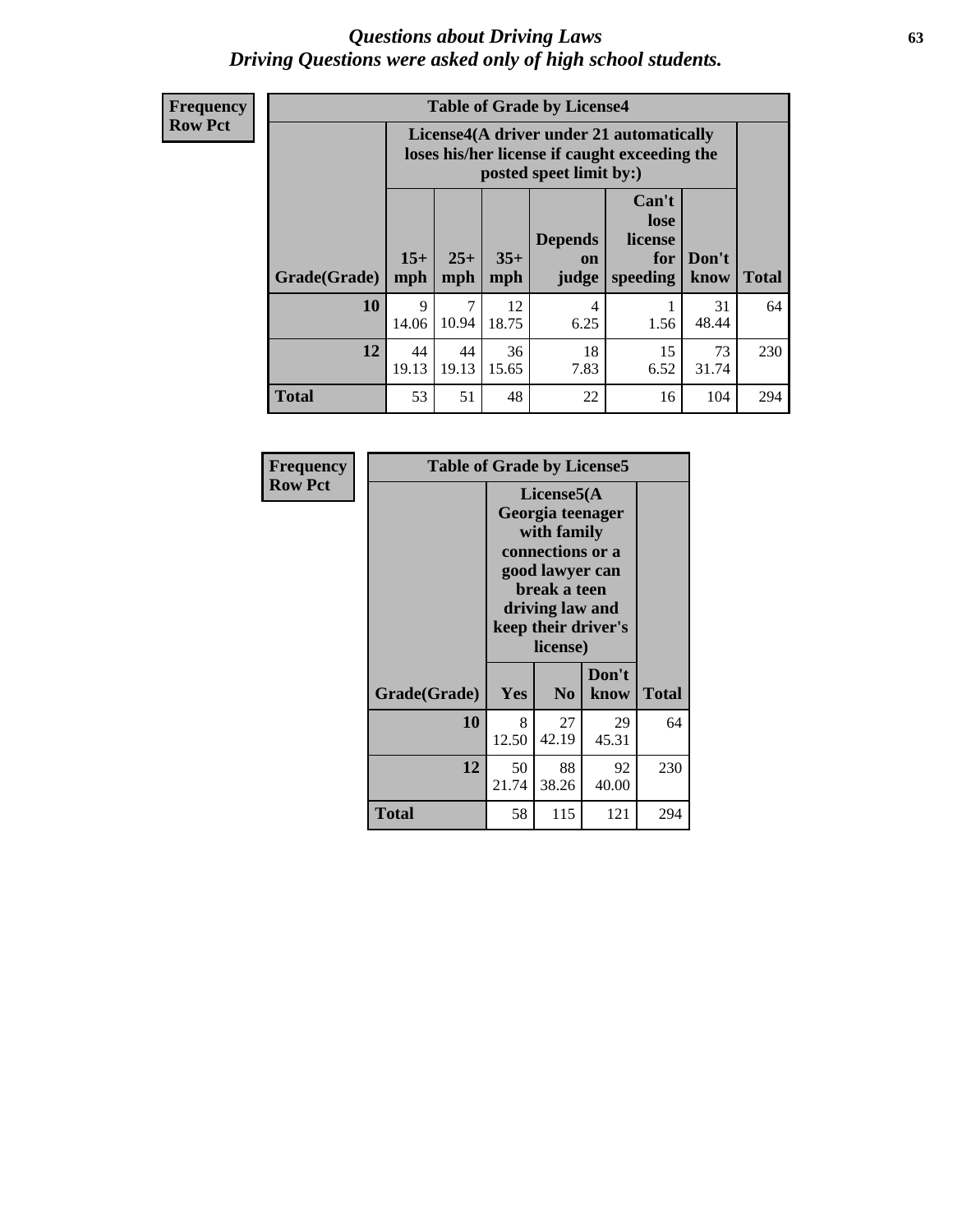#### *Questions about Driving Laws* **64** *Driving Questions were asked only of high school students.*

| <b>Frequency</b> | <b>Table of Grade by License6</b> |                                                                                                                                                 |                |               |              |
|------------------|-----------------------------------|-------------------------------------------------------------------------------------------------------------------------------------------------|----------------|---------------|--------------|
| <b>Row Pct</b>   |                                   | License <sub>6</sub> (I know a<br>friend or<br>classmate that<br>broke a teen<br>driving law,<br>but was allowed to<br>keep his/her<br>license) |                |               |              |
|                  | Grade(Grade)                      | Yes                                                                                                                                             | N <sub>0</sub> | Don't<br>know | <b>Total</b> |
|                  | 10                                | 14<br>21.88                                                                                                                                     | 25<br>39.06    | 25<br>39.06   | 64           |
|                  | 12                                | 58<br>25.22                                                                                                                                     | 230            |               |              |
|                  | <b>Total</b>                      | 72                                                                                                                                              | 115            | 107           | 294          |

| <b>Frequency</b> |              |                                                                             | <b>Table of Grade by License7</b>                                                             |                                                   |                        |              |  |
|------------------|--------------|-----------------------------------------------------------------------------|-----------------------------------------------------------------------------------------------|---------------------------------------------------|------------------------|--------------|--|
| <b>Row Pct</b>   |              |                                                                             | License7(A student under the age of 18 cam loser<br>his/her driving privileges if he or she:) |                                                   |                        |              |  |
|                  | Grade(Grade) | <b>Have</b><br>more than<br>10<br>unexcused<br>absences<br>per school<br>yr | Drop out<br>without  <br>graduating                                                           | <b>Bring</b><br>alcohol/drugs/weapon<br>to school | All of<br>the<br>above | <b>Total</b> |  |
|                  | 10           | 21<br>32.81                                                                 | 1.56                                                                                          | 7.81                                              | 37<br>57.81            | 64           |  |
|                  | 12           | 54<br>23.48                                                                 | 10<br>4.35                                                                                    | 14<br>6.09                                        | 152<br>66.09           | 230          |  |
|                  | <b>Total</b> | 75                                                                          | 11                                                                                            | 19                                                | 189                    | 294          |  |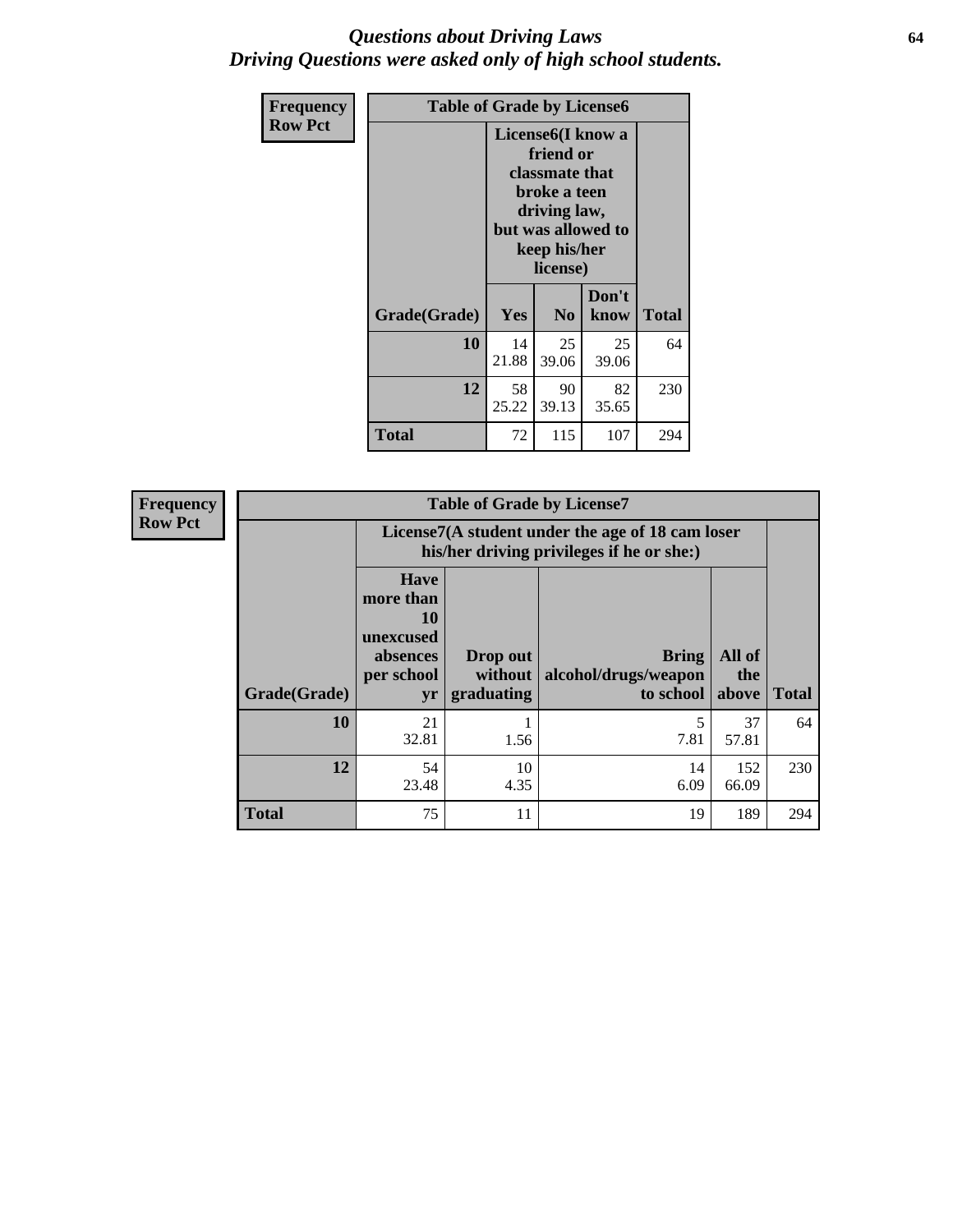# *Select Results by Gender* **65**

| Frequency      | <b>Table of SchoolClimate2 by Gender</b>          |                                 |             |              |
|----------------|---------------------------------------------------|---------------------------------|-------------|--------------|
| <b>Col Pct</b> | SchoolClimate2(I<br>feel successful at<br>school) | Gender(Gender)<br><b>Female</b> | <b>Male</b> | <b>Total</b> |
|                | <b>Strongly Agree</b>                             | 43<br>27.22                     | 37<br>27.21 | 80           |
|                | <b>Somewhat Agree</b>                             | 99<br>62.66                     | 75<br>55.15 | 174          |
|                | <b>Somewhat Disagree</b>                          | 14<br>8.86                      | 18<br>13.24 | 32           |
|                | <b>Strongly Disagree</b>                          | $\mathcal{L}$<br>1.27           | 6<br>4.41   | 8            |
|                | <b>Total</b>                                      | 158                             | 136         | 294          |

| Frequency      | <b>Table of SchoolClimate6 by Gender</b>                 |                          |             |              |  |
|----------------|----------------------------------------------------------|--------------------------|-------------|--------------|--|
| <b>Col Pct</b> | <b>SchoolClimate6(Teachers</b><br>treat me with respect) | Gender(Gender)<br>Female | <b>Male</b> | <b>Total</b> |  |
|                | <b>Strongly Agree</b>                                    | 98<br>62.03              | 87<br>63.97 | 185          |  |
|                | <b>Somewhat Agree</b>                                    | 46<br>29.11              | 39<br>28.68 | 85           |  |
|                | <b>Somewhat Disagree</b>                                 | 12<br>7.59               | 5.15        | 19           |  |
|                | <b>Strongly Disagree</b>                                 | $\mathfrak{D}$<br>1.27   | 3<br>2.21   | 5            |  |
|                | <b>Total</b>                                             | 158                      | 136         | 294          |  |

| Frequency      | <b>Table of SchoolClimate8 by Gender</b>                                             |                                 |             |              |
|----------------|--------------------------------------------------------------------------------------|---------------------------------|-------------|--------------|
| <b>Col Pct</b> | <b>SchoolClimate8(Students</b><br>are frequently<br>recognized for good<br>behavior) | Gender(Gender)<br><b>Female</b> | <b>Male</b> | <b>Total</b> |
|                | <b>Strongly Agree</b>                                                                | 55<br>34.81                     | 38<br>27.94 | 93           |
|                | <b>Somewhat Agree</b>                                                                | 66<br>41.77                     | 66<br>48.53 | 132          |
|                | <b>Somewhat Disagree</b>                                                             | 23<br>14.56                     | 23<br>16.91 | 46           |
|                | <b>Strongly Disagree</b>                                                             | 14<br>8.86                      | 9<br>6.62   | 23           |
|                | Total                                                                                | 158                             | 136         | 294          |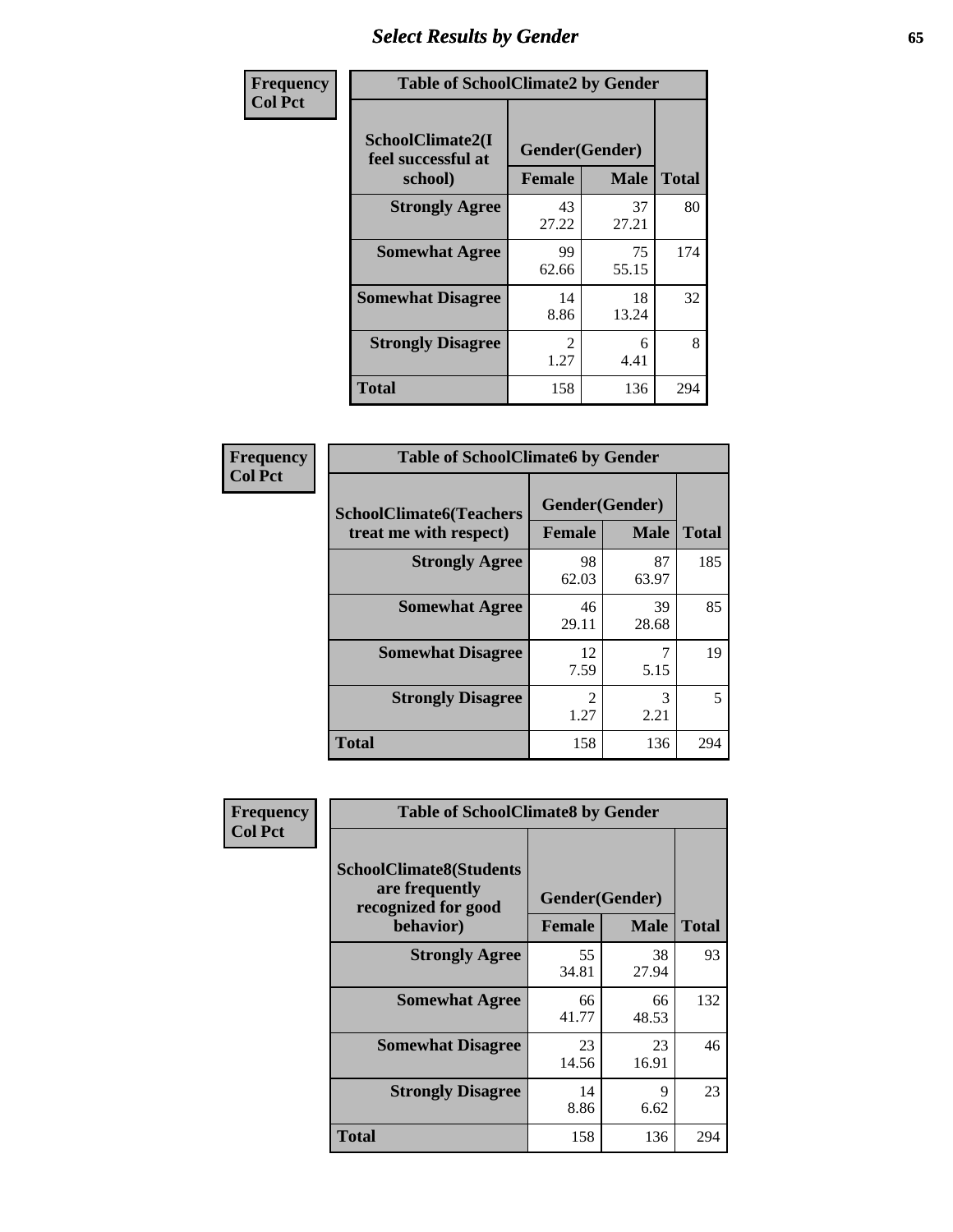# *Select Results by Gender* **66**

| Frequency      | <b>Table of Gender by Dropout</b> |                                                                        |                |              |
|----------------|-----------------------------------|------------------------------------------------------------------------|----------------|--------------|
| <b>Row Pct</b> |                                   | Dropout(I<br>have<br>thought<br>about<br>dropping<br>out of<br>school) |                |              |
|                | Gender(Gender)                    | Yes                                                                    | N <sub>0</sub> | <b>Total</b> |
|                | <b>Female</b>                     | 91<br>57.59                                                            | 67<br>42.41    | 158          |
|                | <b>Male</b>                       | 65<br>47.79                                                            | 71<br>52.21    | 136          |
|                | <b>Total</b>                      | 156                                                                    | 138            | 294          |

| <b>Frequency</b> |                        | <b>Table of Gender by Dropoutreason</b>                            |              |                          |                                |              |              |  |
|------------------|------------------------|--------------------------------------------------------------------|--------------|--------------------------|--------------------------------|--------------|--------------|--|
| <b>Row Pct</b>   |                        | Dropoutreason(If I dropped out the<br>reason would most likely be) |              |                          |                                |              |              |  |
|                  | <b>Gender</b> (Gender) | Won't<br><b>Drop</b><br>out                                        | <b>Bored</b> | Family<br><b>Reasons</b> | <b>Being</b><br><b>Bullied</b> | <b>Other</b> | <b>Total</b> |  |
|                  | <b>Female</b>          | 58<br>36.71                                                        | 23<br>14.56  | 27<br>17.09              | 1.90                           | 47<br>29.75  | 158          |  |
|                  | <b>Male</b>            | 60<br>44.12                                                        | 19<br>13.97  | 13<br>9.56               | 0.00                           | 44<br>32.35  | 136          |  |
|                  | <b>Total</b>           | 118                                                                | 42           | 40                       | 3                              | 91           | 294          |  |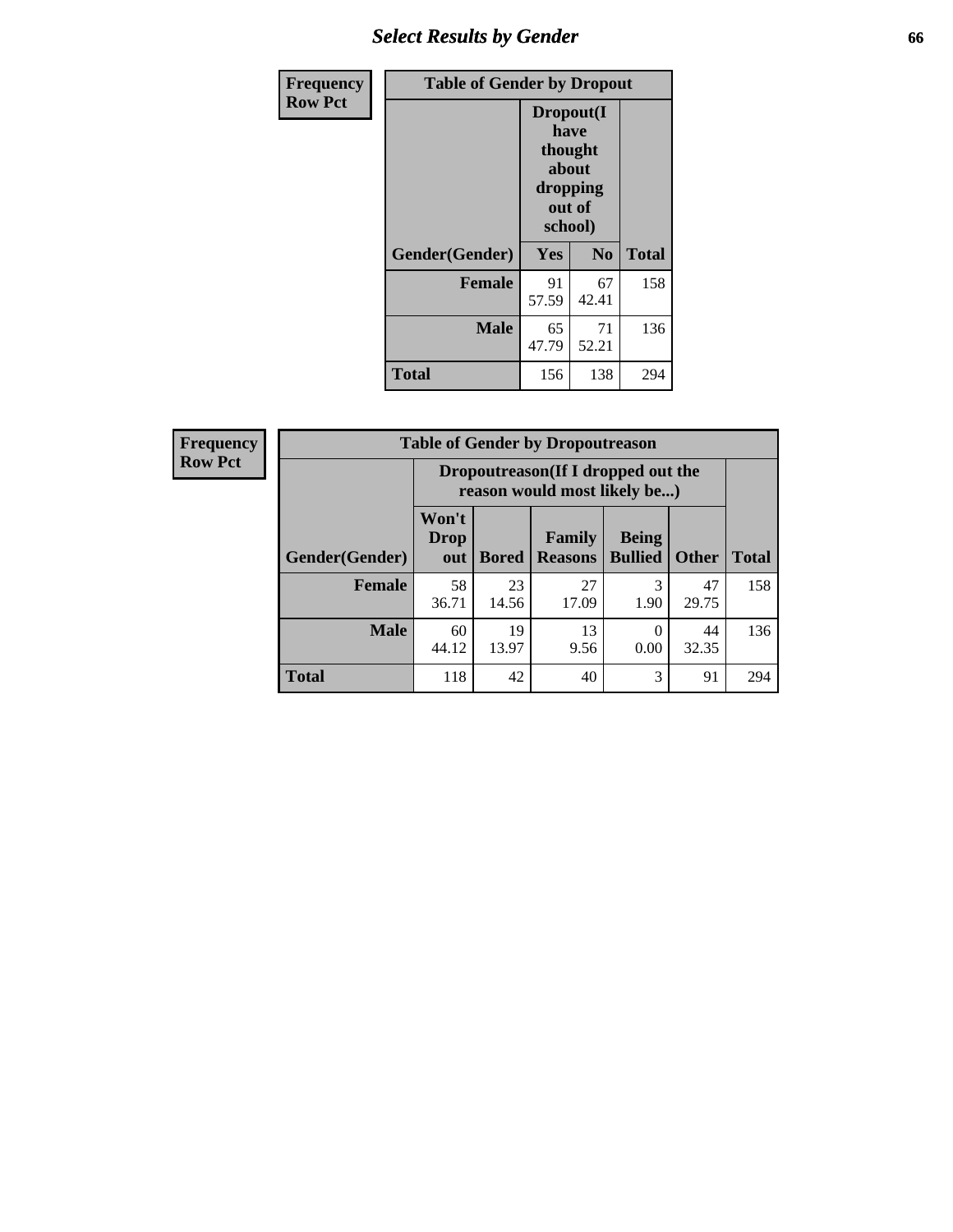*School Safety* **67**

| Frequency      | <b>Table of Gender by Bullied2</b> |                 |                |              |  |
|----------------|------------------------------------|-----------------|----------------|--------------|--|
| <b>Row Pct</b> |                                    | <b>Bullied2</b> |                |              |  |
|                | Gender(Gender)                     | <b>Yes</b>      | N <sub>0</sub> | <b>Total</b> |  |
|                | <b>Female</b>                      | 8<br>5.06       | 150<br>94.94   | 158          |  |
|                | <b>Male</b>                        | 3<br>2.21       | 133<br>97.79   | 136          |  |
|                | <b>Total</b>                       | 11              | 283            | 294          |  |

| Frequency      | <b>Table of Gender by Bulliedothers2</b> |                       |                |              |
|----------------|------------------------------------------|-----------------------|----------------|--------------|
| <b>Row Pct</b> |                                          | <b>Bulliedothers2</b> |                |              |
|                | Gender(Gender)                           | Yes                   | N <sub>0</sub> | <b>Total</b> |
|                | <b>Female</b>                            | 5<br>3.16             | 153<br>96.84   | 158          |
|                | <b>Male</b>                              | 8<br>5.88             | 128<br>94.12   | 136          |
|                | <b>Total</b>                             | 13                    | 281            | 294          |

| Frequency      | <b>Table of Gender by Weaponschool2</b> |                      |                |              |
|----------------|-----------------------------------------|----------------------|----------------|--------------|
| <b>Row Pct</b> |                                         | <b>Weaponschool2</b> |                |              |
|                | Gender(Gender)                          | Yes                  | N <sub>0</sub> | <b>Total</b> |
|                | Female                                  | 2.53                 | 154<br>97.47   | 158          |
|                | <b>Male</b>                             | 3.68                 | 131<br>96.32   | 136          |
|                | <b>Total</b>                            | 9                    | 285            | 294          |

| Frequency      |                | <b>Table of Gender by Absentunsafe2</b> |                |              |
|----------------|----------------|-----------------------------------------|----------------|--------------|
| <b>Row Pct</b> |                | Absentunsafe2                           |                |              |
|                | Gender(Gender) | Yes                                     | N <sub>0</sub> | <b>Total</b> |
|                | <b>Female</b>  | 1.27                                    | 156<br>98.73   | 158          |
|                | <b>Male</b>    | 1.47                                    | 134<br>98.53   | 136          |
|                | <b>Total</b>   | 4                                       | 290            | 294          |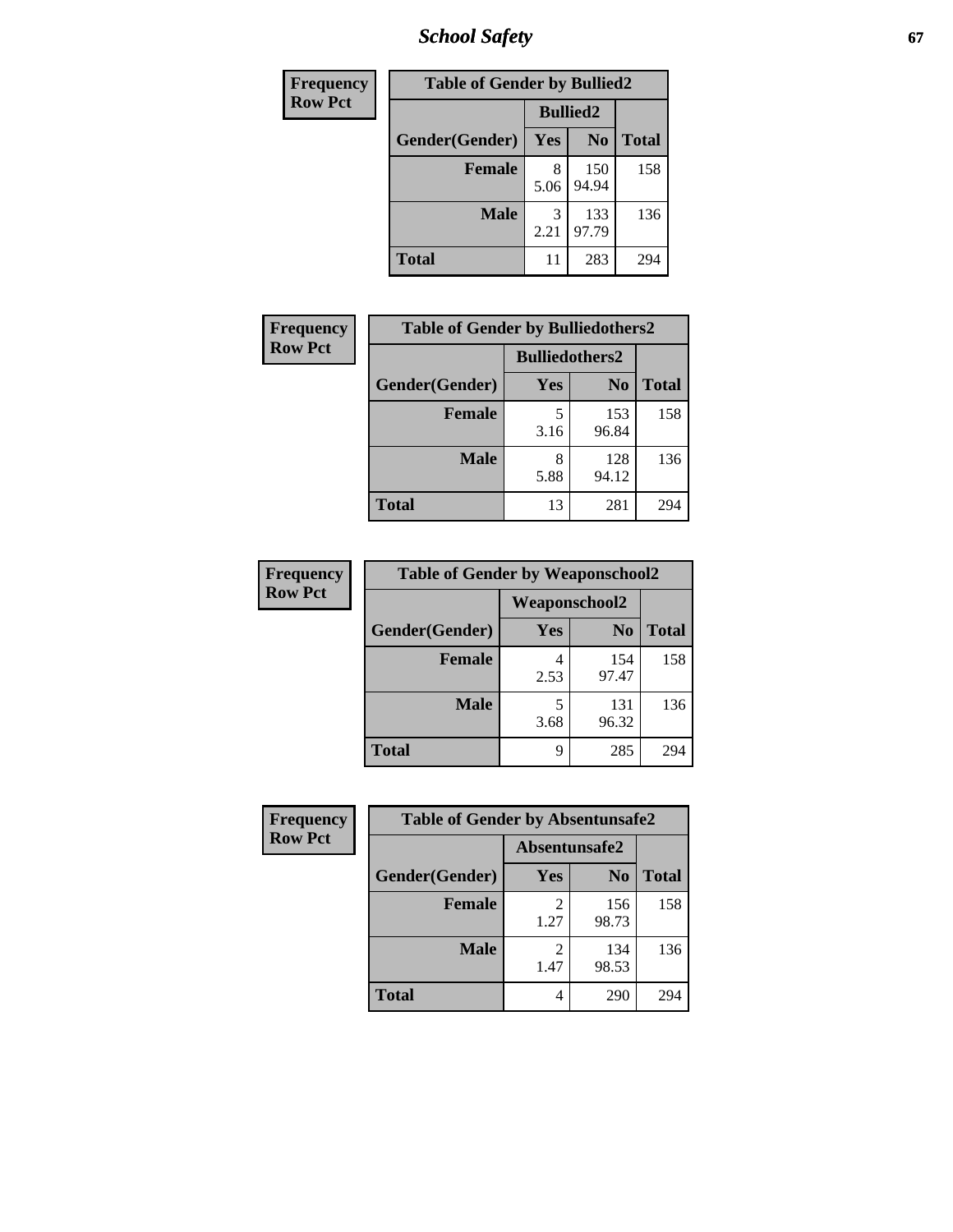*School Safety* **68**

| Frequency      | <b>Table of Gender by Gangself</b> |                                                                                                        |                |              |
|----------------|------------------------------------|--------------------------------------------------------------------------------------------------------|----------------|--------------|
| <b>Row Pct</b> |                                    | <b>Gangself</b> (I<br>have<br>participated<br>in illegal gang<br>activities in<br>the past 30<br>days) |                |              |
|                | Gender(Gender)                     | Yes                                                                                                    | N <sub>0</sub> | <b>Total</b> |
|                | <b>Female</b>                      | 8<br>5.06                                                                                              | 150<br>94.94   | 158          |
|                | <b>Male</b>                        | 12<br>8.82                                                                                             | 124<br>91.18   | 136          |
|                | <b>Total</b>                       | 20                                                                                                     | 274            | 294          |

| Frequency      | <b>Table of Gender by Gangpeers</b> |                                                                                                                             |                |              |
|----------------|-------------------------------------|-----------------------------------------------------------------------------------------------------------------------------|----------------|--------------|
| <b>Row Pct</b> |                                     | <b>Gangpeers</b> (I<br>have friends<br>who have<br>participated<br>in illegal gang<br>activities in<br>the past 30<br>days) |                |              |
|                | Gender(Gender)                      | Yes                                                                                                                         | N <sub>0</sub> | <b>Total</b> |
|                | <b>Female</b>                       | 44<br>27.85                                                                                                                 | 114<br>72.15   | 158          |
|                | <b>Male</b>                         | 35<br>25.74                                                                                                                 | 101<br>74.26   | 136          |
|                | <b>Total</b>                        | 79                                                                                                                          | 215            | 294          |

| Frequency      | <b>Table of Gender by Pickedon2</b> |             |                |              |  |
|----------------|-------------------------------------|-------------|----------------|--------------|--|
| <b>Row Pct</b> |                                     | Pickedon2   |                |              |  |
|                | Gender(Gender)                      | Yes         | N <sub>0</sub> | <b>Total</b> |  |
|                | <b>Female</b>                       | 18<br>11.39 | 140<br>88.61   | 158          |  |
|                | <b>Male</b>                         | 11<br>8.09  | 125<br>91.91   | 136          |  |
|                | <b>Total</b>                        | 29          | 265            | 294          |  |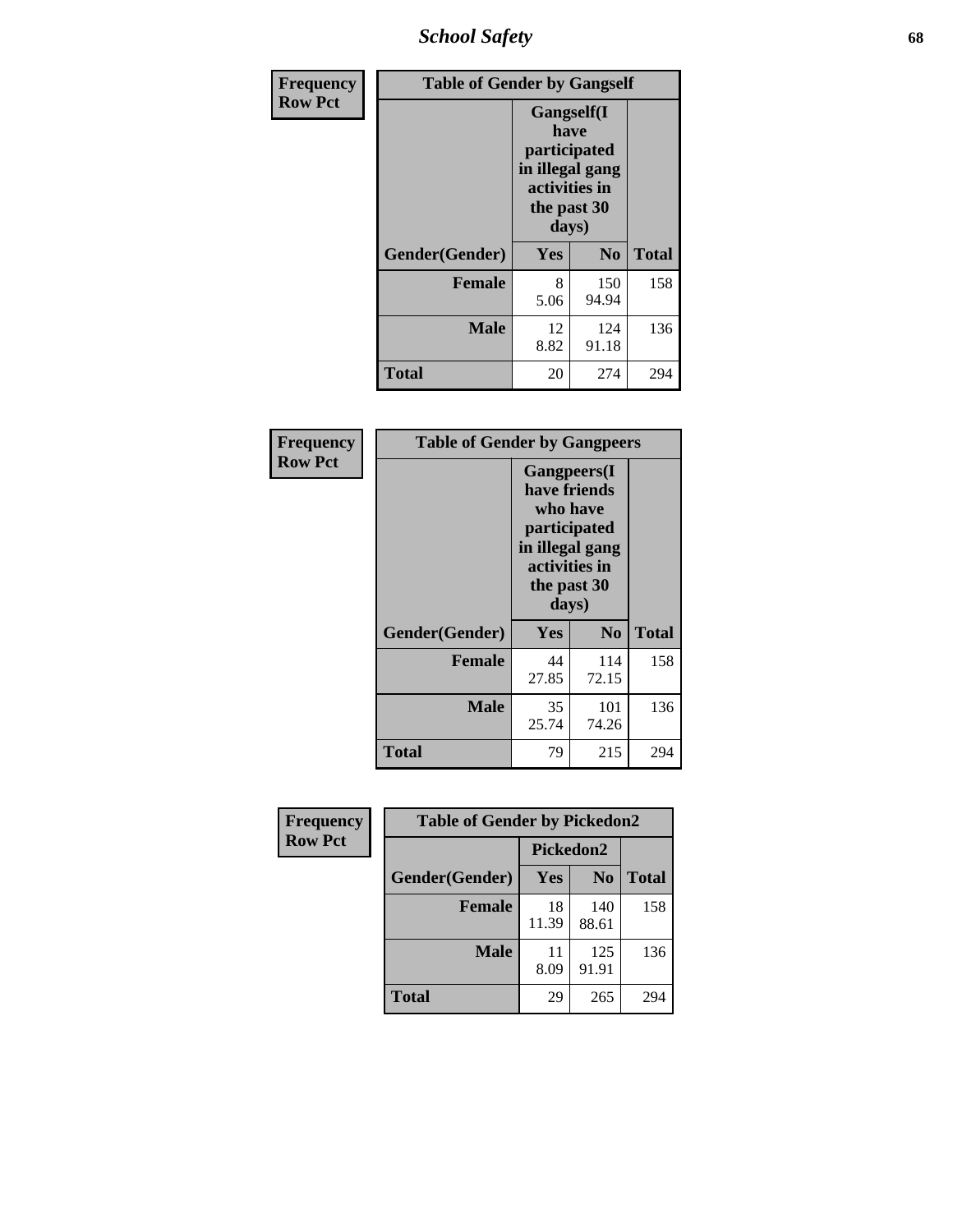*School Safety* **69**

| Frequency      | <b>Table of Gender by Safeschool2</b> |              |                |              |
|----------------|---------------------------------------|--------------|----------------|--------------|
| <b>Row Pct</b> |                                       | Safeschool2  |                |              |
|                | Gender(Gender)                        | Yes          | N <sub>0</sub> | <b>Total</b> |
|                | <b>Female</b>                         | 133<br>84.18 | 25<br>15.82    | 158          |
|                | Male                                  | 110<br>80.88 | 26<br>19.12    | 136          |
|                | <b>Total</b>                          | 243          | 51             | 294          |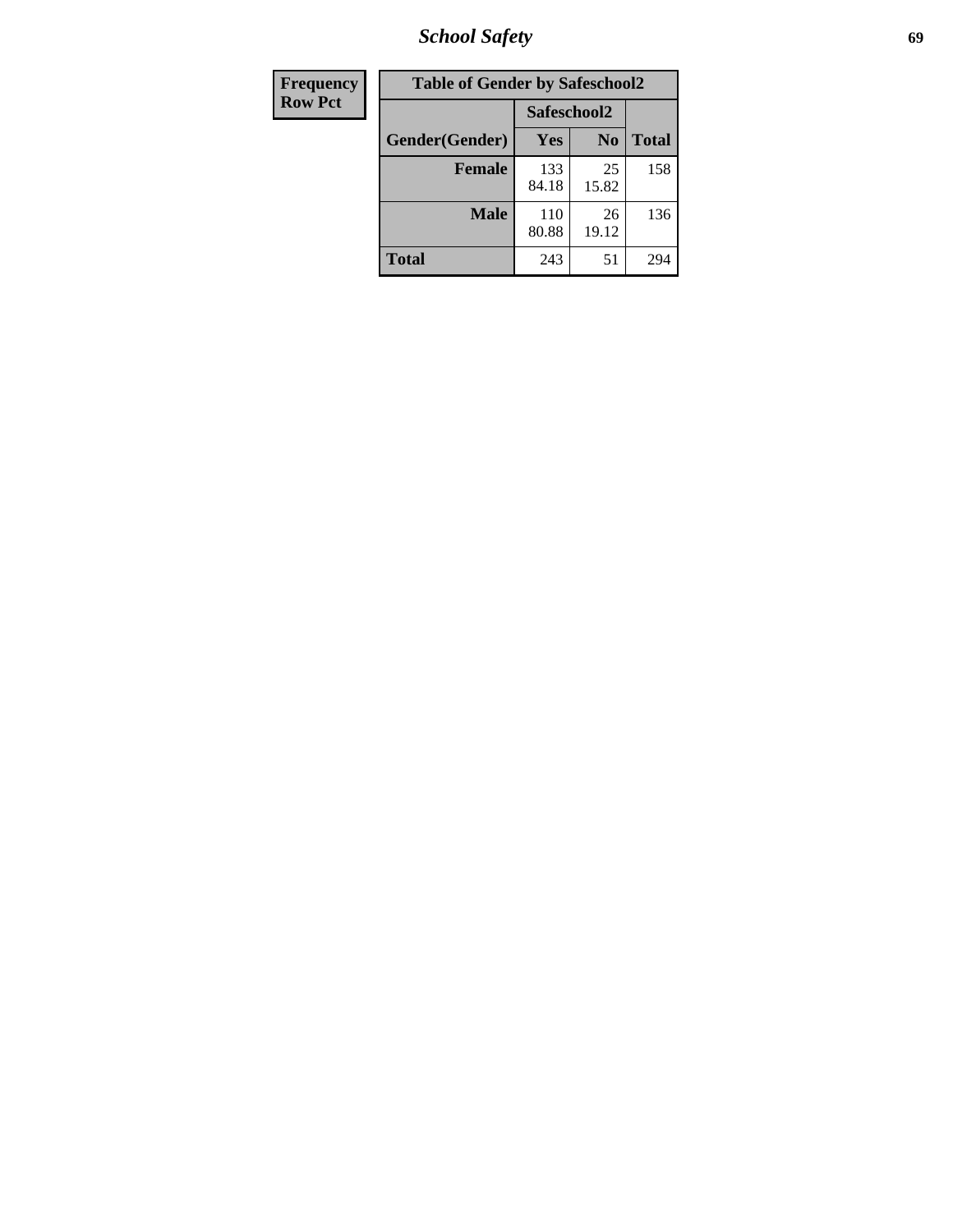# *Incidence of Drug Use* **70**

| <b>Frequency</b> |                | <b>Table of Gender by AlcoholAlt</b>     |                |              |
|------------------|----------------|------------------------------------------|----------------|--------------|
| <b>Row Pct</b>   |                | AlcoholAlt(Alcohol<br>use, past 30 days) |                |              |
|                  | Gender(Gender) | Yes                                      | N <sub>0</sub> | <b>Total</b> |
|                  | <b>Female</b>  | 60<br>37.97                              | 98<br>62.03    | 158          |
|                  | <b>Male</b>    | 57<br>41.91                              | 79<br>58.09    | 136          |
|                  | <b>Total</b>   | 117                                      | 177            | 294          |

| Frequency      | <b>Table of Gender by TobaccoAny</b> |                                          |                |              |
|----------------|--------------------------------------|------------------------------------------|----------------|--------------|
| <b>Row Pct</b> |                                      | TobaccoAny(Tobacco<br>use, past 30 days) |                |              |
|                | Gender(Gender)                       | Yes                                      | N <sub>0</sub> | <b>Total</b> |
|                | <b>Female</b>                        | 51<br>32.28                              | 107<br>67.72   | 158          |
|                | <b>Male</b>                          | 51<br>37.50                              | 85<br>62.50    | 136          |
|                | Total                                | 102                                      | 192            | 294          |

| <b>Frequency</b> | <b>Table of Gender by MarijuanaAlt</b> |                    |                        |              |
|------------------|----------------------------------------|--------------------|------------------------|--------------|
| <b>Row Pct</b>   |                                        | use, past 30 days) | MarijuanaAlt(Marijuana |              |
|                  | Gender(Gender)                         | <b>Yes</b>         | N <sub>0</sub>         | <b>Total</b> |
|                  | <b>Female</b>                          | 47<br>29.75        | 111<br>70.25           | 158          |
|                  | <b>Male</b>                            | 46<br>33.82        | 90<br>66.18            | 136          |
|                  | <b>Total</b>                           | 93                 | 201                    | 294          |

| <b>Frequency</b> | <b>Table of Gender by OtherDrugAny</b> |                         |                           |              |
|------------------|----------------------------------------|-------------------------|---------------------------|--------------|
| <b>Row Pct</b>   |                                        | drug use, past 30 days) | <b>OtherDrugAny(Other</b> |              |
|                  | Gender(Gender)                         | <b>Yes</b>              | N <sub>0</sub>            | <b>Total</b> |
|                  | <b>Female</b>                          | 14<br>8.86              | 144<br>91.14              | 158          |
|                  | <b>Male</b>                            | 16<br>11.76             | 120<br>88.24              | 136          |
|                  | <b>Total</b>                           | 30                      | 264                       | 294          |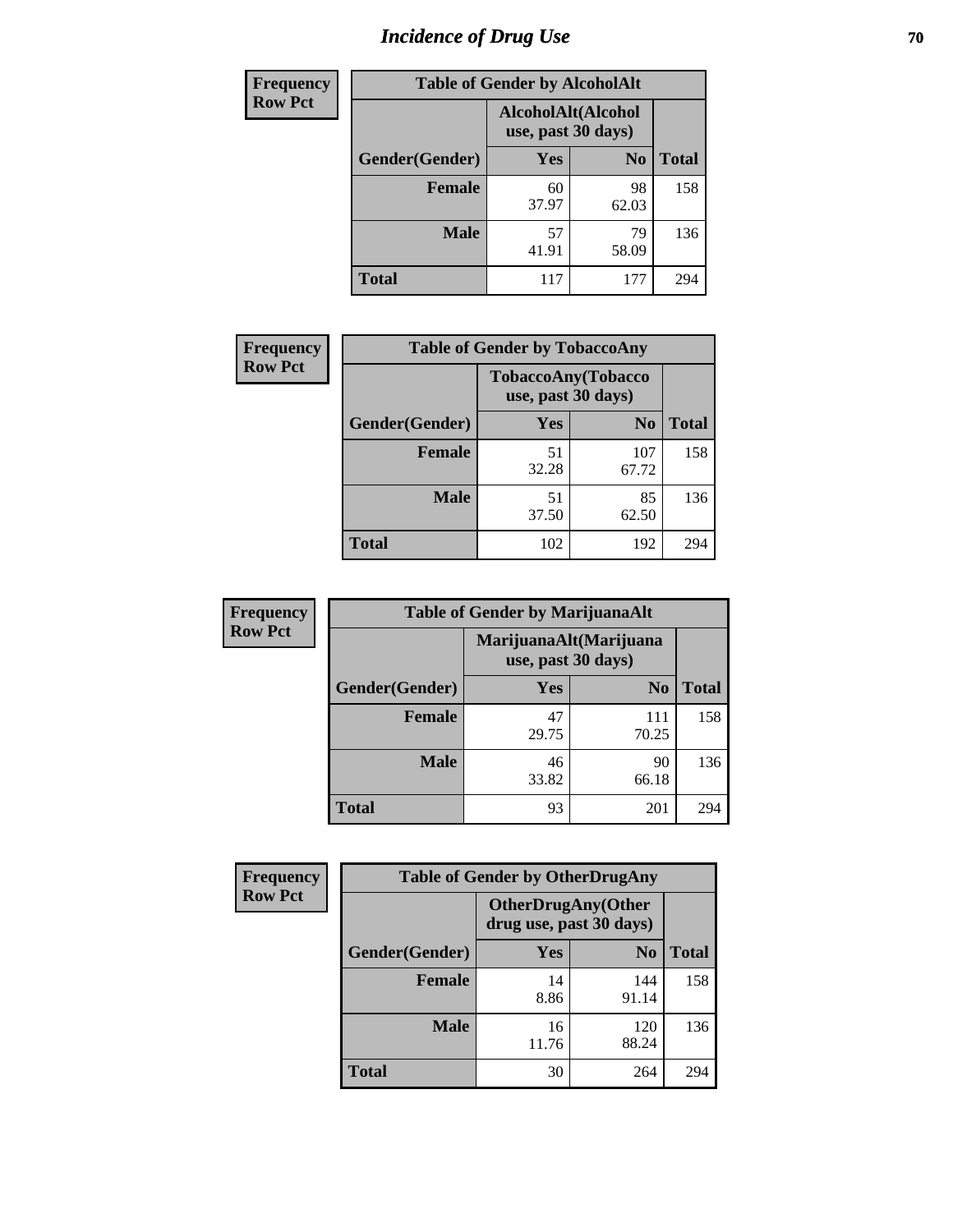#### *Average Age at Onset of Use* **71** *Results for "Average Age at Onset of Use" questions exclude students who said they did not use that substance*

#### **Gender=Female**

| <b>Variable</b>    | <b>Label</b>                                                       | <b>Mean</b> |
|--------------------|--------------------------------------------------------------------|-------------|
| Alcoholinit2       | I started using alcohol when I was                                 | 14.69       |
| Cigarettesinit2    | I started smoking tobacco when I was                               | 14.91       |
| Smokelessinit2     | I started chewing tobacco when I was                               | 15.00       |
| Marijuanainit2     | I started using marijuana when I was                               | 14.87       |
| Cocaineinit2       | I started using cocaine when I was                                 | 16.00       |
| Inhalantsinit2     | I started using inhalants when I was                               | 13.67       |
| Steroidsinit2      | I started using steroids when I was                                | 16.00       |
| Ecstasyinit2       | I started using ecstasy when I was                                 | 15.67       |
| Methinit2          | I started using methamphetamines when I was                        | 15.50       |
| Hallucinogensinit2 | I started using hallucinogens when I was                           | 16.17       |
| Prescription in t2 | I started using prescription drugs not prescribed to me when I was | 15.47       |

#### **Gender=Male**

| <b>Variable</b>       | Label                                                              | <b>Mean</b> |
|-----------------------|--------------------------------------------------------------------|-------------|
| Alcoholinit2          | I started using alcohol when I was                                 | 14.53       |
| Cigarettesinit2       | I started smoking tobacco when I was                               | 15.27       |
| Smokelessinit2        | I started chewing tobacco when I was                               | 13.67       |
| Marijuanainit2        | I started using marijuana when I was                               | 14.26       |
| Cocaineinit2          | I started using cocaine when I was                                 | 15.43       |
| Inhalantsinit2        | I started using inhalants when I was                               | 12.80       |
| Steroidsinit2         | I started using steroids when I was                                | 18.00       |
| Ecstasyinit2          | I started using ecstasy when I was                                 | 15.50       |
| Methinit <sub>2</sub> | I started using methamphetamines when I was                        | 16.00       |
| Hallucinogensinit2    | I started using hallucinogens when I was                           | 16.38       |
| Prescriptioninit2     | I started using prescription drugs not prescribed to me when I was | 14.44       |
|                       |                                                                    |             |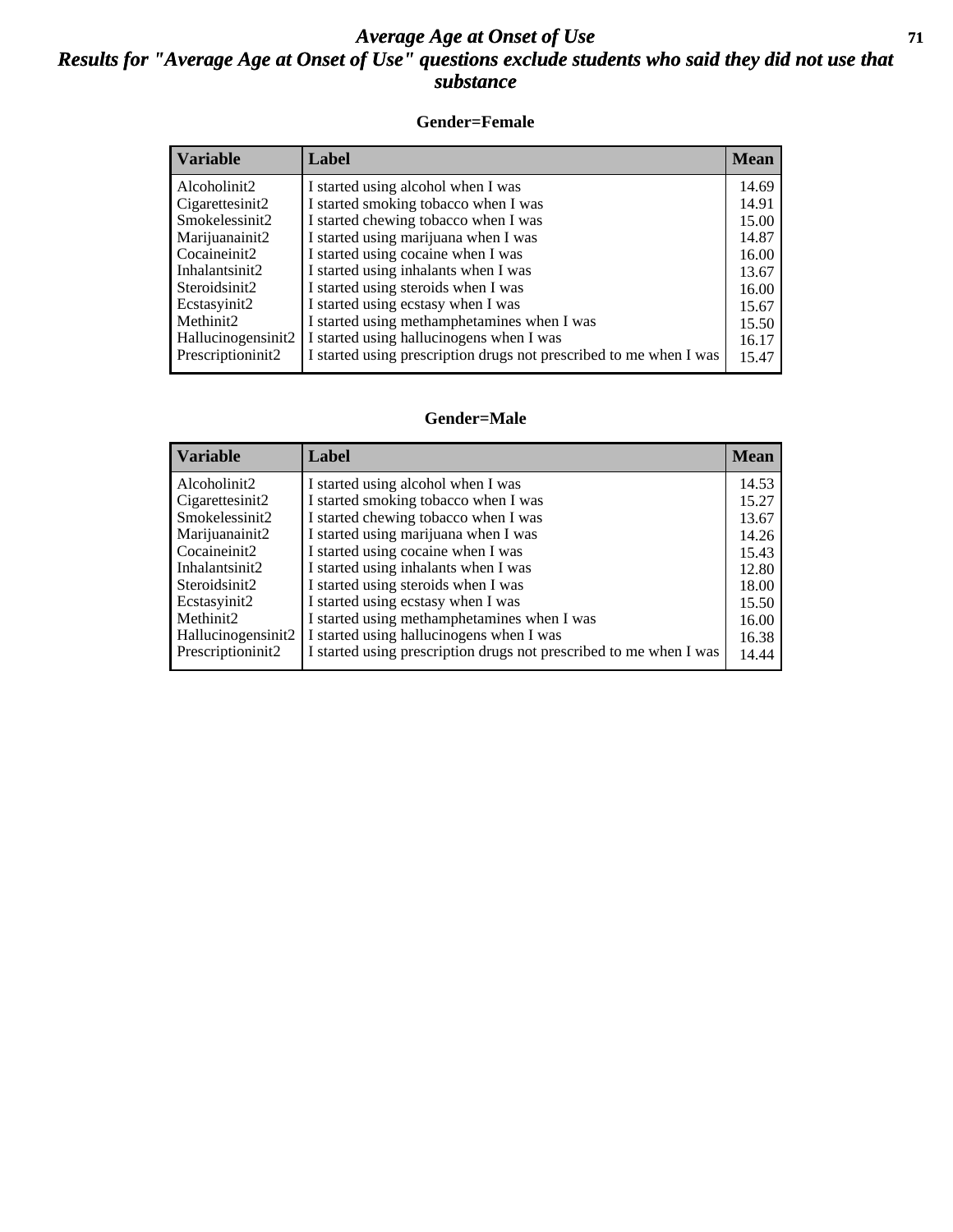# *I Think These Drugs are Harmful* **72**

| <b>Frequency</b> | <b>Table of Gender by Alcoholharmdich</b> |                                                   |                |              |
|------------------|-------------------------------------------|---------------------------------------------------|----------------|--------------|
| <b>Row Pct</b>   |                                           | Alcoholharmdich(I<br>think alcohol is<br>harmful) |                |              |
|                  | Gender(Gender)                            | <b>Yes</b>                                        | N <sub>0</sub> | <b>Total</b> |
|                  | <b>Female</b>                             | 137<br>86.71                                      | 21<br>13.29    | 158          |
|                  | <b>Male</b>                               | 107<br>78.68                                      | 29<br>21.32    | 136          |
|                  | Total                                     | 244                                               | 50             | 294          |

| Frequency      | <b>Table of Gender by Tobaccoharmdich</b> |                              |                   |              |
|----------------|-------------------------------------------|------------------------------|-------------------|--------------|
| <b>Row Pct</b> |                                           | think tobacco is<br>harmful) | Tobaccoharmdich(I |              |
|                | Gender(Gender)                            | Yes                          | N <sub>0</sub>    | <b>Total</b> |
|                | <b>Female</b>                             | 153<br>96.84                 | 5<br>3.16         | 158          |
|                | <b>Male</b>                               | 129<br>94.85                 | 7<br>5.15         | 136          |
|                | <b>Total</b>                              | 282                          | 12                | 294          |

| Frequency      | <b>Table of Gender by Marijuanaharmdich</b> |                                |                     |              |  |
|----------------|---------------------------------------------|--------------------------------|---------------------|--------------|--|
| <b>Row Pct</b> |                                             | think marijuana is<br>harmful) | Marijuanaharmdich(I |              |  |
|                | Gender(Gender)                              | <b>Yes</b>                     | N <sub>0</sub>      | <b>Total</b> |  |
|                | <b>Female</b>                               | 108<br>68.35                   | 50<br>31.65         | 158          |  |
|                | <b>Male</b>                                 | 82<br>60.29                    | 54<br>39.71         | 136          |  |
|                | <b>Total</b>                                | 190                            | 104                 | 294          |  |

| Frequency      | <b>Table of Gender by Otherdrugharmdich</b> |                                                          |                |              |  |
|----------------|---------------------------------------------|----------------------------------------------------------|----------------|--------------|--|
| <b>Row Pct</b> |                                             | Otherdrugharmdich(I<br>think other drugs are<br>harmful) |                |              |  |
|                | Gender(Gender)                              | <b>Yes</b>                                               | N <sub>0</sub> | <b>Total</b> |  |
|                | <b>Female</b>                               | 152<br>96.20                                             | 6<br>3.80      | 158          |  |
|                | <b>Male</b>                                 | 130<br>95.59                                             | 6<br>4.41      | 136          |  |
|                | <b>Total</b>                                | 282                                                      | 12             | 294          |  |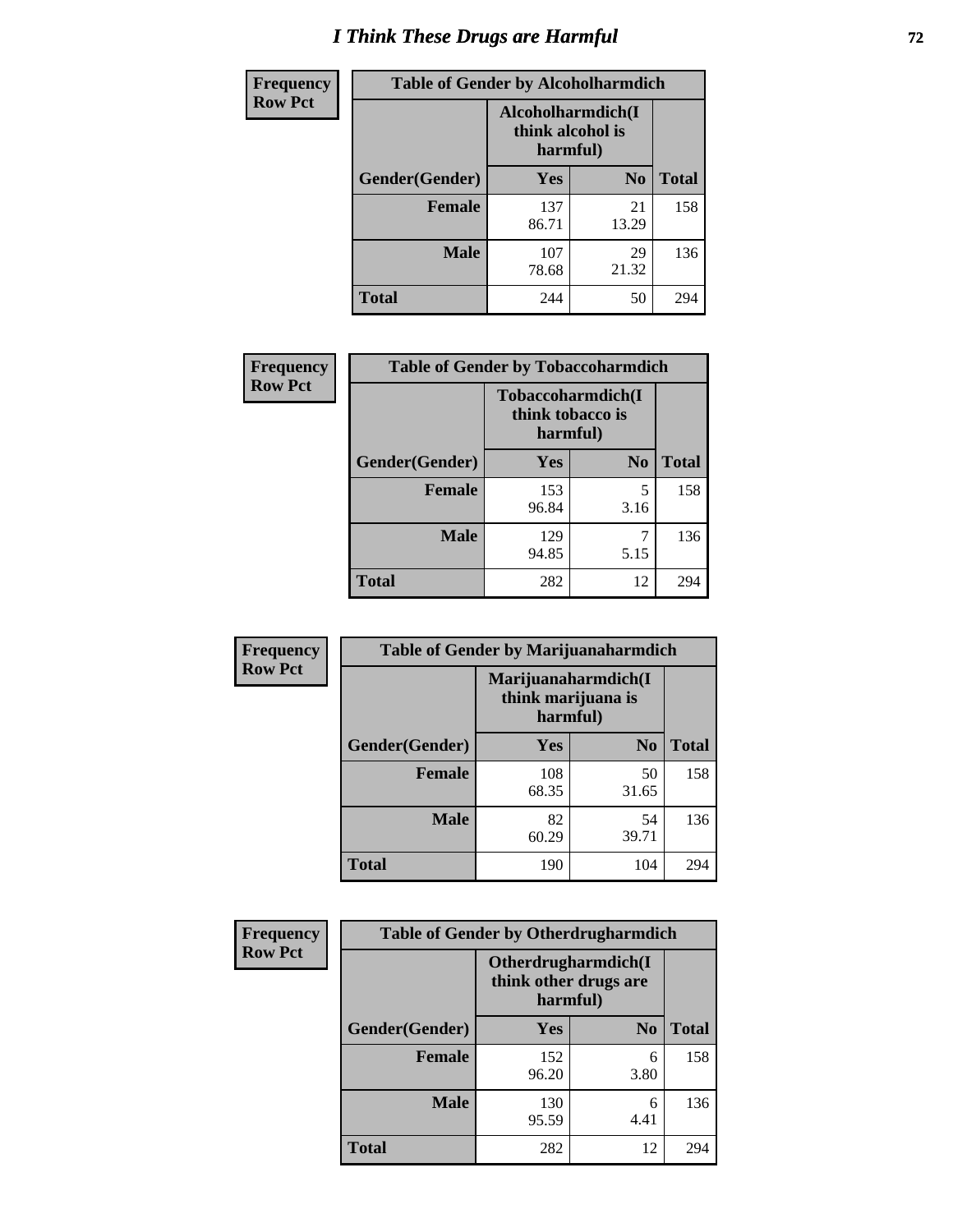| <b>Frequency</b> | <b>Table of Gender by Alcohollocation1</b> |                                                               |             |              |
|------------------|--------------------------------------------|---------------------------------------------------------------|-------------|--------------|
| <b>Row Pct</b>   |                                            | <b>Alcohollocation1(Places</b><br><b>Friends Use Alcohol)</b> |             |              |
|                  | <b>Gender</b> (Gender)                     |                                                               | Do Not Use  | <b>Total</b> |
|                  | <b>Female</b>                              | 117<br>74.05                                                  | 41<br>25.95 | 158          |
|                  | <b>Male</b>                                | 98<br>72.06                                                   | 38<br>27.94 | 136          |
|                  | Total                                      | 215                                                           | 79          | 294          |

| <b>Frequency</b> | <b>Table of Gender by Alcohollocation2</b> |                                                               |             |              |
|------------------|--------------------------------------------|---------------------------------------------------------------|-------------|--------------|
| <b>Row Pct</b>   |                                            | <b>Alcohollocation2(Places</b><br><b>Friends Use Alcohol)</b> |             |              |
|                  | Gender(Gender)                             |                                                               | Home        | <b>Total</b> |
|                  | Female                                     | 80<br>50.63                                                   | 78<br>49.37 | 158          |
|                  | <b>Male</b>                                | 71<br>52.21                                                   | 65<br>47.79 | 136          |
|                  | <b>Total</b>                               | 151                                                           | 143         | 294          |

| Frequency      | <b>Table of Gender by Alcohollocation3</b> |                                                               |               |              |
|----------------|--------------------------------------------|---------------------------------------------------------------|---------------|--------------|
| <b>Row Pct</b> |                                            | <b>Alcohollocation3(Places</b><br><b>Friends Use Alcohol)</b> |               |              |
|                | Gender(Gender)                             |                                                               | <b>School</b> | <b>Total</b> |
|                | <b>Female</b>                              | 143<br>90.51                                                  | 15<br>9.49    | 158          |
|                | <b>Male</b>                                | 126<br>92.65                                                  | 10<br>7.35    | 136          |
|                | <b>Total</b>                               | 269                                                           | 25            | 294          |

| <b>Frequency</b> | <b>Table of Gender by Alcohollocation4</b> |                                                               |             |              |  |
|------------------|--------------------------------------------|---------------------------------------------------------------|-------------|--------------|--|
| <b>Row Pct</b>   |                                            | <b>Alcohollocation4(Places</b><br><b>Friends Use Alcohol)</b> |             |              |  |
|                  | Gender(Gender)                             |                                                               | Car         | <b>Total</b> |  |
|                  | <b>Female</b>                              | 131<br>82.91                                                  | 27<br>17.09 | 158          |  |
|                  | <b>Male</b>                                | 108<br>79.41                                                  | 28<br>20.59 | 136          |  |
|                  | <b>Total</b>                               | 239                                                           | 55          | 294          |  |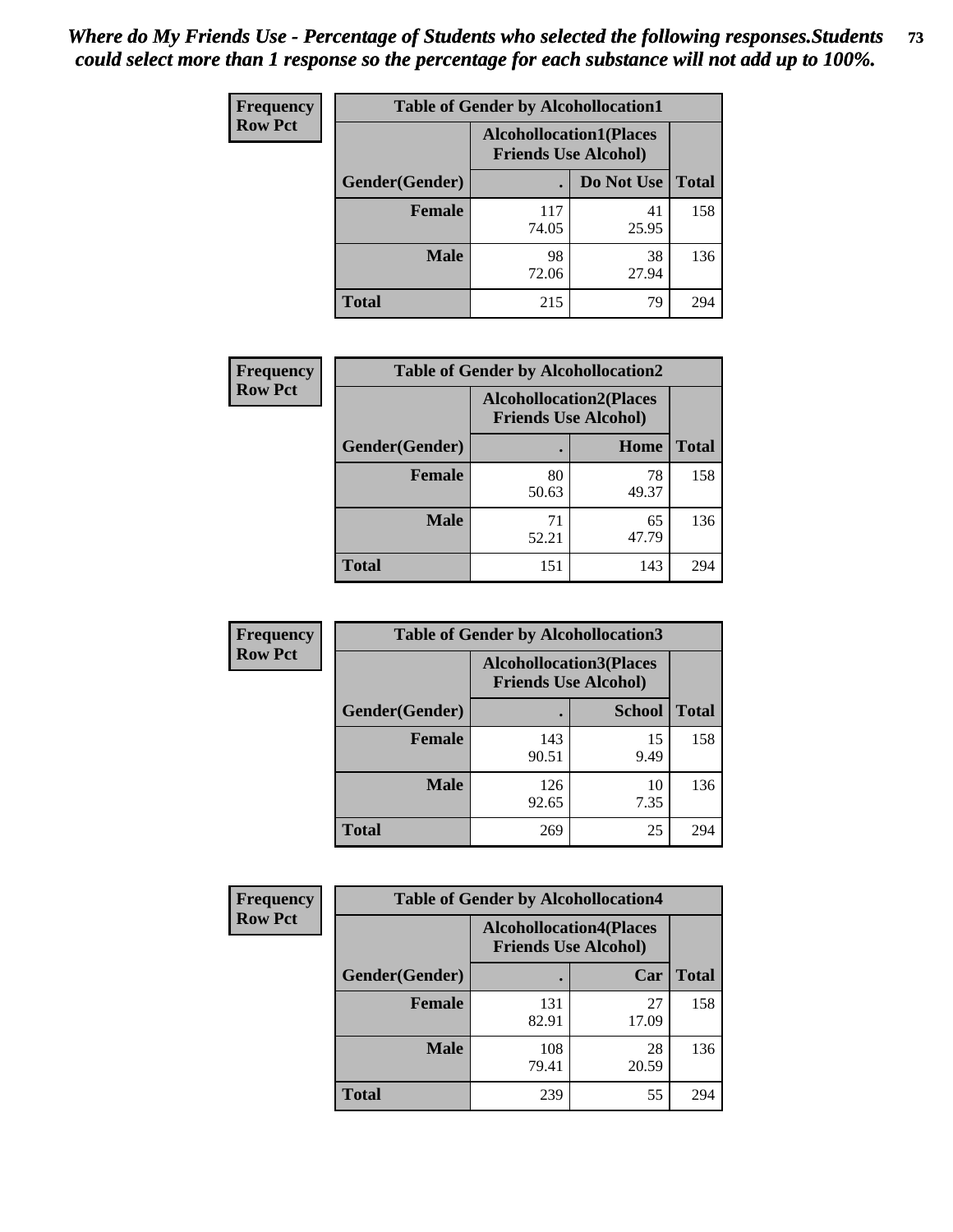| <b>Frequency</b> | <b>Table of Gender by Alcohollocation5</b> |             |                                                               |              |
|------------------|--------------------------------------------|-------------|---------------------------------------------------------------|--------------|
| <b>Row Pct</b>   |                                            |             | <b>Alcohollocation5(Places</b><br><b>Friends Use Alcohol)</b> |              |
|                  | Gender(Gender)                             | $\bullet$   | <b>Friend's</b><br><b>House</b>                               | <b>Total</b> |
|                  | <b>Female</b>                              | 68<br>43.04 | 90<br>56.96                                                   | 158          |
|                  | <b>Male</b>                                | 70<br>51.47 | 66<br>48.53                                                   | 136          |
|                  | <b>Total</b>                               | 138         | 156                                                           | 294          |

| Frequency      | <b>Table of Gender by Alcohollocation6</b> |                                                               |              |              |  |
|----------------|--------------------------------------------|---------------------------------------------------------------|--------------|--------------|--|
| <b>Row Pct</b> |                                            | <b>Alcohollocation6(Places</b><br><b>Friends Use Alcohol)</b> |              |              |  |
|                | <b>Gender</b> (Gender)                     |                                                               | <b>Other</b> | <b>Total</b> |  |
|                | <b>Female</b>                              | 84<br>53.16                                                   | 74<br>46.84  | 158          |  |
|                | <b>Male</b>                                | 81<br>59.56                                                   | 55<br>40.44  | 136          |  |
|                | <b>Total</b>                               | 165                                                           | 129          | 294          |  |

| Frequency      | <b>Table of Gender by Tobaccolocation1</b> |                                                               |             |              |  |
|----------------|--------------------------------------------|---------------------------------------------------------------|-------------|--------------|--|
| <b>Row Pct</b> |                                            | <b>Tobaccolocation1(Places</b><br><b>Friends Use Tobacco)</b> |             |              |  |
|                | Gender(Gender)                             |                                                               | Do Not Use  | <b>Total</b> |  |
|                | Female                                     | 84<br>53.16                                                   | 74<br>46.84 | 158          |  |
|                | <b>Male</b>                                | 79<br>58.09                                                   | 57<br>41.91 | 136          |  |
|                | <b>Total</b>                               | 163                                                           | 131         | 294          |  |

| <b>Frequency</b> |                | <b>Table of Gender by Tobaccolocation2</b>                    |             |              |  |
|------------------|----------------|---------------------------------------------------------------|-------------|--------------|--|
| <b>Row Pct</b>   |                | <b>Tobaccolocation2(Places</b><br><b>Friends Use Tobacco)</b> |             |              |  |
|                  | Gender(Gender) |                                                               | Home        | <b>Total</b> |  |
|                  | Female         | 87<br>55.06                                                   | 71<br>44.94 | 158          |  |
|                  | <b>Male</b>    | 77<br>56.62                                                   | 59<br>43.38 | 136          |  |
|                  | <b>Total</b>   | 164                                                           | 130         | 294          |  |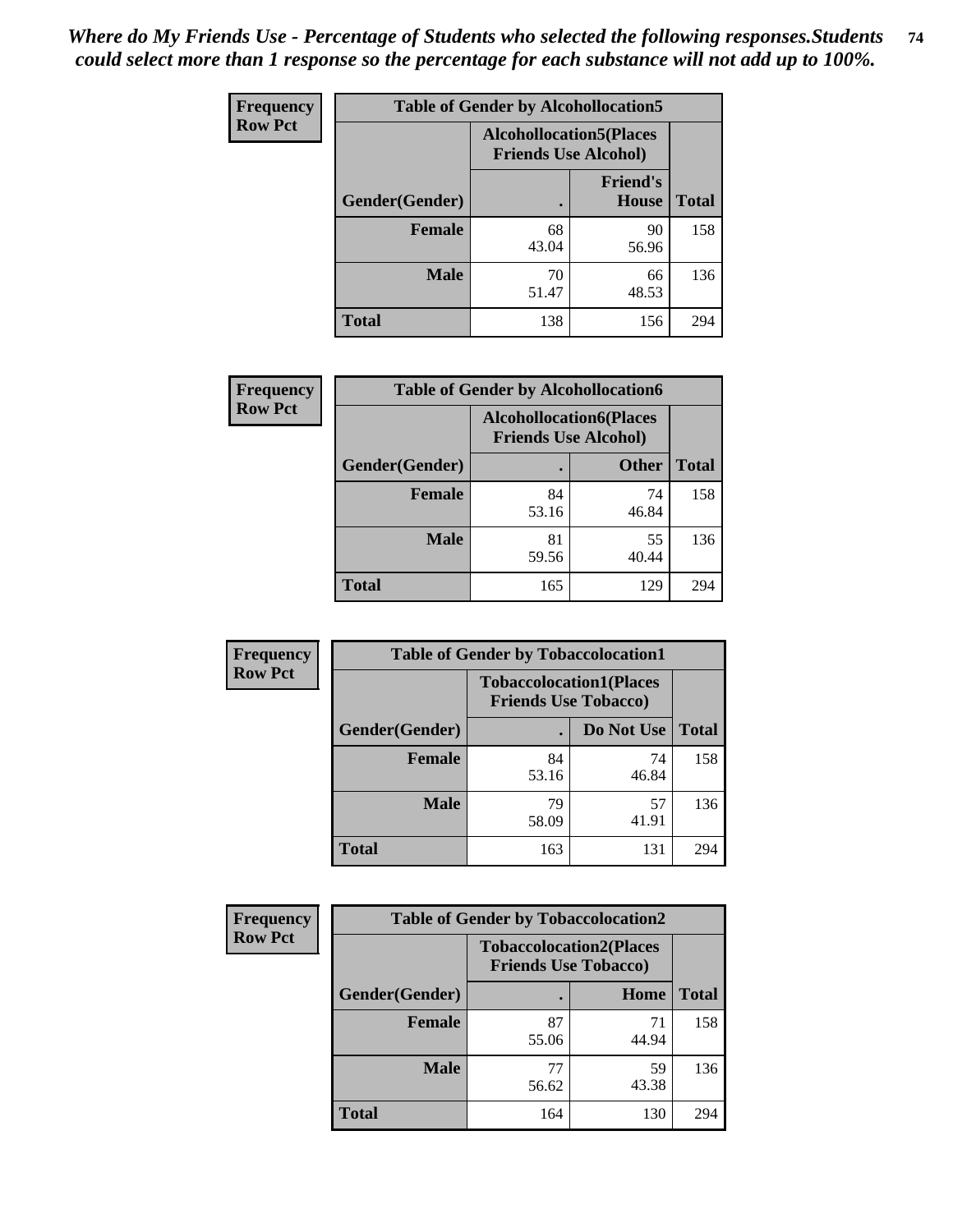| <b>Frequency</b> | <b>Table of Gender by Tobaccolocation3</b> |              |                                                               |              |
|------------------|--------------------------------------------|--------------|---------------------------------------------------------------|--------------|
| <b>Row Pct</b>   |                                            |              | <b>Tobaccolocation3(Places</b><br><b>Friends Use Tobacco)</b> |              |
|                  | Gender(Gender)                             |              | <b>School</b>                                                 | <b>Total</b> |
|                  | Female                                     | 113<br>71.52 | 45<br>28.48                                                   | 158          |
|                  | <b>Male</b>                                | 100<br>73.53 | 36<br>26.47                                                   | 136          |
|                  | <b>Total</b>                               | 213          | 81                                                            | 294          |

| <b>Frequency</b> | <b>Table of Gender by Tobaccolocation4</b> |                                                               |             |              |
|------------------|--------------------------------------------|---------------------------------------------------------------|-------------|--------------|
| <b>Row Pct</b>   |                                            | <b>Tobaccolocation4(Places</b><br><b>Friends Use Tobacco)</b> |             |              |
|                  | Gender(Gender)                             |                                                               | Car         | <b>Total</b> |
|                  | <b>Female</b>                              | 83<br>52.53                                                   | 75<br>47.47 | 158          |
|                  | <b>Male</b>                                | 75<br>55.15                                                   | 61<br>44.85 | 136          |
|                  | <b>Total</b>                               | 158                                                           | 136         | 294          |

| <b>Frequency</b> | <b>Table of Gender by Tobaccolocation5</b> |                                                               |                          |              |
|------------------|--------------------------------------------|---------------------------------------------------------------|--------------------------|--------------|
| <b>Row Pct</b>   |                                            | <b>Tobaccolocation5(Places</b><br><b>Friends Use Tobacco)</b> |                          |              |
|                  | Gender(Gender)                             |                                                               | <b>Friend's</b><br>House | <b>Total</b> |
|                  | <b>Female</b>                              | 81<br>51.27                                                   | 77<br>48.73              | 158          |
|                  | <b>Male</b>                                | 78<br>57.35                                                   | 58<br>42.65              | 136          |
|                  | <b>Total</b>                               | 159                                                           | 135                      | 294          |

| <b>Frequency</b> | <b>Table of Gender by Tobaccolocation6</b> |                                                               |              |              |
|------------------|--------------------------------------------|---------------------------------------------------------------|--------------|--------------|
| <b>Row Pct</b>   |                                            | <b>Tobaccolocation6(Places</b><br><b>Friends Use Tobacco)</b> |              |              |
|                  | Gender(Gender)                             |                                                               | <b>Other</b> | <b>Total</b> |
|                  | Female                                     | 94<br>59.49                                                   | 64<br>40.51  | 158          |
|                  | <b>Male</b>                                | 74<br>54.41                                                   | 62<br>45.59  | 136          |
|                  | <b>Total</b>                               | 168                                                           | 126          | 294          |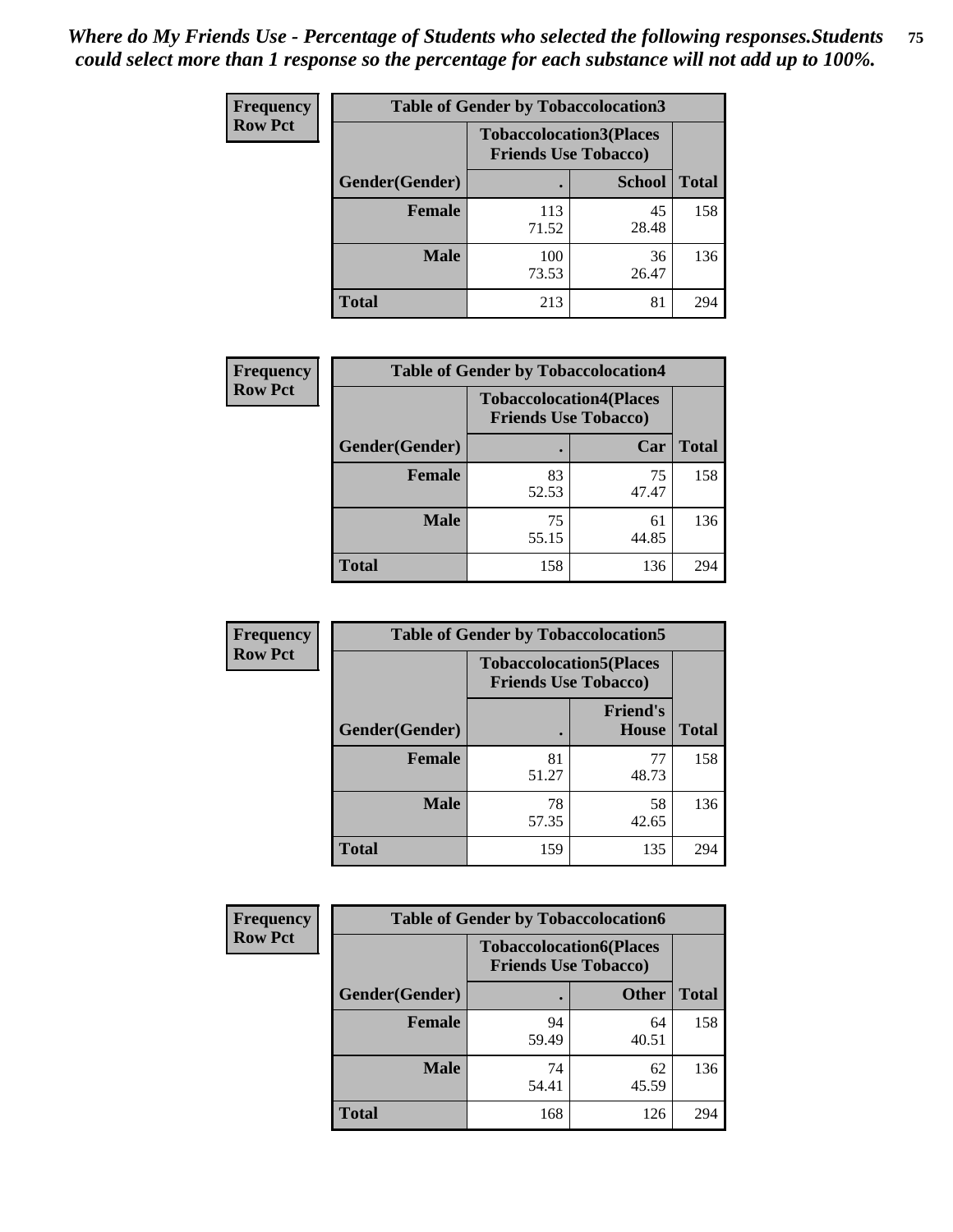| <b>Frequency</b> | <b>Table of Gender by Marijuanalocation1</b> |                                                                    |             |              |
|------------------|----------------------------------------------|--------------------------------------------------------------------|-------------|--------------|
| <b>Row Pct</b>   |                                              | <b>Marijuanalocation1(Places</b><br><b>Friends Use Marijuana</b> ) |             |              |
|                  | Gender(Gender)                               |                                                                    | Do Not Use  | <b>Total</b> |
|                  | <b>Female</b>                                | 97<br>61.39                                                        | 61<br>38.61 | 158          |
|                  | <b>Male</b>                                  | 89<br>65.44                                                        | 47<br>34.56 | 136          |
|                  | Total                                        | 186                                                                | 108         | 294          |

| <b>Frequency</b> | <b>Table of Gender by Marijuanalocation2</b> |                                                                    |             |              |  |
|------------------|----------------------------------------------|--------------------------------------------------------------------|-------------|--------------|--|
| <b>Row Pct</b>   |                                              | <b>Marijuanalocation2(Places</b><br><b>Friends Use Marijuana</b> ) |             |              |  |
|                  | Gender(Gender)                               |                                                                    | Home        | <b>Total</b> |  |
|                  | Female                                       | 88<br>55.70                                                        | 70<br>44.30 | 158          |  |
|                  | <b>Male</b>                                  | 77<br>56.62                                                        | 59<br>43.38 | 136          |  |
|                  | <b>Total</b>                                 | 165                                                                | 129         | 294          |  |

| Frequency      | <b>Table of Gender by Marijuanalocation3</b> |              |                                                                    |              |  |
|----------------|----------------------------------------------|--------------|--------------------------------------------------------------------|--------------|--|
| <b>Row Pct</b> |                                              |              | <b>Marijuanalocation3(Places</b><br><b>Friends Use Marijuana</b> ) |              |  |
|                | Gender(Gender)                               |              | <b>School</b>                                                      | <b>Total</b> |  |
|                | Female                                       | 125<br>79.11 | 33<br>20.89                                                        | 158          |  |
|                | <b>Male</b>                                  | 110<br>80.88 | 26<br>19.12                                                        | 136          |  |
|                | <b>Total</b>                                 | 235          | 59                                                                 | 294          |  |

| Frequency      | <b>Table of Gender by Marijuanalocation4</b> |                                |                                  |              |  |
|----------------|----------------------------------------------|--------------------------------|----------------------------------|--------------|--|
| <b>Row Pct</b> |                                              | <b>Friends Use Marijuana</b> ) | <b>Marijuanalocation4(Places</b> |              |  |
|                | Gender(Gender)                               |                                | Car                              | <b>Total</b> |  |
|                | Female                                       | 92<br>58.23                    | 66<br>41.77                      | 158          |  |
|                | <b>Male</b>                                  | 80<br>58.82                    | 56<br>41.18                      | 136          |  |
|                | <b>Total</b>                                 | 172                            | 122                              | 294          |  |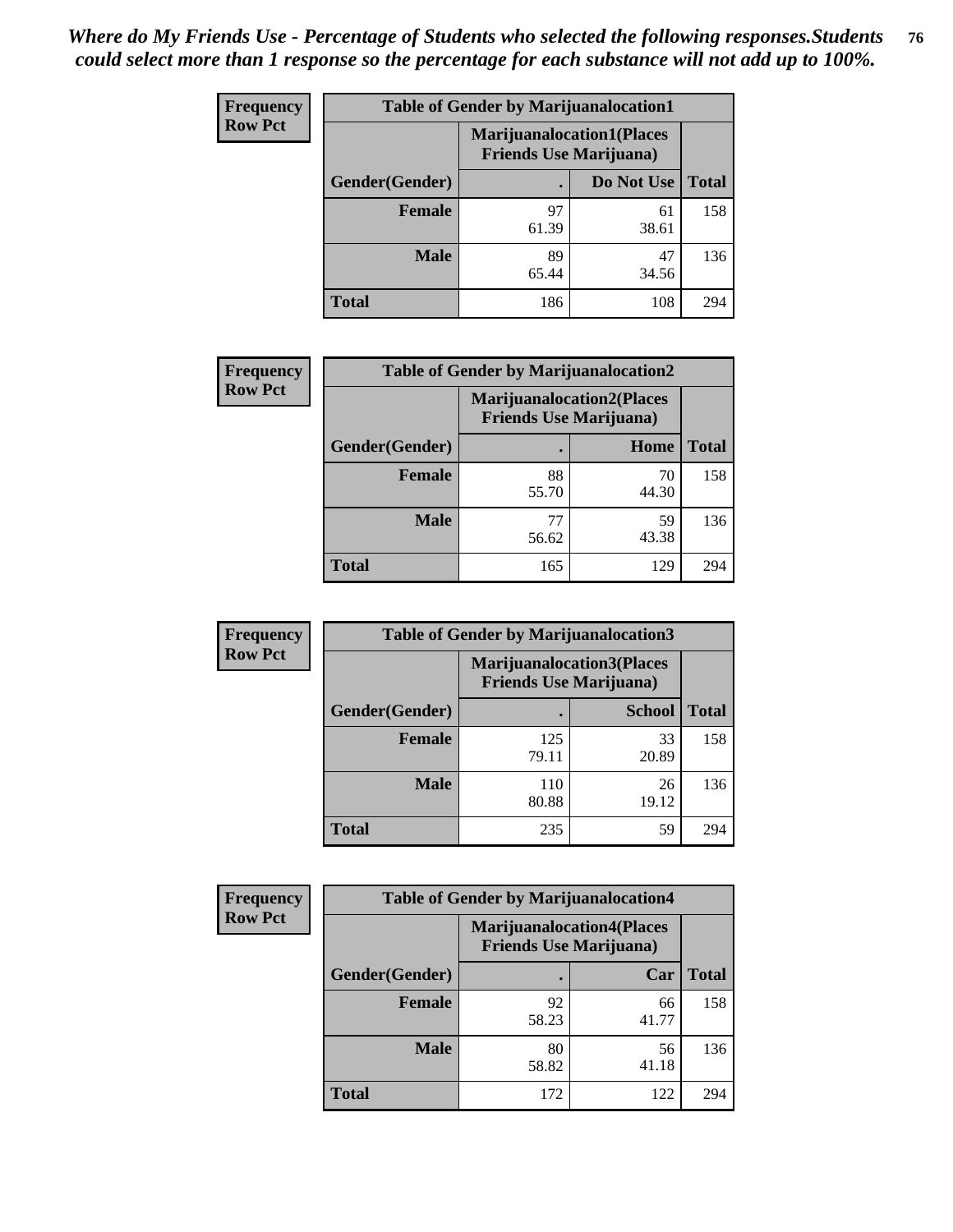| <b>Frequency</b> | <b>Table of Gender by Marijuanalocation5</b> |                                                                    |                          |              |
|------------------|----------------------------------------------|--------------------------------------------------------------------|--------------------------|--------------|
| <b>Row Pct</b>   |                                              | <b>Marijuanalocation5(Places</b><br><b>Friends Use Marijuana</b> ) |                          |              |
|                  | Gender(Gender)                               |                                                                    | <b>Friend's</b><br>House | <b>Total</b> |
|                  | <b>Female</b>                                | 70<br>44.30                                                        | 88<br>55.70              | 158          |
|                  | <b>Male</b>                                  | 64<br>47.06                                                        | 72<br>52.94              | 136          |
|                  | <b>Total</b>                                 | 134                                                                | 160                      | 294          |

| <b>Frequency</b> | <b>Table of Gender by Marijuanalocation6</b> |                                |                                  |              |
|------------------|----------------------------------------------|--------------------------------|----------------------------------|--------------|
| <b>Row Pct</b>   |                                              | <b>Friends Use Marijuana</b> ) | <b>Marijuanalocation6(Places</b> |              |
|                  | <b>Gender</b> (Gender)                       |                                | <b>Other</b>                     | <b>Total</b> |
|                  | Female                                       | 91<br>57.59                    | 67<br>42.41                      | 158          |
|                  | <b>Male</b>                                  | 70<br>51.47                    | 66<br>48.53                      | 136          |
|                  | Total                                        | 161                            | 133                              | 294          |

| <b>Frequency</b> | <b>Table of Gender by Otherdruglocation1</b> |                                                                                |              |              |
|------------------|----------------------------------------------|--------------------------------------------------------------------------------|--------------|--------------|
| <b>Row Pct</b>   |                                              | <b>Otherdruglocation1(Places</b><br><b>Friends Use Other Illegal</b><br>Drugs) |              |              |
|                  | Gender(Gender)                               |                                                                                | Do Not Use   | <b>Total</b> |
|                  | Female                                       | 40<br>25.32                                                                    | 118<br>74.68 | 158          |
|                  | <b>Male</b>                                  | 33<br>24.26                                                                    | 103<br>75.74 | 136          |
|                  | <b>Total</b>                                 | 73                                                                             | 221          | 294          |

| <b>Frequency</b> | <b>Table of Gender by Otherdruglocation2</b> |                                            |                                  |              |
|------------------|----------------------------------------------|--------------------------------------------|----------------------------------|--------------|
| <b>Row Pct</b>   |                                              | <b>Friends Use Other Illegal</b><br>Drugs) | <b>Otherdruglocation2(Places</b> |              |
|                  | Gender(Gender)                               |                                            | Home                             | <b>Total</b> |
|                  | Female                                       | 134<br>84.81                               | 24<br>15.19                      | 158          |
|                  | <b>Male</b>                                  | 111<br>81.62                               | 25<br>18.38                      | 136          |
|                  | <b>Total</b>                                 | 245                                        | 49                               | 294          |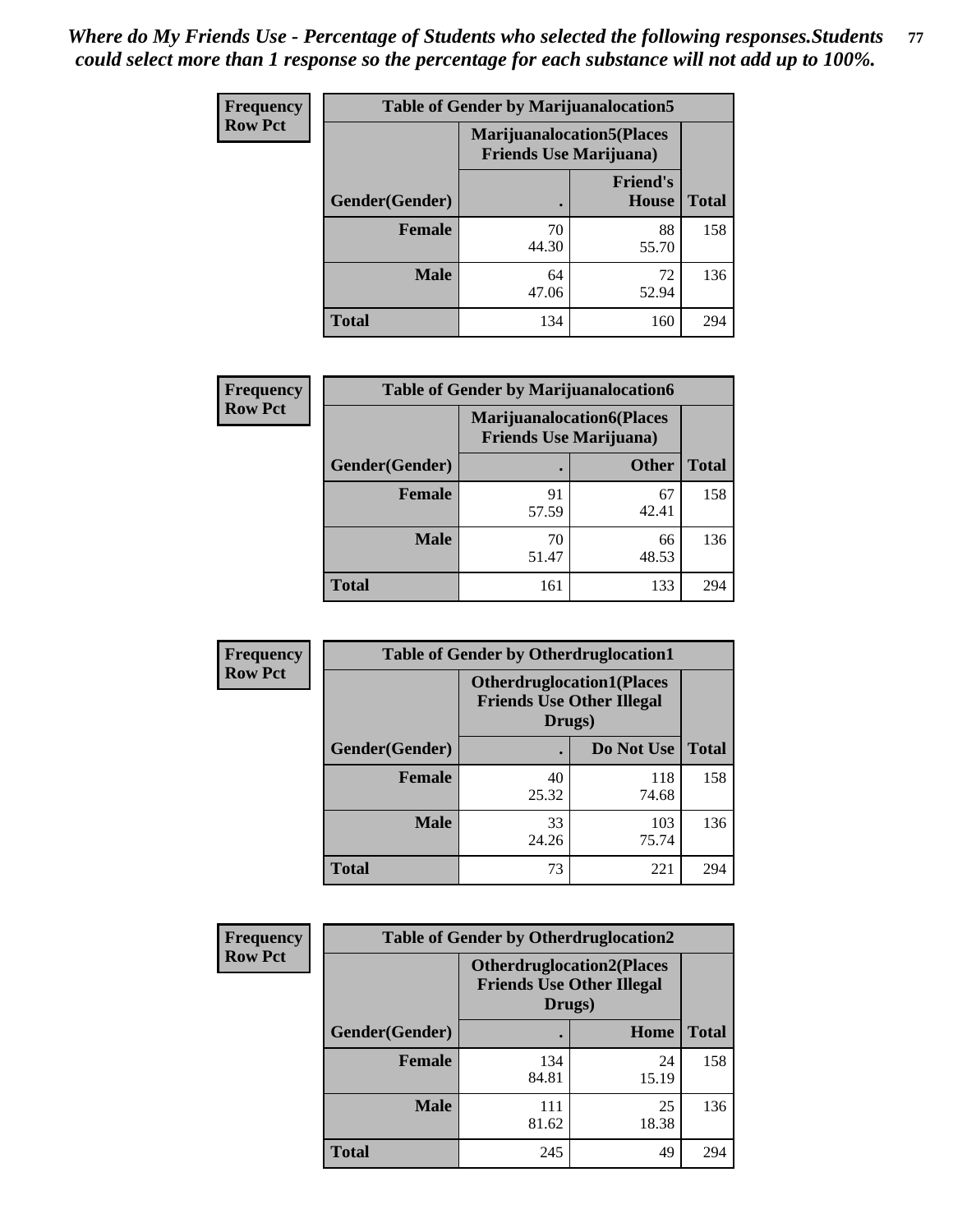| <b>Frequency</b> | <b>Table of Gender by Otherdruglocation3</b> |                                                                                |               |              |
|------------------|----------------------------------------------|--------------------------------------------------------------------------------|---------------|--------------|
| <b>Row Pct</b>   |                                              | <b>Otherdruglocation3(Places</b><br><b>Friends Use Other Illegal</b><br>Drugs) |               |              |
|                  | Gender(Gender)                               |                                                                                | <b>School</b> | <b>Total</b> |
|                  | <b>Female</b>                                | 144<br>91.14                                                                   | 14<br>8.86    | 158          |
|                  | <b>Male</b>                                  | 129<br>94.85                                                                   | 5.15          | 136          |
|                  | <b>Total</b>                                 | 273                                                                            | 21            | 294          |

| <b>Frequency</b> |                | <b>Table of Gender by Otherdruglocation4</b> |                                  |              |
|------------------|----------------|----------------------------------------------|----------------------------------|--------------|
| <b>Row Pct</b>   |                | <b>Friends Use Other Illegal</b><br>Drugs)   | <b>Otherdruglocation4(Places</b> |              |
|                  | Gender(Gender) |                                              | Car                              | <b>Total</b> |
|                  | <b>Female</b>  | 138<br>87.34                                 | 20<br>12.66                      | 158          |
|                  | <b>Male</b>    | 118<br>86.76                                 | 18<br>13.24                      | 136          |
|                  | <b>Total</b>   | 256                                          | 38                               | 294          |

| Frequency      | <b>Table of Gender by Otherdruglocation5</b> |                                            |                                  |              |
|----------------|----------------------------------------------|--------------------------------------------|----------------------------------|--------------|
| <b>Row Pct</b> |                                              | <b>Friends Use Other Illegal</b><br>Drugs) | <b>Otherdruglocation5(Places</b> |              |
|                | Gender(Gender)                               |                                            | <b>Friend's</b><br><b>House</b>  | <b>Total</b> |
|                | <b>Female</b>                                | 125<br>79.11                               | 33<br>20.89                      | 158          |
|                | <b>Male</b>                                  | 110<br>80.88                               | 26<br>19.12                      | 136          |
|                | <b>Total</b>                                 | 235                                        | 59                               | 294          |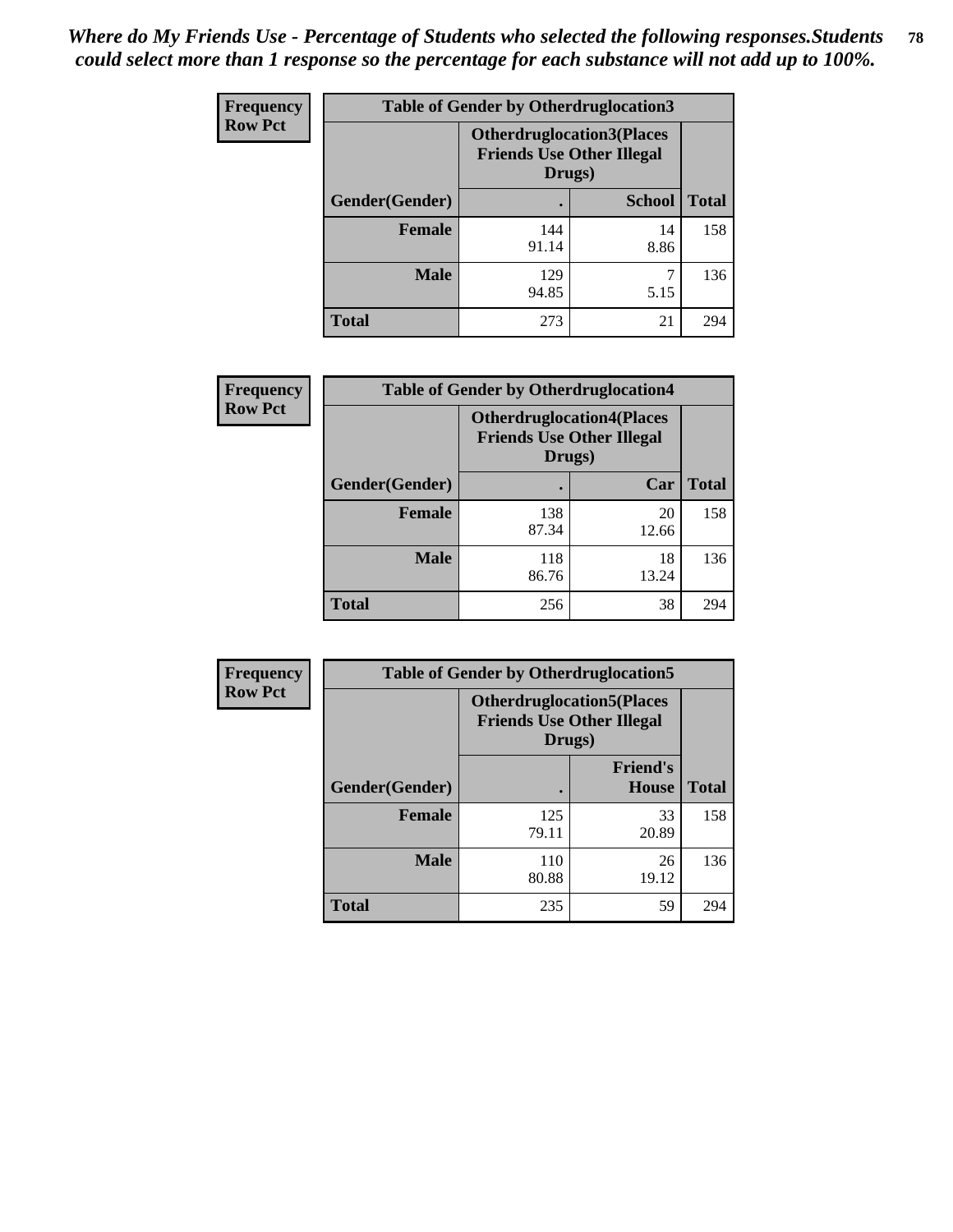| Frequency      | <b>Table of Gender by Otherdruglocation6</b> |                                            |                                  |              |
|----------------|----------------------------------------------|--------------------------------------------|----------------------------------|--------------|
| <b>Row Pct</b> |                                              | <b>Friends Use Other Illegal</b><br>Drugs) | <b>Otherdruglocation6(Places</b> |              |
|                | Gender(Gender)                               |                                            | <b>Other</b>                     | <b>Total</b> |
|                | <b>Female</b>                                | 125<br>79.11                               | 33<br>20.89                      | 158          |
|                | <b>Male</b>                                  | 117<br>86.03                               | 19<br>13.97                      | 136          |
|                | <b>Total</b>                                 | 242                                        | 52                               | 294          |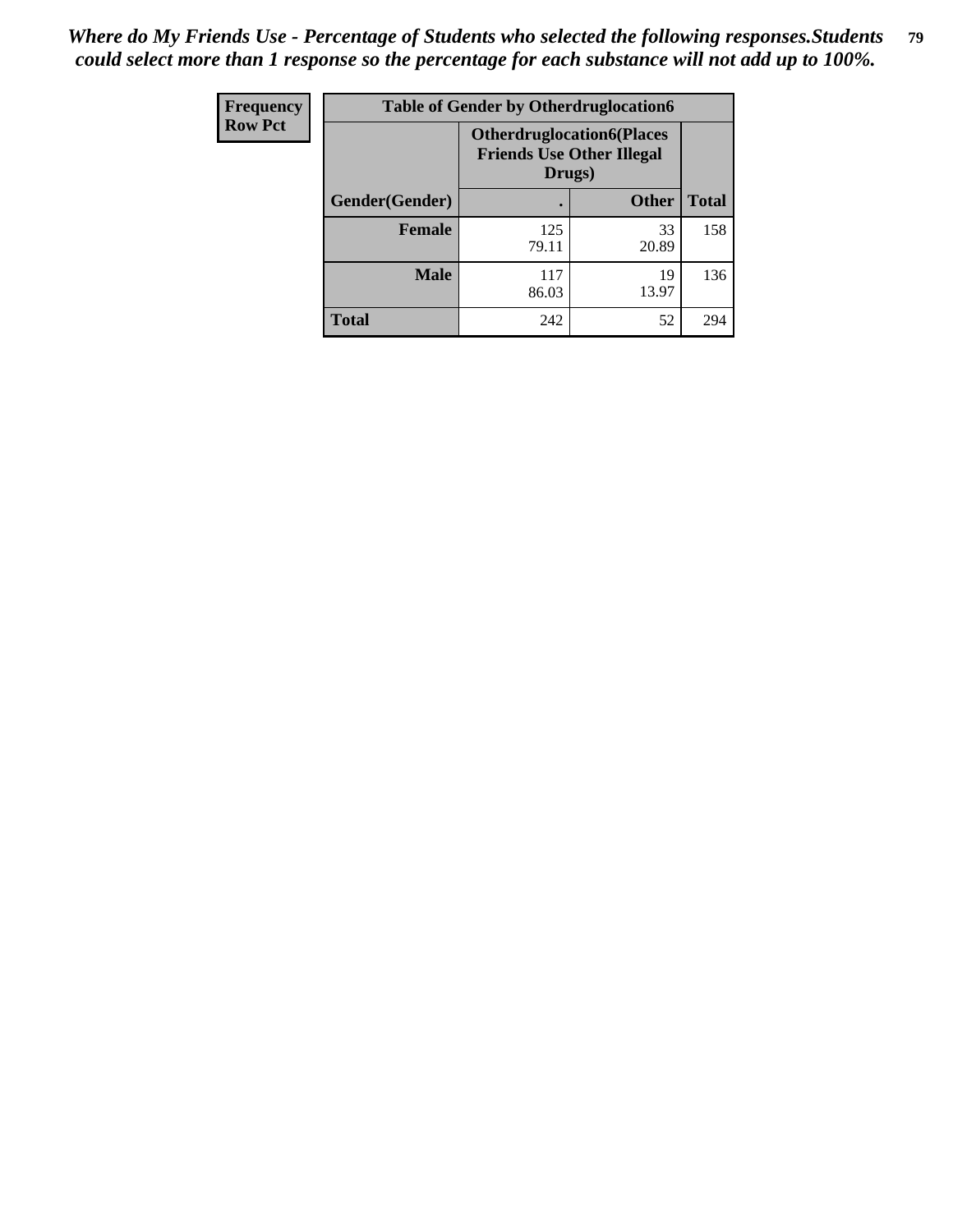| <b>Frequency</b> | <b>Table of Gender by Alcoholtime1</b> |                                                          |                      |              |
|------------------|----------------------------------------|----------------------------------------------------------|----------------------|--------------|
| <b>Row Pct</b>   |                                        | <b>Alcoholtime1(Times</b><br><b>Friends Use Alcohol)</b> |                      |              |
|                  | Gender(Gender)                         | ٠                                                        | Do Not<br><b>Use</b> | <b>Total</b> |
|                  | <b>Female</b>                          | 114<br>72.15                                             | 44<br>27.85          | 158          |
|                  | <b>Male</b>                            | 98<br>72.06                                              | 38<br>27.94          | 136          |
|                  | <b>Total</b>                           | 212                                                      | 82                   | 294          |

| Frequency      | <b>Table of Gender by Alcoholtime2</b> |                                                          |                            |              |
|----------------|----------------------------------------|----------------------------------------------------------|----------------------------|--------------|
| <b>Row Pct</b> |                                        | <b>Alcoholtime2(Times</b><br><b>Friends Use Alcohol)</b> |                            |              |
|                | Gender(Gender)                         |                                                          | <b>On Way</b><br>to School | <b>Total</b> |
|                | <b>Female</b>                          | 146<br>92.41                                             | 12<br>7.59                 | 158          |
|                | <b>Male</b>                            | 128<br>94.12                                             | 8<br>5.88                  | 136          |
|                | <b>Total</b>                           | 274                                                      | 20                         | 294          |

| <b>Frequency</b> | <b>Table of Gender by Alcoholtime3</b> |                                                          |                                |              |
|------------------|----------------------------------------|----------------------------------------------------------|--------------------------------|--------------|
| <b>Row Pct</b>   |                                        | <b>Alcoholtime3(Times</b><br><b>Friends Use Alcohol)</b> |                                |              |
|                  | Gender(Gender)                         |                                                          | <b>During</b><br><b>School</b> | <b>Total</b> |
|                  | Female                                 | 146<br>92.41                                             | 12<br>7.59                     | 158          |
|                  | <b>Male</b>                            | 129<br>94.85                                             | 5.15                           | 136          |
|                  | <b>Total</b>                           | 275                                                      | 19                             | 294          |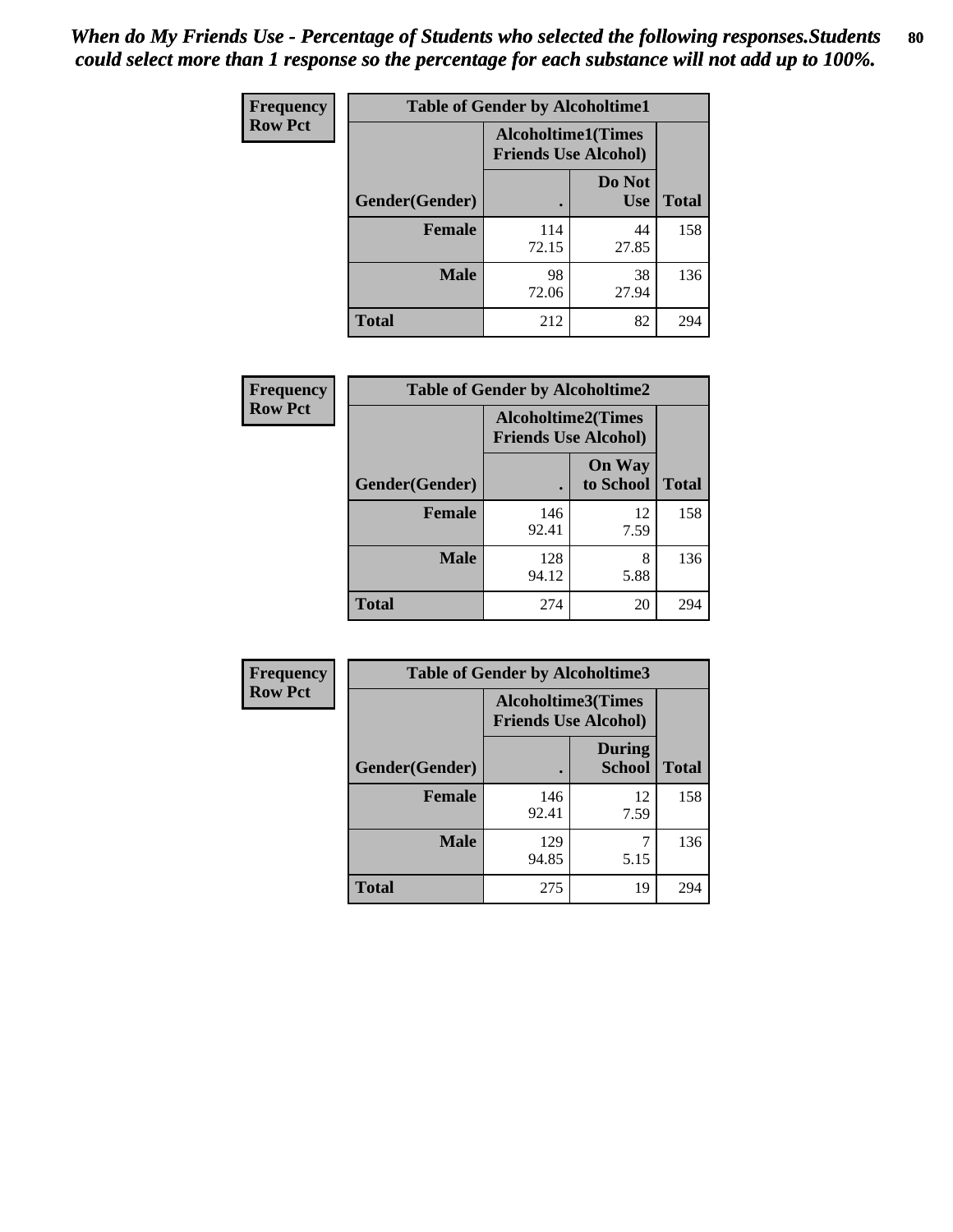*When do My Friends Use - Percentage of Students who selected the following responses.Students could select more than 1 response so the percentage for each substance will not add up to 100%.* **81**

| <b>Frequency</b> | <b>Table of Gender by Alcoholtime4</b> |                                                          |                                                       |              |
|------------------|----------------------------------------|----------------------------------------------------------|-------------------------------------------------------|--------------|
| <b>Row Pct</b>   |                                        | <b>Alcoholtime4(Times</b><br><b>Friends Use Alcohol)</b> |                                                       |              |
|                  | Gender(Gender)                         |                                                          | <b>On Way</b><br>Home<br><b>From</b><br><b>School</b> | <b>Total</b> |
|                  | <b>Female</b>                          | 142<br>89.87                                             | 16<br>10.13                                           | 158          |
|                  | <b>Male</b>                            | 131<br>96.32                                             | 5<br>3.68                                             | 136          |
|                  | <b>Total</b>                           | 273                                                      | 21                                                    | 294          |

| <b>Frequency</b> | <b>Table of Gender by Alcoholtime5</b> |                                                           |             |              |
|------------------|----------------------------------------|-----------------------------------------------------------|-------------|--------------|
| <b>Row Pct</b>   |                                        | <b>Alcoholtime5</b> (Times<br><b>Friends Use Alcohol)</b> |             |              |
|                  | Gender(Gender)                         |                                                           | Weeknights  | <b>Total</b> |
|                  | <b>Female</b>                          | 110<br>69.62                                              | 48<br>30.38 | 158          |
|                  | <b>Male</b>                            | 93<br>68.38                                               | 43<br>31.62 | 136          |
|                  | <b>Total</b>                           | 203                                                       | 91          | 294          |

| <b>Frequency</b> |                | <b>Table of Gender by Alcoholtime6</b> |                                                           |              |
|------------------|----------------|----------------------------------------|-----------------------------------------------------------|--------------|
| <b>Row Pct</b>   |                |                                        | <b>Alcoholtime6</b> (Times<br><b>Friends Use Alcohol)</b> |              |
|                  | Gender(Gender) |                                        | Weekends                                                  | <b>Total</b> |
|                  | Female         | 42<br>26.58                            | 116<br>73.42                                              | 158          |
|                  | <b>Male</b>    | 43<br>31.62                            | 93<br>68.38                                               | 136          |
|                  | <b>Total</b>   | 85                                     | 209                                                       | 294          |

| Frequency      | <b>Table of Gender by Tobaccotime1</b> |                                                          |                      |              |
|----------------|----------------------------------------|----------------------------------------------------------|----------------------|--------------|
| <b>Row Pct</b> |                                        | <b>Tobaccotime1(Times</b><br><b>Friends Use Tobacco)</b> |                      |              |
|                | Gender(Gender)                         |                                                          | Do Not<br><b>Use</b> | <b>Total</b> |
|                | <b>Female</b>                          | 83<br>52.53                                              | 75<br>47.47          | 158          |
|                | <b>Male</b>                            | 79<br>58.09                                              | 57<br>41.91          | 136          |
|                | <b>Total</b>                           | 162                                                      | 132                  | 294          |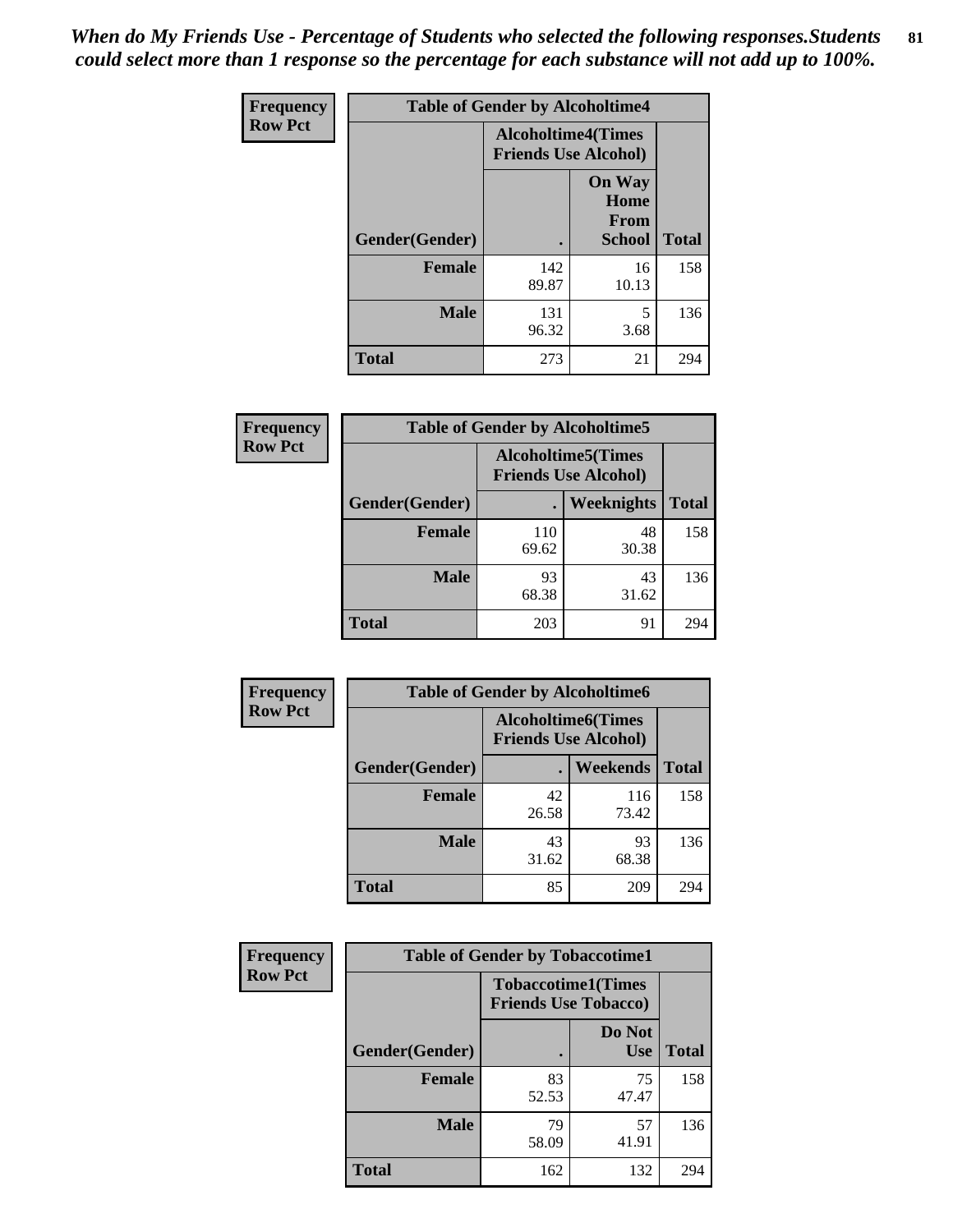| <b>Frequency</b> | <b>Table of Gender by Tobaccotime2</b> |                             |                            |              |
|------------------|----------------------------------------|-----------------------------|----------------------------|--------------|
| <b>Row Pct</b>   |                                        | <b>Friends Use Tobacco)</b> | <b>Tobaccotime2(Times</b>  |              |
|                  | Gender(Gender)                         |                             | <b>On Way</b><br>to School | <b>Total</b> |
|                  | <b>Female</b>                          | 101<br>63.92                | 57<br>36.08                | 158          |
|                  | <b>Male</b>                            | 83<br>61.03                 | 53<br>38.97                | 136          |
|                  | <b>Total</b>                           | 184                         | 110                        | 294          |

| <b>Frequency</b> | <b>Table of Gender by Tobaccotime3</b> |                                                          |                                |              |
|------------------|----------------------------------------|----------------------------------------------------------|--------------------------------|--------------|
| <b>Row Pct</b>   |                                        | <b>Tobaccotime3(Times</b><br><b>Friends Use Tobacco)</b> |                                |              |
|                  | Gender(Gender)                         |                                                          | <b>During</b><br><b>School</b> | <b>Total</b> |
|                  | <b>Female</b>                          | 121<br>76.58                                             | 37<br>23.42                    | 158          |
|                  | <b>Male</b>                            | 100<br>73.53                                             | 36<br>26.47                    | 136          |
|                  | <b>Total</b>                           | 221                                                      | 73                             | 294          |

| <b>Frequency</b> | <b>Table of Gender by Tobaccotime4</b> |                                                          |                                                       |              |
|------------------|----------------------------------------|----------------------------------------------------------|-------------------------------------------------------|--------------|
| <b>Row Pct</b>   |                                        | <b>Tobaccotime4(Times</b><br><b>Friends Use Tobacco)</b> |                                                       |              |
|                  | Gender(Gender)                         |                                                          | <b>On Way</b><br>Home<br><b>From</b><br><b>School</b> | <b>Total</b> |
|                  | <b>Female</b>                          | 142<br>89.87                                             | 16<br>10.13                                           | 158          |
|                  | <b>Male</b>                            | 131<br>96.32                                             | 5<br>3.68                                             | 136          |
|                  | <b>Total</b>                           | 273                                                      | 21                                                    | 294          |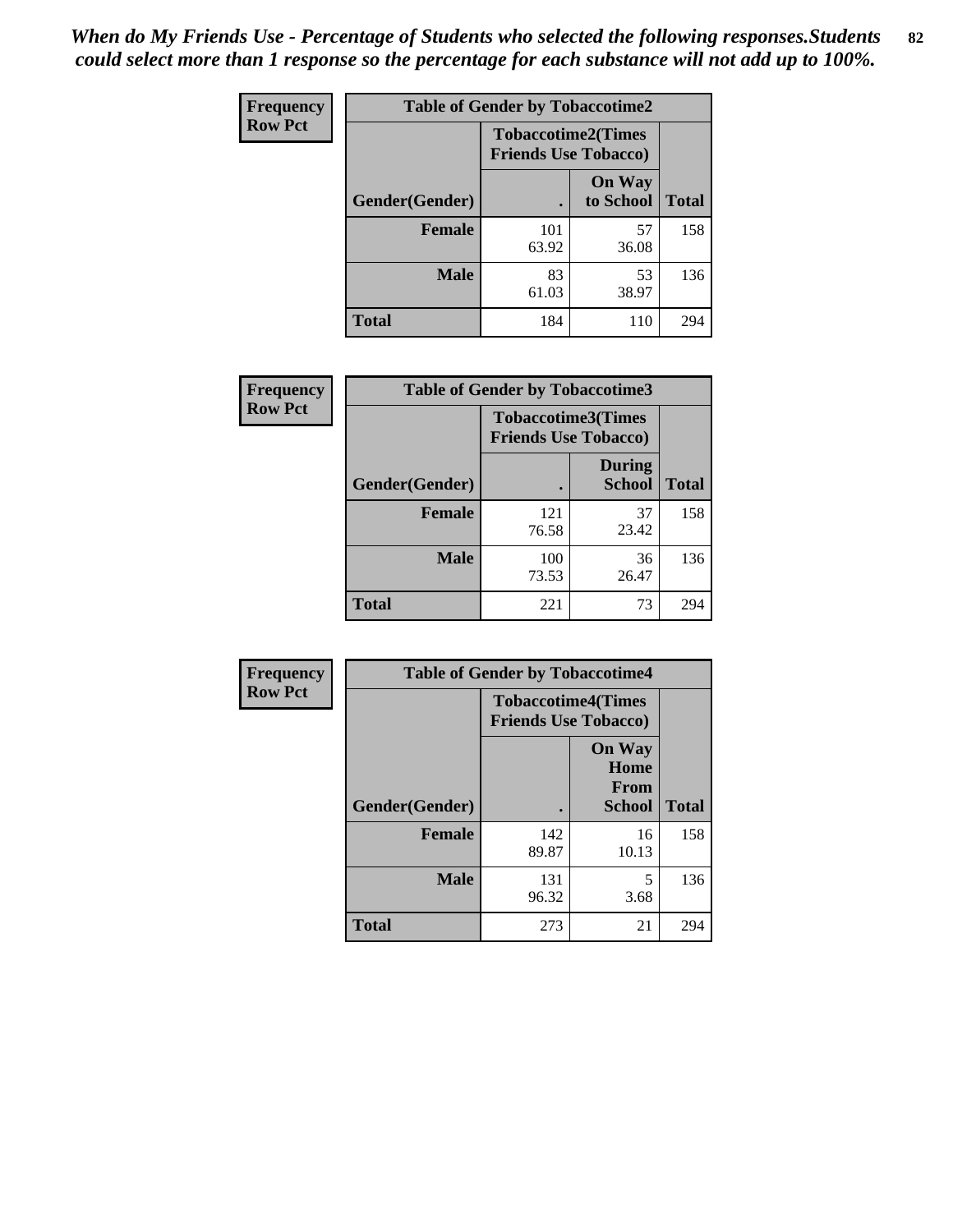| Frequency      | <b>Table of Gender by Tobaccotime5</b> |             |                                                           |              |  |
|----------------|----------------------------------------|-------------|-----------------------------------------------------------|--------------|--|
| <b>Row Pct</b> |                                        |             | <b>Tobaccotime5</b> (Times<br><b>Friends Use Tobacco)</b> |              |  |
|                | Gender(Gender)                         |             | Weeknights                                                | <b>Total</b> |  |
|                | <b>Female</b>                          | 81<br>51.27 | 77<br>48.73                                               | 158          |  |
|                | <b>Male</b>                            | 73<br>53.68 | 63<br>46.32                                               | 136          |  |
|                | <b>Total</b>                           | 154         | 140                                                       | 294          |  |

| <b>Frequency</b> |                | <b>Table of Gender by Tobaccotime6</b>                   |             |              |
|------------------|----------------|----------------------------------------------------------|-------------|--------------|
| <b>Row Pct</b>   |                | <b>Tobaccotime6(Times</b><br><b>Friends Use Tobacco)</b> |             |              |
|                  | Gender(Gender) |                                                          | Weekends    | <b>Total</b> |
|                  | Female         | 76<br>48.10                                              | 82<br>51.90 | 158          |
|                  | <b>Male</b>    | 74<br>54.41                                              | 62<br>45.59 | 136          |
|                  | <b>Total</b>   | 150                                                      | 144         | 294          |

| <b>Frequency</b> | <b>Table of Gender by Marijuanatime1</b> |                                |                             |              |
|------------------|------------------------------------------|--------------------------------|-----------------------------|--------------|
| <b>Row Pct</b>   |                                          | <b>Friends Use Marijuana</b> ) | <b>Marijuanatime1(Times</b> |              |
|                  | Gender(Gender)                           |                                | Do Not Use                  | <b>Total</b> |
|                  | <b>Female</b>                            | 90<br>56.96                    | 68<br>43.04                 | 158          |
|                  | <b>Male</b>                              | 82<br>60.29                    | 54<br>39.71                 | 136          |
|                  | <b>Total</b>                             | 172                            | 122                         | 294          |

| <b>Frequency</b> | <b>Table of Gender by Marijuanatime2</b> |                                                        |                            |              |
|------------------|------------------------------------------|--------------------------------------------------------|----------------------------|--------------|
| <b>Row Pct</b>   |                                          | Marijuanatime2(Times<br><b>Friends Use Marijuana</b> ) |                            |              |
|                  | Gender(Gender)                           |                                                        | On Way to<br><b>School</b> | <b>Total</b> |
|                  | <b>Female</b>                            | 113<br>71.52                                           | 45<br>28.48                | 158          |
|                  | <b>Male</b>                              | 101<br>74.26                                           | 35<br>25.74                | 136          |
|                  | <b>Total</b>                             | 214                                                    | 80                         | 294          |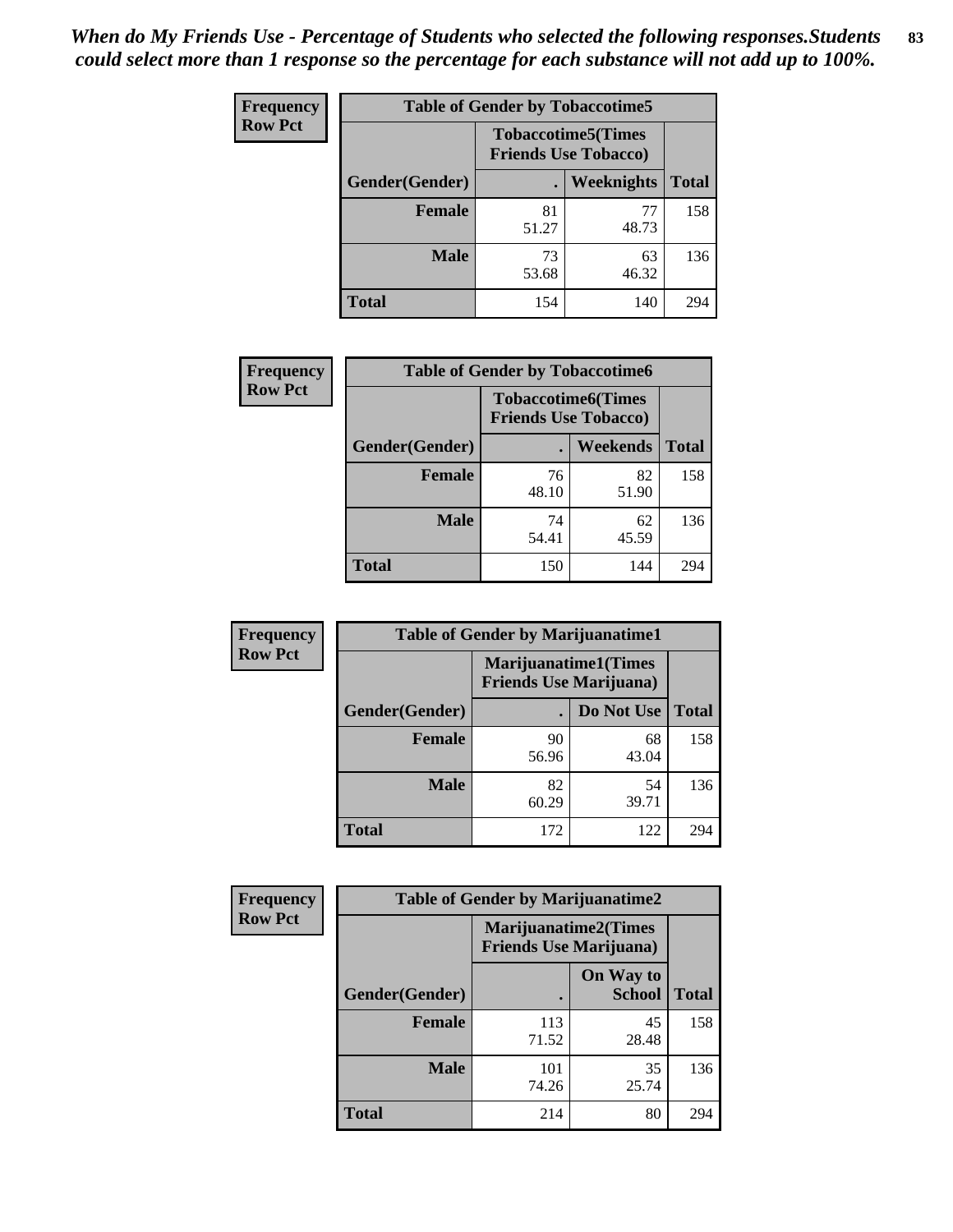| Frequency      | <b>Table of Gender by Marijuanatime3</b> |                                                        |                                |              |
|----------------|------------------------------------------|--------------------------------------------------------|--------------------------------|--------------|
| <b>Row Pct</b> |                                          | Marijuanatime3(Times<br><b>Friends Use Marijuana</b> ) |                                |              |
|                | Gender(Gender)                           |                                                        | <b>During</b><br><b>School</b> | <b>Total</b> |
|                | <b>Female</b>                            | 127<br>80.38                                           | 31<br>19.62                    | 158          |
|                | <b>Male</b>                              | 109<br>80.15                                           | 27<br>19.85                    | 136          |
|                | <b>Total</b>                             | 236                                                    | 58                             | 294          |

| Frequency      | <b>Table of Gender by Marijuanatime4</b> |                                                               |                                                       |              |
|----------------|------------------------------------------|---------------------------------------------------------------|-------------------------------------------------------|--------------|
| <b>Row Pct</b> |                                          | <b>Marijuanatime4(Times</b><br><b>Friends Use Marijuana</b> ) |                                                       |              |
|                | Gender(Gender)                           |                                                               | <b>On Way</b><br>Home<br><b>From</b><br><b>School</b> | <b>Total</b> |
|                | <b>Female</b>                            | 106<br>67.09                                                  | 52<br>32.91                                           | 158          |
|                | <b>Male</b>                              | 97<br>71.32                                                   | 39<br>28.68                                           | 136          |
|                | <b>Total</b>                             | 203                                                           | 91                                                    | 294          |

| Frequency      | <b>Table of Gender by Marijuanatime5</b> |                                                                |             |              |  |
|----------------|------------------------------------------|----------------------------------------------------------------|-------------|--------------|--|
| <b>Row Pct</b> |                                          | <b>Marijuanatime5</b> (Times<br><b>Friends Use Marijuana</b> ) |             |              |  |
|                | Gender(Gender)                           |                                                                | Weeknights  | <b>Total</b> |  |
|                | <b>Female</b>                            | 84<br>53.16                                                    | 74<br>46.84 | 158          |  |
|                | <b>Male</b>                              | 70<br>51.47                                                    | 66<br>48.53 | 136          |  |
|                | <b>Total</b>                             | 154                                                            | 140         | 294          |  |

| Frequency      | <b>Table of Gender by Marijuanatime6</b> |                                                               |             |              |  |
|----------------|------------------------------------------|---------------------------------------------------------------|-------------|--------------|--|
| <b>Row Pct</b> |                                          | <b>Marijuanatime6(Times</b><br><b>Friends Use Marijuana</b> ) |             |              |  |
|                | Gender(Gender)                           |                                                               | Weekends    | <b>Total</b> |  |
|                | <b>Female</b>                            | 68<br>43.04                                                   | 90<br>56.96 | 158          |  |
|                | <b>Male</b>                              | 62<br>45.59                                                   | 74<br>54.41 | 136          |  |
|                | <b>Total</b>                             | 130                                                           | 164         | 294          |  |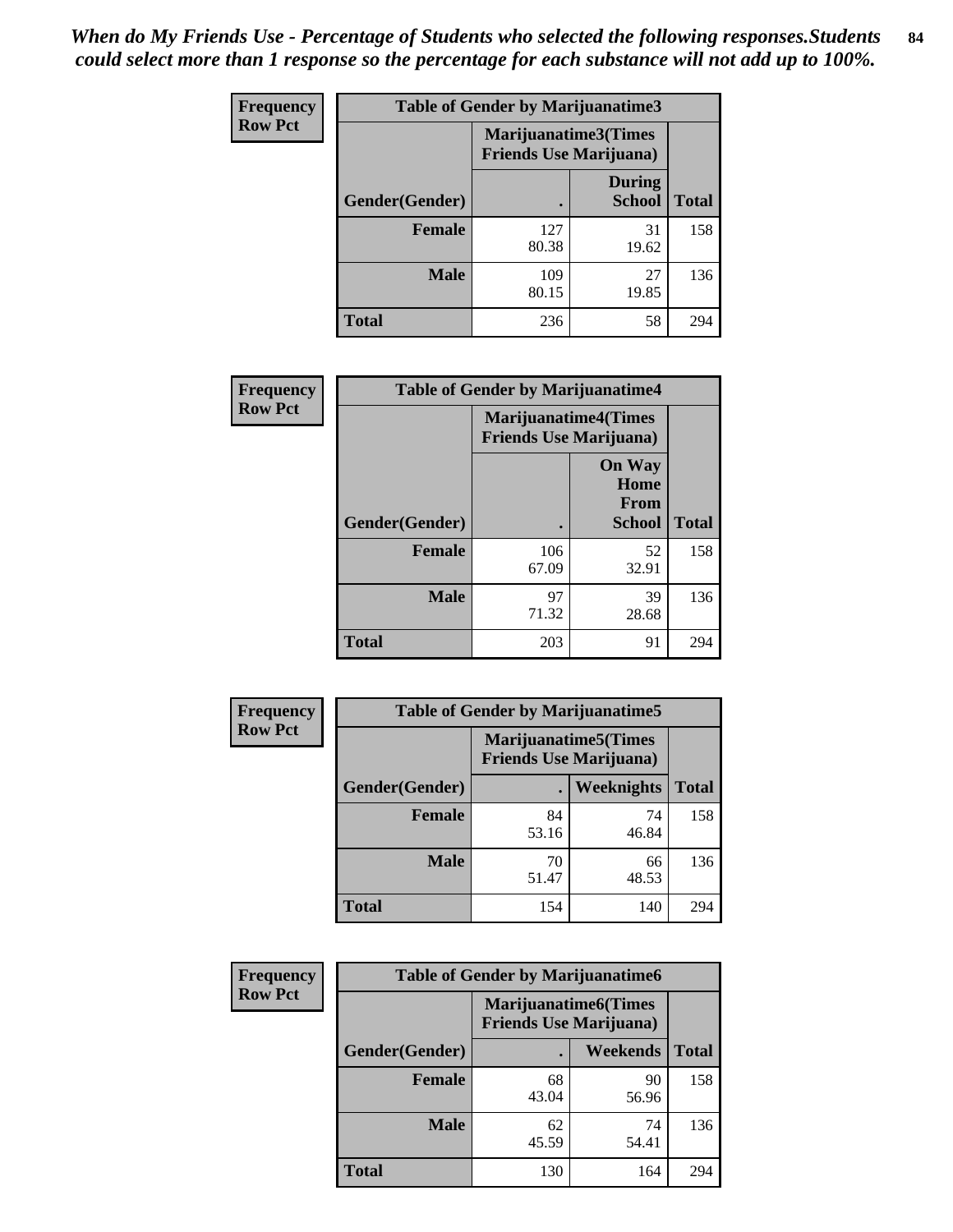*When do My Friends Use - Percentage of Students who selected the following responses.Students could select more than 1 response so the percentage for each substance will not add up to 100%.* **85**

| <b>Frequency</b> | <b>Table of Gender by Otherdrugtime1</b> |                                                    |                              |              |
|------------------|------------------------------------------|----------------------------------------------------|------------------------------|--------------|
| <b>Row Pct</b>   |                                          | <b>Friends Use Other</b><br><b>Illegal Drugs</b> ) | <b>Otherdrugtime1</b> (Times |              |
|                  | Gender(Gender)                           |                                                    | Do Not Use                   | <b>Total</b> |
|                  | <b>Female</b>                            | 34<br>21.52                                        | 124<br>78.48                 | 158          |
|                  | <b>Male</b>                              | 27<br>19.85                                        | 109<br>80.15                 | 136          |
|                  | <b>Total</b>                             | 61                                                 | 233                          | 294          |

| <b>Frequency</b> | <b>Table of Gender by Otherdrugtime2</b> |                                                    |                             |              |
|------------------|------------------------------------------|----------------------------------------------------|-----------------------------|--------------|
| <b>Row Pct</b>   |                                          | <b>Friends Use Other</b><br><b>Illegal Drugs</b> ) | <b>Otherdrugtime2(Times</b> |              |
|                  | Gender(Gender)                           |                                                    | On Way to<br><b>School</b>  | <b>Total</b> |
|                  | <b>Female</b>                            | 142<br>89.87                                       | 16<br>10.13                 | 158          |
|                  | <b>Male</b>                              | 130<br>95.59                                       | 6<br>4.41                   | 136          |
|                  | <b>Total</b>                             | 272                                                | 22                          | 294          |

| <b>Frequency</b> |                | <b>Table of Gender by Otherdrugtime3</b>           |                                |              |
|------------------|----------------|----------------------------------------------------|--------------------------------|--------------|
| <b>Row Pct</b>   |                | <b>Friends Use Other</b><br><b>Illegal Drugs</b> ) | Otherdrugtime3(Times           |              |
|                  | Gender(Gender) |                                                    | <b>During</b><br><b>School</b> | <b>Total</b> |
|                  | <b>Female</b>  | 147<br>93.04                                       | 11<br>6.96                     | 158          |
|                  | <b>Male</b>    | 129<br>94.85                                       | 7<br>5.15                      | 136          |
|                  | <b>Total</b>   | 276                                                | 18                             | 294          |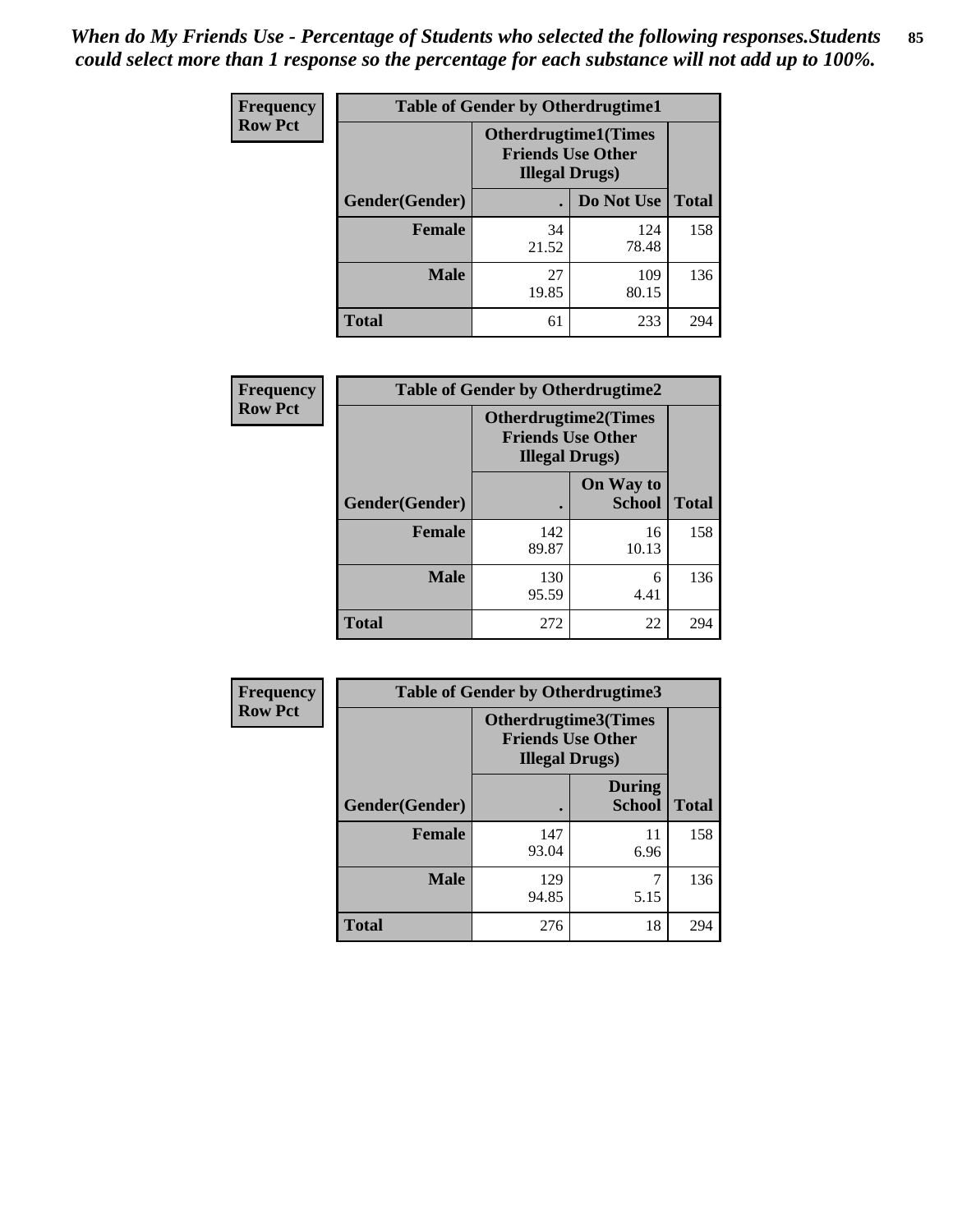*When do My Friends Use - Percentage of Students who selected the following responses.Students could select more than 1 response so the percentage for each substance will not add up to 100%.* **86**

| <b>Frequency</b> | <b>Table of Gender by Otherdrugtime4</b> |                                                                                   |                                                       |              |
|------------------|------------------------------------------|-----------------------------------------------------------------------------------|-------------------------------------------------------|--------------|
| <b>Row Pct</b>   |                                          | <b>Otherdrugtime4(Times</b><br><b>Friends Use Other</b><br><b>Illegal Drugs</b> ) |                                                       |              |
|                  | Gender(Gender)                           |                                                                                   | <b>On Way</b><br>Home<br><b>From</b><br><b>School</b> | <b>Total</b> |
|                  | <b>Female</b>                            | 140<br>88.61                                                                      | 18<br>11.39                                           | 158          |
|                  | <b>Male</b>                              | 126<br>92.65                                                                      | 10<br>7.35                                            | 136          |
|                  | <b>Total</b>                             | 266                                                                               | 28                                                    | 294          |

| Frequency      | <b>Table of Gender by Otherdrugtime5</b> |                                                                                    |             |              |
|----------------|------------------------------------------|------------------------------------------------------------------------------------|-------------|--------------|
| <b>Row Pct</b> |                                          | <b>Otherdrugtime5</b> (Times<br><b>Friends Use Other</b><br><b>Illegal Drugs</b> ) |             |              |
|                | Gender(Gender)                           |                                                                                    | Weeknights  | <b>Total</b> |
|                | <b>Female</b>                            | 130<br>82.28                                                                       | 28<br>17.72 | 158          |
|                | <b>Male</b>                              | 118<br>86.76                                                                       | 18<br>13.24 | 136          |
|                | <b>Total</b>                             | 248                                                                                | 46          | 294          |

| <b>Frequency</b> | <b>Table of Gender by Otherdrugtime6</b> |                                                                                   |             |              |
|------------------|------------------------------------------|-----------------------------------------------------------------------------------|-------------|--------------|
| <b>Row Pct</b>   |                                          | <b>Otherdrugtime6(Times</b><br><b>Friends Use Other</b><br><b>Illegal Drugs</b> ) |             |              |
|                  | Gender(Gender)                           |                                                                                   | Weekends    | <b>Total</b> |
|                  | <b>Female</b>                            | 124<br>78.48                                                                      | 34<br>21.52 | 158          |
|                  | <b>Male</b>                              | 109<br>80.15                                                                      | 27<br>19.85 | 136          |
|                  | <b>Total</b>                             | 233                                                                               | 61          | 294          |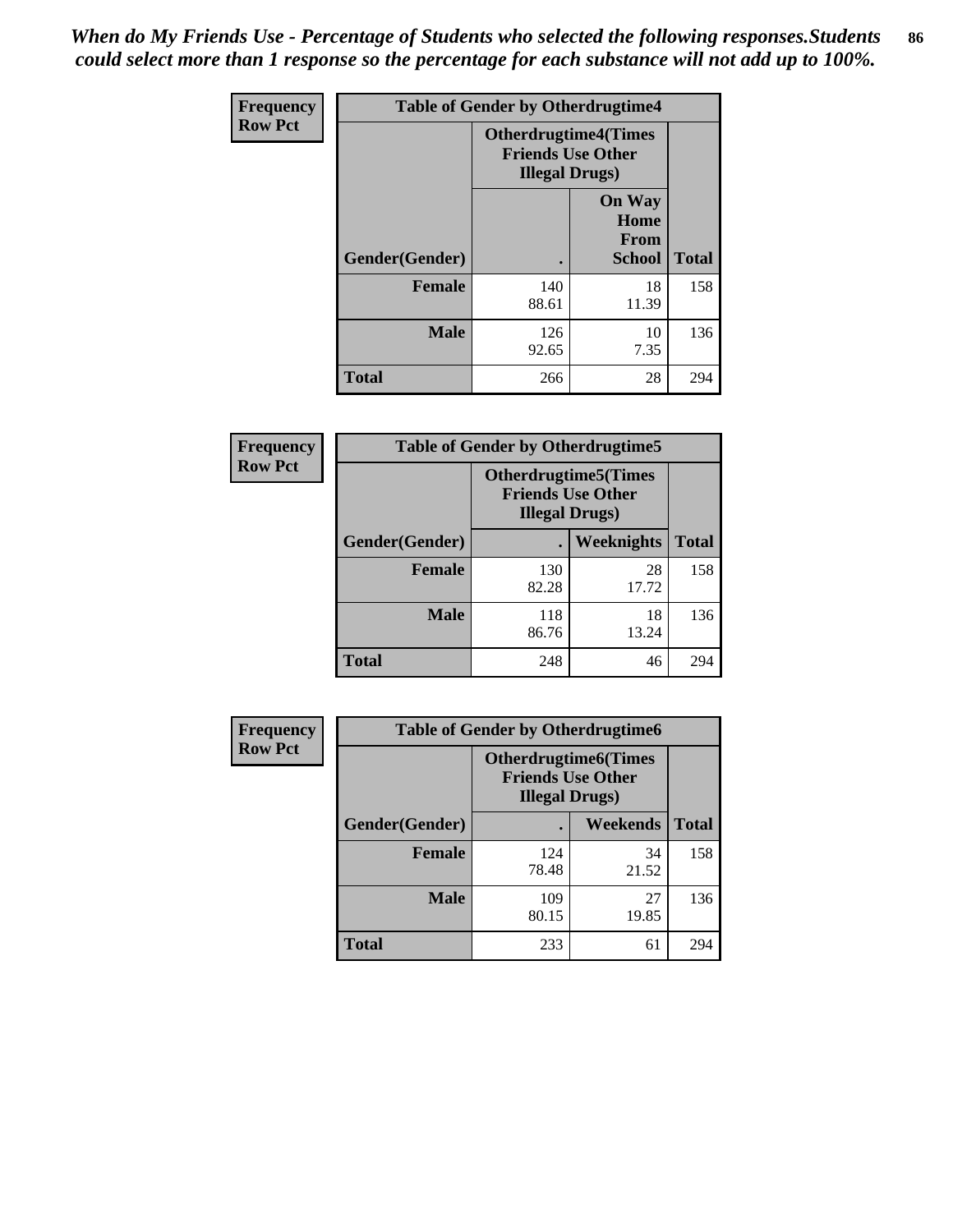# *Other Questions* **87**

| <b>Frequency</b> | <b>Table of Gender by Educationalcohol</b> |                                                                                                                                       |                |              |
|------------------|--------------------------------------------|---------------------------------------------------------------------------------------------------------------------------------------|----------------|--------------|
| <b>Row Pct</b>   |                                            | <b>Educationalcohol</b> (I<br>have been taught<br>about alcohol,<br>tobacco,<br>and other drugs<br>within the last year<br>at school) |                |              |
|                  | Gender(Gender)                             | <b>Yes</b>                                                                                                                            | N <sub>0</sub> | <b>Total</b> |
|                  | <b>Female</b>                              | 95<br>60.13                                                                                                                           | 63<br>39.87    | 158          |
|                  | <b>Male</b>                                | 86<br>63.24                                                                                                                           | 50<br>36.76    | 136          |
|                  | <b>Total</b>                               | 181                                                                                                                                   | 113            | 294          |

| Frequency      | <b>Table of Gender by Rodedrinking</b> |                                                                                                                     |                |              |  |
|----------------|----------------------------------------|---------------------------------------------------------------------------------------------------------------------|----------------|--------------|--|
| <b>Row Pct</b> |                                        | Rodedrinking(In<br>the past 30 days I<br>have ridden in a<br>car with a driver<br>who had been<br>drinking alcohol) |                |              |  |
|                | Gender(Gender)                         | Yes                                                                                                                 | N <sub>0</sub> | <b>Total</b> |  |
|                | <b>Female</b>                          | 34<br>21.52                                                                                                         | 124<br>78.48   | 158          |  |
|                | <b>Male</b>                            | 25<br>18.38                                                                                                         | 111<br>81.62   | 136          |  |
|                | <b>Total</b>                           | 59                                                                                                                  | 235            | 294          |  |

| Frequency      | <b>Table of Gender by Drugsschool</b> |                                                                                                                                     |                |              |  |
|----------------|---------------------------------------|-------------------------------------------------------------------------------------------------------------------------------------|----------------|--------------|--|
| <b>Row Pct</b> |                                       | <b>Drugsschool</b> (During<br>the past 12 months,<br>I have been offered,<br>sold,<br>or given illegal drugs<br>on school property) |                |              |  |
|                | Gender(Gender)                        | Yes                                                                                                                                 | N <sub>0</sub> | <b>Total</b> |  |
|                | <b>Female</b>                         | 41<br>25.95                                                                                                                         | 117<br>74.05   | 158          |  |
|                | <b>Male</b>                           | 39<br>28.68                                                                                                                         | 97<br>71.32    | 136          |  |
|                | <b>Total</b>                          | 80                                                                                                                                  | 214            | 294          |  |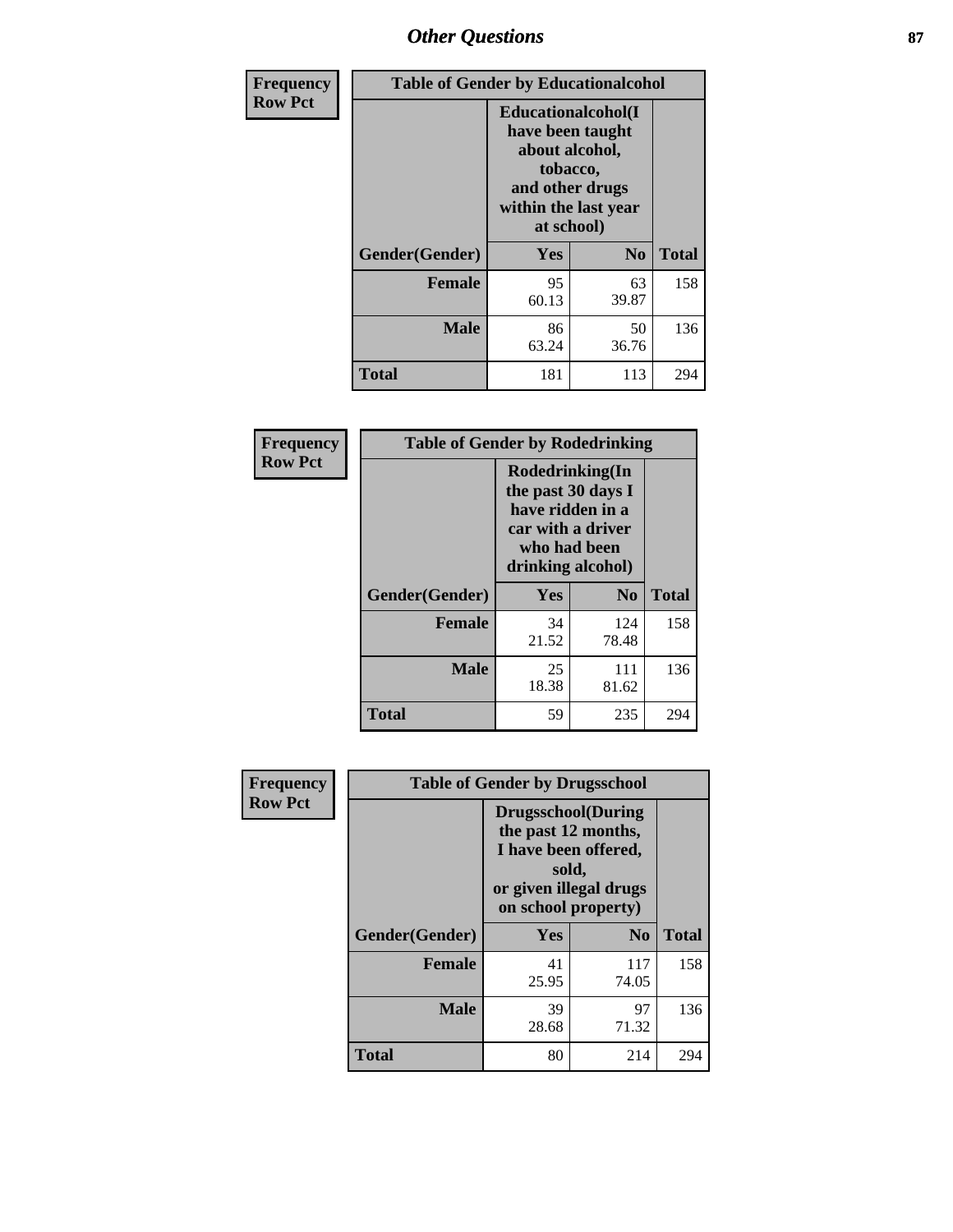# *Other Questions* **88**

**Frequency Row Pct**

| <b>Table of Gender by Bingedrinking</b> |                                                                                                         |              |                   |                   |                        |                        |                   |              |
|-----------------------------------------|---------------------------------------------------------------------------------------------------------|--------------|-------------------|-------------------|------------------------|------------------------|-------------------|--------------|
|                                         | Bingedrinking(I have drunk five or more<br>drinks of alcohol at one sitting during the<br>last 30 days) |              |                   |                   |                        |                        |                   |              |
| <b>Gender</b> (Gender)                  | $\mathbf 0$<br><b>Days</b>                                                                              | 1 or<br>days | 3 to<br>5<br>days | 6 to<br>q<br>days | 10<br>to<br>19<br>days | 20<br>to<br>29<br>days | All<br>30<br>days | <b>Total</b> |
|                                         |                                                                                                         |              |                   |                   |                        |                        |                   |              |
| <b>Female</b>                           | 119<br>75.32                                                                                            | 15<br>9.49   | 13<br>8.23        | 0.63              | 7<br>4.43              | 3<br>1.90              | 0<br>0.00         | 158          |
| <b>Male</b>                             | 102<br>75.00                                                                                            | 11<br>8.09   | 9<br>6.62         | 4<br>2.94         | $\overline{4}$<br>2.94 | 3<br>2.21              | 3<br>2.21         | 136          |

| Frequency      | <b>Table of Gender by Educationaids</b> |                                                                                                 |                |              |
|----------------|-----------------------------------------|-------------------------------------------------------------------------------------------------|----------------|--------------|
| <b>Row Pct</b> |                                         | <b>Educationaids</b> (I<br>have been taught<br>about HIV/AIDS<br>at school in the<br>past year) |                |              |
|                | Gender(Gender)                          | Yes                                                                                             | N <sub>0</sub> | <b>Total</b> |
|                | <b>Female</b>                           | 99<br>62.66                                                                                     | 59<br>37.34    | 158          |
|                | <b>Male</b>                             | 95<br>69.85                                                                                     | 41<br>30.15    | 136          |
|                | <b>Total</b>                            | 194                                                                                             | 100            | 294          |

| <b>Frequency</b> | <b>Table of Gender by Suicideconsider</b> |                 |                |              |  |
|------------------|-------------------------------------------|-----------------|----------------|--------------|--|
| <b>Row Pct</b>   |                                           | Suicideconsider |                |              |  |
|                  | Gender(Gender)                            | Yes             | N <sub>0</sub> | <b>Total</b> |  |
|                  | <b>Female</b>                             | 22<br>13.92     | 136<br>86.08   | 158          |  |
|                  | <b>Male</b>                               | q<br>6.62       | 127<br>93.38   | 136          |  |
|                  | Total                                     | 31              | 263            | 294          |  |